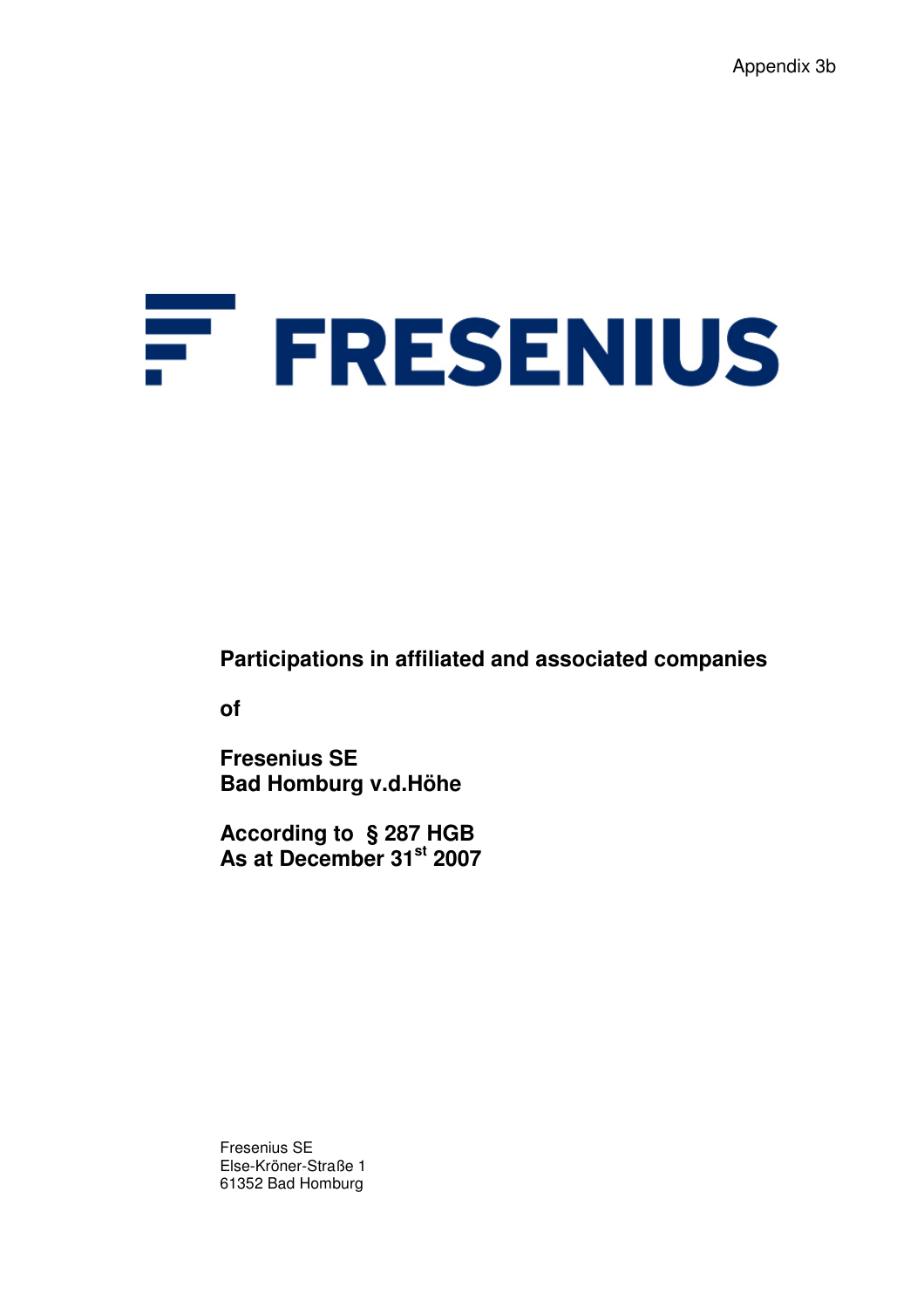# $F$  FRESENIUS

## **Content Page 2018**

| 1. Affiliated domestic companies                 |    |
|--------------------------------------------------|----|
| 1.1 Fresenius Corporate                          |    |
| 1.2 Fresenius Medical Care                       | 3  |
| 1.3 Fresenius Kabi                               | 5  |
| 1.4 Fresenius ProServe                           | 6  |
| 2. Affiliated consolidated foreign companies     |    |
| 2.1 Fresenius Corporate                          | 14 |
| 2.2 Fresenius Medical Care                       | 15 |
| 2.3 Fresenius Kabi                               | 71 |
| 2.4 Fresenius ProServe                           | 78 |
| 3. Affiliated non consolidated foreign companies |    |
| 3.1 Fresenius Corporate                          |    |
| 3.2 Fresenius Medical Care                       | 80 |
| 3.3 Fresenius Kabi                               | 82 |
| 3.4 Fresenius ProServe                           | 83 |
| 4. Associated companies                          |    |
| 4.1 Fresenius Corporate                          | 85 |
| 4.2 Fresenius Medical Care                       | 86 |
| 4.3 Fresenius Kabi                               | 88 |
| 4.4 Fresenius ProServe                           | 89 |

## **Agenda**

- $a = No$  annual financial statement available
- $b =$  Value as of March 31 of the reporting period
- $c =$  Value as of June 30 of the reporting period
- $d =$  Value as of September 30 of the reporting period
- e = No actual data of equity or net profit/loss of the reporting period HBI, but IFRS-closing (excluding minority interests) on level of HELIOS Kliniken GmbH
- f = No actual data of equity or net profit/loss of the reporting period HBI, but US-GAAP closing on level of FMC Holdings Inc.
- g = No actual data of the reporting available
- $h =$  These companies make use of exemption rule § 264 b HGB
- i  $=$  These companies make use of exemption rule § 264 (3) HGB
- $j =$  Value as of December 31 of the preceding reporting period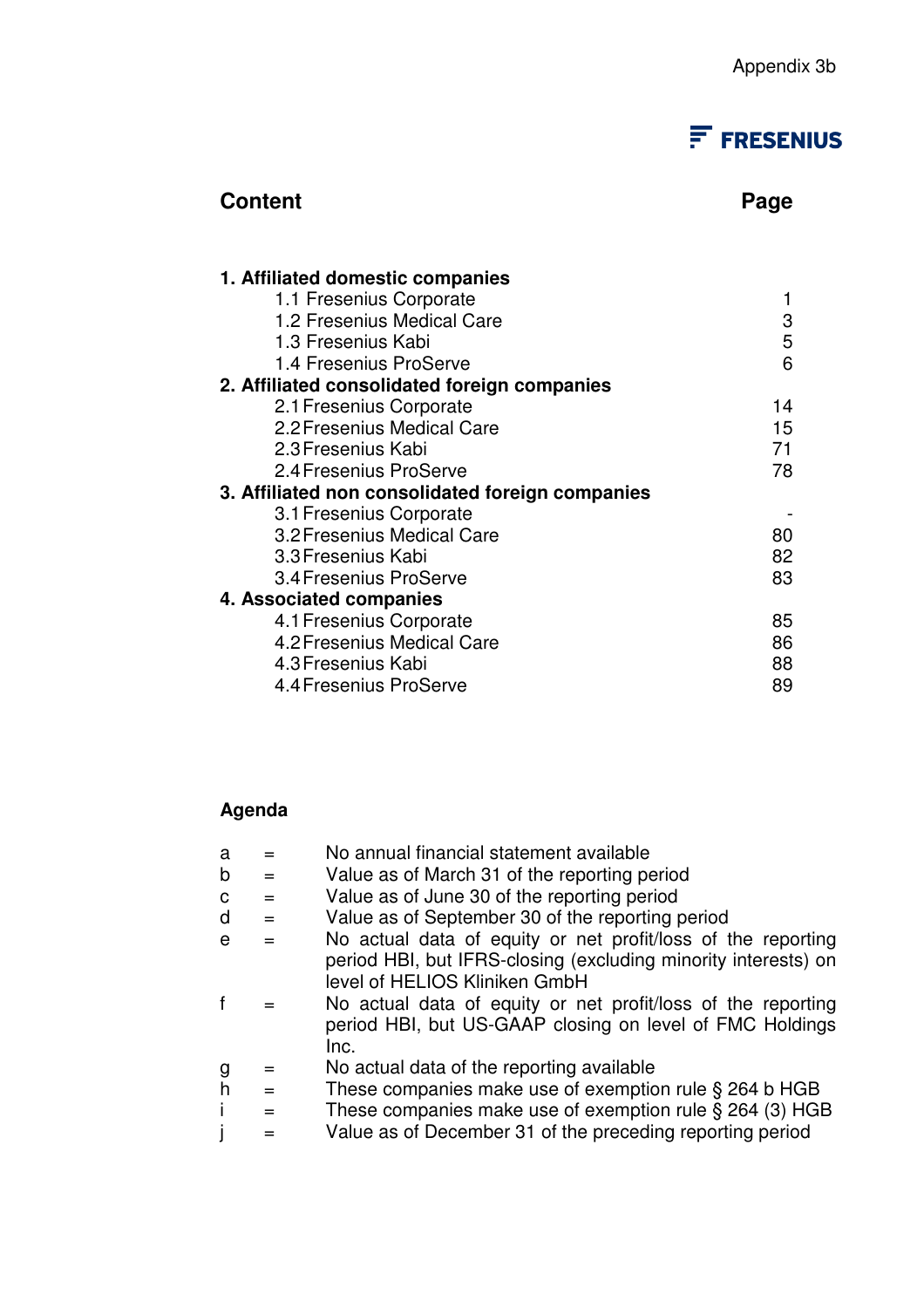#### FRESENIUS SOCIETAS EUROPAEA, Bad Homburg v. d. H.

**List of affiliated and associated companies as of December 31st, 2007 Domestic affiliated companies of business segment Fresenius Corporate**

| No. | Company                                                                                                                                       |     | <b>Abbreviation</b>                          | Direct and<br>indirect<br>interest<br>% | Equity<br>31.12.2007<br>converted at<br>spot rate at<br>bal. sheet date<br><b>KEUR</b> | Net profit/loss<br>2007<br>converted at<br>spot rate at<br>bal. sheet date<br><b>KEUR</b> |
|-----|-----------------------------------------------------------------------------------------------------------------------------------------------|-----|----------------------------------------------|-----------------------------------------|----------------------------------------------------------------------------------------|-------------------------------------------------------------------------------------------|
|     | Consolidated financial statements - with profit & loss transfer agreement                                                                     |     |                                              |                                         |                                                                                        |                                                                                           |
|     | 1 Fresenius Biotech Beteiligungs<br>GmbH<br>Frankfurt am Main<br>Germany                                                                      | (i) | <b>Biotech Beteiligungs</b><br>GmbH          | 100                                     | 8.075                                                                                  | 0                                                                                         |
|     | 2 Fresenius Biotech GmbH<br>Gräfelfing<br>Germany                                                                                             | (i) | <b>Biotech GmbH</b>                          | 100                                     | 2.905                                                                                  | 0                                                                                         |
|     | (indirect interest through no.                                                                                                                | 1)  |                                              |                                         |                                                                                        |                                                                                           |
|     | 3 Fresenius Kabi AG<br>Frankfurt am Main<br>Germany                                                                                           | (i) | <b>FK AG</b>                                 | 100                                     | 633.125                                                                                | 0                                                                                         |
|     | 4 Fresenius Netcare GmbH<br><b>Berlin</b><br>Germany                                                                                          | (i) | <b>FNC</b>                                   | 100                                     | 7.221                                                                                  | 0                                                                                         |
|     | (indirect interest through no.                                                                                                                | 12) |                                              |                                         |                                                                                        |                                                                                           |
|     | 5 Fresenius ProServe GmbH<br>Bad Homburg v. d. H.<br>Germany                                                                                  | (i) | <b>FPS GmbH</b>                              | 100                                     | 1.586.795                                                                              | 0                                                                                         |
|     | Consolidated financial statements - without profit & loss transfer agreement                                                                  |     |                                              |                                         |                                                                                        |                                                                                           |
|     | 6 Europäisches Institut für<br>Forschung und Entwicklung von<br><b>Transplantationsstrategien AG</b><br>(EUFETS)<br>Idar-Oberstein<br>Germany |     | <b>EUFETS</b>                                | 97                                      | -880                                                                                   | $-2.093$                                                                                  |
|     | (indirect interest through no.                                                                                                                | 2)  |                                              |                                         |                                                                                        |                                                                                           |
|     | 7 Fresenius Immobilien-Verwaltungs-<br>GmbH<br>Bad Homburg v. d. H.<br>Germany                                                                |     | Immobilien-Verwaltung<br><b>Bad Homburg</b>  | 100                                     | 51                                                                                     | 3                                                                                         |
|     | 8 Fresenius Immobilien-Verwaltungs-<br>GmbH & Co. Objekt Schweinfurt<br>КG<br>Bad Homburg v. d. H.<br>Germany                                 |     | Immobilien-Verwaltung,<br><b>Schweinfurt</b> | 100                                     | 6.941                                                                                  | 3.233                                                                                     |
|     | 9 Fresenius Immobilien-Verwaltungs-<br>GmbH & Co. Objekt St. Wendel KG                                                                        |     | Immobilien-Verwaltung,<br>St. Wendel         | 100                                     | 11.248                                                                                 | 2.419                                                                                     |
|     | Bad Homburg v. d. H.<br>Germany                                                                                                               |     |                                              |                                         |                                                                                        |                                                                                           |
|     | 10 Fresenius Medical Care AG & Co.<br><b>KGaA</b><br>Hof a. d. Saale<br>Germany                                                               |     | FMC-AG & Co. KGaA                            | 36                                      | 2.567.098                                                                              | 125.691                                                                                   |
|     | 11 Fresenius Medical Care<br><b>Management AG</b><br>Hof<br>Germany                                                                           |     | <b>FMC Management AG</b>                     | 100                                     | 1.644                                                                                  | 165                                                                                       |
|     | Not consolidated financial statements - with profit & loss transfer agreement                                                                 |     |                                              |                                         |                                                                                        |                                                                                           |
|     | 12 Fresenius<br>Versicherungsvermittlungs GmbH<br>Bad Homburg v. d. H.<br>Germany                                                             |     | Versicherungs-GmbH                           | 100                                     | 7.585                                                                                  | 0                                                                                         |
|     | 13 Hygieneplan GmbH<br>Bad Homburg v. d. H.<br>Germany                                                                                        |     | Hygieneplan                                  | 100                                     | 26                                                                                     | 0                                                                                         |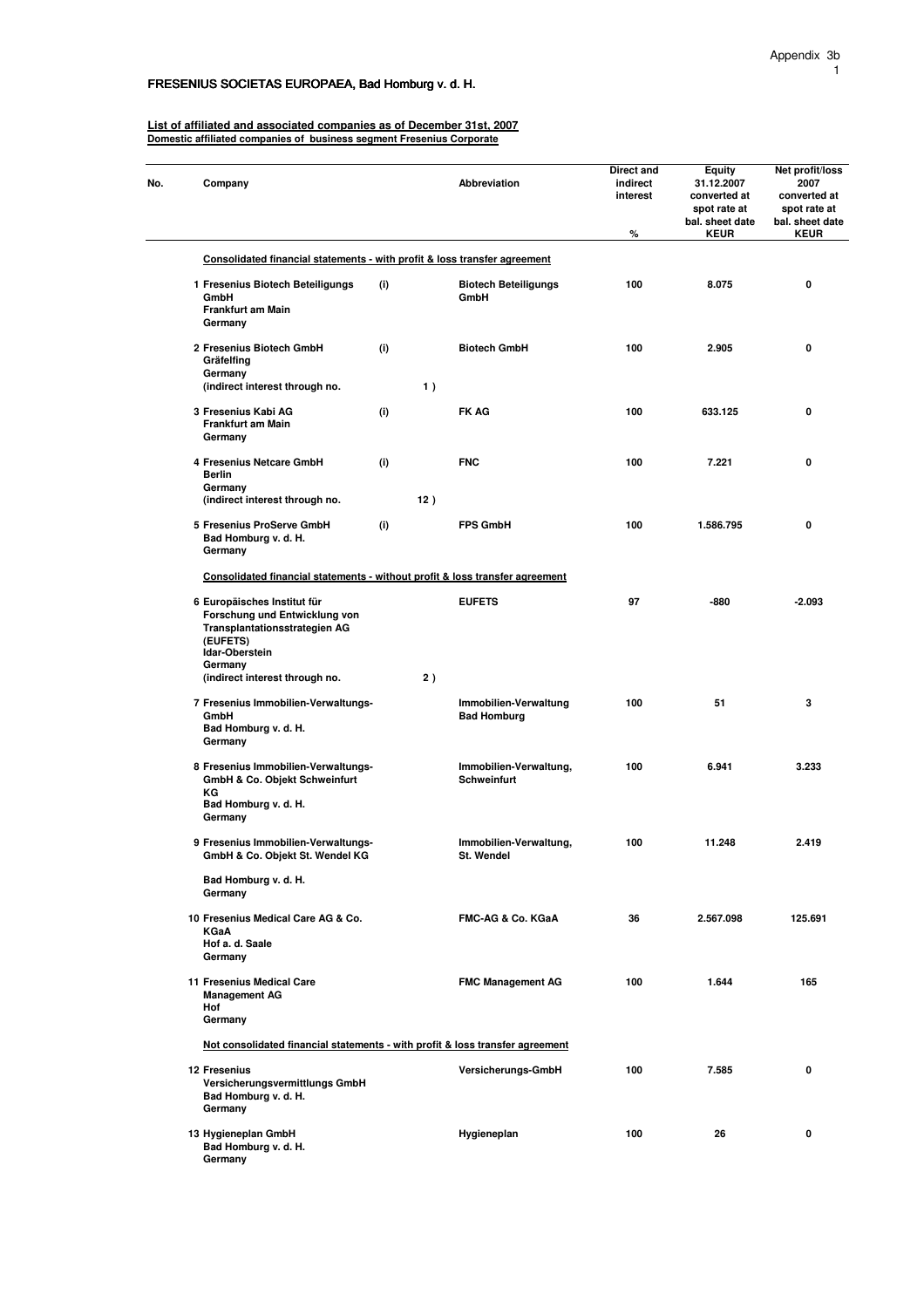| No. | Company                                                                          |     | Abbreviation                | Direct and<br>indirect<br>interest<br>% | <b>Equity</b><br>31.12.2007<br>converted at<br>spot rate at<br>bal, sheet date<br><b>KEUR</b> | Net profit/loss<br>2007<br>converted at<br>spot rate at<br>bal. sheet date<br><b>KEUR</b> |
|-----|----------------------------------------------------------------------------------|-----|-----------------------------|-----------------------------------------|-----------------------------------------------------------------------------------------------|-------------------------------------------------------------------------------------------|
|     |                                                                                  |     |                             |                                         |                                                                                               |                                                                                           |
|     | Not consolidated financial statements - without profit & loss transfer agreement |     |                             |                                         |                                                                                               |                                                                                           |
|     | 14 Fresenius Hochschulstiftung für                                               |     | <b>Fresenius</b>            | 100                                     | 97                                                                                            | $-149$                                                                                    |
|     | Gesundheitsmanagement<br>gemeinnützige GmbH                                      |     | Hochschulstiftung           |                                         |                                                                                               |                                                                                           |
|     | Bad Homburg v. d. H.                                                             |     |                             |                                         |                                                                                               |                                                                                           |
|     | Germany                                                                          |     |                             |                                         |                                                                                               |                                                                                           |
|     | 15 Nations HealthCareer School of                                                |     | <b>Nations HealthCareer</b> | 80                                      | 984                                                                                           | 485                                                                                       |
|     | Management gemeinnützige GmbH<br>Hennigsdorf                                     |     | School                      |                                         |                                                                                               |                                                                                           |
|     | Germany                                                                          |     |                             |                                         |                                                                                               |                                                                                           |
|     | (indirect interest through no.                                                   | 14) |                             |                                         |                                                                                               |                                                                                           |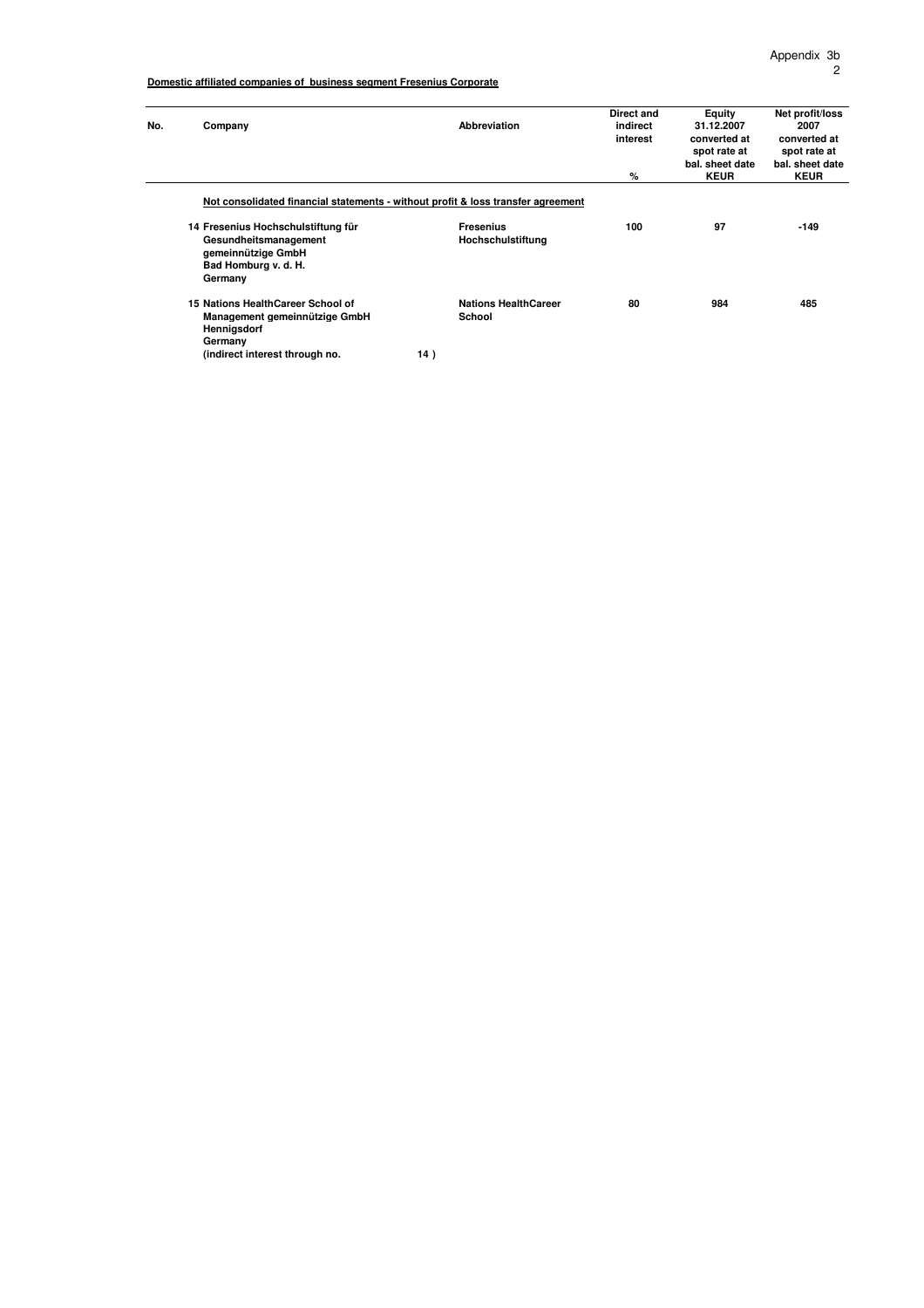Appendix 3b 3

**Domestic affiliated companies of business segment Fresenius Medical Care**

| No. | Company                                                                                                    |     |     | Abbreviation                                   | Direct and<br>indirect<br>interest<br>$\%$ | Equity<br>31.12.2007<br>converted at<br>spot rate at<br>bal. sheet date<br><b>KEUR</b> | Net profit/loss<br>2007<br>converted at<br>spot rate at<br>bal. sheet date<br><b>KEUR</b> |
|-----|------------------------------------------------------------------------------------------------------------|-----|-----|------------------------------------------------|--------------------------------------------|----------------------------------------------------------------------------------------|-------------------------------------------------------------------------------------------|
|     | Consolidated financial statements - with profit & loss transfer agreement                                  |     |     |                                                |                                            |                                                                                        |                                                                                           |
|     | 16 Fresenius Medical Care<br>Beteiligungsgesellschaft mbH<br><b>Bad Homburg</b><br>Germany                 | (i) |     | <b>FMC</b><br>Beteiligungsgesellschaft         | 100                                        | 1.261.765                                                                              | 0                                                                                         |
|     | (indirect interest through no.                                                                             |     | 10) |                                                |                                            |                                                                                        |                                                                                           |
|     | 17 Fresenius Medical Care<br><b>Deutschland GmbH</b><br><b>Bad Homburg</b><br>Germany                      | (i) |     | <b>FMC D-GmbH</b>                              | 100                                        | 1.067.593                                                                              | 0                                                                                         |
|     | (indirect interest through no.<br>18 Fresenius Medical Care US<br>Beteiligungsgesellschaft mbH             | (i) | 10) | <b>FMC US</b><br>Beteiligungsgesellschaft      | 100                                        | 521.523                                                                                | 0                                                                                         |
|     | <b>Bad Homburg</b><br>Germany<br>(indirect interest through no.                                            |     | 17) |                                                |                                            |                                                                                        |                                                                                           |
|     | 19 Fresenius Medical Care US drei<br>Beteiligungsgesellschaft mbH<br><b>Bad Homburg</b><br>Germany         | (i) |     | <b>FMC US Drei</b><br>Beteiligungsgesellschaft | 100                                        | 153.303                                                                                | 0                                                                                         |
|     | (indirect interest through no.                                                                             |     | 17) |                                                |                                            |                                                                                        |                                                                                           |
|     | 20 Fresenius Medical Care US zwei<br>Beteiligungsgesellschaft mbH<br><b>Bad Homburg</b><br>Germany         | (i) |     | <b>FMC US Zwei</b><br>Beteiligungsgesellschaft | 100                                        | 265.264                                                                                | 0                                                                                         |
|     | (indirect interest through no.                                                                             |     | 17) |                                                |                                            |                                                                                        |                                                                                           |
|     | 21 Nephrocare Deutschland GmbH<br><b>Telgte</b><br>Germany<br>(indirect interest through no.               | (i) | 16) | <b>NephroCare D-GmbH</b>                       | 100                                        | 9.668                                                                                  | 0                                                                                         |
|     | 22 Nephrocare e-services GmbH<br><b>Bad Homburg</b>                                                        | (i) |     | Nephrocare e-services                          | 100                                        | 49                                                                                     | 0                                                                                         |
|     | Germany<br>(indirect interest through no.                                                                  |     | 17) |                                                |                                            |                                                                                        |                                                                                           |
|     | 23 Nova-Med GmbH,<br>Vertriebsgesellschaft für<br>medizinisch - technische Geräte<br>und Verbrauchsartikel | (i) |     | <b>FMC NOVA MED</b>                            | 100                                        | 3.563                                                                                  | 0                                                                                         |
|     | <b>Bad Homburg</b><br>Germany                                                                              |     |     |                                                |                                            |                                                                                        |                                                                                           |
|     | (indirect interest through no.                                                                             |     | 16) |                                                |                                            |                                                                                        |                                                                                           |
|     | Consolidated financial statements - without profit & loss transfer agreement                               |     |     |                                                |                                            |                                                                                        |                                                                                           |
|     | 24 Apherese Service GmbH (ASG)<br><b>Bad Homburg</b><br>Germany                                            |     |     | <b>ASG</b>                                     | 100                                        | 271                                                                                    | 4                                                                                         |
|     | (indirect interest through no.                                                                             |     | 17) |                                                |                                            |                                                                                        |                                                                                           |
|     | 25 Applikation und Servicezentrum<br>GmbH (ASZ)<br>Göttingen                                               |     |     | <b>ASZ</b>                                     | 75                                         | 251                                                                                    | 38                                                                                        |
|     | Germany<br>(indirect interest through no.                                                                  |     | 17) |                                                |                                            |                                                                                        |                                                                                           |
|     | 26 Fresenius Medical Care<br>Nephrologica Deutschland GmbH<br><b>Bad Homburg</b><br>Germany                |     |     | FMC Nephrologica D-<br>GmbH                    | 100                                        | 192                                                                                    | -32                                                                                       |
|     | (indirect interest through no.                                                                             |     | 16) |                                                |                                            |                                                                                        |                                                                                           |
|     | 27 Fresenius Medical Care Thalheim<br>GmbH<br>Chemnitz                                                     |     |     | <b>FMC Thalheim</b>                            | 100                                        | 2.244                                                                                  | 0                                                                                         |
|     | Germany<br>(indirect interest through no.                                                                  |     | 34) |                                                |                                            |                                                                                        |                                                                                           |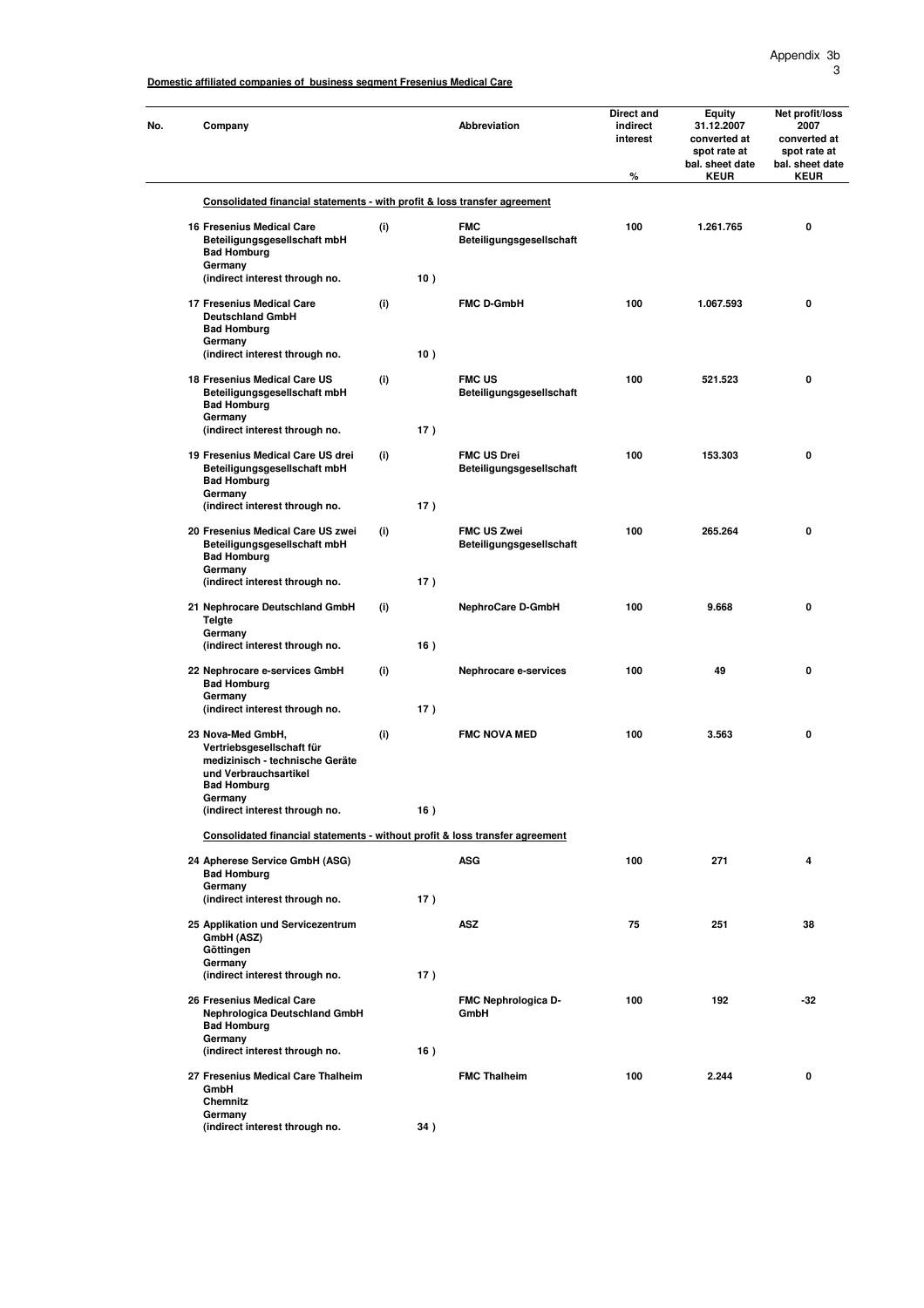Appendix 3b 4

**Domestic affiliated companies of business segment Fresenius Medical Care**

| No. | Company                                                                                          |      | <b>Abbreviation</b>                      | Direct and<br>indirect<br>interest<br>$\%$ | Equity<br>31.12.2007<br>converted at<br>spot rate at<br>bal. sheet date<br><b>KEUR</b> | Net profit/loss<br>2007<br>converted at<br>spot rate at<br>bal. sheet date<br><b>KEUR</b> |
|-----|--------------------------------------------------------------------------------------------------|------|------------------------------------------|--------------------------------------------|----------------------------------------------------------------------------------------|-------------------------------------------------------------------------------------------|
|     | 28 Fresenius Medical Care US<br>Vermögensverwaltungs GmbH &<br>Co. KG                            | (h)  | <b>FMC US</b><br>Vermögensverwaltungs    | 100                                        | 11.077                                                                                 | 0                                                                                         |
|     | <b>Bad Homburg</b>                                                                               |      |                                          |                                            |                                                                                        |                                                                                           |
|     | Germany<br>(indirect interest through no.                                                        | 16)  |                                          |                                            |                                                                                        |                                                                                           |
|     |                                                                                                  |      | <b>FMC US zwei</b>                       | 100                                        |                                                                                        | 0                                                                                         |
|     | 29 Fresenius Medical Care US zwei<br>Vermögensverwaltungs GmbH &<br>Co. KG<br><b>Bad Homburg</b> | (h)  | Vermögensverwaltungs                     |                                            | 1.133                                                                                  |                                                                                           |
|     | Germany<br>(indirect interest through no.                                                        | 16)  |                                          |                                            |                                                                                        |                                                                                           |
|     |                                                                                                  |      |                                          |                                            |                                                                                        |                                                                                           |
|     | 30 Fresenius Medical Care<br>Vermögensverwaltungs GmbH<br><b>Bad Homburg</b><br>Germany          |      | <b>FMC</b><br>Vermögensverwaltungs       | 100                                        | 166                                                                                    | 16                                                                                        |
|     | (indirect interest through no.                                                                   | 10)  |                                          |                                            |                                                                                        |                                                                                           |
|     | 31 GFI Deltronix Gesellschaft für<br>Informationssysteme mbH<br>Fürth                            |      | GFI                                      | 80                                         | 435                                                                                    | 185                                                                                       |
|     | Germany<br>(indirect interest through no.                                                        | 17)  |                                          |                                            |                                                                                        |                                                                                           |
|     | 32 Institut für therapeutische<br>Apherese GmbH (IFTA)<br><b>Bad Homburg</b>                     |      | <b>IFTA</b>                              | 100                                        | 101                                                                                    | 264                                                                                       |
|     | Germany<br>(indirect interest through no.                                                        | 24)  |                                          |                                            |                                                                                        |                                                                                           |
|     | 33 Medizinisches<br>Versorgungszentrum<br>Berchtesgaden GmbH<br>Berchtesgaden<br>Germany         |      | <b>MVZ Berchtesgaden</b>                 | 100                                        | 18                                                                                     | $-7$                                                                                      |
|     | (indirect interest through no.                                                                   | 21)  |                                          |                                            |                                                                                        |                                                                                           |
|     | 34 NMC Deutschland GmbH<br><b>Bad Homburg</b>                                                    |      | <b>NMC Deutschland</b>                   | 100                                        | 24.238                                                                                 | 3.547                                                                                     |
|     | Germany<br>(indirect interest through no.                                                        | 10)  |                                          |                                            |                                                                                        |                                                                                           |
|     | 35 NMC Holding GmbH                                                                              |      | <b>NMC Holding D</b>                     | 100                                        | 65                                                                                     | 0                                                                                         |
|     | <b>Bad Homburg</b><br>Germany                                                                    |      |                                          |                                            |                                                                                        |                                                                                           |
|     | (indirect interest through no.                                                                   | 623) |                                          |                                            |                                                                                        |                                                                                           |
|     | <b>36 PONTORMO GmbH</b><br><b>Bad Homburg</b><br>Germany                                         |      | Pontormo                                 | 100                                        | -101.005                                                                               | $-11.755$                                                                                 |
|     | (indirect interest through no.                                                                   | 527) |                                          |                                            |                                                                                        |                                                                                           |
|     | 37 Zentrum für Nieren- und<br>Hochdruckkrankheiten Bensheim<br>GmbH<br><b>Bensheim</b>           |      | <b>Zentrum Bensheim</b>                  | 70                                         | 86                                                                                     | 45                                                                                        |
|     | Germany<br>(indirect interest through no.                                                        | 21)  |                                          |                                            |                                                                                        |                                                                                           |
|     | Not consolidated financial statements - without profit & loss transfer agreement                 |      |                                          |                                            |                                                                                        |                                                                                           |
|     | 38 Holiday Dialysis International<br>GmbH                                                        |      | <b>Holiday Dialysis</b><br>International | 100                                        | 32                                                                                     | 0                                                                                         |
|     | Oberursel                                                                                        |      |                                          |                                            |                                                                                        |                                                                                           |
|     | Germany<br>(indirect interest through no.                                                        | 10)  |                                          |                                            |                                                                                        |                                                                                           |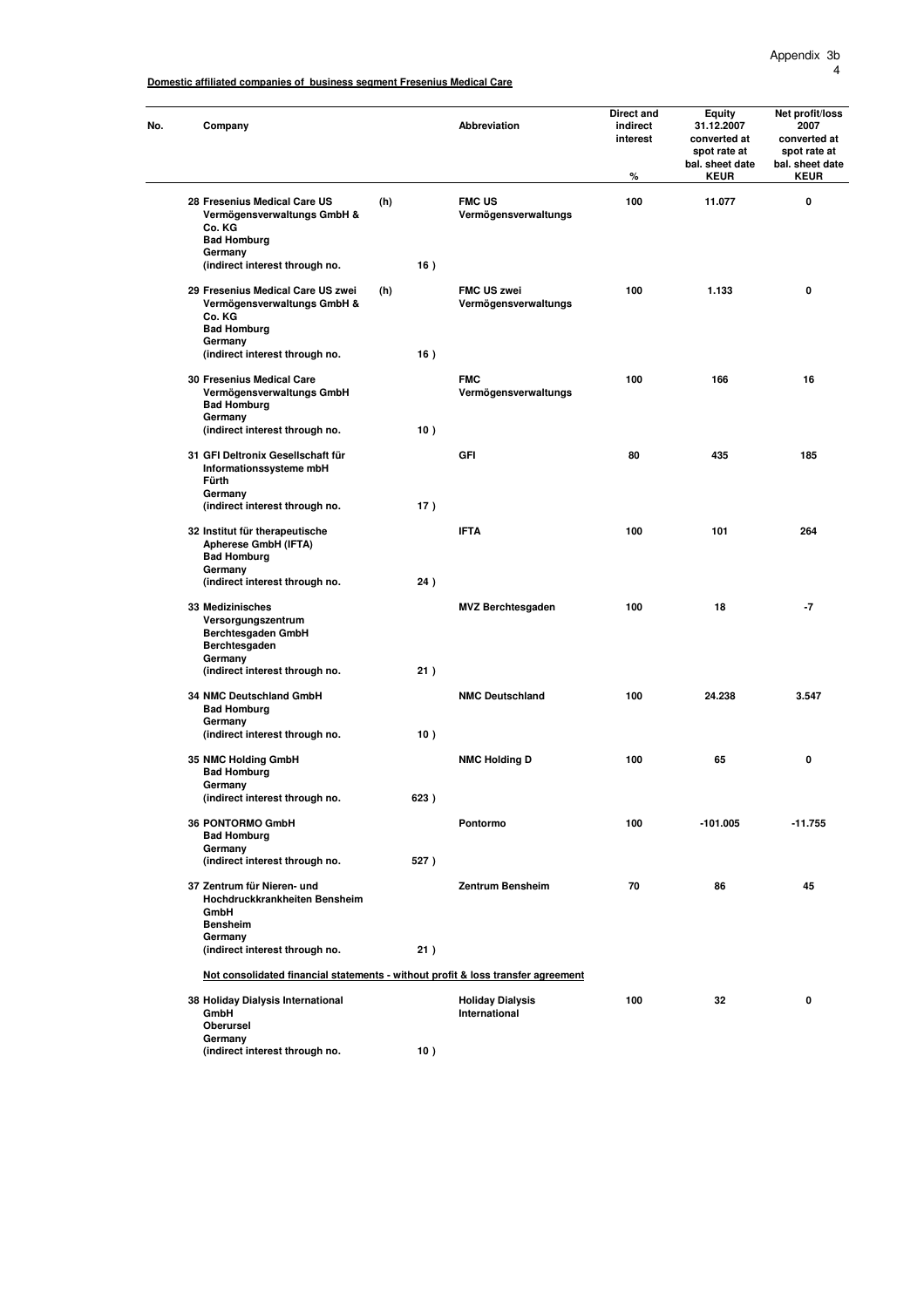| No. | Company                                                                                    |     |     | <b>Abbreviation</b>       | Direct and<br>indirect<br>interest<br>% | <b>Equity</b><br>31.12.2007<br>converted at<br>spot rate at<br>bal. sheet date<br><b>KEUR</b> | Net profit/loss<br>2007<br>converted at<br>spot rate at<br>bal. sheet date<br><b>KEUR</b> |
|-----|--------------------------------------------------------------------------------------------|-----|-----|---------------------------|-----------------------------------------|-----------------------------------------------------------------------------------------------|-------------------------------------------------------------------------------------------|
|     | Consolidated financial statements - with profit & loss transfer agreement                  |     |     |                           |                                         |                                                                                               |                                                                                           |
|     | 39 Fresenius HemoCare Beteiligungs<br>GmbH                                                 | (i) |     | HemoCare Bet. GmbH        | 100                                     | 64.224                                                                                        | $\mathbf 0$                                                                               |
|     | Frankfurt-on-Main<br>Germany                                                               |     |     |                           |                                         |                                                                                               |                                                                                           |
|     | (indirect interest through no.                                                             |     | 3)  |                           |                                         |                                                                                               |                                                                                           |
|     | 40 Fresenius HemoCare Deutschland<br>GmbH<br>Bad Homburg v. d. H.<br>Germany               | (i) |     | <b>HemoCare DGmbH</b>     | 100                                     | 9.173                                                                                         | $\mathbf 0$                                                                               |
|     | (indirect interest through no.                                                             |     | 39) |                           |                                         |                                                                                               |                                                                                           |
|     | 41 Fresenius HemoCare GmbH<br>Bad Homburg v. d. H.<br>Germany                              | (i) |     | <b>HemoCare GmbH</b>      | 100                                     | 46                                                                                            | 0                                                                                         |
|     | (indirect interest through no.                                                             |     | 39) |                           |                                         |                                                                                               |                                                                                           |
|     | 42 Fresenius Kabi Deutschland GmbH (i)                                                     |     |     | Kabi Deutschland          | 100                                     | 313.936                                                                                       | $\mathbf 0$                                                                               |
|     | Bad Homburg v. d. H.<br>Germany                                                            |     |     |                           |                                         |                                                                                               |                                                                                           |
|     | (indirect interest through no.                                                             |     | 3)  |                           |                                         |                                                                                               |                                                                                           |
|     | 43 HOSPED GmbH - Lieferservice für<br>Klinik, Handel und Patienten<br>Friedberg<br>Germany | (i) |     | Hosped                    | 100                                     | 303                                                                                           | $\mathbf{0}$                                                                              |
|     | (indirect interest through no.                                                             |     | 3)  |                           |                                         |                                                                                               |                                                                                           |
|     | 44 MC Medizintechnik GmbH<br>Alzenau<br>Germany                                            | (i) |     | <b>MCM</b>                | 100                                     | 1.744                                                                                         | 0                                                                                         |
|     | (indirect interest through no.                                                             |     | 39) |                           |                                         |                                                                                               |                                                                                           |
|     | 45 V. Krütten Medizinische<br>Einmalgeräte GmbH<br>Idstein                                 | (i) |     | V. Krütten GmbH           | 100                                     | 2.235                                                                                         | $\mathbf{0}$                                                                              |
|     | Germany<br>(indirect interest through no.                                                  |     | 3)  |                           |                                         |                                                                                               |                                                                                           |
|     | Consolidated financial statements - without profit & loss transfer agreement               |     |     |                           |                                         |                                                                                               |                                                                                           |
|     | <b>46 Clinico GmbH</b>                                                                     |     |     | <b>Clinico GmbH</b>       | 100                                     | 5.390                                                                                         | 2.570                                                                                     |
|     | <b>Bad Hersfeld</b>                                                                        |     |     |                           |                                         |                                                                                               |                                                                                           |
|     | Germany<br>(indirect interest through no.                                                  |     | 3)  |                           |                                         |                                                                                               |                                                                                           |
|     | 47 Clinico Ophthalmic GmbH<br>Mihla                                                        |     |     | <b>Clinico Ophthalmic</b> | 100                                     | $-726$                                                                                        | 133                                                                                       |
|     | Germany<br>(indirect interest through no.                                                  |     | 3)  |                           |                                         |                                                                                               |                                                                                           |
|     | 48 Fresenius Kabi Asiaco GmbH<br>Bad Homburg v. d. H.                                      |     |     | Kabi Asiaco               | 100                                     | 5.313                                                                                         | 83                                                                                        |
|     | Germany<br>(indirect interest through no.                                                  |     | 3)  |                           |                                         |                                                                                               |                                                                                           |
|     | 49 Fresenius Kabi R&D Clayton GmbH<br>Bad Homburg v. d. H.                                 |     |     | Kabi R&D Clayton          | 100                                     | 6                                                                                             | $\mathbf 0$                                                                               |
|     | Germany<br>(indirect interest through no.                                                  |     | 3)  |                           |                                         |                                                                                               |                                                                                           |
|     | 50 Nowak Hornig Medizinische<br>Kunststoffsysteme GmbH & Co. KG<br>Kierspe<br>Germany      |     |     | <b>Nowak Hornig</b>       | 100                                     | 599                                                                                           | 580                                                                                       |
|     | (indirect interest through no.                                                             |     | 42) |                           |                                         |                                                                                               |                                                                                           |
|     | 51 SUPRAMOL - Parenteral Colloids<br>GmbH<br>Rosbach v.d.H.                                |     |     | Supramol                  | 49                                      | -131                                                                                          | 3                                                                                         |
|     | Germany<br>(indirect interest through no.                                                  |     | 42) |                           |                                         |                                                                                               |                                                                                           |
|     |                                                                                            |     |     |                           |                                         |                                                                                               |                                                                                           |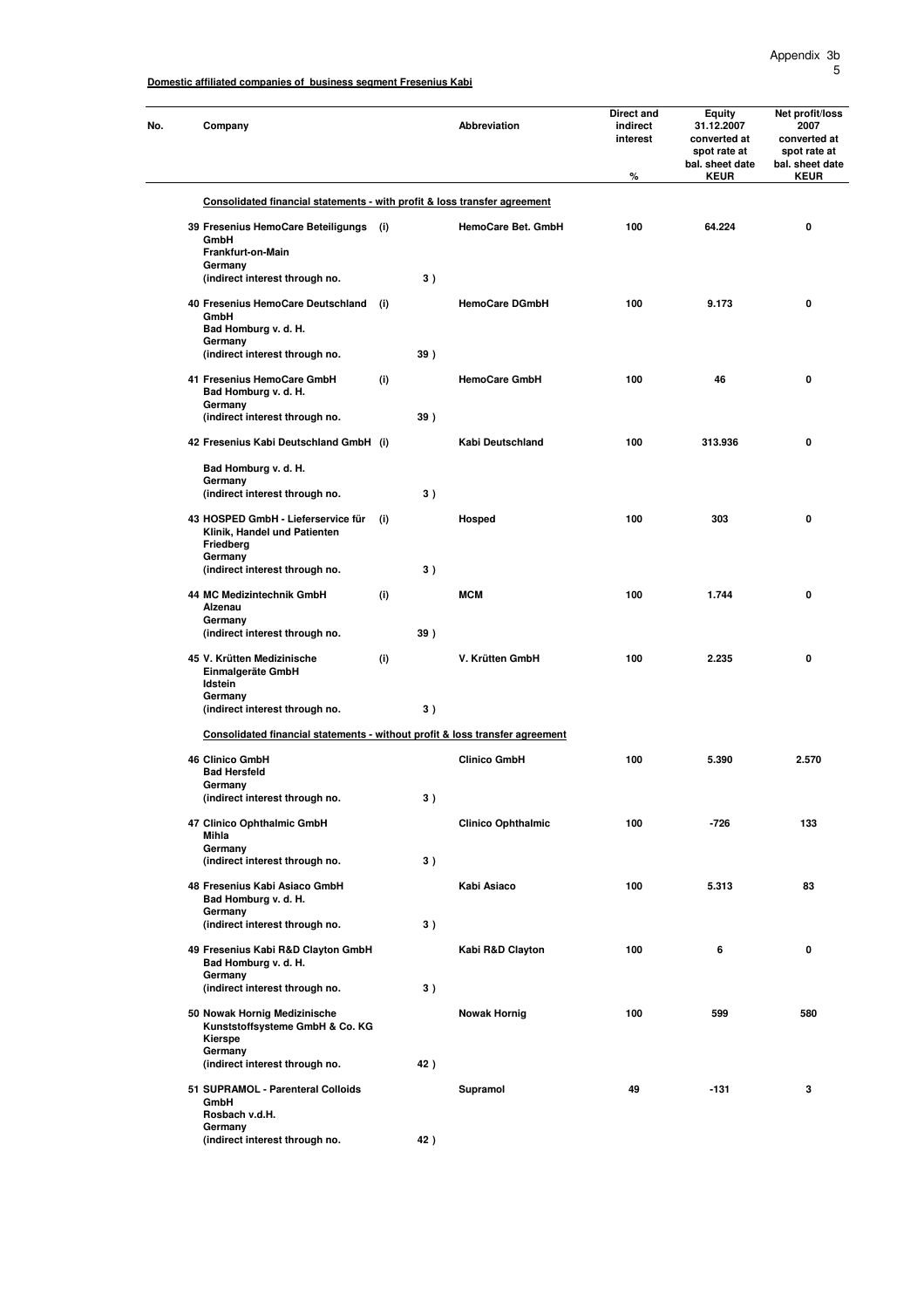| No. | Company                                                                                                              |     |     | Abbreviation           | Direct and<br>indirect<br>interest<br>$\%$ | <b>Equity</b><br>31.12.2007<br>converted at<br>spot rate at<br>bal. sheet date<br><b>KEUR</b> | Net profit/loss<br>2007<br>converted at<br>spot rate at<br>bal. sheet date<br><b>KEUR</b> |
|-----|----------------------------------------------------------------------------------------------------------------------|-----|-----|------------------------|--------------------------------------------|-----------------------------------------------------------------------------------------------|-------------------------------------------------------------------------------------------|
|     | Consolidated financial statements - with profit & loss transfer agreement                                            |     |     |                        |                                            |                                                                                               |                                                                                           |
|     | 52 Fresenius ProServe<br>Beteiligungsgesellschaft mbH<br>Bad Homburg v. d. H.<br>Germany                             | (i) |     | <b>FPS Beteiligung</b> | 100                                        | 2.325                                                                                         | 0                                                                                         |
|     | (indirect interest through no.                                                                                       |     | 5)  |                        |                                            |                                                                                               |                                                                                           |
|     | 53 HELIOS Agnes Karll Krankenhaus<br>GmbH<br><b>Bad Schwartau</b><br>Germany<br>(indirect interest through no.       | (i) | 60) | <b>BSC102</b>          | 100                                        | (e)                                                                                           | (e)                                                                                       |
|     | 54 HELIOS Care GmbH<br><b>Berlin</b><br>Germany<br>(indirect interest through no.                                    | (i) | 60) | <b>HCA700</b>          | 100                                        | (e)                                                                                           | (e)                                                                                       |
|     | 55 HELIOS Catering GmbH<br>Berlin                                                                                    | (i) |     | HC301                  | 100                                        | (e)                                                                                           | (e)                                                                                       |
|     | Germany<br>(indirect interest through no.                                                                            |     | 67) |                        |                                            |                                                                                               |                                                                                           |
|     | 56 HELIOS Kids in Pflege GmbH<br>Geesthacht<br>Germany                                                               | (i) |     | <b>BPG</b>             | 100                                        | (e)                                                                                           | (e)                                                                                       |
|     | (indirect interest through no.                                                                                       |     | 58) |                        |                                            |                                                                                               |                                                                                           |
|     | 57 HELIOS Klinik Dresden-Wachwitz<br>GmbH<br><b>Dresden</b><br>Germany                                               | (i) |     | <b>HKD</b>             | 100                                        | (e)                                                                                           | (e)                                                                                       |
|     | (indirect interest through no.                                                                                       |     | 69) |                        |                                            |                                                                                               |                                                                                           |
|     | 58 HELIOS Klinik Geesthacht GmbH<br>Geesthacht<br>Germany                                                            | (i) | 69) | HKGG                   | 100                                        | (e)                                                                                           | (e)                                                                                       |
|     | (indirect interest through no.<br>59 HELIOS Kliniken Breisgau-<br><b>Hochschwarzwald GmbH</b><br>Müllheim<br>Germany |     |     | <b>BHS190</b>          | 74                                         | (e)                                                                                           | (e)                                                                                       |
|     | (indirect interest through no.<br>60 HELIOS Kliniken GmbH                                                            | (i) | 60) | <b>HK GmbH</b>         | 98                                         | 563145 (e)                                                                                    | 47627 (e)                                                                                 |
|     | <b>Berlin</b><br>Germany<br>(indirect interest through no.                                                           |     | 5)  |                        |                                            |                                                                                               |                                                                                           |
|     | 61 HELIOS Kliniken Leipziger Land<br>GmbH<br><b>Borna</b>                                                            | (i) |     | <b>LL191</b>           | 100                                        | (e)                                                                                           | (e)                                                                                       |
|     | Germany<br>(indirect interest through no.                                                                            |     | 60) |                        |                                            |                                                                                               |                                                                                           |
|     | 62 HELIOS Klinikum Bad Saarow<br>GmbH<br><b>Bad Saarow</b>                                                           | (i) |     | <b>HKBS</b>            | 100                                        | (e)                                                                                           | (e)                                                                                       |
|     | Germany<br>(indirect interest through no.                                                                            |     | 69) |                        |                                            |                                                                                               |                                                                                           |
|     | 63 HELIOS Klinikum Erfurt GmbH<br>Erfurt<br>Germany<br>(indirect interest through no.                                | (i) | 60) | EF107                  | 100                                        | (e)                                                                                           | (e)                                                                                       |
|     | 64 HELIOS Pflege Dresden GmbH<br><b>Dresden</b><br>Germany                                                           | (i) |     | <b>HKPD</b>            | 100                                        | (e)                                                                                           | (e)                                                                                       |
|     | (indirect interest through no.                                                                                       |     | 57) |                        |                                            |                                                                                               |                                                                                           |
|     | 65 HELIOS Privatkliniken GmbH<br><b>Berlin</b><br>Germany<br>(indirect interest through no.                          | (i) | 60) | <b>HP200</b>           | 100                                        | (e)                                                                                           | (e)                                                                                       |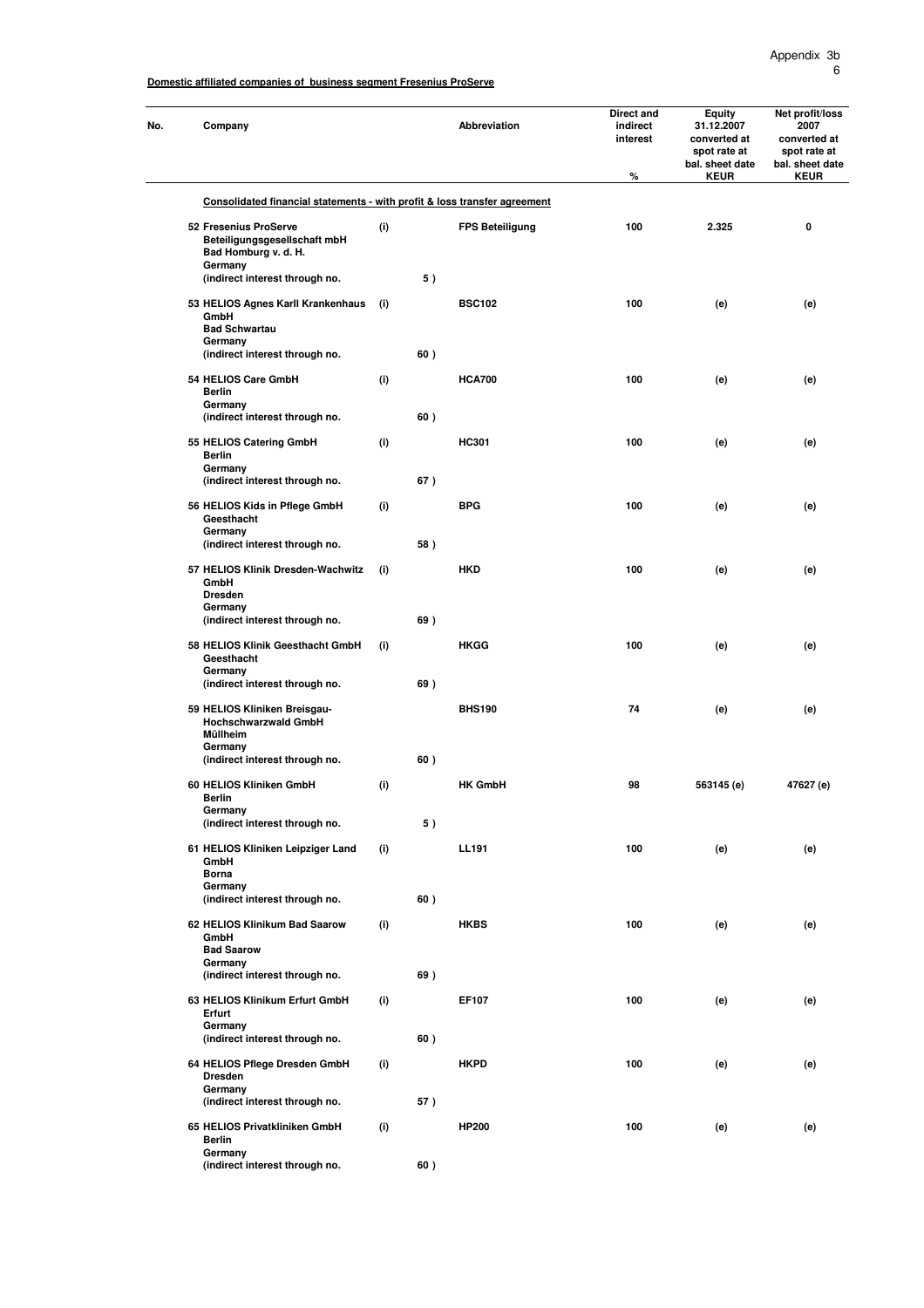| Company                                                                                      |     |      | Abbreviation    |     | Direct and<br>indirect<br>interest<br>% | Equity<br>31.12.2007<br>converted at<br>spot rate at<br>bal. sheet date<br><b>KEUR</b> | Net profit/loss<br>2007<br>converted at<br>spot rate at<br>bal. sheet date<br><b>KEUR</b> |
|----------------------------------------------------------------------------------------------|-----|------|-----------------|-----|-----------------------------------------|----------------------------------------------------------------------------------------|-------------------------------------------------------------------------------------------|
| 66 HELIOS Schloßbergklinik<br><b>Oberstaufen GmbH</b><br>Oberstaufen                         | (i) |      | <b>HSO</b>      |     | 100                                     | (e)                                                                                    | (e)                                                                                       |
| Germany<br>(indirect interest through no.                                                    |     | 69)  |                 |     |                                         |                                                                                        |                                                                                           |
| 67 HELIOS Service GmbH                                                                       | (i) |      | <b>HS300</b>    |     | 100                                     | (e)                                                                                    | (e)                                                                                       |
| Berlin<br>Germany<br>(indirect interest through no.                                          |     | 60)  |                 |     |                                         |                                                                                        |                                                                                           |
| 68 HELIOS Vogtland-Klinikum Plauen (i)<br>GmbH<br>Plauen                                     |     |      | <b>HVKP</b>     |     | 100                                     | (e)                                                                                    | (e)                                                                                       |
| Germany<br>(indirect interest through no.                                                    |     | 69)  |                 |     |                                         |                                                                                        |                                                                                           |
| 69 HUMAINE Kliniken GmbH<br><b>Berlin</b>                                                    | (i) |      | <b>HKG</b>      |     | 100                                     | (e)                                                                                    | (e)                                                                                       |
| Germany<br>(indirect interest through no.                                                    |     | 60)  |                 |     |                                         |                                                                                        |                                                                                           |
| 70 Neurologische Klinik Bad Homburg<br>GmbH<br><b>Bad Berleburg</b>                          |     |      | Neurol. Klinik  |     | 100                                     | (e)                                                                                    | (e)                                                                                       |
| Germany<br>(indirect interest through no.                                                    |     | 132) |                 |     |                                         |                                                                                        |                                                                                           |
| 71 RTK Betriebsgesellschaft der<br>Krankenhäuser und des<br>Kreisaltenzentrums des Rheingau- |     |      | <b>RTK GmbH</b> |     | 100                                     | (e)                                                                                    | (e)                                                                                       |
| Taunus-Kreises mbH<br><b>Bad Berleburg</b><br>Germany<br>(indirect interest through no.      |     | 132) |                 |     |                                         |                                                                                        |                                                                                           |
| 72 Senioren- und Pflegeheim Erfurt<br>GmbH<br>Erfurt                                         | (i) |      | <b>GEF707</b>   |     | 100                                     | (e)                                                                                    | (e)                                                                                       |
| Germany<br>(indirect interest through no.                                                    |     | 54)  |                 |     |                                         |                                                                                        |                                                                                           |
| 73 St. Josefs Hospital GmbH<br><b>Bochum</b>                                                 | (i) |      | BO106           |     | 100                                     | (e)                                                                                    | (e)                                                                                       |
| Germany<br>(indirect interest through no.                                                    |     | 60)  |                 |     |                                         |                                                                                        |                                                                                           |
| 74 WAK Wittgensteiner Akutkliniken<br>"Bad Berleburg" GmbH                                   |     |      | WAK             |     | 100                                     | (e)                                                                                    | (e)                                                                                       |
| <b>Bad Berleburg</b><br>Germany                                                              |     |      |                 |     |                                         |                                                                                        |                                                                                           |
| (indirect interest through no.                                                               |     | 132) |                 |     |                                         |                                                                                        |                                                                                           |
| 75 Wittgensteiner Immobilien GmbH<br><b>Pulsnitz</b><br>Germany                              |     |      | <b>WI GmbH</b>  |     | 90                                      | (e)                                                                                    | (e)                                                                                       |
| (indirect interest through no.                                                               |     | 132) |                 |     |                                         |                                                                                        |                                                                                           |
| Consolidated financial statements - without profit & loss transfer agreement                 |     |      |                 |     |                                         |                                                                                        |                                                                                           |
| 76 B.O.S. Berleburger<br><b>Objektmanagement Service GmbH</b><br><b>Bad Berleburg</b>        |     |      | <b>B.O.S.</b>   |     | 51                                      | (e)                                                                                    | (e)                                                                                       |
| Germany<br>(indirect interest through no.                                                    |     | 132) |                 |     |                                         |                                                                                        |                                                                                           |
| 77 benissimo gmbh<br>Berlin                                                                  |     |      |                 | 151 | 100                                     | (e)                                                                                    | (e)                                                                                       |
| Germany<br>(indirect interest through no.                                                    |     | 60)  |                 |     |                                         |                                                                                        |                                                                                           |
| 78 Catering Klinikum Wuppertal<br>GmbH                                                       |     |      | <b>CKW314</b>   |     | 100                                     | (e)                                                                                    | (e)                                                                                       |
| Wuppertal<br>Germany                                                                         |     |      |                 |     |                                         |                                                                                        |                                                                                           |
| (indirect interest through no.                                                               |     | 97)  |                 |     |                                         |                                                                                        |                                                                                           |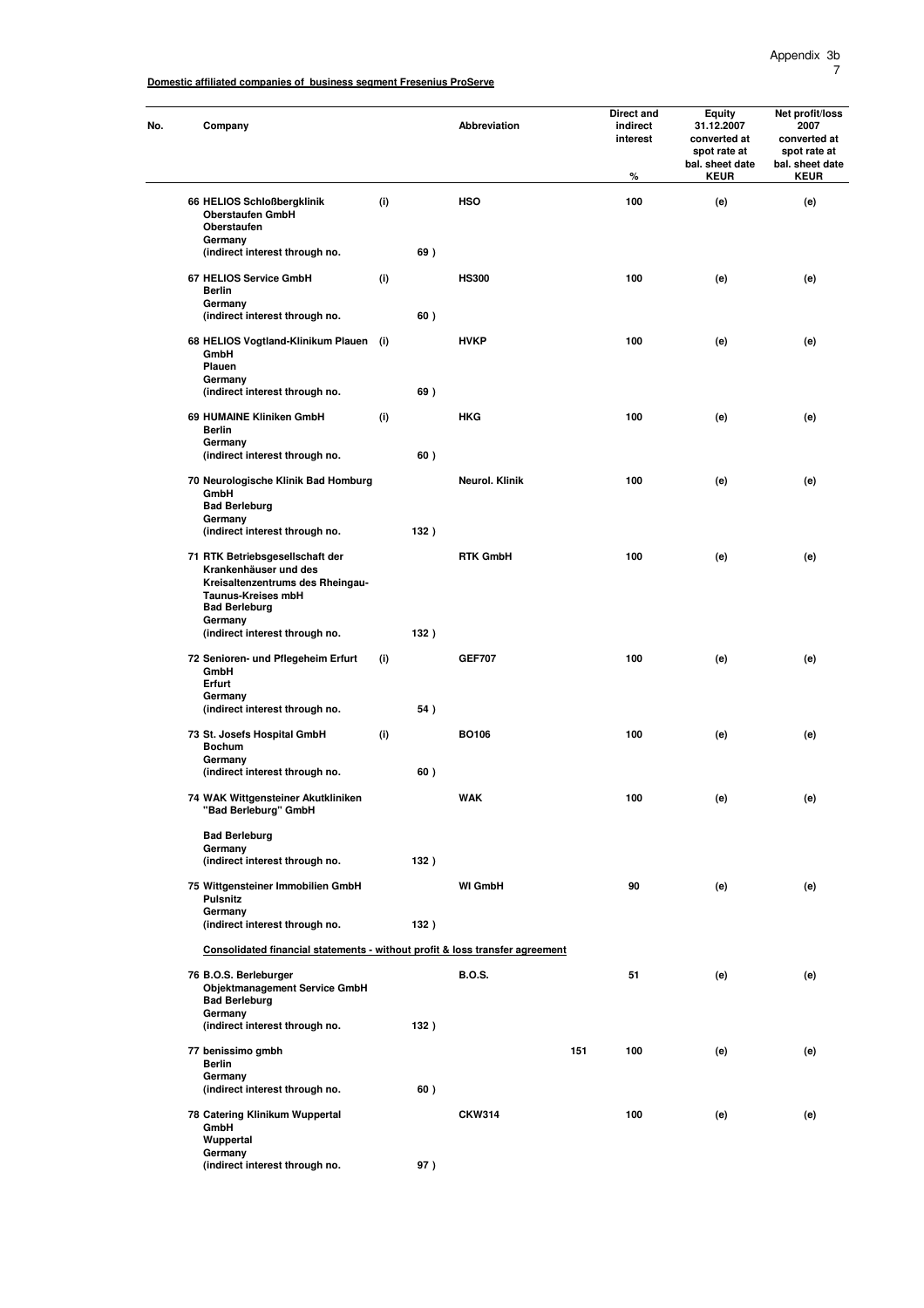| No. | Company                                                                                       |     | Abbreviation                                     |     | <b>Direct and</b><br>indirect<br>interest<br>$\%$ | Equity<br>31.12.2007<br>converted at<br>spot rate at<br>bal. sheet date<br><b>KEUR</b> | Net profit/loss<br>2007<br>converted at<br>spot rate at<br>bal. sheet date<br><b>KEUR</b> |
|-----|-----------------------------------------------------------------------------------------------|-----|--------------------------------------------------|-----|---------------------------------------------------|----------------------------------------------------------------------------------------|-------------------------------------------------------------------------------------------|
|     | 79 CellTis GmbH                                                                               |     | <b>CellTis</b>                                   |     | 100                                               | $-118$                                                                                 | $-162$                                                                                    |
|     | Bad Homburg v. d. H.<br>Germany<br>(indirect interest through no.                             | 5)  |                                                  |     |                                                   |                                                                                        |                                                                                           |
|     | 80 CleaniK Service GmbH<br>Wuppertal                                                          |     | <b>CLS312</b>                                    |     | 51                                                | (e)                                                                                    | (e)                                                                                       |
|     | Germany<br>(indirect interest through no.                                                     | 97) |                                                  |     |                                                   |                                                                                        |                                                                                           |
|     | 81 D.i.a. Solution GmbH<br>Erfurt                                                             |     |                                                  | 145 | 100                                               | (e)                                                                                    | (e)                                                                                       |
|     | Germany<br>(indirect interest through no.                                                     | 63) |                                                  |     |                                                   |                                                                                        |                                                                                           |
|     | 82 DLK Dienstleistungen für<br>Krankenhäuser GmbH<br>Wuppertal<br>Germany                     |     | <b>DLK313</b>                                    |     | 100                                               | (e)                                                                                    | (e)                                                                                       |
|     | (indirect interest through no.                                                                | 97) |                                                  |     |                                                   |                                                                                        |                                                                                           |
|     | 83 DLS Dienst-Leistungen Siegburg<br>GmbH<br>Siegburg                                         |     | <b>DLS</b>                                       |     | 100                                               | (e)                                                                                    | (e)                                                                                       |
|     | Germany<br>(indirect interest through no.                                                     | 96) |                                                  |     |                                                   |                                                                                        |                                                                                           |
|     | 84 EvB Catering GmbH<br>Berlin<br>Germany                                                     |     | <b>EVBC</b>                                      |     | 51                                                | (e)                                                                                    | (e)                                                                                       |
|     | (indirect interest through no.                                                                | 94) |                                                  |     |                                                   |                                                                                        |                                                                                           |
|     | 85 FPS Immobilien Verwaltungs<br>GmbH<br>Bad Homburg v. d. H.<br>Germany                      |     | <b>FPS Immobilien</b><br><b>Verwaltungs GmbH</b> |     | 100                                               | 32                                                                                     | $\mathbf{2}$                                                                              |
|     | (indirect interest through no.                                                                | 5)  |                                                  |     |                                                   |                                                                                        |                                                                                           |
|     | 86 FPS Immobilien Verwaltungs<br>GmbH & Co. Reichenbach KG<br>Bad Homburg v. d. H.<br>Germany |     | FPS Immo KG                                      |     | 100                                               | 100                                                                                    | 73                                                                                        |
|     | (indirect interest through no.                                                                | 5)  |                                                  |     |                                                   |                                                                                        |                                                                                           |
|     | 87 HEDO Service GmbH<br>Borna<br>Germany                                                      |     | <b>HEDO319</b>                                   |     | 51                                                | (e)                                                                                    | (e)                                                                                       |
|     | (indirect interest through no.                                                                | 60) |                                                  |     |                                                   |                                                                                        |                                                                                           |
|     | 88 HEGES-HELIOS GEGENBAUER<br><b>Service GmbH</b><br>Schwerin                                 |     | <b>HHGS</b>                                      |     | 51                                                | (e)                                                                                    | (e)                                                                                       |
|     | Germany<br>(indirect interest through no.                                                     | 67) |                                                  |     |                                                   |                                                                                        |                                                                                           |
|     | 89 HELIOS Geriatriezentren GmbH<br><b>Berlin</b><br>Germany                                   |     | <b>HG400</b>                                     |     | 100                                               | (e)                                                                                    | (e)                                                                                       |
|     | (indirect interest through no.                                                                | 60) |                                                  |     |                                                   |                                                                                        |                                                                                           |
|     | 90 HELIOS IT Service GmbH<br><b>Berlin</b><br>Germany                                         |     |                                                  | 147 | 100                                               | (e)                                                                                    | (e)                                                                                       |
|     | (indirect interest through no.                                                                | 60) |                                                  |     |                                                   |                                                                                        |                                                                                           |
|     | 91 HELIOS Klinik Lengerich GmbH<br>Lengerich<br>Germany                                       |     | <b>KLE</b>                                       |     | 100                                               | (e)                                                                                    | (e)                                                                                       |
|     | (indirect interest through no.                                                                | 60) |                                                  |     |                                                   |                                                                                        |                                                                                           |
|     | 92 HELIOS Kliniken Schwerin GmbH<br>Schwerin<br>Germany                                       |     | <b>SN129</b>                                     |     | 95                                                | (e)                                                                                    | (e)                                                                                       |
|     | (indirect interest through no.                                                                | 60) |                                                  |     |                                                   |                                                                                        |                                                                                           |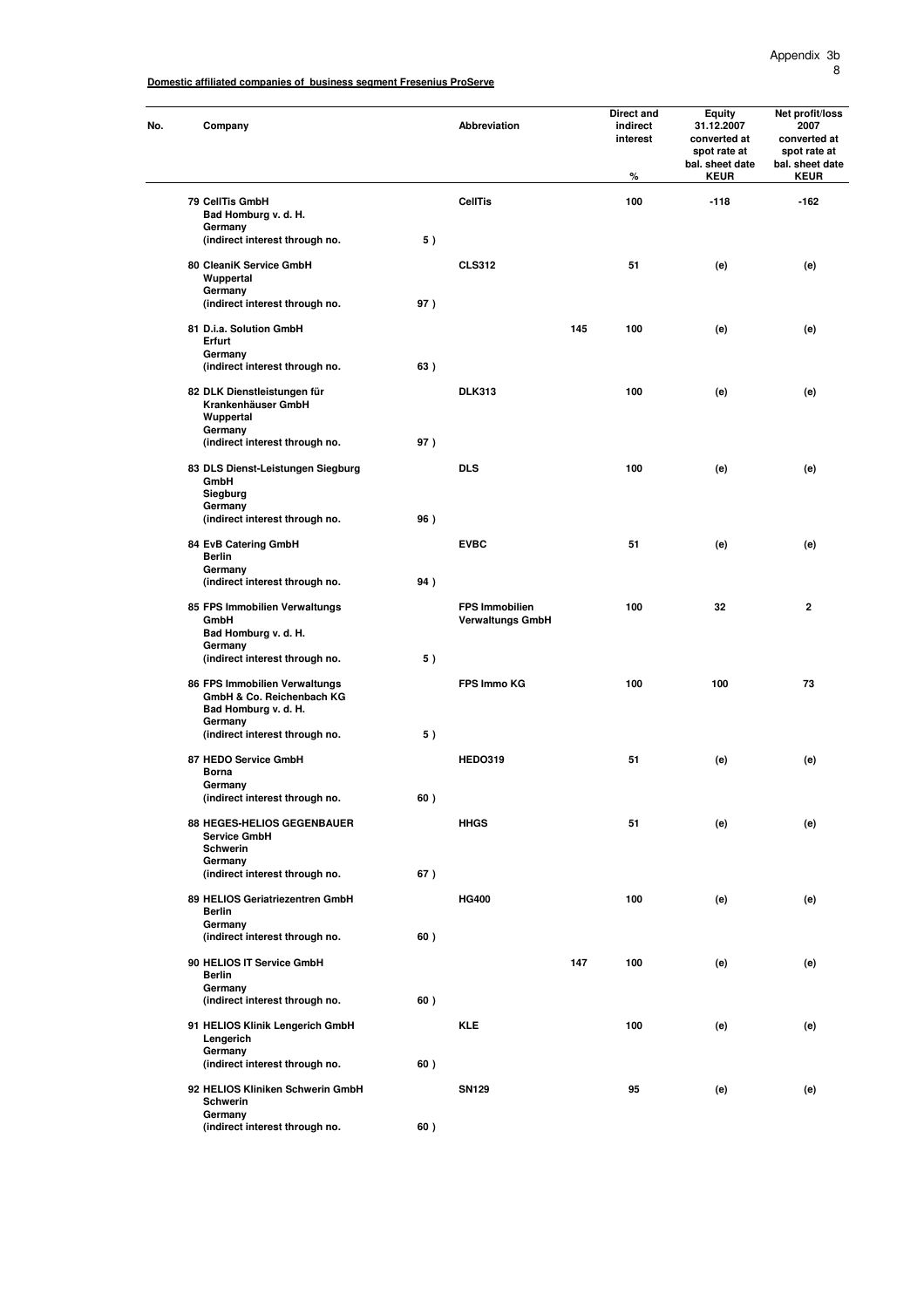| Company                                                                 |      | Abbreviation  | Direct and<br>indirect<br>interest<br>% | <b>Equity</b><br>31.12.2007<br>converted at<br>spot rate at<br>bal. sheet date<br><b>KEUR</b> | Net profit/loss<br>2007<br>converted at<br>spot rate at<br>bal. sheet date<br><b>KEUR</b> |
|-------------------------------------------------------------------------|------|---------------|-----------------------------------------|-----------------------------------------------------------------------------------------------|-------------------------------------------------------------------------------------------|
| 93 HELIOS Klinikum Aue GmbH                                             |      | AU101         | 74                                      | (e)                                                                                           | (e)                                                                                       |
| Aue<br>Germany                                                          |      |               |                                         |                                                                                               |                                                                                           |
| (indirect interest through no.                                          | 60)  |               |                                         |                                                                                               |                                                                                           |
| 94 HELIOS Klinikum Emil von Behring<br>GmbH<br><b>Berlin</b><br>Germany |      | <b>BEB130</b> | 75                                      | (e)                                                                                           | (e)                                                                                       |
| (indirect interest through no.                                          | 60)  |               |                                         |                                                                                               |                                                                                           |
| 95 HELIOS Klinikum Schwelm GmbH<br>Schwelm<br>Germany                   |      | <b>SWE128</b> | 100                                     | (e)                                                                                           | (e)                                                                                       |
| (indirect interest through no.                                          | 60)  |               |                                         |                                                                                               |                                                                                           |
| 96 HELIOS Klinikum Siegburg GmbH<br>Siegburg<br>Germany                 |      | <b>HKS</b>    | 100                                     | (e)                                                                                           | (e)                                                                                       |
| (indirect interest through no.                                          | 132) |               |                                         |                                                                                               |                                                                                           |
| 97 HELIOS Klinikum Wuppertal GmbH<br>Wuppertal<br>Germany               |      | <b>WUP127</b> | 95                                      | (e)                                                                                           | (e)                                                                                       |
| (indirect interest through no.                                          | 60)  |               |                                         |                                                                                               |                                                                                           |
| 98 HELIOS Management GmbH<br><b>Berlin</b><br>Germany                   |      | <b>HM302</b>  | 100                                     | (e)                                                                                           | (e)                                                                                       |
| (indirect interest through no.                                          | 60)  |               |                                         |                                                                                               |                                                                                           |
| 99 HELIOS Real Estate GmbH<br><b>Berlin</b><br>Germany                  |      | <b>HRE315</b> | 100                                     | (e)                                                                                           | (e)                                                                                       |
| (indirect interest through no.                                          | 60)  |               |                                         |                                                                                               |                                                                                           |
| 100 HELIOS Research Center GmbH<br><b>Berlin</b><br>Germany             |      | <b>HRC303</b> | 76                                      | (e)                                                                                           | (e)                                                                                       |
| (indirect interest through no.                                          | 60)  |               |                                         |                                                                                               |                                                                                           |
| 101 HELIOS Seehospital Sahlenburg<br>GmbH                               |      | <b>HSS</b>    | 100                                     | (e)                                                                                           | (e)                                                                                       |
| <b>Bad Berleburg</b><br>Germany                                         |      |               |                                         |                                                                                               |                                                                                           |
| (indirect interest through no.                                          | 132) |               |                                         |                                                                                               |                                                                                           |
| 102 HELIOS Service<br>Berlin/Brandenburg GmbH<br><b>Berlin</b>          |      | OHL318        | 51                                      | (e)                                                                                           | (e)                                                                                       |
| Germany<br>(indirect interest through no.                               | 62)  |               |                                         |                                                                                               |                                                                                           |
| 103 HELIOS Spital Überlingen GmbH<br><b>Ueberlingen</b>                 |      | KÜG           | 95                                      | (e)                                                                                           | (e)                                                                                       |
| Germany<br>(indirect interest through no.                               | 60)  |               |                                         |                                                                                               |                                                                                           |
| 104 Helios St. Elisabeth Klinik Hünfeld<br>GmbH                         |      | <b>HUE126</b> | 74                                      | (e)                                                                                           | (e)                                                                                       |
| Hünfeld<br>Germany                                                      |      |               |                                         |                                                                                               |                                                                                           |
| (indirect interest through no.                                          | 60)  |               |                                         |                                                                                               |                                                                                           |
| 105 HELIOS St. Elisabeth Klinik<br><b>Oberhausen GmbH</b><br>Oberhausen |      | <b>EKO</b>    | 100                                     | (e)                                                                                           | (e)                                                                                       |
| Germany<br>(indirect interest through no.                               | 60)  |               |                                         |                                                                                               |                                                                                           |
|                                                                         |      | <b>HV600</b>  | 100                                     |                                                                                               |                                                                                           |
| 106 HELIOS Versorgungszentren<br>GmbH<br><b>Berlin</b><br>Germany       |      |               |                                         | (e)                                                                                           | (e)                                                                                       |
| (indirect interest through no.                                          | 60)  |               |                                         |                                                                                               |                                                                                           |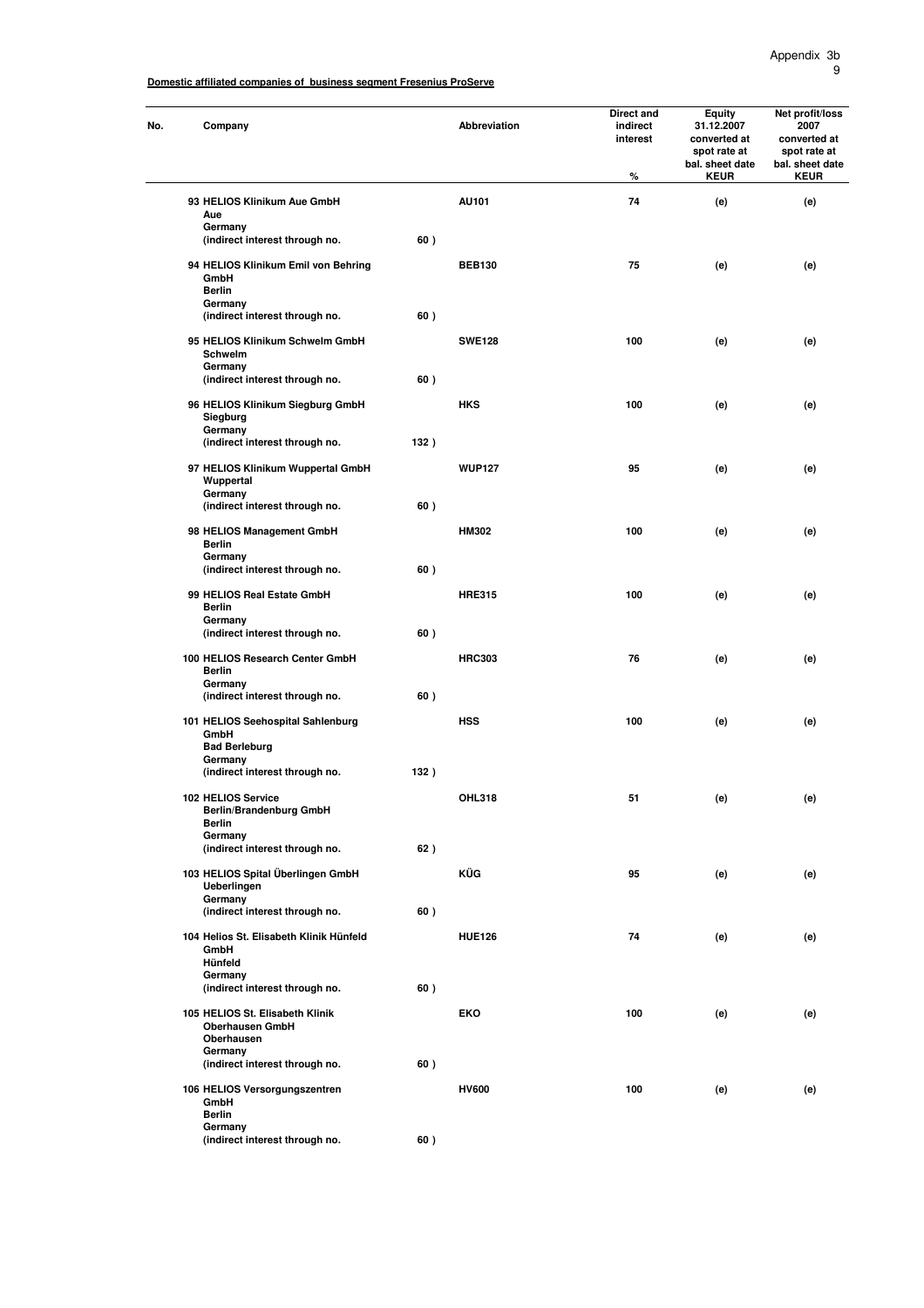| Company                                                                                            |      | Abbreviation       |     | Direct and<br>indirect<br>interest<br>% | <b>Equity</b><br>31.12.2007<br>converted at<br>spot rate at<br>bal. sheet date<br><b>KEUR</b> | Net profit/loss<br>2007<br>converted at<br>spot rate at<br>bal. sheet date<br><b>KEUR</b> |
|----------------------------------------------------------------------------------------------------|------|--------------------|-----|-----------------------------------------|-----------------------------------------------------------------------------------------------|-------------------------------------------------------------------------------------------|
| 107 HELIOSteriLog GmbH                                                                             |      |                    | 150 | 51                                      | (e)                                                                                           | (e)                                                                                       |
| <b>Berlin</b><br>Germany                                                                           |      |                    |     |                                         |                                                                                               |                                                                                           |
| (indirect interest through no.                                                                     | 60)  |                    |     |                                         |                                                                                               |                                                                                           |
| 108 HEvB infra Service GmbH<br><b>Berlin</b><br>Germany                                            |      | <b>OHI317</b>      |     | 10                                      | (e)                                                                                           | (e)                                                                                       |
| (indirect interest through no.                                                                     | 94)  |                    |     |                                         |                                                                                               |                                                                                           |
| 109 hospitalia consult gmbh<br>Oberursel<br>Germany                                                |      | hoc                |     | 100                                     | (e)                                                                                           | (e)                                                                                       |
| (indirect interest through no.                                                                     | 132) |                    |     |                                         |                                                                                               |                                                                                           |
| 110 hospitalia international gmbh<br>Oberursel<br>Germany                                          |      | hi                 |     | 100                                     | 4.071                                                                                         | 491                                                                                       |
| (indirect interest through no.                                                                     | 944) |                    |     |                                         |                                                                                               |                                                                                           |
| 111 Institut für neurologisch-<br>neurochirurgische<br>Rehabilitationsforschung gGmbH<br>Magdeburg |      | <b>AN-Institut</b> |     | 100                                     | (e)                                                                                           | (e)                                                                                       |
| Germany<br>(indirect interest through no.                                                          | 132) |                    |     |                                         |                                                                                               |                                                                                           |
| 112 KGD Klinik-Gebäude-Dienste<br>GmbH<br>Krefeld                                                  |      | <b>KGD</b>         |     | 51                                      | (e)                                                                                           | (e)                                                                                       |
| Germany<br>(indirect interest through no.                                                          | 128) |                    |     |                                         |                                                                                               |                                                                                           |
| 113 KKD Klinik-Küchen-Dienste GmbH<br>Krefeld                                                      |      | <b>KKD</b>         |     | 51                                      | (e)                                                                                           | (e)                                                                                       |
| Germany<br>(indirect interest through no.                                                          | 128) |                    |     |                                         |                                                                                               |                                                                                           |
| 114 Klinik Oberwald KG<br>Grebenhain<br>Germany                                                    |      | <b>GRE120</b>      |     | 67                                      | (e)                                                                                           | (e)                                                                                       |
| (indirect interest through no.                                                                     | 60)  |                    |     |                                         |                                                                                               |                                                                                           |
| 115 Klinikum Erfurt Bewachungs<br><b>Service GmbH</b><br>Erfurt                                    |      | <b>KEB331</b>      |     | 100                                     | (e)                                                                                           | (e)                                                                                       |
| Germany                                                                                            | 67)  |                    |     |                                         |                                                                                               |                                                                                           |
| (indirect interest through no.                                                                     |      | <b>KEC333</b>      |     | 100                                     |                                                                                               |                                                                                           |
| 116 Klinikum Erfurt Catering GmbH<br>Erfurt<br>Germany                                             |      |                    |     |                                         | (e)                                                                                           | (e)                                                                                       |
| (indirect interest through no.                                                                     | 55)  |                    |     |                                         |                                                                                               |                                                                                           |
| 117 Klinikum Erfurt Reinigungs Service<br>GmbH<br>Erfurt                                           |      | <b>KER334</b>      |     | 100                                     | (e)                                                                                           | (e)                                                                                       |
| Germany<br>(indirect interest through no.                                                          | 67)  |                    |     |                                         |                                                                                               |                                                                                           |
| 118 Krankenhaus Überlingen Service<br>GmbH                                                         |      | <b>KÜS</b>         |     | 100                                     | (e)                                                                                           | (e)                                                                                       |
| Ueberlingen<br>Germany<br>(indirect interest through no.                                           | 103) |                    |     |                                         |                                                                                               |                                                                                           |
| 119 Kreiskrankenhaus Gotha/Ordruf<br>GmbH                                                          |      | GTH108             |     | 51                                      | (e)                                                                                           | (e)                                                                                       |
| Gotha<br>Germany                                                                                   |      |                    |     |                                         |                                                                                               |                                                                                           |
| (indirect interest through no.                                                                     | 60)  |                    |     |                                         |                                                                                               |                                                                                           |
| 120 KTT Krankenhaus Technik<br>Thüringen GmbH<br>Erfurt                                            |      | KTT310             |     | 100                                     | (e)                                                                                           | (e)                                                                                       |
| Germany<br>(indirect interest through no.                                                          | 67)  |                    |     |                                         |                                                                                               |                                                                                           |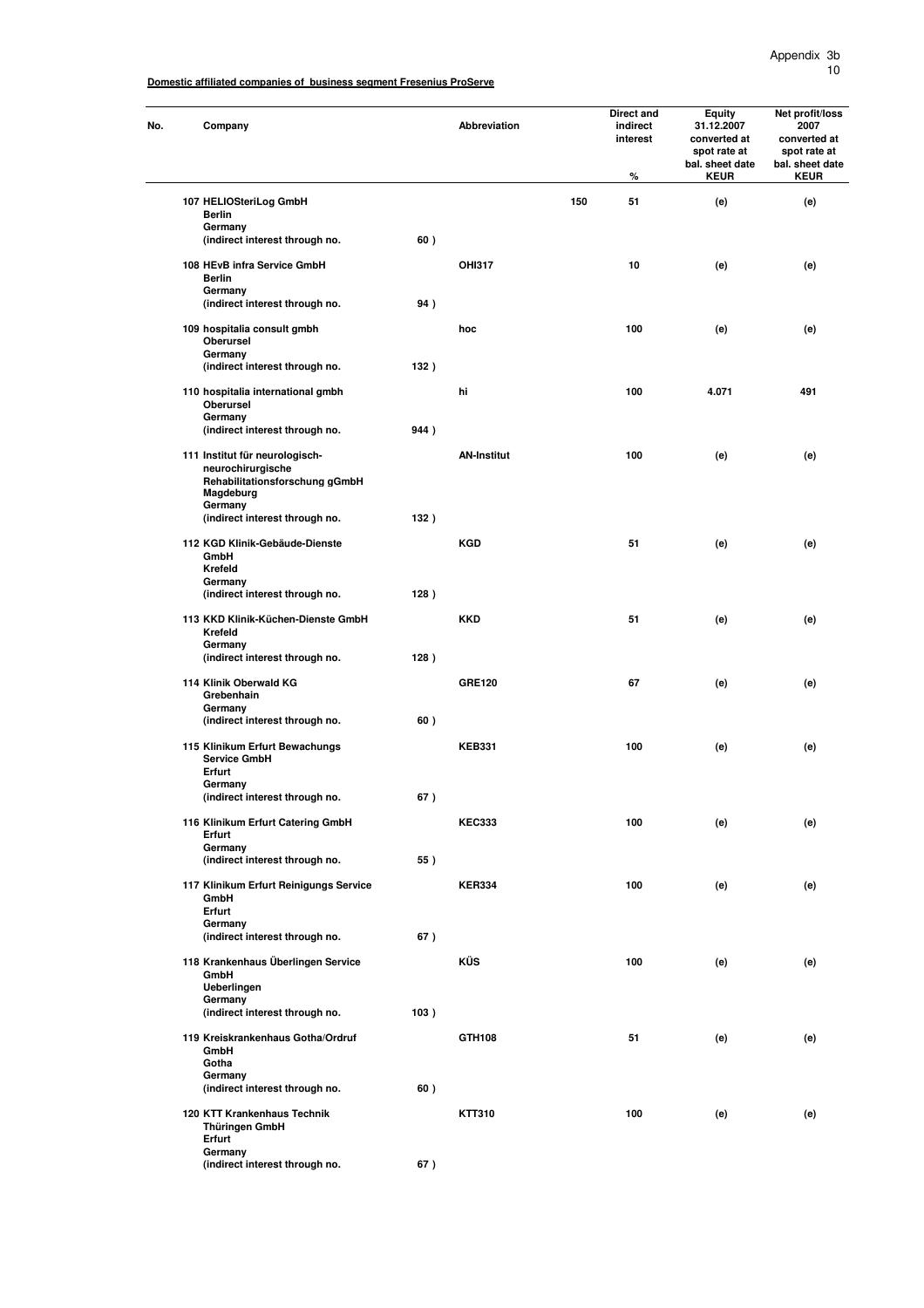| No. | Company                                                                                                         |      | <b>Abbreviation</b> | Direct and<br>indirect<br>interest<br>% | <b>Equity</b><br>31.12.2007<br>converted at<br>spot rate at<br>bal. sheet date<br><b>KEUR</b> | Net profit/loss<br>2007<br>converted at<br>spot rate at<br>bal. sheet date<br><b>KEUR</b> |
|-----|-----------------------------------------------------------------------------------------------------------------|------|---------------------|-----------------------------------------|-----------------------------------------------------------------------------------------------|-------------------------------------------------------------------------------------------|
|     | 121 L + P Berlin-Buch GmbH                                                                                      |      | <b>LuP305</b>       | 100                                     | (e)                                                                                           | (e)                                                                                       |
|     | <b>Berlin</b><br>Germany                                                                                        |      |                     |                                         |                                                                                               |                                                                                           |
|     | (indirect interest through no.                                                                                  | 60)  |                     |                                         |                                                                                               |                                                                                           |
|     | 122 Medizinisches<br>Versorgungszentrum am HELIOS<br>Klinikum Emil von Behring GmbH<br><b>Berlin</b><br>Germany |      | <b>VBEB630</b>      | 100                                     | (e)                                                                                           | (e)                                                                                       |
|     | (indirect interest through no.                                                                                  | 94)  |                     |                                         |                                                                                               |                                                                                           |
|     | 123 Poliklinik am HELIOS Klinikum<br><b>Buch GmbH</b><br>Berlin<br>Germany                                      |      | <b>VBLN624</b>      | 100                                     | (e)                                                                                           | (e)                                                                                       |
|     | (indirect interest through no.                                                                                  | 60)  |                     |                                         |                                                                                               |                                                                                           |
|     | 124 ProServe Krankenhaus<br>Beteiligungsgesellschaft mbH &<br>Co. KG<br><b>Munich</b>                           |      | <b>PKB</b>          | 100                                     | 12.272                                                                                        | 37                                                                                        |
|     | Germany<br>(indirect interest through no.                                                                       | 5)   |                     |                                         |                                                                                               |                                                                                           |
|     | 125 Reinigungsgesellschaft Oberwald<br>mbH<br>Grebenhain                                                        |      | <b>ROW311</b>       | 100                                     | (e)                                                                                           | (e)                                                                                       |
|     | Germany<br>(indirect interest through no.                                                                       | 114) |                     |                                         |                                                                                               |                                                                                           |
|     | 126 Seeklinik Überlingen GmbH<br>Ueberlingen<br>Germany                                                         |      | SKÜ                 | 100                                     | (e)                                                                                           | (e)                                                                                       |
|     | (indirect interest through no.                                                                                  | 103) |                     |                                         |                                                                                               |                                                                                           |
|     | 127 Sozialpädiatrisches Zentrum am<br><b>HELIOS Klinikum Aue gGmbH</b><br>Aue                                   |      | <b>GAU701</b>       | 74                                      | (e)                                                                                           | (e)                                                                                       |
|     | Germany<br>(indirect interest through no.                                                                       | 93)  |                     |                                         |                                                                                               |                                                                                           |
|     | 128 Städtische Krankenhäuser Krefeld<br>gGmbH<br>Krefeld                                                        |      | <b>SKK</b>          | 75                                      | (e)                                                                                           | (e)                                                                                       |
|     | Germany<br>(indirect interest through no.                                                                       | 60)  |                     |                                         |                                                                                               |                                                                                           |
|     | 129 TMK Berlin-Buch GmbH<br><b>Berlin</b>                                                                       |      | <b>TMK306</b>       | 51                                      | (e)                                                                                           | (e)                                                                                       |
|     | Germany                                                                                                         | 60)  |                     |                                         |                                                                                               |                                                                                           |
|     | (indirect interest through no.<br>130 VAMED Management und Service<br><b>GmbH Deutschland</b>                   |      | <b>VMS-D</b>        | 100                                     | 1.780                                                                                         | 1.475                                                                                     |
|     | <b>Berlin</b><br>Germany<br>(indirect interest through no.                                                      | 946) |                     |                                         |                                                                                               |                                                                                           |
|     | 131 Wittgensteiner Dienstleistungs<br>GmbH<br><b>Bad Berleburg</b>                                              |      | <b>WDG</b>          | 100                                     | (e)                                                                                           | (e)                                                                                       |
|     | Germany                                                                                                         |      |                     |                                         |                                                                                               |                                                                                           |
|     | (indirect interest through no.                                                                                  | 132) |                     |                                         |                                                                                               |                                                                                           |
|     | 132 Wittgensteiner Kliniken GmbH<br><b>Berlin</b>                                                               |      | <b>WKA</b>          | 100                                     | (e)                                                                                           | (e)                                                                                       |
|     | Germany<br>(indirect interest through no.                                                                       | 5)   |                     |                                         |                                                                                               |                                                                                           |
|     | 133 WKA Wittgensteiner Service<br>GmbH                                                                          |      | <b>WKA Service</b>  | 100                                     | (e)                                                                                           | (e)                                                                                       |
|     | <b>Bad Berleburg</b><br>Germany                                                                                 |      |                     |                                         |                                                                                               |                                                                                           |
|     | (indirect interest through no.                                                                                  | 132) |                     |                                         |                                                                                               |                                                                                           |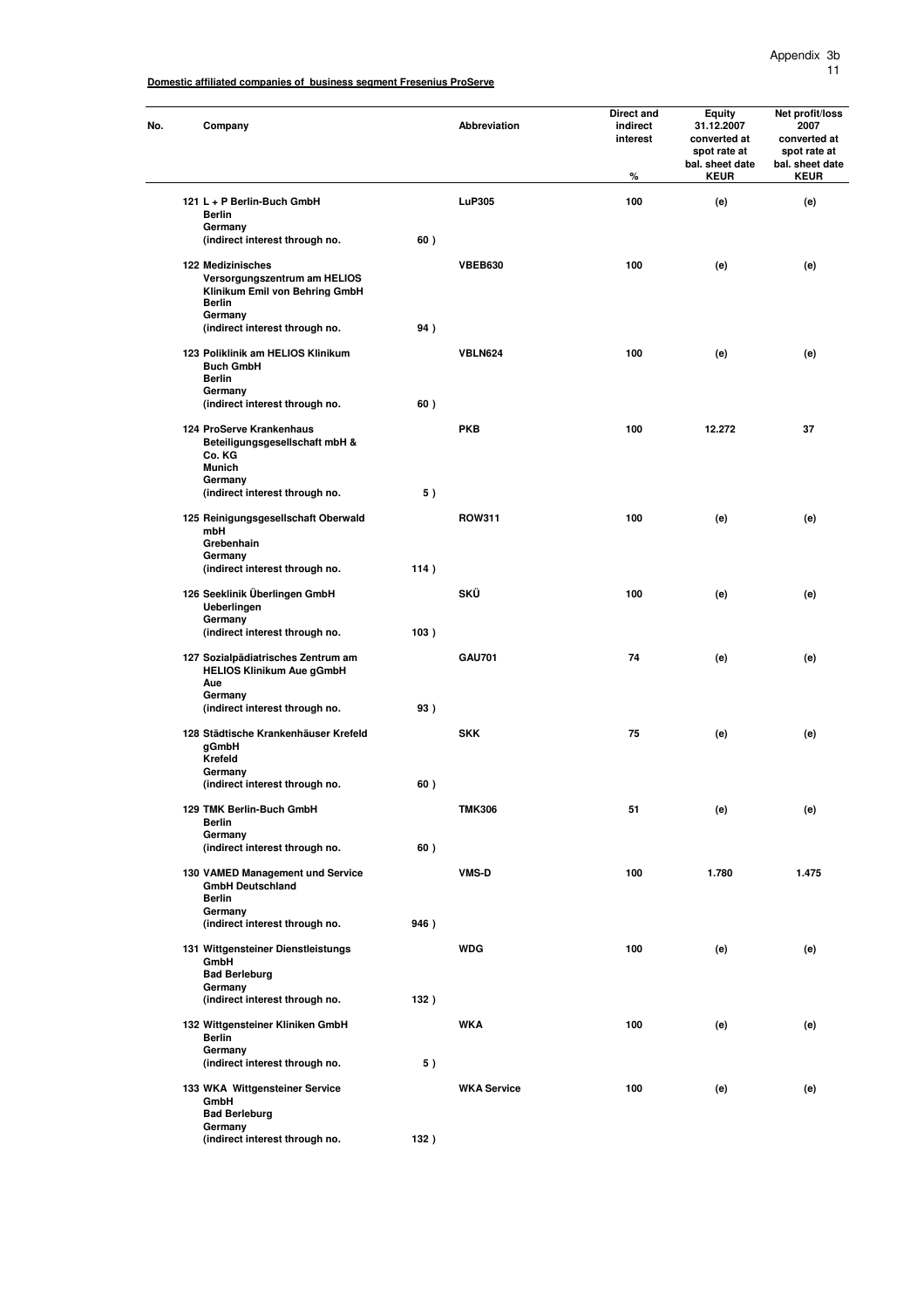#### Appendix 3b 12

**Domestic affiliated companies of business segment Fresenius ProServe**

| No. | Company                                                                                                                            |      | Abbreviation   |     | Direct and<br>indirect<br>interest<br>% | <b>Equity</b><br>31.12.2007<br>converted at<br>spot rate at<br>bal. sheet date<br><b>KEUR</b> | Net profit/loss<br>2007<br>converted at<br>spot rate at<br>bal. sheet date<br><b>KEUR</b> |
|-----|------------------------------------------------------------------------------------------------------------------------------------|------|----------------|-----|-----------------------------------------|-----------------------------------------------------------------------------------------------|-------------------------------------------------------------------------------------------|
|     | 134 Zentrum für Gefäßerkrankungen<br>GmbH<br>Grebenhain                                                                            |      | <b>PGRE220</b> |     | 100                                     | (e)                                                                                           | (e)                                                                                       |
|     | Germany                                                                                                                            |      |                |     |                                         |                                                                                               |                                                                                           |
|     | (indirect interest through no.                                                                                                     | 114) |                |     |                                         |                                                                                               |                                                                                           |
|     | Not consolidated financial statements - without profit & loss transfer agreement                                                   |      |                |     |                                         |                                                                                               |                                                                                           |
|     | 135 Capisko GmbH<br><b>Berlin</b>                                                                                                  |      | <b>CAP309</b>  |     | 100                                     | 22                                                                                            | 0                                                                                         |
|     | Germany<br>(indirect interest through no.                                                                                          | 60)  |                |     |                                         |                                                                                               |                                                                                           |
|     | 136 CAREONE Patientenkompass<br>GmbH                                                                                               |      | <b>CPK</b>     |     | 100                                     | (a)                                                                                           | (a)                                                                                       |
|     | <b>Berlin</b><br>Germany                                                                                                           |      |                |     |                                         |                                                                                               |                                                                                           |
|     | (indirect interest through no.                                                                                                     | 130) |                |     |                                         |                                                                                               |                                                                                           |
|     | 137 CT-Zentrum für kardiologisch-<br>radiologische Diagnostik Bonn /<br>Rhein-Sieg / Euskirchen GmbH &<br>Co. KG i. L.<br>Siegburg |      | <b>CT KG</b>   |     | 100                                     | (a)                                                                                           | (a)                                                                                       |
|     | Germany<br>(indirect interest through no.                                                                                          | 96)  |                |     |                                         |                                                                                               |                                                                                           |
|     | 138 FP Anlagenverwaltungs- und<br>Vermietungsgesellschaft mbH<br><b>Bad Berleburg</b><br>Germany                                   |      | <b>FPAV</b>    |     | 100                                     | 24                                                                                            | $-1$                                                                                      |
|     | (indirect interest through no.                                                                                                     | 132) |                |     |                                         |                                                                                               |                                                                                           |
|     | 139 HELIOS Alpha II GmbH<br><b>Berlin</b><br>Germany                                                                               |      | HA II          |     | 100                                     | 24                                                                                            | $-1$                                                                                      |
|     | (indirect interest through no.                                                                                                     | 60)  |                |     |                                         |                                                                                               |                                                                                           |
|     | 140 HELIOS Beta II GmbH<br><b>Berlin</b><br>Germany                                                                                |      | HB II          |     | 100                                     | 24                                                                                            | $-1$                                                                                      |
|     | (indirect interest through no.                                                                                                     | 60)  |                |     |                                         |                                                                                               |                                                                                           |
|     | 141 HELIOS Omega GmbH<br><b>Berlin</b>                                                                                             |      | HO             |     | 100                                     | 24                                                                                            | $-1$                                                                                      |
|     | Germany<br>(indirect interest through no.                                                                                          | 60)  |                |     |                                         |                                                                                               |                                                                                           |
|     | 142 HELIOS Servicegesellschaft Süd<br>GmbH<br>Müllheim                                                                             |      |                | 152 | 100                                     | 25                                                                                            | 0                                                                                         |
|     | Germany                                                                                                                            |      |                |     |                                         |                                                                                               |                                                                                           |
|     | (indirect interest through no.                                                                                                     | 59)  |                |     |                                         |                                                                                               |                                                                                           |
|     | 143 HELIOS Sigma GmbH<br><b>Berlin</b><br>Germany                                                                                  |      |                | 148 | 100                                     | 20                                                                                            | 0                                                                                         |
|     | (indirect interest through no.                                                                                                     | 60)  |                |     |                                         |                                                                                               |                                                                                           |
|     | 144 HELIOS William Harvey Klinik Bad<br><b>Nauheim GmbH</b><br><b>Bad Nauheim</b>                                                  |      |                | 146 | 100                                     | 25                                                                                            | 0                                                                                         |
|     | Germany<br>(indirect interest through no.                                                                                          | 60)  |                |     |                                         |                                                                                               |                                                                                           |
|     | 145 HELIOS Ypsilon GmbH<br>Berlin<br>Germany                                                                                       |      |                | 123 | 100                                     | 25                                                                                            | 0                                                                                         |
|     | (indirect interest through no.                                                                                                     | 60)  |                |     |                                         |                                                                                               |                                                                                           |
|     | 146 hospitalia activHealth gmbh<br>Oberursel                                                                                       |      | haH            |     | 100                                     | $-8.418$                                                                                      | -90                                                                                       |
|     | Germany<br>(indirect interest through no.                                                                                          | 5)   |                |     |                                         |                                                                                               |                                                                                           |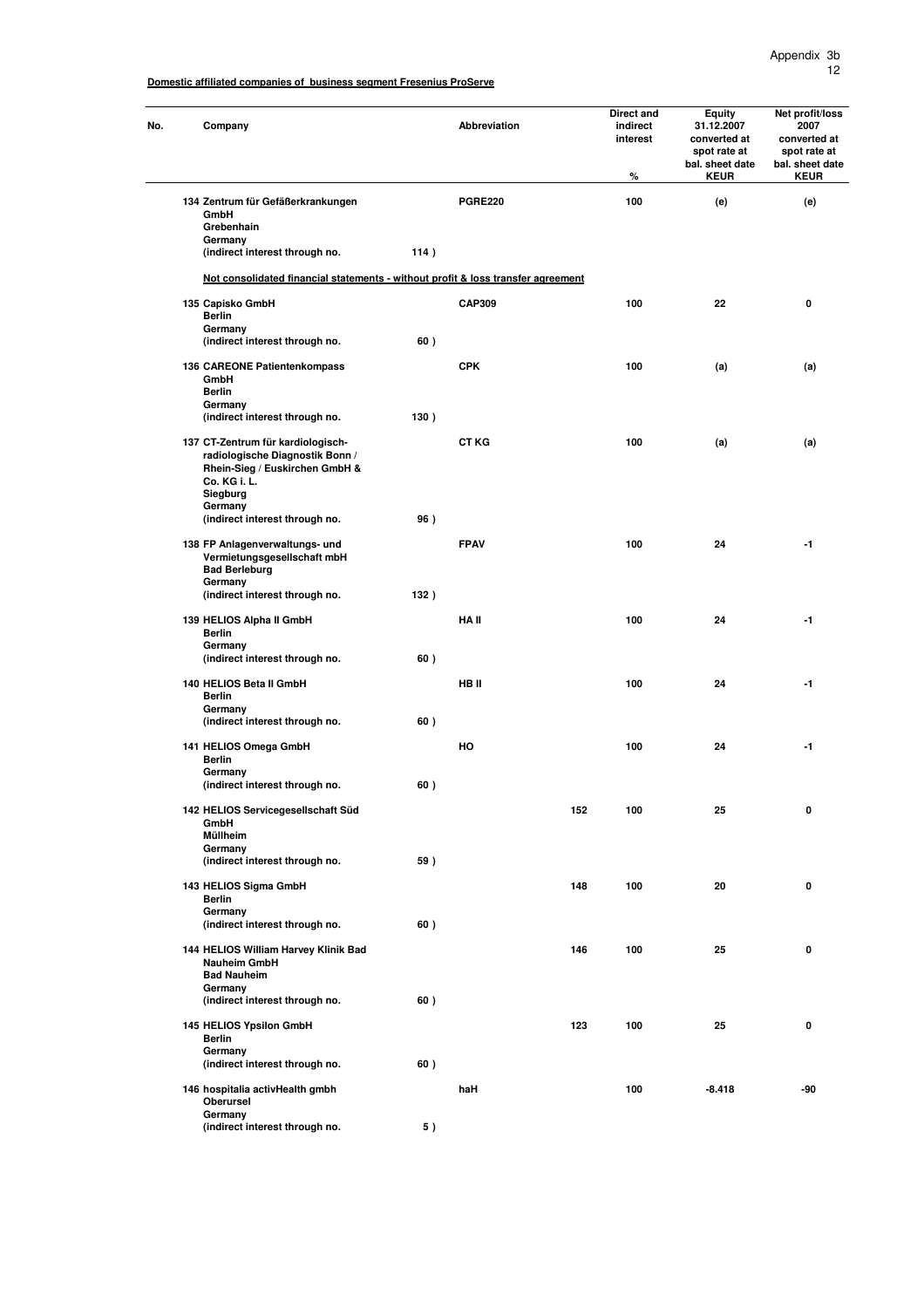| No. | Company                                                                                                                                        |              | Abbreviation             | <b>Direct and</b><br>indirect<br>interest<br>% | <b>Equity</b><br>31.12.2007<br>converted at<br>spot rate at<br>bal. sheet date<br><b>KEUR</b> | Net profit/loss<br>2007<br>converted at<br>spot rate at<br>bal. sheet date<br><b>KEUR</b> |
|-----|------------------------------------------------------------------------------------------------------------------------------------------------|--------------|--------------------------|------------------------------------------------|-----------------------------------------------------------------------------------------------|-------------------------------------------------------------------------------------------|
|     | 147 Hotel "Allgäuer Tor" GmbH<br><b>Bad Berleburg</b>                                                                                          |              | <b>Allgäuer Tor GmbH</b> | 100                                            | 0                                                                                             | 0                                                                                         |
|     | Germany<br>(indirect interest through no.                                                                                                      | 132)         |                          |                                                |                                                                                               |                                                                                           |
|     | <b>148 Medizinisches</b><br>Versorgungszentrum in Bad<br><b>Berleburg GbR</b><br><b>Bad Berleburg</b><br>Germany                               |              | <b>MVZ BLB</b>           | 100                                            | 0                                                                                             | $-150$                                                                                    |
|     | (indirect interest through no.                                                                                                                 | $132 + 74$ ) |                          |                                                |                                                                                               |                                                                                           |
|     | 149 MRT-Zentrum für kardiologisch-<br>radiologische Diagnostik Bonn /<br>Rhein-Sieg / Euskirchen GmbH &<br>Co. KG i. L.<br>Siegburg<br>Germany |              | <b>MRT KG</b>            | 100                                            | (a)                                                                                           | (a)                                                                                       |
|     | (indirect interest through no.                                                                                                                 | 96)          |                          |                                                |                                                                                               |                                                                                           |
|     | 150 Service- und Gebäudemanagement<br>Vogtland-Klinikum Plauen GmbH<br>Plauen<br>Germany                                                       |              | <b>SGVKP</b>             | 51                                             | 20(j)                                                                                         | 0(j)                                                                                      |
|     | (indirect interest through no.                                                                                                                 | 68)          |                          |                                                |                                                                                               |                                                                                           |
|     | 151 VAMED Health Project GmbH<br><b>Berlin</b><br>Germany<br>(indirect interest through no.                                                    | 949)         | <b>VHP</b>               | 100                                            | 68(j)                                                                                         | $-3$ (j)                                                                                  |
|     |                                                                                                                                                |              |                          |                                                |                                                                                               |                                                                                           |
|     | 152 Wittgensteiner Service Catering<br>GmbH<br><b>Berlin</b><br>Germany                                                                        |              |                          | 149<br>100                                     | 24                                                                                            | $-1$                                                                                      |
|     | (indirect interest through no.                                                                                                                 | 60)          |                          |                                                |                                                                                               |                                                                                           |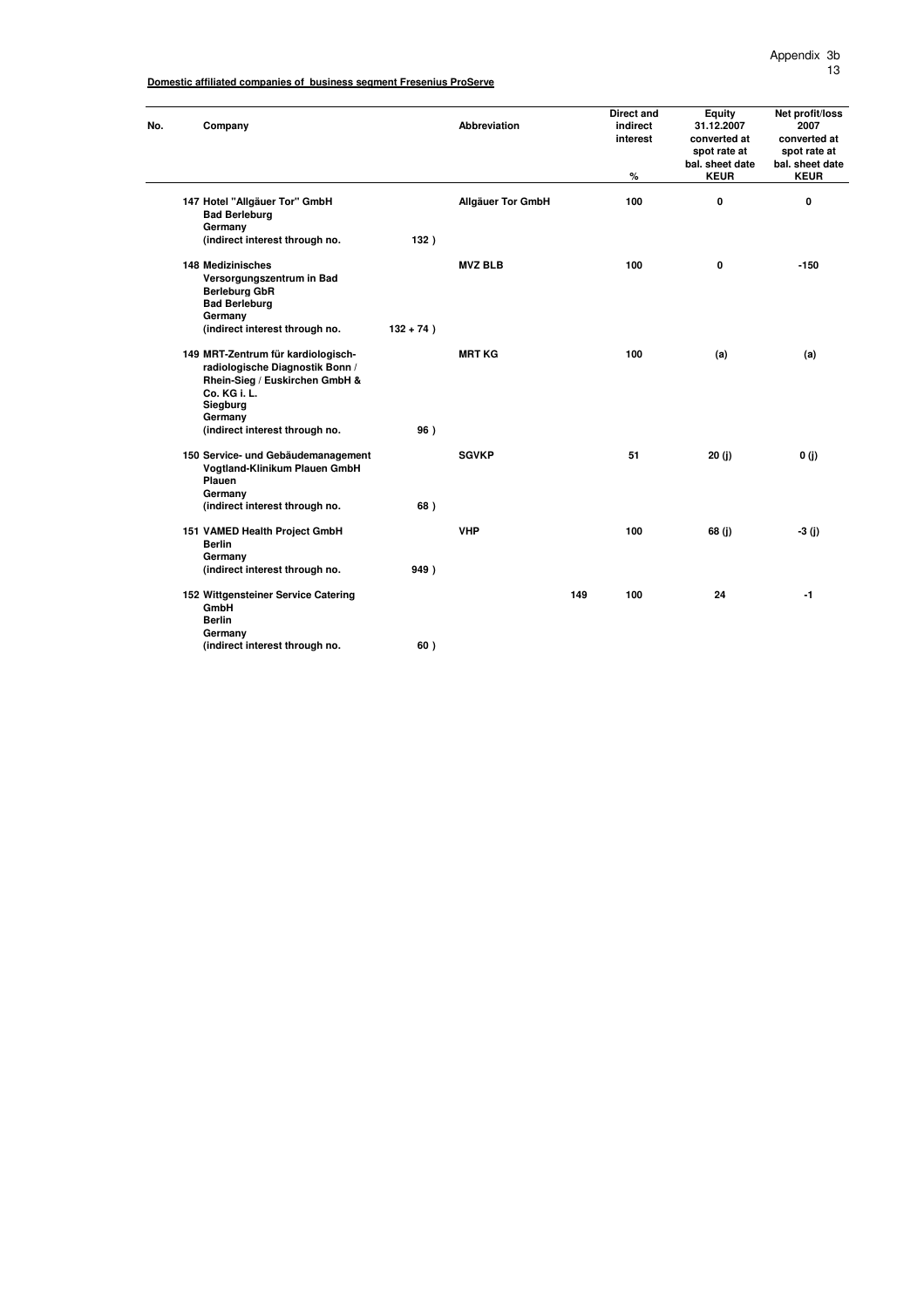| No. | Company                                                                | <b>Abbreviation</b>                                                          | Direct and<br>indirect<br>interest | <b>Equity</b><br>31.12.2007<br>converted at<br>spot rate at<br>bal. sheet date | Net profit/loss<br>2007<br>converted at<br>spot rate at |
|-----|------------------------------------------------------------------------|------------------------------------------------------------------------------|------------------------------------|--------------------------------------------------------------------------------|---------------------------------------------------------|
|     |                                                                        |                                                                              | %                                  |                                                                                | bal. sheet date<br><b>KEUR</b>                          |
|     |                                                                        | Consolidated financial statements - without profit & loss transfer agreement |                                    |                                                                                |                                                         |
|     | 153 Fresenius Finance B.V.<br>'s - Hertogenbosch<br><b>Netherlands</b> |                                                                              | 100                                | 1.375                                                                          | 679                                                     |
|     | 154 Fresenius Biotech North America<br>Inc.                            |                                                                              | 100                                | 126                                                                            | 27                                                      |
|     | Lexington<br><b>USA</b><br>(indirect interest through no.              | 2)                                                                           |                                    |                                                                                |                                                         |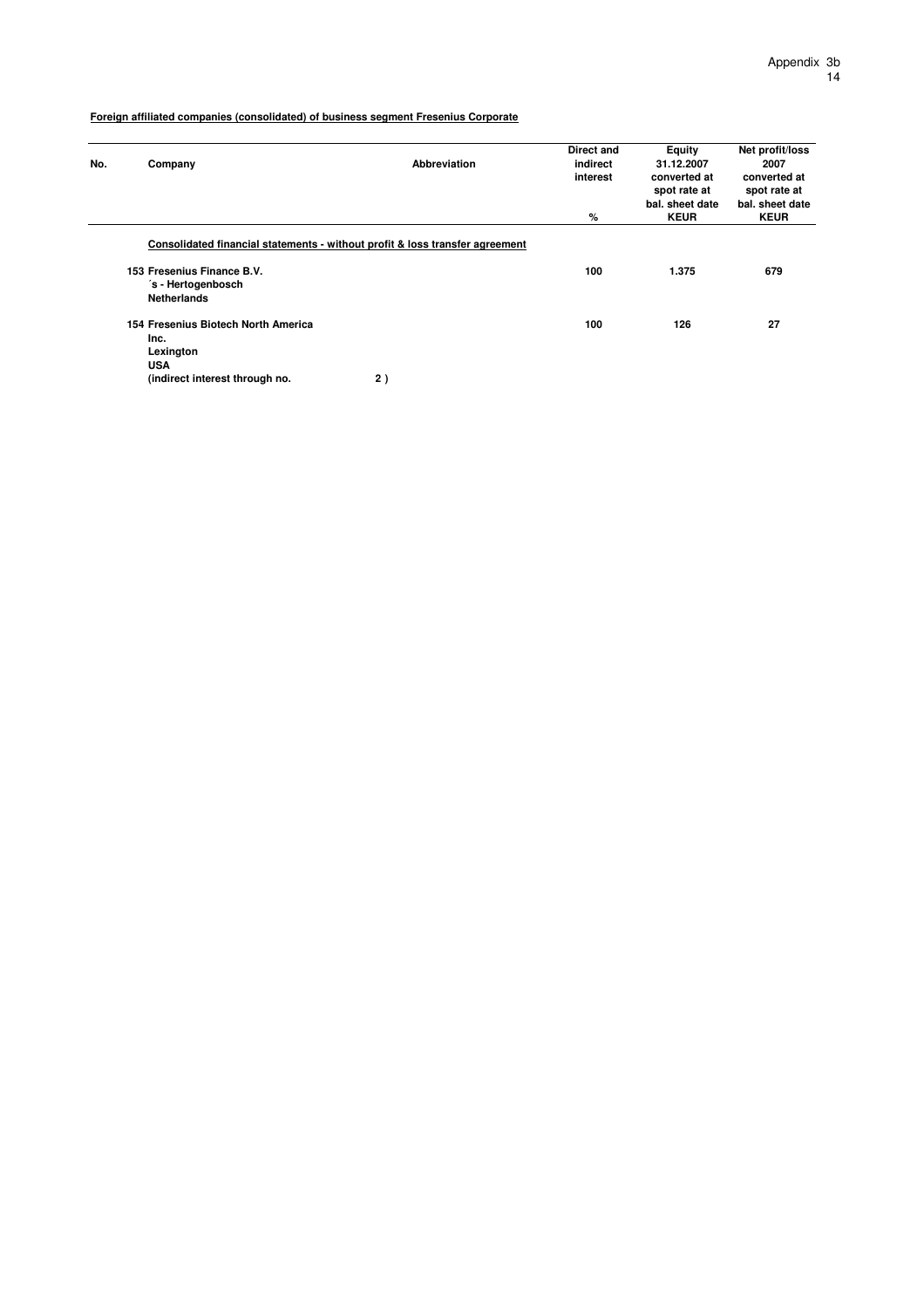| No. | Company                                                                                               |      | Abbreviation                | Direct and<br>indirect<br>interest<br>% | Equity<br>31.12.2007<br>converted at<br>spot rate at<br>bal. sheet date<br><b>KEUR</b> | Net profit/loss<br>2007<br>converted at<br>spot rate at<br>bal. sheet date<br><b>KEUR</b> |
|-----|-------------------------------------------------------------------------------------------------------|------|-----------------------------|-----------------------------------------|----------------------------------------------------------------------------------------|-------------------------------------------------------------------------------------------|
|     | Consolidated financial statements - without profit & loss transfer agreement                          |      |                             |                                         |                                                                                        |                                                                                           |
|     | 155 Fresenius Medical Care Argentina<br>S.A.                                                          |      | <b>FMC Argentina</b>        | 100                                     | 37.478                                                                                 | 4.503                                                                                     |
|     | <b>Buenos Aires</b><br>Argentina<br>(indirect interest through no.                                    | 16)  |                             |                                         |                                                                                        |                                                                                           |
|     | 156 Fresenius Medical Care Australia<br>Pty. Limited                                                  |      | <b>FMC Australia</b>        | 100                                     | 9.525                                                                                  | $-417$                                                                                    |
|     | Sydney<br>Australia<br>(indirect interest through no.                                                 | 10)  |                             |                                         |                                                                                        |                                                                                           |
|     | 157 Neomedics<br>Sydney                                                                               |      | <b>Neomedics</b>            | 100                                     | 313                                                                                    | 217                                                                                       |
|     | Australia<br>(indirect interest through no.                                                           | 156) |                             |                                         |                                                                                        |                                                                                           |
|     | 158 Biotec Systems Krems GmbH<br><b>Krems</b>                                                         |      | <b>Biotec Systems Krems</b> | 100                                     | 441                                                                                    | 34                                                                                        |
|     | Austria<br>(indirect interest through no.                                                             | 17)  |                             |                                         |                                                                                        |                                                                                           |
|     | 159 FME Nephrologica GmbH<br>Vienna<br><b>Austria</b>                                                 |      | <b>FME Nephrologica</b>     | 100                                     | 9                                                                                      | -3                                                                                        |
|     | (indirect interest through no.                                                                        | 16)  |                             |                                         |                                                                                        |                                                                                           |
|     | 160 Fresenius Medical Care Austria<br>GmbH<br>Vienna<br>Austria                                       |      | <b>FMC Austria GmbH</b>     | 100                                     | 2.033                                                                                  | 392                                                                                       |
|     | (indirect interest through no.                                                                        | 16)  |                             |                                         |                                                                                        |                                                                                           |
|     | 161 Fresenius Medical Care Belgium<br>N.V<br>Antwerp                                                  |      | <b>FMC Belgium</b>          | 100                                     | 6.918                                                                                  | 1.835                                                                                     |
|     | <b>Belgium</b><br>(indirect interest through no.                                                      | 16)  |                             |                                         |                                                                                        |                                                                                           |
|     | 162 Fresenius Medical Care Ltda.<br>Rio de Janeiro<br><b>Brazil</b>                                   |      | <b>FMC Brazil</b>           | 100                                     | 55.785                                                                                 | 6.197                                                                                     |
|     | (indirect interest through no.                                                                        | 16)  |                             |                                         |                                                                                        |                                                                                           |
|     | 163 BioCare Medical Company Limited<br><b>British Virgin Islands</b><br><b>British Virgin Islands</b> |      | <b>BioCare Medical</b>      | 100                                     | 5.640                                                                                  | 374                                                                                       |
|     | (indirect interest through no.                                                                        | 193) |                             |                                         |                                                                                        |                                                                                           |
|     | 164 Fresenius Medical Care Canada,<br>Inc.<br>Toronto/Ontario                                         |      | <b>FMC Brent</b>            | 100                                     | (f)                                                                                    | (f)                                                                                       |
|     | Canada<br>(indirect interest through no.                                                              | 565) |                             |                                         |                                                                                        |                                                                                           |
|     | 165 Dialisis Ldta.<br>Santiago de Chile<br>Chile                                                      |      | <b>Dialisis</b>             | 100                                     | 0                                                                                      | 21                                                                                        |
|     | (indirect interest through no.                                                                        | 168) |                             |                                         |                                                                                        |                                                                                           |
|     | 166 FMC Chile S.A.<br>Santiago de Chile<br>Chile                                                      |      | <b>FMC CHILE S.A.</b>       | 100                                     | 3.876                                                                                  | -6                                                                                        |
|     | (indirect interest through no.                                                                        | 16)  |                             |                                         |                                                                                        |                                                                                           |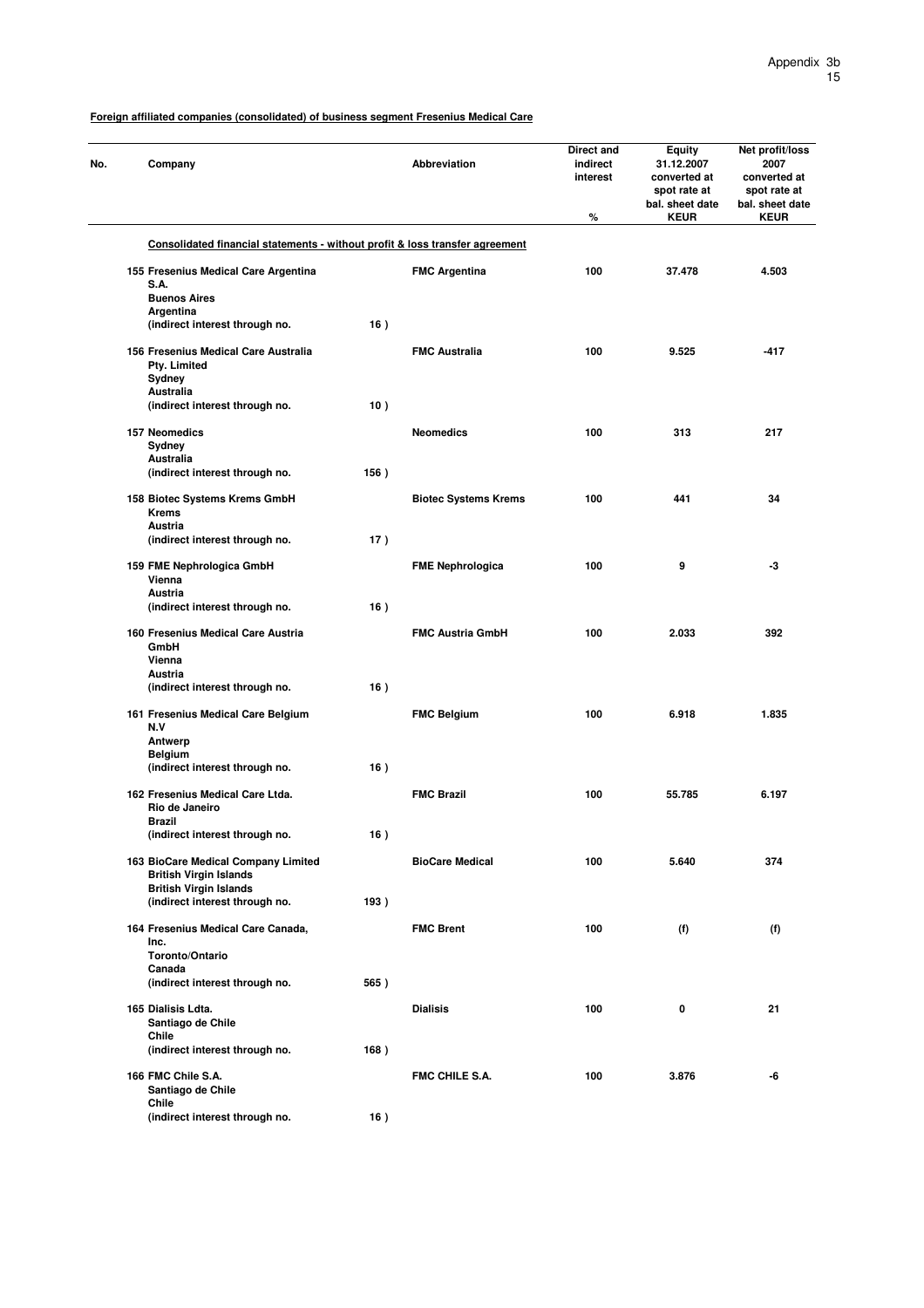| No. | Company                                                                       |      | <b>Abbreviation</b>     | Direct and<br>indirect<br>interest<br>% | <b>Equity</b><br>31.12.2007<br>converted at<br>spot rate at<br>bal. sheet date<br><b>KEUR</b> | Net profit/loss<br>2007<br>converted at<br>spot rate at<br>bal. sheet date<br><b>KEUR</b> |
|-----|-------------------------------------------------------------------------------|------|-------------------------|-----------------------------------------|-----------------------------------------------------------------------------------------------|-------------------------------------------------------------------------------------------|
|     | 167 Instituto Nacional de Diálisis y<br>Diagnóstico S.A.<br>Santiago de Chile |      | <b>INDD</b>             | 100                                     | $-107$                                                                                        | 13                                                                                        |
|     | Chile<br>(indirect interest through no.                                       | 168) |                         |                                         |                                                                                               |                                                                                           |
|     | 168 NephroCare Chile S.A.<br>Santiago de Chile<br>Chile                       |      | Nephrocare              | 100                                     | 2.046                                                                                         | $-648$                                                                                    |
|     | (indirect interest through no.                                                | 166) |                         |                                         |                                                                                               |                                                                                           |
|     | 169 Pentafarma S.A.<br>Santiago de Chile<br>Chile                             |      | Pentafarma              | 100                                     | $-749$                                                                                        | $-648$                                                                                    |
|     | (indirect interest through no.                                                | 16)  |                         |                                         |                                                                                               |                                                                                           |
|     | 170 Salvador Ltda.<br>Santiago de Chile<br>Chile                              |      | Salvador                | 100                                     | 4                                                                                             | -6                                                                                        |
|     | (indirect interest through no.                                                | 168) |                         |                                         |                                                                                               |                                                                                           |
|     | 171 Bioteque Medical (JiangSu)<br><b>Company Limited</b><br>Changshu<br>China |      | <b>Bioteque Medical</b> | 100                                     | 6.500                                                                                         | $-583$                                                                                    |
|     | (indirect interest through no.                                                | 193) |                         |                                         |                                                                                               |                                                                                           |
|     | 172 FMC Shanghai Company Limited<br>Shanghai<br>China                         |      | <b>FCH</b>              | 100                                     | 4.908                                                                                         | 1.477                                                                                     |
|     | (indirect interest through no.                                                | 10)  |                         |                                         |                                                                                               |                                                                                           |
|     | 173 Shanghai Ren Ji NMC<br>Hemodialysis Center Co., Ltd.<br>Shanghai<br>China |      | <b>NMC Shanghai</b>     | 64                                      | 637                                                                                           | $-85$                                                                                     |
|     | (indirect interest through no.                                                | 632) |                         |                                         |                                                                                               |                                                                                           |
|     | 174 Fresenius Medical Care Colombia<br><b>S.A.</b><br><b>Bogota</b>           |      | <b>FMC Colombia</b>     | 100                                     | 53.866                                                                                        | 4.075                                                                                     |
|     | Colombia                                                                      |      |                         |                                         |                                                                                               |                                                                                           |
|     | (indirect interest through no.                                                | 16)  |                         |                                         |                                                                                               |                                                                                           |
|     | 175 Fresenius Medical Care - DS, s.r.o.<br>Prague<br><b>Czech Republic</b>    |      | <b>FMC-DS</b>           | 100                                     | 8.345                                                                                         | 2.219                                                                                     |
|     | (indirect interest through no.                                                | 16)  |                         |                                         |                                                                                               |                                                                                           |
|     | <b>176 FRESENIUS MEDICAL CARE Ceska</b><br>Republica spol s.r.o.<br>Prague    |      | <b>FMC CR</b>           | 100                                     | 17.191                                                                                        | 3.000                                                                                     |
|     | <b>Czech Republic</b><br>(indirect interest through no.                       | 16)  |                         |                                         |                                                                                               |                                                                                           |
|     |                                                                               |      |                         |                                         |                                                                                               |                                                                                           |
|     | 177 FMC Danmark A.S<br>Albertslund<br><b>Denmark</b>                          |      | <b>FMC Danmark</b>      | 100                                     | 1.948                                                                                         | 455                                                                                       |
|     | (indirect interest through no.                                                | 10)  |                         |                                         |                                                                                               |                                                                                           |
|     | 178 OÜ FENNIMARK<br><b>Tallinn</b>                                            |      | Fennimark               | 100                                     | 46                                                                                            | 37                                                                                        |
|     | Estonia<br>(indirect interest through no.                                     | 179) |                         |                                         |                                                                                               |                                                                                           |
|     | 179 OÜ RENCULUS<br>Tartu                                                      |      | Renculus                | 100                                     | 340                                                                                           | 62                                                                                        |
|     | Estonia<br>(indirect interest through no.                                     | 16)  |                         |                                         |                                                                                               |                                                                                           |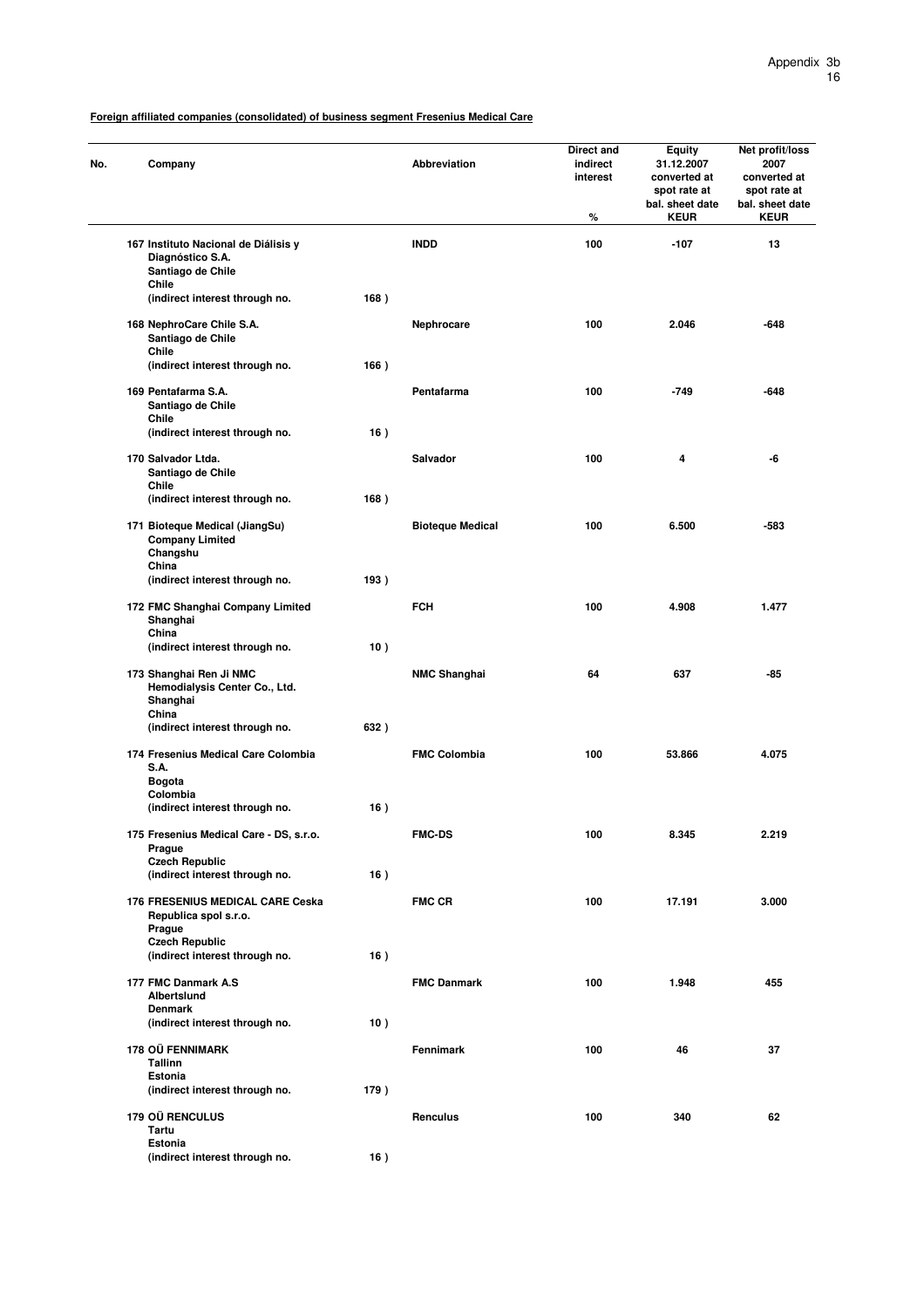| No. | Company                                                                                     |      | Abbreviation                   | Direct and<br>indirect<br>interest<br>% | Equity<br>31.12.2007<br>converted at<br>spot rate at<br>bal. sheet date<br><b>KEUR</b> | Net profit/loss<br>2007<br>converted at<br>spot rate at<br>bal. sheet date<br><b>KEUR</b> |
|-----|---------------------------------------------------------------------------------------------|------|--------------------------------|-----------------------------------------|----------------------------------------------------------------------------------------|-------------------------------------------------------------------------------------------|
|     | 180 Fresenius Medical Care Suomi Oy                                                         |      | <b>FMC Suomi</b>               | 100                                     | 3.183                                                                                  | 1.106                                                                                     |
|     | Helsinki                                                                                    |      |                                |                                         |                                                                                        |                                                                                           |
|     | <b>Finland</b><br>(indirect interest through no.                                            | 10)  |                                |                                         |                                                                                        |                                                                                           |
|     | 181 Centre d'Hemodialyse du<br>Languedoc Méditerranéen S.A.<br><b>Montpellier</b><br>France |      | <b>CHLM</b>                    | 98                                      | 6.850                                                                                  | 1.719                                                                                     |
|     | (indirect interest through no.                                                              | 185) |                                |                                         |                                                                                        |                                                                                           |
|     | 182 Centre de Rein Artificiel de Tassin<br><b>S.A.S.</b><br>Lyon<br>France                  |      | <b>CRAT</b>                    | 100                                     | 3.857                                                                                  | 503                                                                                       |
|     | (indirect interest through no.                                                              | 185) |                                |                                         |                                                                                        |                                                                                           |
|     | 183 Centre Néphrologique d'Occitanie<br>S.A.S<br><b>Toulouse</b>                            |      | <b>CNO</b>                     | 99                                      | 2.987                                                                                  | 543                                                                                       |
|     | <b>France</b><br>(indirect interest through no.                                             | 185) |                                |                                         |                                                                                        |                                                                                           |
|     | 184 Fresenius Medical Care France<br>S.A.S                                                  |      | <b>FMC France</b>              | 100                                     | 15.113                                                                                 | 2.932                                                                                     |
|     | <b>Fresnes</b><br><b>France</b><br>(indirect interest through no.                           | 185) |                                |                                         |                                                                                        |                                                                                           |
|     | 185 Fresenius Medical Care Groupe<br>France S.A.S<br><b>Fresnes</b>                         |      | <b>FMC Groupe France</b>       | 100                                     | 75.970                                                                                 | 7.234                                                                                     |
|     | <b>France</b><br>(indirect interest through no.                                             | 16)  |                                |                                         |                                                                                        |                                                                                           |
|     | 186 Nephrocare ile de France S.A.S.<br>Créteil<br><b>France</b>                             |      | Nephrocare ile de France       | 100                                     | 22.976                                                                                 | 1.455                                                                                     |
|     | (indirect interest through no.                                                              | 185) |                                |                                         |                                                                                        |                                                                                           |
|     | 187 Pestenaille S.a.r.l.<br>Lyon<br>France                                                  |      | <b>Pestenaille</b>             | 100                                     | $-340$                                                                                 | $-11$                                                                                     |
|     | (indirect interest through no.                                                              | 182) |                                |                                         |                                                                                        |                                                                                           |
|     | 188 Polyclinique de Lagny S.A.<br>Lagny<br>France                                           |      | Lagny                          | 100                                     | 8.862                                                                                  | 449                                                                                       |
|     | (indirect interest through no.                                                              | 190) |                                |                                         |                                                                                        |                                                                                           |
|     | 189 Regina S.a.r.l.<br>Villejuit                                                            |      | Regina                         | 100                                     | $-2.829$                                                                               | $-154$                                                                                    |
|     | France<br>(indirect interest through no.                                                    | 182) |                                |                                         |                                                                                        |                                                                                           |
|     | <b>190 SAPROMED</b><br>Saint-Omer                                                           |      | <b>SAPROMED</b>                | 100                                     | 4.228                                                                                  | 808                                                                                       |
|     | <b>France</b>                                                                               |      |                                |                                         |                                                                                        |                                                                                           |
|     | (indirect interest through no.                                                              | 185) |                                |                                         |                                                                                        |                                                                                           |
|     | 191 SMAD S.A.<br>Savigny<br>France                                                          |      | <b>FMC SMAD</b>                | 100                                     | 30.323                                                                                 | 5.256                                                                                     |
|     | (indirect interest through no.                                                              | 185) |                                |                                         |                                                                                        |                                                                                           |
|     | 192 Fresenius Medical Care Renal<br>Services (UK) Ltd.<br>Nottinghamshire                   |      | <b>FMC Renal Services (UK)</b> | 100                                     | 925                                                                                    | $-23$                                                                                     |
|     | <b>Great Britain</b><br>(indirect interest through no.                                      | 375) |                                |                                         |                                                                                        |                                                                                           |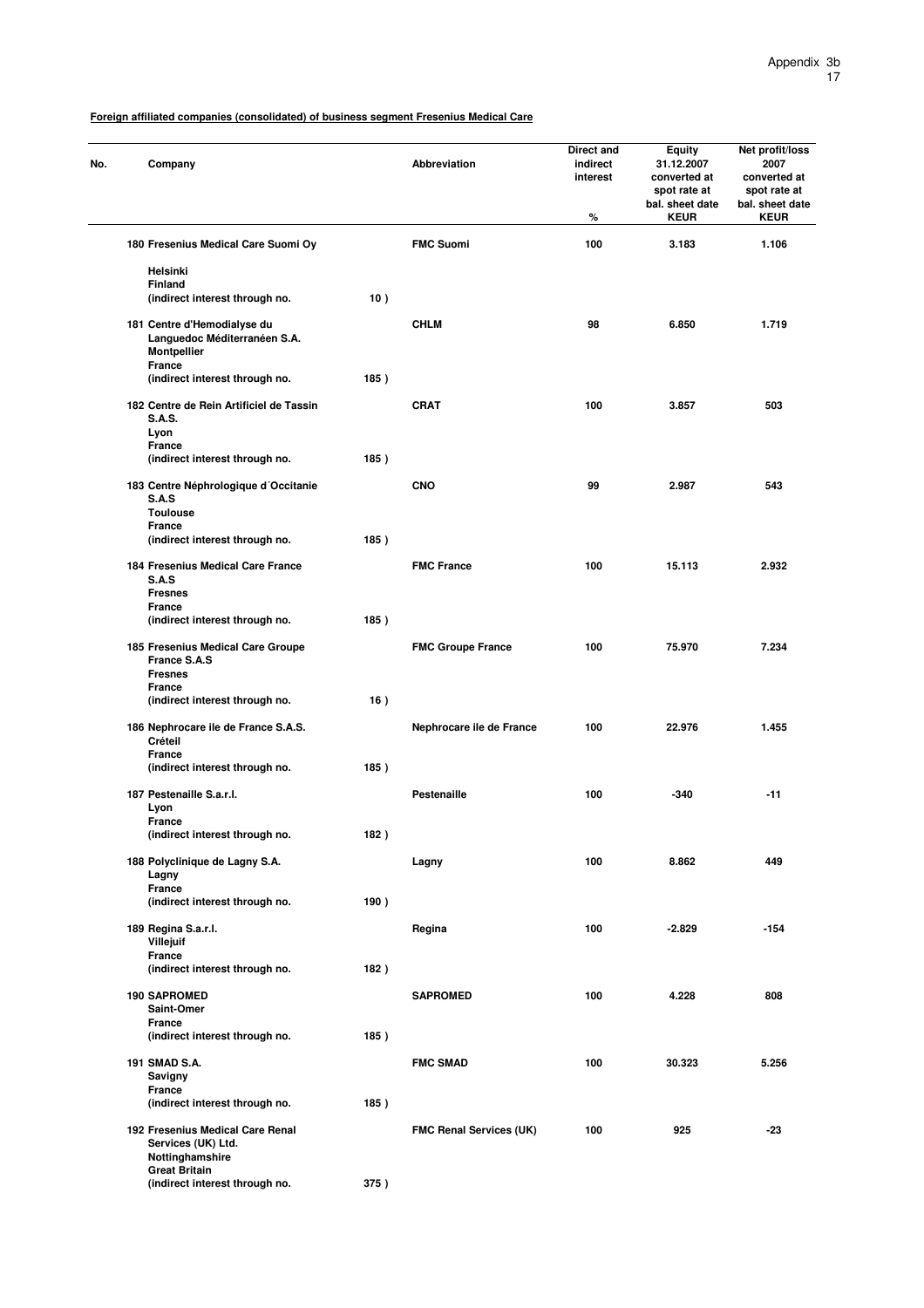**(indirect interest through no. 209 )**

| Company                                                                   |      | <b>Abbreviation</b>            | Direct and<br>indirect<br>interest<br>$\%$ | <b>Equity</b><br>31.12.2007<br>converted at<br>spot rate at<br>bal. sheet date<br><b>KEUR</b> | Net profit/loss<br>2007<br>converted at<br>spot rate at<br>bal. sheet date<br><b>KEUR</b> |
|---------------------------------------------------------------------------|------|--------------------------------|--------------------------------------------|-----------------------------------------------------------------------------------------------|-------------------------------------------------------------------------------------------|
|                                                                           |      |                                |                                            |                                                                                               |                                                                                           |
| 193 BioCare Technology Company<br>Limited<br><b>Hong Kong</b>             |      | <b>BioCare Technology</b>      | 100                                        | 13.911                                                                                        | -682                                                                                      |
| Hongkong<br>(indirect interest through no.                                | 16)  |                                |                                            |                                                                                               |                                                                                           |
| 194 Excelsior Renal Services Co., Ltd.<br><b>Hong Kong</b><br>Hongkong    |      | <b>ERS</b>                     | 51                                         | 309                                                                                           | 41                                                                                        |
| (indirect interest through no.                                            | 196) |                                |                                            |                                                                                               |                                                                                           |
| 195 FMC Asia Pacific Ltd.<br><b>Hong Kong</b><br>Hongkong                 |      | <b>FMC AP</b>                  | 100                                        | 12.049                                                                                        | 4.633                                                                                     |
| (indirect interest through no.                                            | 10)  |                                |                                            |                                                                                               |                                                                                           |
| 196 Fresenius Medical Care Hongkong<br>Ltd.<br><b>Hong Kong</b>           |      | <b>FMC HK Ltd</b>              | 100                                        | 30.378                                                                                        | $-1.691$                                                                                  |
| Hongkong<br>(indirect interest through no.                                | 10)  |                                |                                            |                                                                                               |                                                                                           |
| 197 NephroCare Ltd.<br><b>Hong Kong</b>                                   |      | <b>NHK</b>                     | 100                                        | 8.477                                                                                         | $-1.485$                                                                                  |
| Hongkong<br>(indirect interest through no.                                | 196) |                                |                                            |                                                                                               |                                                                                           |
| 198 FMC Hungary Ltd.<br><b>Budapest</b>                                   |      | <b>FMC Hungary</b>             | 100                                        | 24.763                                                                                        | 3.449                                                                                     |
| Hungary<br>(indirect interest through no.                                 | 10)  |                                |                                            |                                                                                               |                                                                                           |
| 199 Fresenius Medical Care Dializis<br>Center Ltd.<br><b>Budapest</b>     |      | <b>FMC Dialízis Center Kft</b> | 100                                        | 1.282                                                                                         | 989                                                                                       |
| <b>Hungary</b><br>(indirect interest through no.                          | 16)  |                                |                                            |                                                                                               |                                                                                           |
| 200 Fresenius Medical Care India Pvt<br>Ltd.                              |      | <b>FMC India</b>               | 100                                        | 206 (b)                                                                                       | -25 (b)                                                                                   |
| <b>New Delhi</b>                                                          |      |                                |                                            |                                                                                               |                                                                                           |
| India<br>(indirect interest through no.                                   | 16)  |                                |                                            |                                                                                               |                                                                                           |
| 201 P.T. Fresenius Medical Care<br>Indonesia<br>Jakarta                   |      | <b>FMCINDO</b>                 | 100                                        | 411                                                                                           | $-288$                                                                                    |
| Indonesia<br>(indirect interest through no.                               | 10)  |                                |                                            |                                                                                               |                                                                                           |
| 202 FMC (Ireland) Ltd<br><b>Dublin</b>                                    |      | <b>FMC Ireland</b>             | 100                                        | 1.707                                                                                         | 392                                                                                       |
| Ireland<br>(indirect interest through no.                                 | 16)  |                                |                                            |                                                                                               |                                                                                           |
| 203 Ambulatorio di Nefrologia ed<br>Emodialisi Assisi S.r.l.<br>Palermo   |      | <b>Emodialisi Assisi</b>       | 100                                        | 0                                                                                             | 0                                                                                         |
| Italy<br>(indirect interest through no.                                   | 209) |                                |                                            |                                                                                               |                                                                                           |
| 204 Ambulatorio Nefrocardiologico<br>Siciliano S.r.l.<br>Palermo<br>Italy |      | Aesculapius S.r.l.             | 100                                        | 40                                                                                            | -2                                                                                        |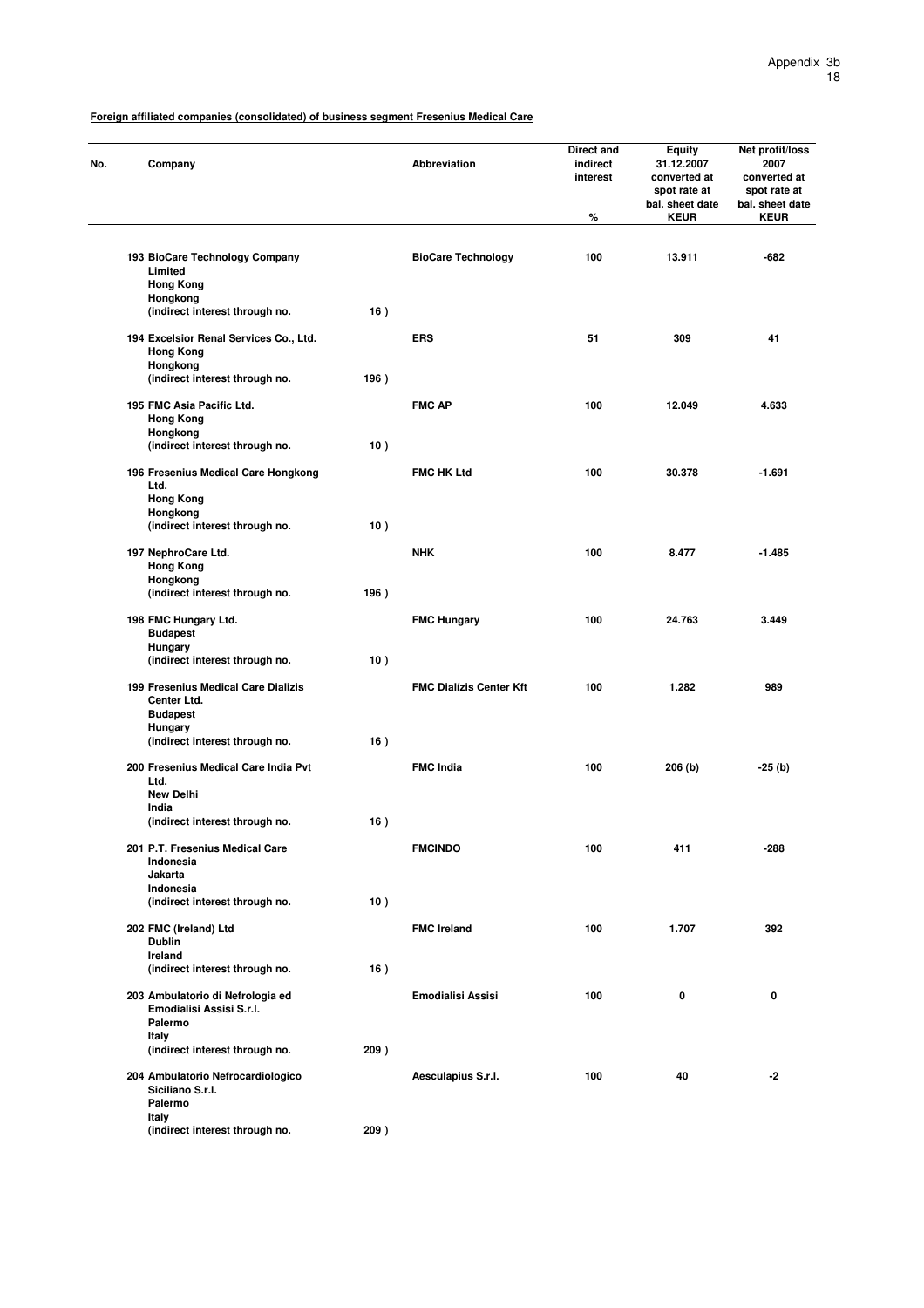| Company                                                                               |               | <b>Abbreviation</b>          | Direct and<br>indirect<br>interest<br>$\%$ | <b>Equity</b><br>31.12.2007<br>converted at<br>spot rate at<br>bal. sheet date<br><b>KEUR</b> | Net profit/loss<br>2007<br>converted at<br>spot rate at<br>bal. sheet date<br><b>KEUR</b> |
|---------------------------------------------------------------------------------------|---------------|------------------------------|--------------------------------------------|-----------------------------------------------------------------------------------------------|-------------------------------------------------------------------------------------------|
| 205 Ambulatorio Nefrologia e<br>Emodialisi II Nefrologico<br>Palermo                  |               | Ambulatorio Nefrologico      | 100                                        | 397                                                                                           | 203                                                                                       |
| Italy<br>(indirect interest through no.                                               | 209)          |                              |                                            |                                                                                               |                                                                                           |
| 206 Beta Dial S.r.l.<br>Napoli<br>Italy                                               |               | <b>Beta Dial</b>             | 100                                        | 31                                                                                            | -36                                                                                       |
| (indirect interest through no.                                                        | $227 + 226$ ) |                              |                                            |                                                                                               |                                                                                           |
| 207 CEA S.r.I. con socio unico<br>Napoli<br>Italy                                     |               | <b>CEA</b>                   | 100                                        | 255                                                                                           | -9                                                                                        |
| (indirect interest through no.                                                        | 229)          |                              |                                            |                                                                                               |                                                                                           |
| 208 Centro Analisi e Diagnostica<br>Clinica S.r.l.<br>Palermo<br>Italy                |               | <b>Centro Analisi</b>        | 100                                        | 336                                                                                           | 23                                                                                        |
| (indirect interest through no.                                                        | 209)          |                              |                                            |                                                                                               |                                                                                           |
| 209 Centro Diagnostico e Terapeutico<br>delle Malattie Renali S.p.A.<br>Palermo       |               | <b>Centro Diagnostico</b>    | 100                                        | 15.970                                                                                        | 166                                                                                       |
| Italy<br>(indirect interest through no.                                               | 10)           |                              |                                            |                                                                                               |                                                                                           |
| 210 Centro Dialisi Riviera del Conero<br>S.r.I. con socio unico<br>Napoli             |               | <b>Centro Dialisi Conero</b> | 100                                        | 58                                                                                            | $-15$                                                                                     |
| Italy<br>(indirect interest through no.                                               | 229)          |                              |                                            |                                                                                               |                                                                                           |
| 211 Centro Dialisi Tasso S.r.l. in<br>liquidazione con socio unico<br>Napoli<br>Italy |               | <b>Centro Dialisi Tasso</b>  | 100                                        | -57                                                                                           | -45                                                                                       |
| (indirect interest through no.                                                        | 227)          |                              |                                            |                                                                                               |                                                                                           |
| 212 Cercos S.r.I. con socio unico<br>Napoli<br>Italy                                  |               | Cercos                       | 100                                        | 122                                                                                           | -68                                                                                       |
| (indirect interest through no.                                                        | 226)          |                              |                                            |                                                                                               |                                                                                           |
| 213 Cilento Dial S.r.l. con socio unico<br>Napoli<br>Italy                            |               | Cilento dial                 | 100                                        | 1.464                                                                                         | 345                                                                                       |
| (indirect interest through no.                                                        | 16)           |                              |                                            |                                                                                               |                                                                                           |
| 214 Dialten S.r.I. con socio unico<br>Napoli<br>Italy                                 |               | <b>Dialten</b>               | 100                                        | 1.308                                                                                         | 80                                                                                        |
| (indirect interest through no.                                                        | 16)           |                              |                                            |                                                                                               |                                                                                           |
| 215 Dialtorre S.r.I. con socio unico<br>Napoli<br>Italy                               |               | <b>Dialtorre</b>             | 100                                        | 541                                                                                           | 48                                                                                        |
| (indirect interest through no.                                                        | 227)          |                              |                                            |                                                                                               |                                                                                           |
| 216 Dialy Center S.r.l. con socio unico<br>Napoli<br>Italy                            |               | <b>Dialy Center</b>          | 100                                        | 523                                                                                           | 34                                                                                        |
| (indirect interest through no.                                                        | 227)          |                              |                                            |                                                                                               |                                                                                           |
| 217 Diandial S.r.I.<br>Napoli<br>Italy                                                |               | <b>Diandial</b>              | 100                                        | 412                                                                                           | -3                                                                                        |
| (indirect interest through no.                                                        | 229)          |                              |                                            |                                                                                               |                                                                                           |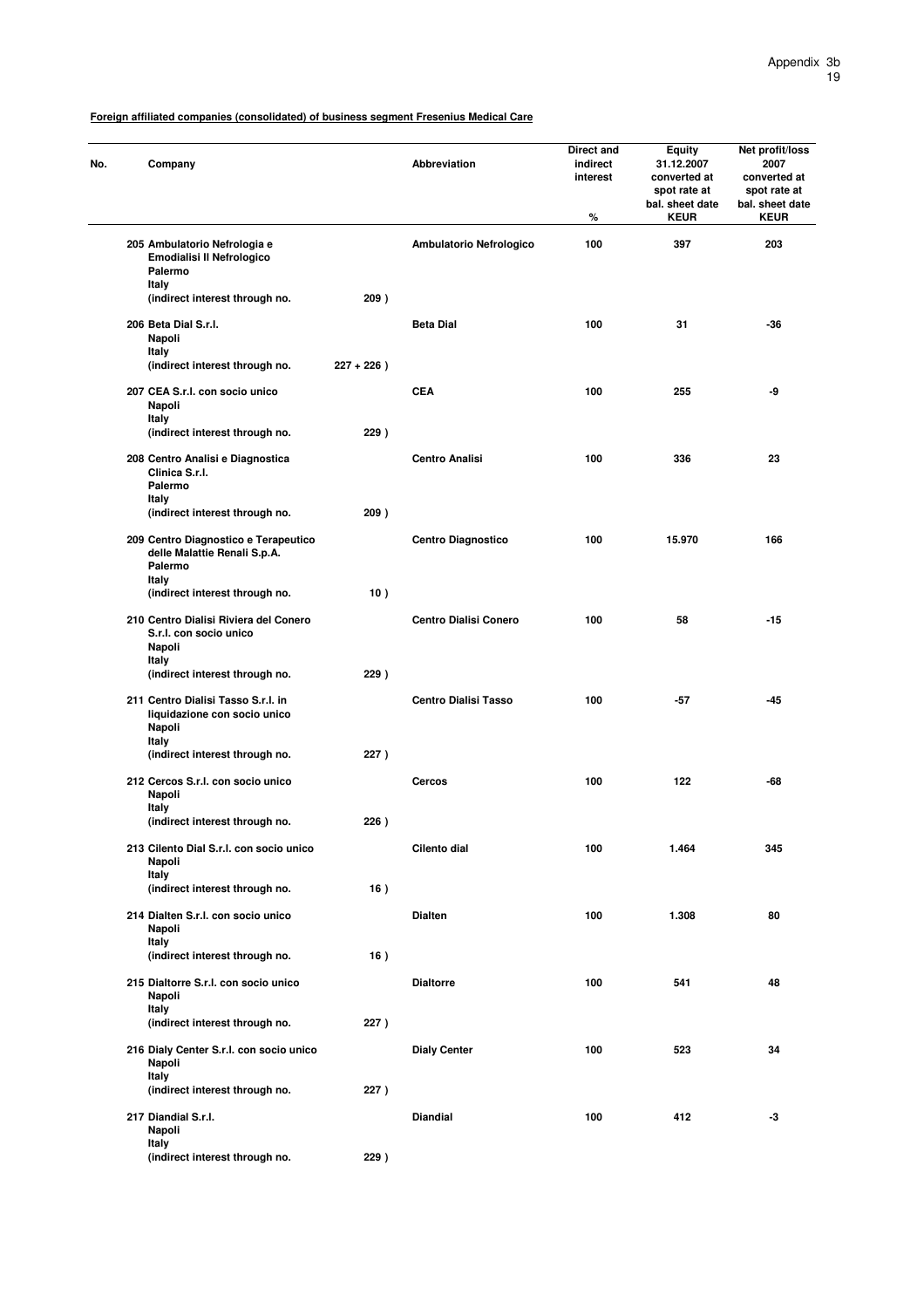| No. | Company                                                           |               | Abbreviation           | <b>Direct and</b><br>indirect<br>interest<br>% | Equity<br>31.12.2007<br>converted at<br>spot rate at<br>bal. sheet date<br><b>KEUR</b> | Net profit/loss<br>2007<br>converted at<br>spot rate at<br>bal. sheet date<br><b>KEUR</b> |
|-----|-------------------------------------------------------------------|---------------|------------------------|------------------------------------------------|----------------------------------------------------------------------------------------|-------------------------------------------------------------------------------------------|
|     | 218 Due Torri S.r.l. in liquidazione con<br>socio unico<br>Napoli |               | Due Torri              | 100                                            | 0                                                                                      | -16                                                                                       |
|     | Italy<br>(indirect interest through no.                           | 227)          |                        |                                                |                                                                                        |                                                                                           |
|     | 219 Emodial Vesuvio S.r.I.<br>Napoli<br>Italy                     |               | <b>Emodial Vesuvio</b> | 100                                            | 895                                                                                    | 110                                                                                       |
|     | (indirect interest through no.                                    | 229)          |                        |                                                |                                                                                        |                                                                                           |
|     | 220 Enne E S.r.l.<br>Napoli<br>Italy                              |               | Enne                   | 100                                            | -33                                                                                    | -65                                                                                       |
|     | (indirect interest through no.                                    | $226 + 227$ ) |                        |                                                |                                                                                        |                                                                                           |
|     | 221 Fanus S.r.l. con socio unico<br>Napoli<br>Italy               |               | Fanus                  | 100                                            | -3                                                                                     | $-147$                                                                                    |
|     | (indirect interest through no.                                    | 227)          |                        |                                                |                                                                                        |                                                                                           |
|     | 222 Flaminia S.r.l.<br>Palermo<br>Italy                           |               | Flaminia               | 100                                            | 0                                                                                      | 0                                                                                         |
|     | (indirect interest through no.                                    | 209)          |                        |                                                |                                                                                        |                                                                                           |
|     | 223 Flavia S.r.I.<br>Palermo                                      |               | Flavia                 | 100                                            | 0                                                                                      | 0                                                                                         |
|     | Italy<br>(indirect interest through no.                           | 209)          |                        |                                                |                                                                                        |                                                                                           |
|     | 224 Fresenius Medical Care Italia<br>S.p.A.<br>Cremona<br>Italy   |               | <b>FME Italia</b>      | 100                                            | 34.728                                                                                 | 2.568                                                                                     |
|     | (indirect interest through no.                                    | 16)           |                        |                                                |                                                                                        |                                                                                           |
|     | 225 Kidney S.r.l.<br>Napoli<br>Italy                              |               | Kidney                 | 100                                            | 409                                                                                    | 59                                                                                        |
|     | (indirect interest through no.                                    | 229)          |                        |                                                |                                                                                        |                                                                                           |
|     | 226 Nedial Napoli S.r.l. con socio unico<br>Napoli                |               | <b>Nedial Napoli</b>   | 100                                            | 214                                                                                    | $-142$                                                                                    |
|     | Italy<br>(indirect interest through no.                           | 227)          |                        |                                                |                                                                                        |                                                                                           |
|     | 227 Nedial S.r.l. con socio unico<br>Napoli                       |               | Nedial                 | 100                                            | 8.054                                                                                  | 388                                                                                       |
|     | Italy<br>(indirect interest through no.                           | 224)          |                        |                                                |                                                                                        |                                                                                           |
|     | 228 Nefrodisal S.r.l. con socio unico<br>Napoli                   |               | Netrodisal             | 100                                            | 1.056                                                                                  | 145                                                                                       |
|     | Italy<br>(indirect interest through no.                           | 229)          |                        |                                                |                                                                                        |                                                                                           |
|     | 229 NephroCare S.p.A. con socio unico<br>Napoli                   |               | <b>NephroCare</b>      | 100                                            | 4.397                                                                                  | 546                                                                                       |
|     | Italy<br>(indirect interest through no.                           | 209)          |                        |                                                |                                                                                        |                                                                                           |
|     | 230 Nephros S.r.I.con socio unico<br>Napoli                       |               | <b>Nephros</b>         | 100                                            | 247                                                                                    | -1                                                                                        |
|     | Italy<br>(indirect interest through no.                           | 229)          |                        |                                                |                                                                                        |                                                                                           |
|     | 231 New Dial S.r.I. in liquidazione<br>Napoli<br>Italy            |               | <b>New Dial</b>        | 100                                            | 0                                                                                      | -22                                                                                       |
|     | (indirect interest through no.                                    | $227 + 226$ ) |                        |                                                |                                                                                        |                                                                                           |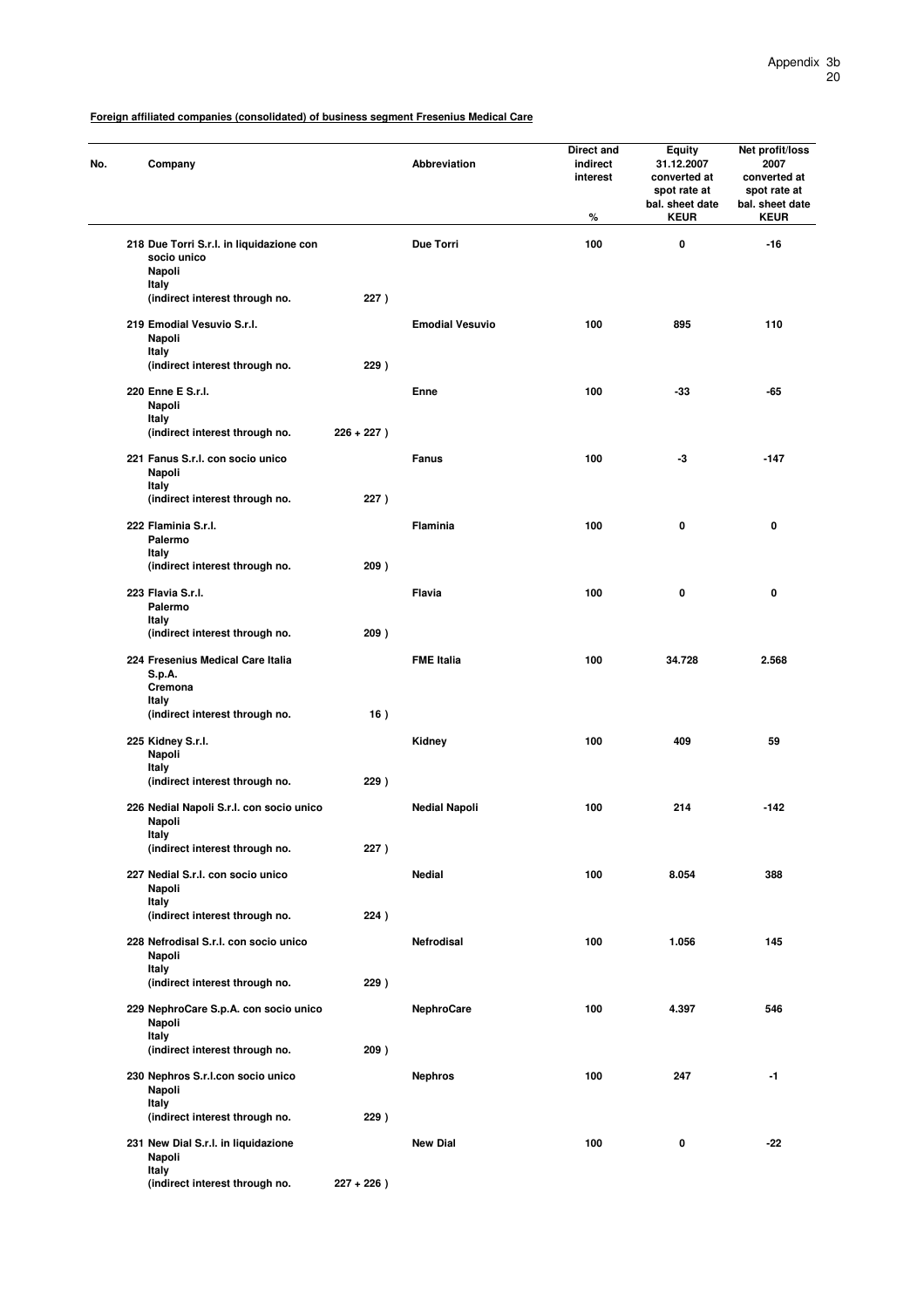| No. | Company                                                      |                                     |               | Abbreviation               | Direct and<br>indirect<br>interest<br>% | <b>Equity</b><br>31.12.2007<br>converted at<br>spot rate at<br>bal. sheet date<br><b>KEUR</b> | Net profit/loss<br>2007<br>converted at<br>spot rate at<br>bal. sheet date<br><b>KEUR</b> |
|-----|--------------------------------------------------------------|-------------------------------------|---------------|----------------------------|-----------------------------------------|-----------------------------------------------------------------------------------------------|-------------------------------------------------------------------------------------------|
|     |                                                              |                                     |               |                            |                                         |                                                                                               |                                                                                           |
|     | 232 Omnia Dial S.r.l.<br>Napoli                              |                                     |               | Omnia Dial                 | 100                                     | 115                                                                                           | 17                                                                                        |
|     | Italy                                                        | (indirect interest through no.      | $227 + 226$ ) |                            |                                         |                                                                                               |                                                                                           |
|     | 233 Renal Center S.r.l.<br>Napoli                            |                                     |               | <b>Renal Center</b>        | 100                                     | 373                                                                                           | 18                                                                                        |
|     | Italy                                                        | (indirect interest through no.      | $229 + 228$ ) |                            |                                         |                                                                                               |                                                                                           |
|     | 234 Ruscosa S.r.I con socio unico.<br>Napoli                 |                                     |               | Ruscosa                    | 100                                     | 1.429                                                                                         | 273                                                                                       |
|     | Italy                                                        | (indirect interest through no.      | 16)           |                            |                                         |                                                                                               |                                                                                           |
|     | 235 Rusdial S.r.l. con socio unico<br>Napoli                 |                                     |               | <b>Rusdial</b>             | 100                                     | 130                                                                                           | -13                                                                                       |
|     | Italy                                                        | (indirect interest through no.      | 227)          |                            |                                         |                                                                                               |                                                                                           |
|     | 236 Salaria S.r.l.<br>Palermo                                |                                     |               | Salaria                    | 100                                     | $\mathbf 0$                                                                                   | 0                                                                                         |
|     | Italy                                                        | (indirect interest through no.      | 209)          |                            |                                         |                                                                                               |                                                                                           |
|     | 237 SIS-TER S.p.A.<br>Cremona                                |                                     |               | <b>SIS-TER</b>             | 100                                     | 8.992                                                                                         | 1.096                                                                                     |
|     | Italy                                                        | (indirect interest through no.      | 224)          |                            |                                         |                                                                                               |                                                                                           |
|     | 238 Tiburtina S.r.l.<br>Palermo                              |                                     |               | <b>Tiburtina</b>           | 100                                     | 0                                                                                             | 0                                                                                         |
|     | Italy                                                        | (indirect interest through no.      | 209)          |                            |                                         |                                                                                               |                                                                                           |
|     | 239 Ace Medical Co., Ltd.<br>Tokyo<br>Japan                  |                                     |               | <b>Ace Medical Tokyo</b>   | 100                                     | 569                                                                                           | $-494$                                                                                    |
|     |                                                              | (indirect interest through no.      | 242)          |                            |                                         |                                                                                               |                                                                                           |
|     | 240 Ace Medical Sapporo Co., Ltd.<br><b>Sapporo</b><br>Japan |                                     |               | <b>ACE Medical Sapporo</b> | 100                                     | 426                                                                                           | 233                                                                                       |
|     |                                                              | (indirect interest through no.      | 239)          |                            |                                         |                                                                                               |                                                                                           |
|     | 241 Fresenius-Kawasumi Co. Ltd.<br>Tokyo                     |                                     |               | <b>FMC Kawasumi</b>        | 70                                      | 14.719                                                                                        | 2.211                                                                                     |
|     | Japan                                                        | (indirect interest through no.      | 16)           |                            |                                         |                                                                                               |                                                                                           |
|     | Tokyo                                                        | 242 Fresenius Medical Care Japan KK |               | <b>FMC Japan</b>           | 100                                     | 5.982                                                                                         | $-1.219$                                                                                  |
|     | Japan                                                        | (indirect interest through no.      | 16)           |                            |                                         |                                                                                               |                                                                                           |
|     | 243 Hospico Japonica Co., Ltd.<br>Mito                       |                                     |               | Hospico                    | 100                                     | 252                                                                                           | 65                                                                                        |
|     | Japan                                                        | (indirect interest through no.      | 239)          |                            |                                         |                                                                                               |                                                                                           |
|     | 244 Meisui Sangyo Co., Ltd.<br>Sapporo                       |                                     |               | Meisui Sangyo              | 100                                     | 46                                                                                            | -19                                                                                       |
|     | Japan                                                        | (indirect interest through no.      | 239)          |                            |                                         |                                                                                               |                                                                                           |
|     | Tokyo<br>Japan                                               | 245 NephroCare Services Japan K.K.  |               | <b>NSJ</b>                 | 100                                     | 3.798                                                                                         | $-175$                                                                                    |
|     |                                                              | (indirect interest through no.      | 10)           |                            |                                         |                                                                                               |                                                                                           |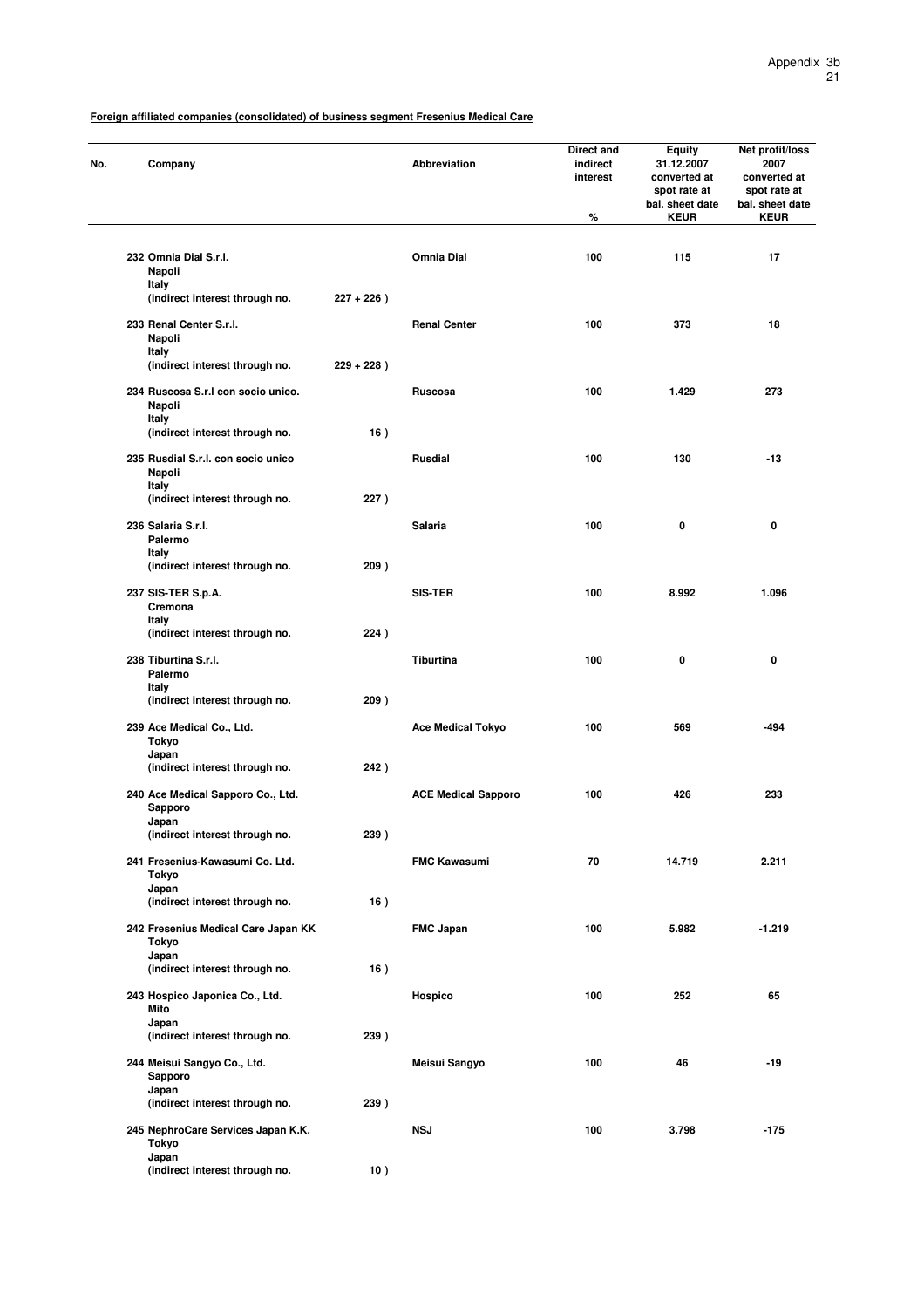| No. | Company                                                         |      | Abbreviation                 | Direct and<br>indirect<br>interest<br>% | <b>Equity</b><br>31.12.2007<br>converted at<br>spot rate at<br>bal. sheet date<br><b>KEUR</b> | Net profit/loss<br>2007<br>converted at<br>spot rate at<br>bal. sheet date<br><b>KEUR</b> |
|-----|-----------------------------------------------------------------|------|------------------------------|-----------------------------------------|-----------------------------------------------------------------------------------------------|-------------------------------------------------------------------------------------------|
|     | 246 TM Supply Co., Ltd.<br>Shizuoka                             |      | <b>TM Supply</b>             | 100                                     | 187                                                                                           | -21                                                                                       |
|     | Japan<br>(indirect interest through no.                         | 239) |                              |                                         |                                                                                               |                                                                                           |
|     | 247 FMC Korea Ltd.                                              |      | <b>FMK</b>                   | 100                                     | 29.391                                                                                        | 1.213                                                                                     |
|     | Seoul                                                           |      |                              |                                         |                                                                                               |                                                                                           |
|     | Korea                                                           |      |                              |                                         |                                                                                               |                                                                                           |
|     | (indirect interest through no.                                  | 10)  |                              |                                         |                                                                                               |                                                                                           |
|     | 248 NephroCare Korea Inc.<br>Seoul<br>Korea                     |      | NephroCare Korea             | 100                                     | 322                                                                                           | 165                                                                                       |
|     | (indirect interest through no.                                  | 16)  |                              |                                         |                                                                                               |                                                                                           |
|     | 249 NMC Korea Inc.<br>Seoul                                     |      | <b>SKR</b>                   | 100                                     | -96                                                                                           | -6                                                                                        |
|     | Korea<br>(indirect interest through no.                         | 10)  |                              |                                         |                                                                                               |                                                                                           |
|     | 250 Fresenius Medical Care Lebanon<br>S.a.r.l.<br><b>Beirut</b> |      | <b>FMC Lebanon</b>           | 95                                      | -32                                                                                           | $-240$                                                                                    |
|     | Lebanon                                                         |      |                              |                                         |                                                                                               |                                                                                           |
|     | (indirect interest through no.                                  | 16)  |                              |                                         |                                                                                               |                                                                                           |
|     | 251 FMC Finance II S.a.r.I.<br>Luxembourg                       |      | <b>FMC Finance II</b>        | 100                                     | 15.876                                                                                        | 614                                                                                       |
|     | Luxembourg<br>(indirect interest through no.                    | 10)  |                              |                                         |                                                                                               |                                                                                           |
|     | 252 FMC Finance III S.A.<br>Luxembourg                          |      | <b>FMC Finance III</b>       | 100                                     | 188                                                                                           | 154                                                                                       |
|     | Luxembourg<br>(indirect interest through no.                    | 10)  |                              |                                         |                                                                                               |                                                                                           |
|     | 253 FMC Finance IV S.a.r.l.<br>Luxembourg                       |      | <b>FMC Finance IV</b>        | 100                                     | 153                                                                                           | 90                                                                                        |
|     | Luxembourg                                                      |      |                              |                                         |                                                                                               |                                                                                           |
|     | Luxembourg<br>(indirect interest through no.                    | 10)  |                              |                                         |                                                                                               |                                                                                           |
|     | 254 FMC Trust Finance III S.a.r.I.<br>Luxembourg                |      | <b>FMC Trust Finance III</b> | 100                                     | -849                                                                                          | -126                                                                                      |
|     | Luxembourg                                                      |      |                              |                                         |                                                                                               |                                                                                           |
|     | Luxembourg<br>(indirect interest through no.                    | 10)  |                              |                                         |                                                                                               |                                                                                           |
|     |                                                                 |      |                              |                                         |                                                                                               |                                                                                           |
|     | 255 FMC Trust Finance S.a.r.l.<br>Luxembourg                    |      | <b>FMC Trust Finance</b>     | 100                                     | $-9.079$                                                                                      | $-4.075$                                                                                  |
|     | Luxembourg                                                      |      |                              |                                         |                                                                                               |                                                                                           |
|     | (indirect interest through no.                                  | 10)  |                              |                                         |                                                                                               |                                                                                           |
|     | 256 Fresenius Medical Care MDF S.A.<br>Luxembourg               |      | <b>FMC Luxemburg</b>         | 100                                     | 8.084                                                                                         | 6.880                                                                                     |
|     | Luxembourg<br>(indirect interest through no.                    | 10)  |                              |                                         |                                                                                               |                                                                                           |
|     | 257 PREAFIN III S.à r.I.                                        |      | <b>PREAFIN III</b>           | 100                                     | -55                                                                                           | -16                                                                                       |
|     | Luxembourg<br>Luxembourg                                        |      |                              |                                         |                                                                                               |                                                                                           |
|     | (indirect interest through no.                                  | 16)  |                              |                                         |                                                                                               |                                                                                           |
|     | 258 Fresenius Medical Care Malaysia<br>Sdn.Bhd.<br>Kuala Lumpur |      | <b>FMC Malaysia</b>          | 100                                     | 5.326                                                                                         | 1.596                                                                                     |
|     | Malaysia                                                        |      |                              |                                         |                                                                                               |                                                                                           |
|     | (indirect interest through no.                                  | 10)  |                              |                                         |                                                                                               |                                                                                           |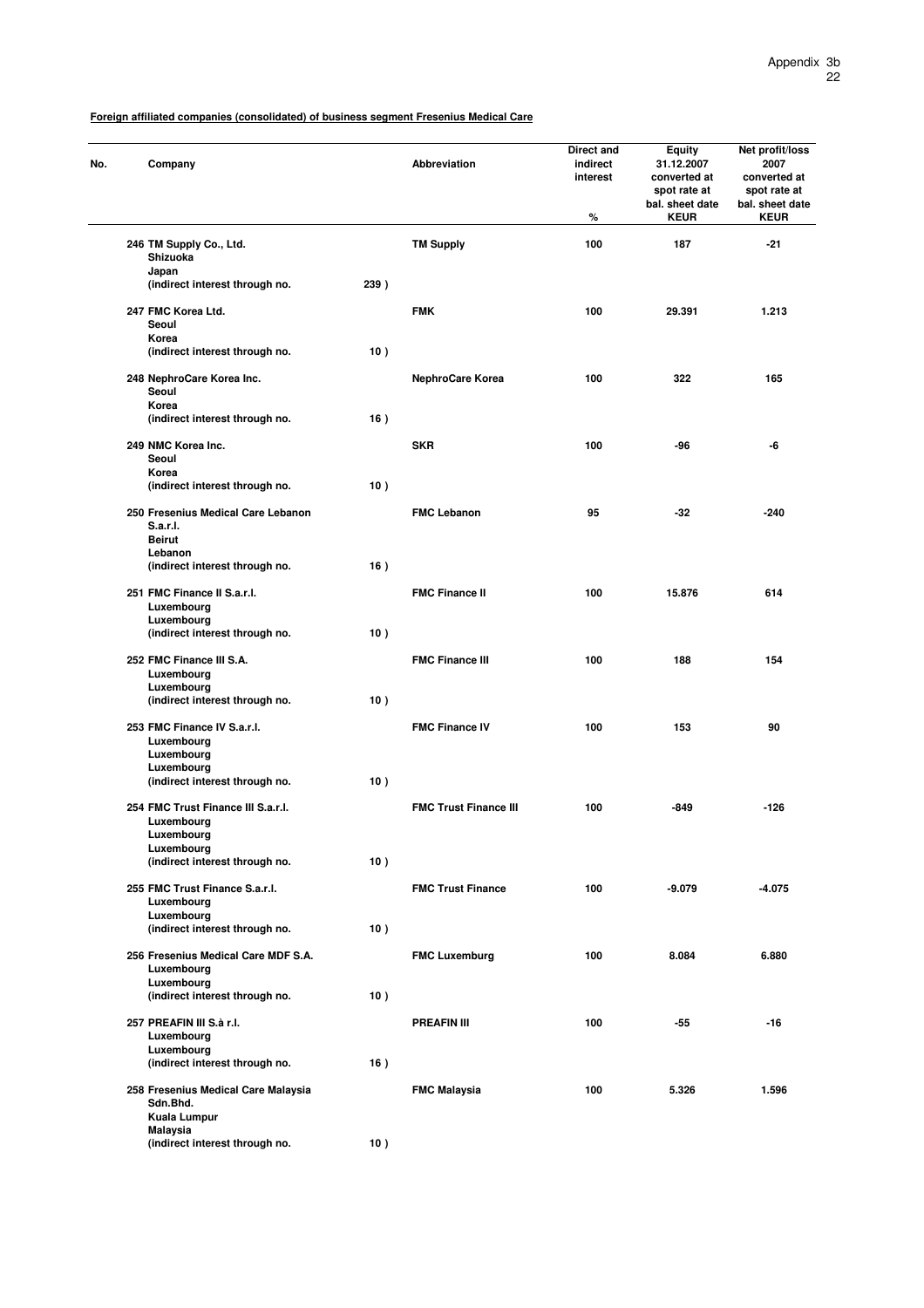| No. |              | Company                                                                         |      | <b>Abbreviation</b>                 | <b>Direct and</b><br>indirect<br>interest<br>℅ | <b>Equity</b><br>31.12.2007<br>converted at<br>spot rate at<br>bal. sheet date<br><b>KEUR</b> | Net profit/loss<br>2007<br>converted at<br>spot rate at<br>bal. sheet date<br><b>KEUR</b> |
|-----|--------------|---------------------------------------------------------------------------------|------|-------------------------------------|------------------------------------------------|-----------------------------------------------------------------------------------------------|-------------------------------------------------------------------------------------------|
|     |              | 259 Erika de Reynosa, S.A. de C.V.<br><b>Mexico City</b><br><b>Mexico</b>       |      | Erika Reynosa                       | 100                                            | (f)                                                                                           | (f)                                                                                       |
|     |              | (indirect interest through no.                                                  | 507) |                                     |                                                |                                                                                               |                                                                                           |
|     |              | 260 FMC Compañia de Servicios S.A.<br>de C.V.<br>Zapopan Jalisco<br>Mexico      |      | FMC Compania de<br><b>Servicios</b> | 100                                            | 178                                                                                           | 204                                                                                       |
|     |              | (indirect interest through no.                                                  | 16)  |                                     |                                                |                                                                                               |                                                                                           |
|     |              | 261 FMC de Mexico S.A.<br>Jalisco<br><b>Mexico</b>                              |      | <b>FMC Mexico</b>                   | 100                                            | 25.327                                                                                        | $-3.066$                                                                                  |
|     |              | (indirect interest through no.                                                  | 10)  |                                     |                                                |                                                                                               |                                                                                           |
|     |              | 262 Fresenius de Mexico, S.A. de C.V.<br>Zapopan Jalisco<br><b>Mexico</b>       |      | <b>Fresenius Mexico</b>             | 100                                            | (f)                                                                                           | (f)                                                                                       |
|     |              | (indirect interest through no.                                                  | 546) |                                     |                                                |                                                                                               |                                                                                           |
|     |              | 263 Fresenius Medical Care Maroc S.A.<br>Casablanca<br><b>Morocco</b>           |      | <b>FMC Maroc</b>                    | 100                                            | 1.939                                                                                         | 32                                                                                        |
|     |              | (indirect interest through no.                                                  | 16)  |                                     |                                                |                                                                                               |                                                                                           |
|     |              | 264 Sophadial S.A.<br>Casablanca<br><b>Morocco</b>                              |      | Sophadial                           | 51                                             | -645                                                                                          | -59                                                                                       |
|     |              | (indirect interest through no.                                                  | 16)  |                                     |                                                |                                                                                               |                                                                                           |
|     | B.V.         | 265 Fresenius Medical Care Nederland<br>Nieuwkuijk                              |      | <b>FMC Nederland</b>                | 100                                            | 3.155                                                                                         | 865                                                                                       |
|     |              | Netherlands<br>(indirect interest through no.                                   | 251) |                                     |                                                |                                                                                               |                                                                                           |
|     |              | 266 Fresenius Medical Care Turkish<br>Holding B.V.<br>Nieuwkuijk                |      | <b>FMC Turkish Holding</b>          | 100                                            | 18                                                                                            | 0                                                                                         |
|     |              | Netherlands<br>(indirect interest through no.                                   | 16)  |                                     |                                                |                                                                                               |                                                                                           |
|     | B.V.         | 267 International Nephrology Centers                                            |      | <b>I.N.C. B.V.</b>                  | 100                                            | 0                                                                                             | -23                                                                                       |
|     |              | Mijdrecht<br>Netherlands<br>(indirect interest through no.                      | 16)  |                                     |                                                |                                                                                               |                                                                                           |
|     |              | 268 Fresenius Medical Care Pakistan<br>(Private) Limited<br>Lahore              |      | <b>FMC Pakistan</b>                 | 100                                            | 149                                                                                           | -39                                                                                       |
|     |              | Pakistan<br>(indirect interest through no.                                      | 16)  |                                     |                                                |                                                                                               |                                                                                           |
|     | S.A.         | 269 Fresenius Medical Care del Peru                                             |      | <b>FMC Peru</b>                     | 100                                            | 900                                                                                           | 287                                                                                       |
|     | Lima<br>Peru |                                                                                 |      |                                     |                                                |                                                                                               |                                                                                           |
|     |              | (indirect interest through no.                                                  | 10)  |                                     |                                                |                                                                                               |                                                                                           |
|     |              | 270 FMC Renalcare Corp.<br><b>Philippines</b><br>(indirect interest through no. | 16)  | <b>FMC Renalcare</b>                | 100                                            | 120                                                                                           | $-109$                                                                                    |
|     | Inc.         | 271 Fresenius Medical Care Philippines                                          |      | <b>FMC Philippines</b>              | 100                                            | 2.668                                                                                         | 856                                                                                       |
|     |              | <b>Makati City</b><br><b>Philippines</b>                                        |      |                                     |                                                |                                                                                               |                                                                                           |
|     |              | (indirect interest through no.                                                  | 10)  |                                     |                                                |                                                                                               |                                                                                           |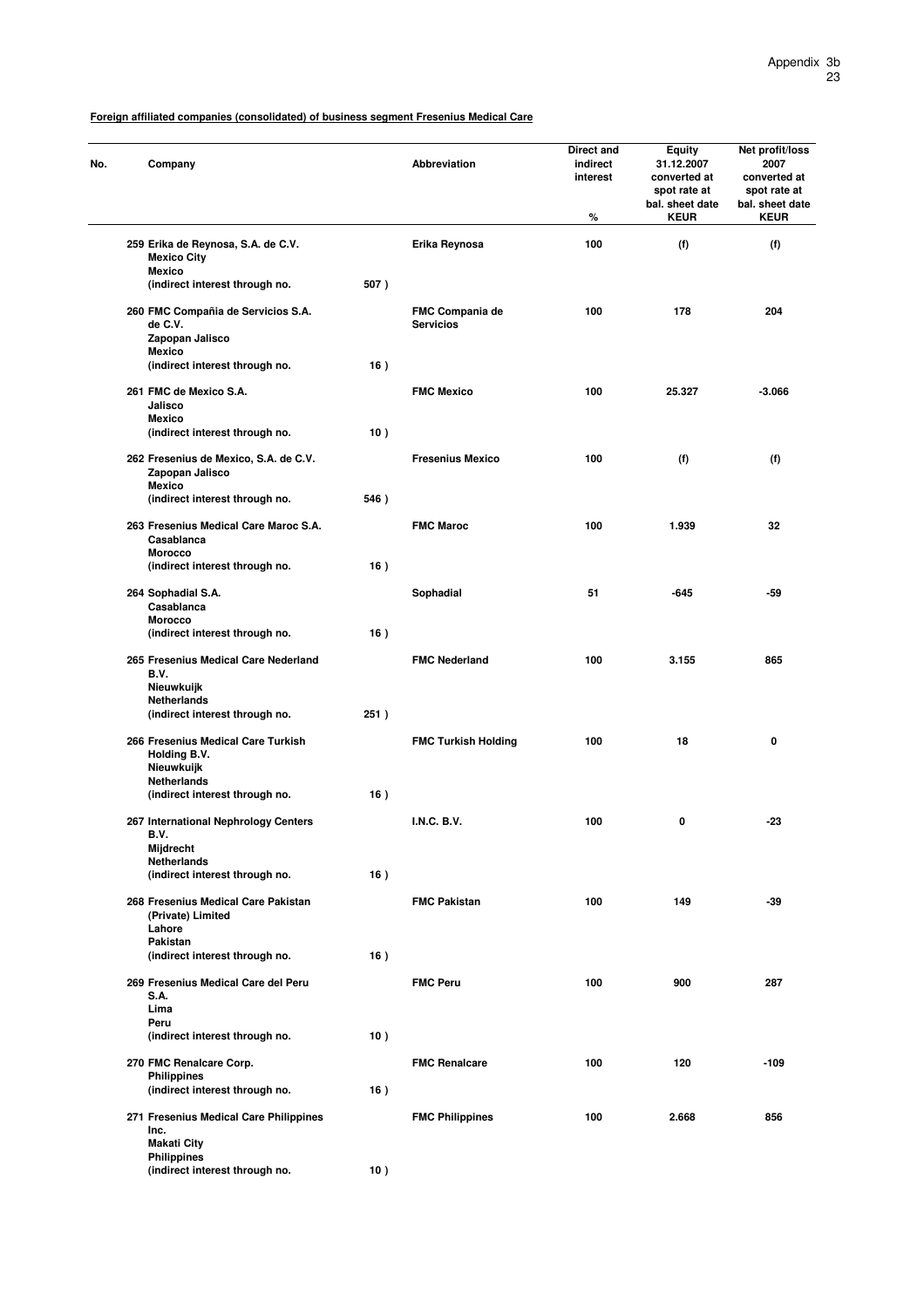| No. | Company                                                                                   |      | <b>Abbreviation</b>                           | Direct and<br>indirect<br>interest<br>$\%$ | <b>Equity</b><br>31.12.2007<br>converted at<br>spot rate at<br>bal. sheet date<br><b>KEUR</b> | Net profit/loss<br>2007<br>converted at<br>spot rate at<br>bal. sheet date<br><b>KEUR</b> |
|-----|-------------------------------------------------------------------------------------------|------|-----------------------------------------------|--------------------------------------------|-----------------------------------------------------------------------------------------------|-------------------------------------------------------------------------------------------|
|     | 272 Fresenius Medical Care Polska<br>S.A.                                                 |      | FMC Polska S.A.                               | 100                                        | 8.656                                                                                         | 2.400                                                                                     |
|     | Poznan                                                                                    |      |                                               |                                            |                                                                                               |                                                                                           |
|     | Poland<br>(indirect interest through no.                                                  | 10)  |                                               |                                            |                                                                                               |                                                                                           |
|     |                                                                                           |      |                                               |                                            |                                                                                               |                                                                                           |
|     | 273 Fresenius Nephrocare Polska<br>Sp.z.o.o.<br>Poznan                                    |      | Nephrocare Polska                             | 100                                        | 17.040                                                                                        | $-604$                                                                                    |
|     | Poland<br>(indirect interest through no.                                                  | 16)  |                                               |                                            |                                                                                               |                                                                                           |
|     |                                                                                           |      |                                               |                                            |                                                                                               |                                                                                           |
|     | 274 International Nephrology Centers<br>Poland<br><b>Krakow</b>                           |      | <b>INCP</b>                                   | 100                                        | -948                                                                                          | $-183$                                                                                    |
|     | Poland<br>(indirect interest through no.                                                  | 16)  |                                               |                                            |                                                                                               |                                                                                           |
|     |                                                                                           |      |                                               |                                            |                                                                                               |                                                                                           |
|     | 275 Abrandial-Clinica de Doencas<br>Renais Lda.<br><b>Abrantes</b>                        |      | Abrandial-Clinica de<br><b>Doencas Renais</b> | 100                                        | 2.560                                                                                         | 466                                                                                       |
|     | Portugal<br>(indirect interest through no.                                                | 290) |                                               |                                            |                                                                                               |                                                                                           |
|     |                                                                                           |      |                                               |                                            |                                                                                               |                                                                                           |
|     | 276 Alinef Centro Nefrológico de<br>Santiago do Cacém Lda.<br>Lisbon                      |      | <b>Alinef</b>                                 | 100                                        | $-15$                                                                                         | -3                                                                                        |
|     | Portugal                                                                                  |      |                                               |                                            |                                                                                               |                                                                                           |
|     | (indirect interest through no.                                                            | 281) |                                               |                                            |                                                                                               |                                                                                           |
|     | 277 Ambulancias 111-Servico de<br>Transporte de doentes E.<br>Sinistrados S.A.<br>Cascais |      | Ambulancias 111 Portugal                      | 100                                        | 770                                                                                           | 216                                                                                       |
|     | Portugal<br>(indirect interest through no.                                                | 290) |                                               |                                            |                                                                                               |                                                                                           |
|     | 278 C.D.B.I. - Centro Diálise Beira<br>Interior S.A.<br>Castelo Branco                    |      | <b>CDBI</b>                                   | 51                                         | -206                                                                                          | $-219$                                                                                    |
|     | Portugal                                                                                  |      |                                               |                                            |                                                                                               |                                                                                           |
|     | (indirect interest through no.                                                            | 290) |                                               |                                            |                                                                                               |                                                                                           |
|     | 279 Cancho Lda.<br>Coimbra                                                                |      | Cancho                                        | 100                                        | 685                                                                                           | 19                                                                                        |
|     | Portugal<br>(indirect interest through no.                                                | 290) |                                               |                                            |                                                                                               |                                                                                           |
|     | 280 Centro de Diálise da Costa Vicentia                                                   |      | <b>CCV</b>                                    | 100                                        | 795                                                                                           | 185                                                                                       |
|     | <b>S.A. (CCV)</b><br>Grandola<br>Portugal                                                 |      |                                               |                                            |                                                                                               |                                                                                           |
|     | (indirect interest through no.                                                            | 290) |                                               |                                            |                                                                                               |                                                                                           |
|     | 281 Centro Nefrológico de Alcácer do<br>Sal S.A.                                          |      | Alcanef                                       | 100                                        | 57                                                                                            | $-17$                                                                                     |
|     | Alcácer do Sal                                                                            |      |                                               |                                            |                                                                                               |                                                                                           |
|     | Portugal<br>(indirect interest through no.                                                | 290) |                                               |                                            |                                                                                               |                                                                                           |
|     | 282 Dialverca - Sociedade Médica S.A.<br>Vila Franca de Xira                              |      | <b>Dialverca</b>                              | 51                                         | 14                                                                                            | $-15$                                                                                     |
|     | Portugal                                                                                  |      |                                               |                                            |                                                                                               |                                                                                           |
|     | (indirect interest through no.<br>283 Dinefro - Diálises e Nefrologia S.A.                | 290) | <b>Dinefro</b>                                | 100                                        | 2.797                                                                                         | 403                                                                                       |
|     | Maia<br>Portugal                                                                          |      |                                               |                                            |                                                                                               |                                                                                           |
|     | (indirect interest through no.                                                            | 290) |                                               |                                            |                                                                                               |                                                                                           |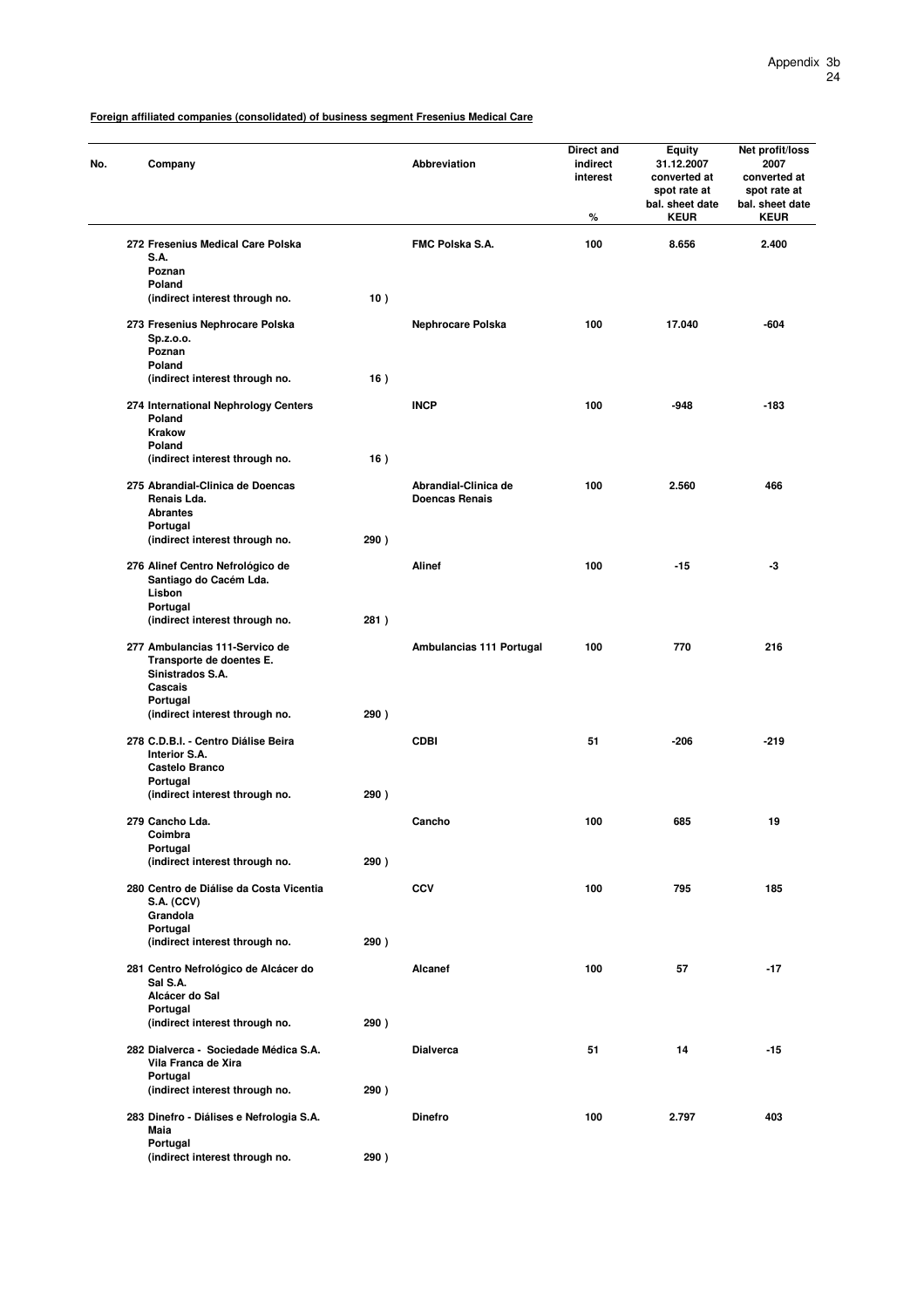| Company                                                                                 |      | Abbreviation             | Direct and<br>indirect<br>interest<br>% | <b>Equity</b><br>31.12.2007<br>converted at<br>spot rate at<br>bal. sheet date<br><b>KEUR</b> | Net profit/loss<br>2007<br>converted at<br>spot rate at<br>bal. sheet date<br><b>KEUR</b> |
|-----------------------------------------------------------------------------------------|------|--------------------------|-----------------------------------------|-----------------------------------------------------------------------------------------------|-------------------------------------------------------------------------------------------|
| 284 Egidial-Centro de Dialises Lda.                                                     |      | <b>Egidial Portugal</b>  | 100                                     | 4.169                                                                                         | 631                                                                                       |
| Guarda<br>Portugal<br>(indirect interest through no.                                    | 290) |                          |                                         |                                                                                               |                                                                                           |
| 285 Fresenius Medical Care Portugal                                                     |      | <b>FMC Portugal</b>      | 100                                     | 8.547                                                                                         | 1.131                                                                                     |
| S.A.<br>Maia                                                                            |      |                          |                                         |                                                                                               |                                                                                           |
| Portugal<br>(indirect interest through no.                                              | 286) |                          |                                         |                                                                                               |                                                                                           |
| 286 Fresenius Medical Care, SGPS,<br>S.A.                                               |      | <b>FMC SGPS</b>          | 100                                     | 24.963                                                                                        | $-52$                                                                                     |
| Maia<br>Portugal                                                                        |      |                          |                                         |                                                                                               |                                                                                           |
| (indirect interest through no.                                                          | 10)  |                          |                                         |                                                                                               |                                                                                           |
| 287 Hemodial-Clinica de Diálise de Vila<br>Franca de Xira Lda<br>Lisbon                 |      | Hemodial                 | 100                                     | 5.123                                                                                         | 459                                                                                       |
| Portugal<br>(indirect interest through no.                                              | 290) |                          |                                         |                                                                                               |                                                                                           |
| 288 Lucageste SGPS S.A.<br>Lisbon                                                       |      | Lucageste                | 100                                     | $-458$                                                                                        | 0                                                                                         |
| Portugal<br>(indirect interest through no.                                              | 290) |                          |                                         |                                                                                               |                                                                                           |
| 289 Nefromar - Centro Nefrológico da<br>Madeira S.A.<br>Funchal<br>Portugal             |      | Netromar S.A.            | 100                                     | 3.803                                                                                         | 856                                                                                       |
| (indirect interest through no.                                                          | 290) |                          |                                         |                                                                                               |                                                                                           |
| 290 NMC Centro Médico Nacional S.A.<br>Lisbon<br>Portugal                               |      | <b>NMC Centro Médico</b> | 100                                     | 23.766                                                                                        | 853                                                                                       |
| (indirect interest through no.                                                          | 286) |                          |                                         |                                                                                               |                                                                                           |
| 291 Ribadial-Clinica de Dialise de<br>Santarem Lda.<br>Santarém                         |      | Ribadial. Portugal       | 100                                     | 7.462                                                                                         | 803                                                                                       |
| Portugal<br>(indirect interest through no.                                              | 290) |                          |                                         |                                                                                               |                                                                                           |
| 292 Sociedade Nefrológica do Sul S.A.<br><b>Barreiro</b><br>Portugal                    |      | <b>SNS</b>               | 100                                     | 1.537                                                                                         | 74                                                                                        |
| (indirect interest through no.                                                          | 290) |                          |                                         |                                                                                               |                                                                                           |
| 293 Tagus Dial - Unidade de<br>Tratamento de Doenças Renais,<br>S.A.<br><b>Barreiro</b> |      | <b>Tagus Dial</b>        | 100                                     | 3.277                                                                                         | 573                                                                                       |
| Portugal<br>(indirect interest through no.                                              | 290) |                          |                                         |                                                                                               |                                                                                           |
| 294 Visodial-Centro de Dialise de Viseu<br>Lda.                                         |      | <b>Visodial Portugal</b> | 100                                     | 3.832                                                                                         | 547                                                                                       |
| Viseu<br>Portugal                                                                       |      |                          |                                         |                                                                                               |                                                                                           |
| (indirect interest through no.                                                          | 290) |                          |                                         |                                                                                               |                                                                                           |
| 295 FMC Romania S.r.I.<br><b>Bucharest</b><br>Romania                                   |      | <b>FMC Romania</b>       | 100                                     | 9.480                                                                                         | 4.263                                                                                     |
| (indirect interest through no.                                                          | 10)  |                          |                                         |                                                                                               |                                                                                           |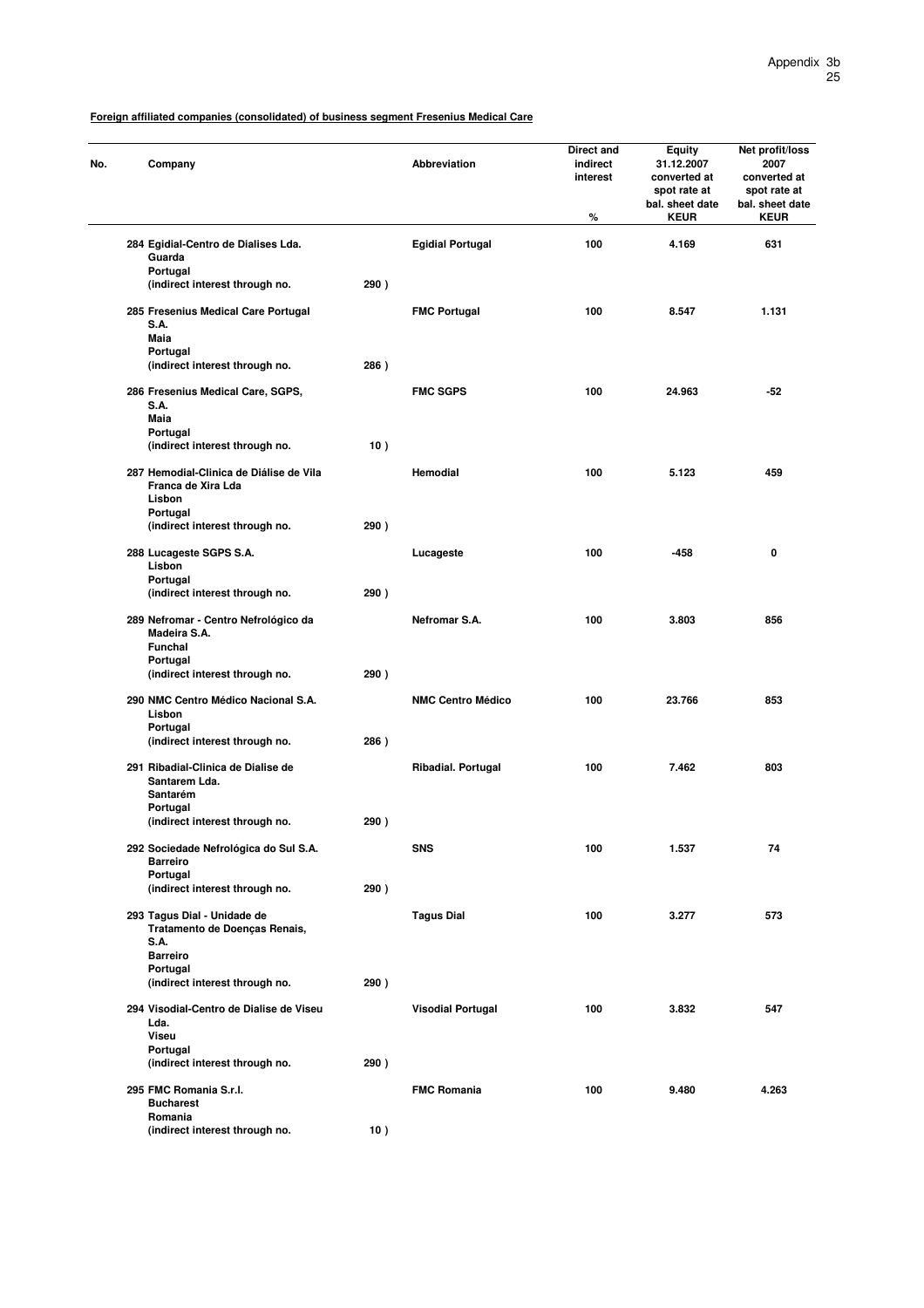| No. | Company                                                        |      | Abbreviation                | Direct and<br>indirect<br>interest<br>% | Equity<br>31.12.2007<br>converted at<br>spot rate at<br>bal. sheet date<br><b>KEUR</b> | Net profit/loss<br>2007<br>converted at<br>spot rate at<br>bal. sheet date<br><b>KEUR</b> |
|-----|----------------------------------------------------------------|------|-----------------------------|-----------------------------------------|----------------------------------------------------------------------------------------|-------------------------------------------------------------------------------------------|
|     | 296 Fresenius Nephrocare Romania<br>S.r.I.                     |      | <b>FNC</b>                  | 100                                     | 2.515                                                                                  | $-1.277$                                                                                  |
|     | <b>Bucharest</b><br>Romania                                    |      |                             |                                         |                                                                                        |                                                                                           |
|     | (indirect interest through no.                                 | 16)  |                             |                                         |                                                                                        |                                                                                           |
|     | 297 Fresenius Medical Care Holding<br>000<br><b>Moscow</b>     |      | FMC Holding OOO             | 100                                     | 4.261                                                                                  | 2.716                                                                                     |
|     | Russia<br>(indirect interest through no.                       | 16)  |                             |                                         |                                                                                        |                                                                                           |
|     |                                                                |      |                             |                                         |                                                                                        |                                                                                           |
|     | 298 Fresenius Nephrocare OOO<br><b>Moscow</b><br>Russia        |      | <b>Fresenius Nephrocare</b> | 100                                     | 1.128                                                                                  | 1.051                                                                                     |
|     | (indirect interest through no.                                 | 23)  |                             |                                         |                                                                                        |                                                                                           |
|     | 299 ZAO Fresenius S.P.<br><b>Moscow</b>                        |      | <b>ZAO Fresenius</b>        | 100                                     | 8.302                                                                                  | 2.550                                                                                     |
|     | Russia                                                         |      |                             |                                         |                                                                                        |                                                                                           |
|     | (indirect interest through no.                                 | 10)  |                             |                                         |                                                                                        |                                                                                           |
|     | 300 Fresenius Medical Care Srbija<br>d.o.o.<br><b>Vrsac</b>    |      | <b>FMC Srbija</b>           | 100                                     | 15.184                                                                                 | 3.366                                                                                     |
|     | Serbia                                                         |      |                             |                                         |                                                                                        |                                                                                           |
|     | (indirect interest through no.                                 | 10)  |                             |                                         |                                                                                        |                                                                                           |
|     | 301 Fresenius Medical Care Singapore<br>Pte. Ltd.<br>Singapore |      | <b>FMC Singapore</b>        | 100                                     | 2.119                                                                                  | 232                                                                                       |
|     | Singapore<br>(indirect interest through no.                    | 10)  |                             |                                         |                                                                                        |                                                                                           |
|     | 302 FMC - dialyzacne sluzby, spol. s<br>r.o.                   |      | <b>FMC DS</b>               | 100                                     | 4.296                                                                                  | 596                                                                                       |
|     | Piestany<br>Slovakia                                           |      |                             |                                         |                                                                                        |                                                                                           |
|     | (indirect interest through no.                                 | 16)  |                             |                                         |                                                                                        |                                                                                           |
|     | 303 Fresenius Medical Care Slovensko<br>spol. s r.o.           |      | <b>FMC Slovensko</b>        | 100                                     | 6.871                                                                                  | 1.871                                                                                     |
|     | Piestany<br>Slovakia                                           |      |                             |                                         |                                                                                        |                                                                                           |
|     | (indirect interest through no.                                 | 16)  |                             |                                         |                                                                                        |                                                                                           |
|     | 304 Meddial s.r.o.<br>Piestany                                 |      | <b>Meddial</b>              | 100                                     | 20                                                                                     | $\mathbf 2$                                                                               |
|     | Slovakia<br>(indirect interest through no.                     | 16)  |                             |                                         |                                                                                        |                                                                                           |
|     |                                                                |      |                             |                                         |                                                                                        |                                                                                           |
|     | 305 NEFRO - COMP, spol. s r.o.<br>Piestany                     |      | Nefro - Comp                | 100                                     | 355                                                                                    | 177                                                                                       |
|     | Slovakia                                                       |      |                             |                                         |                                                                                        |                                                                                           |
|     | (indirect interest through no.                                 | 16)  |                             |                                         |                                                                                        |                                                                                           |
|     | 306 FMC SLOVENIJA, d.o.o.<br>Zreče                             |      | <b>FMC Slovenija</b>        | 100                                     | 2.096                                                                                  | 358                                                                                       |
|     | Slovenia<br>(indirect interest through no.                     | 16)  |                             |                                         |                                                                                        |                                                                                           |
|     | 307 Nefrodial d.o.o.                                           |      | Nefrodial                   | 100                                     | 1.129                                                                                  | 484                                                                                       |
|     | Zreče<br>Slovenia                                              |      |                             |                                         |                                                                                        |                                                                                           |
|     | (indirect interest through no.                                 | 306) |                             |                                         |                                                                                        |                                                                                           |
|     | 308 Clinix Renal Care Pty. Ltd.<br>Houghton                    |      | <b>Clinix Renal Care</b>    | 60                                      | 47                                                                                     | 25                                                                                        |
|     | South Africa<br>(indirect interest through no.                 | 309) |                             |                                         |                                                                                        |                                                                                           |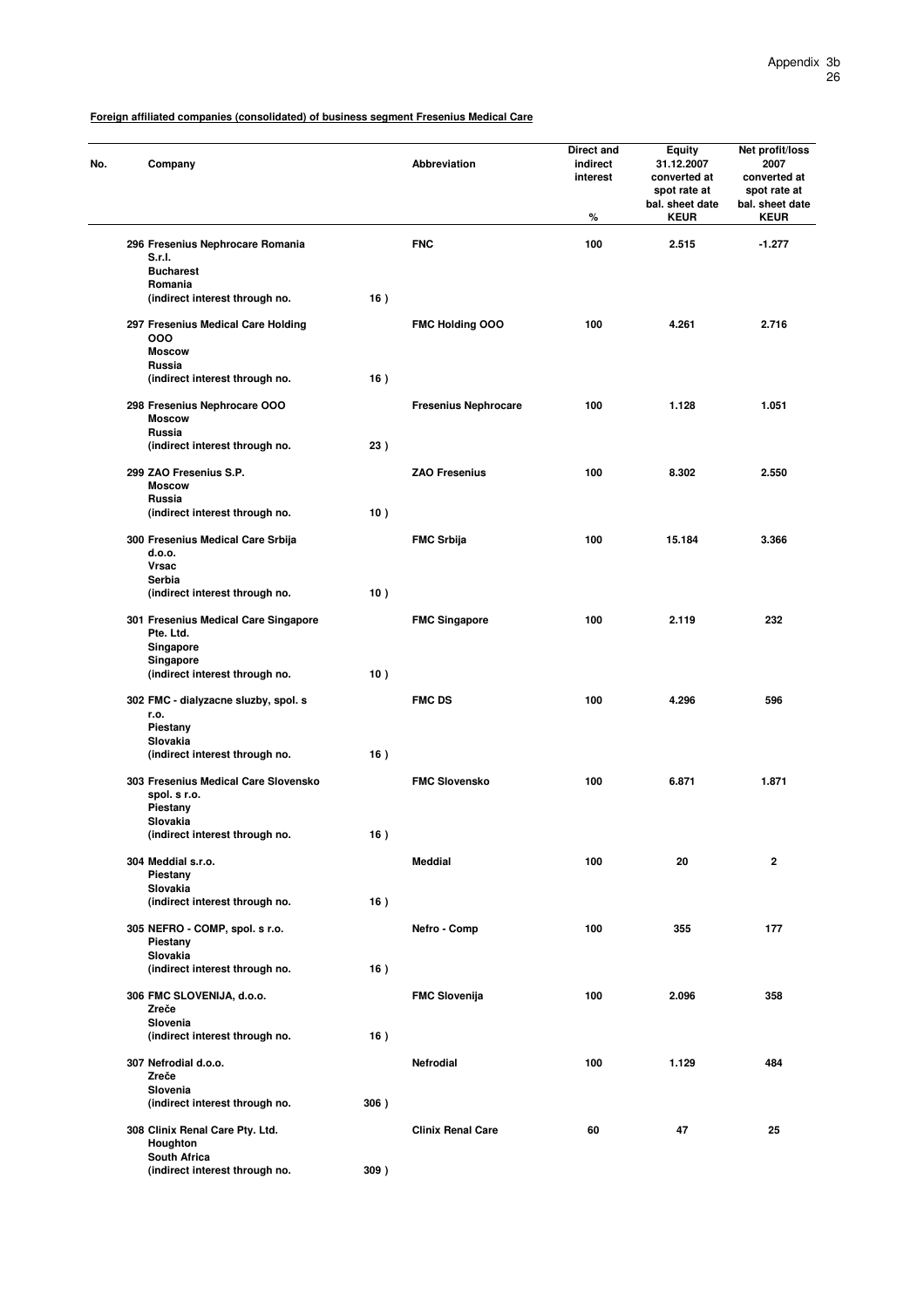| No. | Company                                                                |      | <b>Abbreviation</b>                                    | Direct and<br>indirect<br>interest<br>$\%$ | <b>Equity</b><br>31.12.2007<br>converted at<br>spot rate at<br>bal. sheet date<br><b>KEUR</b> | Net profit/loss<br>2007<br>converted at<br>spot rate at<br>bal. sheet date<br><b>KEUR</b> |
|-----|------------------------------------------------------------------------|------|--------------------------------------------------------|--------------------------------------------|-----------------------------------------------------------------------------------------------|-------------------------------------------------------------------------------------------|
|     | 309 Fresenius Medical Care South<br>Africa Pty. Ltd.<br>Johannesburg   |      | <b>FMC South Africa</b>                                | 100                                        | 5.112                                                                                         | 814                                                                                       |
|     | <b>South Africa</b><br>(indirect interest through no.                  | 16)  |                                                        |                                            |                                                                                               |                                                                                           |
|     | 310 ACJ Dialisis Tenerife S.A.<br>Santa Cruz de Tenerife               |      | <b>ACJ Dialisis Tenerife</b>                           | 100                                        | 176                                                                                           | 40                                                                                        |
|     | Spain<br>(indirect interest through no.                                | 311) |                                                        |                                            |                                                                                               |                                                                                           |
|     | 311 Amex Canarias S.A.<br>Las Palmas de Gran Canaria<br>Spain          |      | <b>Amex Canarias</b>                                   | 100                                        | 462                                                                                           | 0                                                                                         |
|     | (indirect interest through no.                                         | 328) |                                                        |                                            |                                                                                               |                                                                                           |
|     | 312 Amex S.A.<br><b>Madrid</b>                                         |      | Amex                                                   | 100                                        | 391                                                                                           | $-134$                                                                                    |
|     | Spain<br>(indirect interest through no.                                | 328) |                                                        |                                            |                                                                                               |                                                                                           |
|     | 313 Ashdo S.A.<br><b>Madrid</b>                                        |      | Ashdo                                                  | 100                                        | 121                                                                                           | $-195$                                                                                    |
|     | Spain<br>(indirect interest through no.                                | 328) |                                                        |                                            |                                                                                               |                                                                                           |
|     | 314 Centro de Dialisis Recoletas<br>Albacete S.L.<br><b>Madrid</b>     |      | <b>Centro de Dialisis</b><br><b>Recoletas Albacete</b> | 100                                        | 266                                                                                           | 1                                                                                         |
|     | Spain<br>(indirect interest through no.                                | 328) |                                                        |                                            |                                                                                               |                                                                                           |
|     | 315 Centro de Diálisis Burgalés S.A.                                   |      | Centro de Diálisis<br><b>Burgalés</b>                  | 100                                        | 1.204                                                                                         | 227                                                                                       |
|     | <b>Burgos</b><br>Spain                                                 |      |                                                        |                                            |                                                                                               |                                                                                           |
|     | (indirect interest through no.                                         | 328) |                                                        |                                            |                                                                                               |                                                                                           |
|     | 316 Centro Medico Santa Barbara S.L.<br>Puertollano                    |      | <b>Centro Medico Santa</b><br><b>Barbara</b>           | 100                                        | 265                                                                                           | 9                                                                                         |
|     | Spain                                                                  |      |                                                        |                                            |                                                                                               |                                                                                           |
|     | (indirect interest through no.                                         | 313) |                                                        |                                            |                                                                                               |                                                                                           |
|     | 317 Cilu S.A.<br>Cádiz<br>Spain                                        |      | Cilu                                                   | 100                                        | 1.002                                                                                         | 331                                                                                       |
|     | (indirect interest through no.                                         | 328) |                                                        |                                            |                                                                                               |                                                                                           |
|     | 318 Compania Andaluza De Medicina<br>Extrahospitalaria S.A.<br>Sevilla |      | <b>CAMEX</b>                                           | 100                                        | 2.290                                                                                         | 381                                                                                       |
|     | Spain<br>(indirect interest through no.                                | 328) |                                                        |                                            |                                                                                               |                                                                                           |
|     | 319 Diálisis Santander, S.L.<br>Santander                              |      | Dialsan                                                | 100                                        | 895                                                                                           | 318                                                                                       |
|     | Spain<br>(indirect interest through no.                                | 328) |                                                        |                                            |                                                                                               |                                                                                           |
|     | 320 FMC Extremadura S.A.<br>Badajoz                                    |      | <b>Extremadura</b>                                     | 100                                        | 575                                                                                           | -858                                                                                      |
|     | Spain<br>(indirect interest through no.                                | 328) |                                                        |                                            |                                                                                               |                                                                                           |
|     | 321 Fresenius Medical Care Espana<br>S.A.                              |      | <b>FMC Espana</b>                                      | 100                                        | 27.082                                                                                        | 6.572                                                                                     |
|     | <b>Madrid</b><br>Spain                                                 |      |                                                        |                                            |                                                                                               |                                                                                           |
|     | (indirect interest through no.                                         | 10)  |                                                        |                                            |                                                                                               |                                                                                           |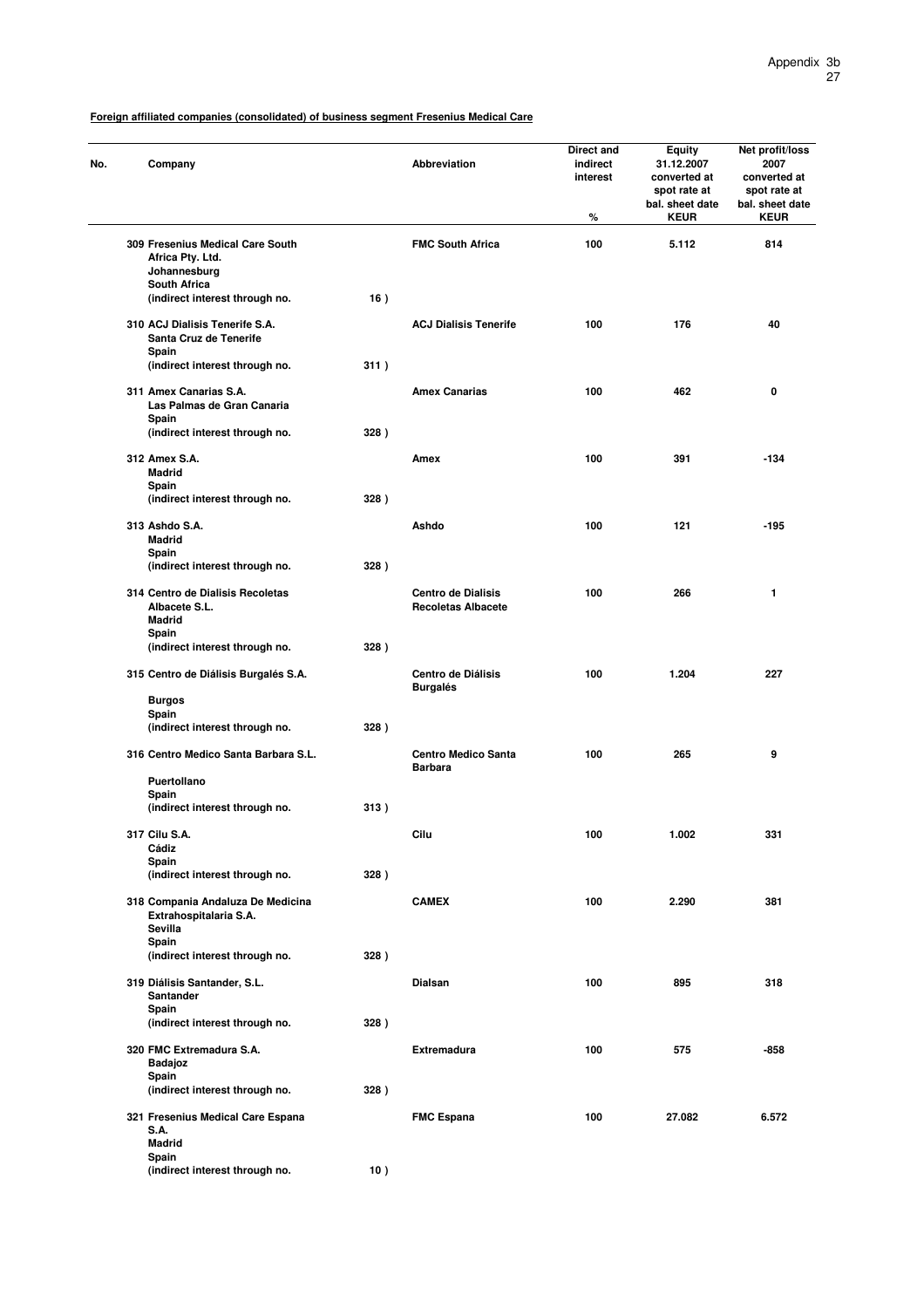| No. | Company                                                                |      | <b>Abbreviation</b>           | Direct and<br>indirect<br>interest<br>% | Equity<br>31.12.2007<br>converted at<br>spot rate at<br>bal. sheet date<br><b>KEUR</b> | Net profit/loss<br>2007<br>converted at<br>spot rate at<br>bal. sheet date<br><b>KEUR</b> |
|-----|------------------------------------------------------------------------|------|-------------------------------|-----------------------------------------|----------------------------------------------------------------------------------------|-------------------------------------------------------------------------------------------|
|     | 322 Hemogan S.A.<br>Valencia                                           |      | Hemogan                       | 100                                     | 909                                                                                    | 311                                                                                       |
|     | Spain<br>(indirect interest through no.                                | 328) |                               |                                         |                                                                                        |                                                                                           |
|     | 323 Hospitalización en Casa, S.L.<br><b>Toledo</b>                     |      | <b>HOCASA</b>                 | 100                                     | 736                                                                                    | $-223$                                                                                    |
|     | Spain<br>(indirect interest through no.                                | 328) |                               |                                         |                                                                                        |                                                                                           |
|     | 324 Instituto de Ciencias Neurológicas<br><b>S.A.</b><br><b>Madrid</b> |      | <b>I.C.N.</b>                 | 100                                     | 3.746                                                                                  | $-340$                                                                                    |
|     | Spain<br>(indirect interest through no.                                | 328) |                               |                                         |                                                                                        |                                                                                           |
|     | 325 Kidney Centers Holding S.L.<br><b>Barcelona</b>                    |      | <b>Kidney Centers Holding</b> | 100                                     | 14.411                                                                                 | 2.280                                                                                     |
|     | Spain<br>(indirect interest through no.                                | 328) |                               |                                         |                                                                                        |                                                                                           |
|     | 326 Kidney S.L.<br>Valladolid                                          |      | Kidney                        | 100                                     | 1.420                                                                                  | 433                                                                                       |
|     | Spain<br>(indirect interest through no.                                | 328) |                               |                                         |                                                                                        |                                                                                           |
|     | 327 Naslaid S.A.<br>Santander<br>Spain                                 |      | Naslaid                       | 100                                     | 70                                                                                     | $-18$                                                                                     |
|     | (indirect interest through no.                                         | 328) |                               |                                         |                                                                                        |                                                                                           |
|     | 328 National Medical Care of Spain S.A.<br><b>Madrid</b><br>Spain      |      | <b>NMC of Spain</b>           | 100                                     | 44.056                                                                                 | $-2.004$                                                                                  |
|     | (indirect interest through no.                                         | 10)  |                               |                                         |                                                                                        |                                                                                           |
|     | 329 Nefroclub Carthago S.L.<br>Murcia<br>Spain                         |      | <b>Nefroclub Carthago</b>     | 100                                     | 925                                                                                    | 176                                                                                       |
|     | (indirect interest through no.                                         | 328) |                               |                                         |                                                                                        |                                                                                           |
|     | 330 Pechrol S.A.<br>Valencia<br>Spain                                  |      | Pechrol                       | 100                                     | 2.156                                                                                  | 591                                                                                       |
|     | (indirect interest through no.                                         | 328) |                               |                                         |                                                                                        |                                                                                           |
|     | 331 Servicios de Diálisis Madrileños,<br><b>S.A.</b><br><b>Madrid</b>  |      | <b>Diálisis Madrileños</b>    | 100                                     | 81                                                                                     | -95                                                                                       |
|     | Spain<br>(indirect interest through no.                                | 328) |                               |                                         |                                                                                        |                                                                                           |
|     | 332 Socodi Club S.L.                                                   |      | Socodi Club                   | 100                                     | 4.209                                                                                  | 999                                                                                       |
|     | Córdoba<br>Spain                                                       |      |                               |                                         |                                                                                        |                                                                                           |
|     | (indirect interest through no.                                         | 328) |                               |                                         |                                                                                        |                                                                                           |
|     | 333 FMC Sverige AB<br>Stockholm<br>Sweden                              |      | <b>Sverige AB</b>             | 100                                     | 3.794                                                                                  | 439                                                                                       |
|     | (indirect interest through no.                                         | 16)  |                               |                                         |                                                                                        |                                                                                           |
|     | 334 FMC Nephrologica S.A.<br>Lugano<br>Switzerland                     |      | <b>FMC Nephrologica</b>       | 100                                     | $-265$                                                                                 | $-250$                                                                                    |
|     | (indirect interest through no.                                         | 16)  |                               |                                         |                                                                                        |                                                                                           |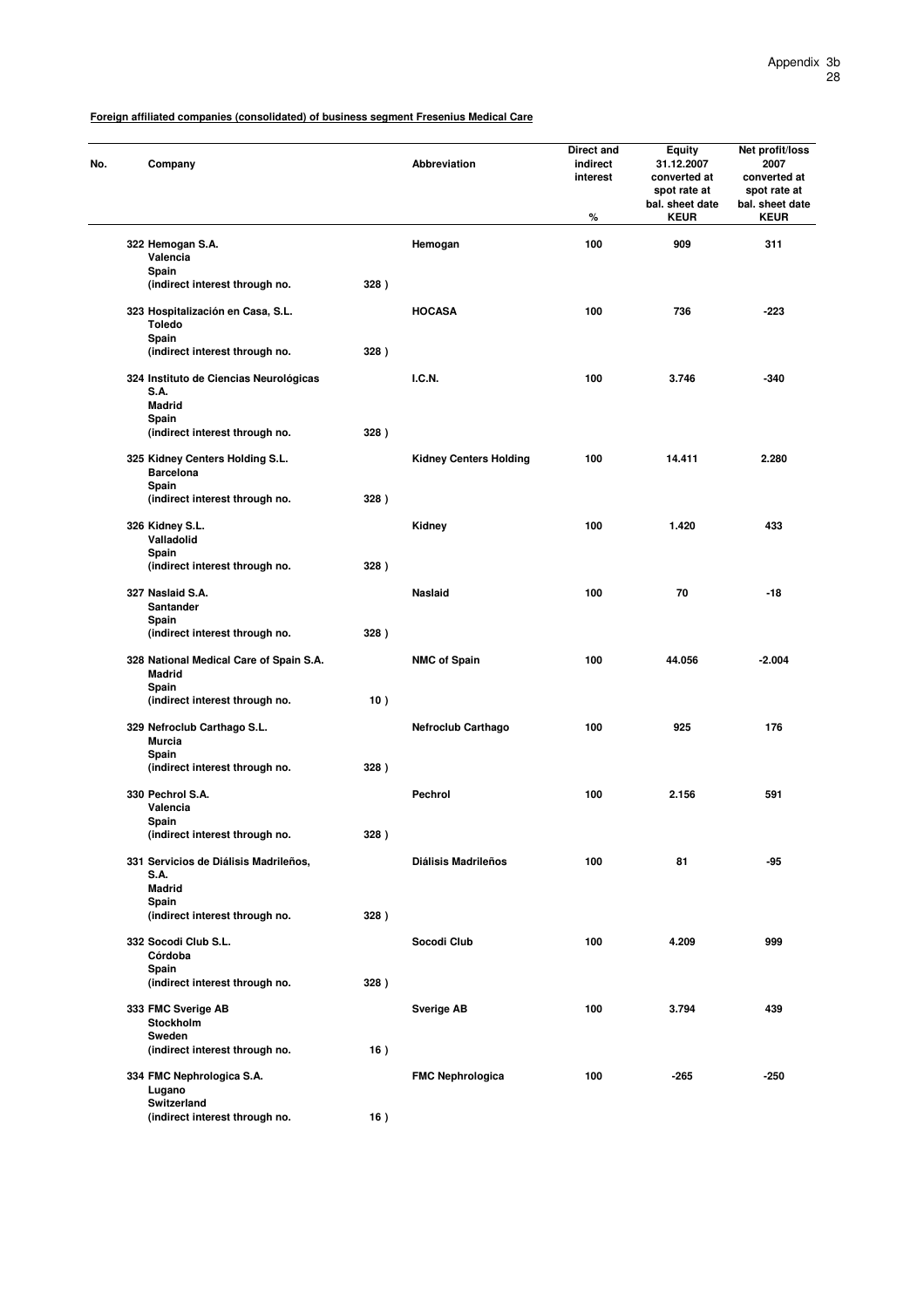| No. | Company                                                       |      | <b>Abbreviation</b> | Direct and<br>indirect<br>interest<br>℅ | Equity<br>31.12.2007<br>converted at<br>spot rate at<br>bal. sheet date<br><b>KEUR</b> | Net profit/loss<br>2007<br>converted at<br>spot rate at<br>bal. sheet date<br><b>KEUR</b> |
|-----|---------------------------------------------------------------|------|---------------------|-----------------------------------------|----------------------------------------------------------------------------------------|-------------------------------------------------------------------------------------------|
|     | 335 Fresenius Medical Care Schweiz<br>AG                      |      | <b>FMC Schweiz</b>  | 100                                     | 5.252                                                                                  | 900                                                                                       |
|     | <b>Stans</b>                                                  |      |                     |                                         |                                                                                        |                                                                                           |
|     | <b>Switzerland</b>                                            |      |                     |                                         |                                                                                        |                                                                                           |
|     | (indirect interest through no.                                | 16)  |                     |                                         |                                                                                        |                                                                                           |
|     | 336 FMC Taiwan Co., Ltd.                                      |      | <b>FMC Taiwan</b>   | 100                                     | 9.881                                                                                  | 843                                                                                       |
|     | Taipei                                                        |      |                     |                                         |                                                                                        |                                                                                           |
|     | Taiwan                                                        |      |                     |                                         |                                                                                        |                                                                                           |
|     | (indirect interest through no.                                | 10)  |                     |                                         |                                                                                        |                                                                                           |
|     | 337 Jiate Excelsior Co., Ltd.                                 |      | <b>JTE</b>          | 51                                      | 21.087                                                                                 | 5.358                                                                                     |
|     | Taipei                                                        |      |                     |                                         |                                                                                        |                                                                                           |
|     | <b>Taiwan</b>                                                 |      |                     |                                         |                                                                                        |                                                                                           |
|     | (indirect interest through no.                                | 196) |                     |                                         |                                                                                        |                                                                                           |
|     | 338 Fresenius Medical Care (Thailand)                         |      | <b>FMC Thailand</b> | 100                                     | 4.243                                                                                  | 668                                                                                       |
|     | Ltd.                                                          |      |                     |                                         |                                                                                        |                                                                                           |
|     | <b>Bangkok</b>                                                |      |                     |                                         |                                                                                        |                                                                                           |
|     | Thailand                                                      | 10)  |                     |                                         |                                                                                        |                                                                                           |
|     | (indirect interest through no.                                |      |                     |                                         |                                                                                        |                                                                                           |
|     | 339 Ataliz Saglik Tesisleri ve Diyaliz                        |      |                     | 100                                     | 71                                                                                     | $-32$                                                                                     |
|     | Hizmetleri A.S.                                               |      |                     |                                         |                                                                                        |                                                                                           |
|     | Kocaeli                                                       |      |                     |                                         |                                                                                        |                                                                                           |
|     | <b>Turkey</b><br>(indirect interest through no.               | 352) |                     |                                         |                                                                                        |                                                                                           |
|     | 340 Bursa Uludag Özel Saglik Tesisleri                        |      | <b>Bursa</b>        | 60                                      | 819                                                                                    | 454                                                                                       |
|     | ve Malzemeleri San. Tic. A.S.<br><b>Bursa</b>                 |      |                     |                                         |                                                                                        |                                                                                           |
|     | <b>Turkey</b>                                                 |      |                     |                                         |                                                                                        |                                                                                           |
|     | (indirect interest through no.                                | 363) |                     |                                         |                                                                                        |                                                                                           |
|     |                                                               |      |                     |                                         |                                                                                        |                                                                                           |
|     | 341 Degisim Saglik Hizmetleri San. Tic.<br>Ltd. Sti., Kayseri |      | kayseri             | 100                                     | 173                                                                                    | $-269$                                                                                    |
|     | Kayseri                                                       |      |                     |                                         |                                                                                        |                                                                                           |
|     | Turkey                                                        |      |                     |                                         |                                                                                        |                                                                                           |
|     | (indirect interest through no.                                | 352) |                     |                                         |                                                                                        |                                                                                           |
|     | 342 Diamed Saglik Hizmetleri A.S.                             |      | <b>Diamed</b>       | 100                                     | 163                                                                                    | $-198$                                                                                    |
|     | Istanbul                                                      |      |                     |                                         |                                                                                        |                                                                                           |
|     | Turkey                                                        |      |                     |                                         |                                                                                        |                                                                                           |
|     | (indirect interest through no.                                | 352) |                     |                                         |                                                                                        |                                                                                           |
|     | 343 Diyalisans Diyaliz ve Saglik                              |      | <b>Diyalisans</b>   | 100                                     | 22                                                                                     | -95                                                                                       |
|     | Hizmetleri A.S.                                               |      |                     |                                         |                                                                                        |                                                                                           |
|     | Istanbul                                                      |      |                     |                                         |                                                                                        |                                                                                           |
|     | <b>Turkey</b><br>(indirect interest through no.               | 352) |                     |                                         |                                                                                        |                                                                                           |
|     |                                                               |      |                     |                                         |                                                                                        |                                                                                           |
|     | 344 ECE Diyaliz Hizmetleri A.S.                               |      | Ece                 | 100                                     | 69                                                                                     | -446                                                                                      |
|     | Ankara                                                        |      |                     |                                         |                                                                                        |                                                                                           |
|     | <b>Turkey</b><br>(indirect interest through no.               | 352) |                     |                                         |                                                                                        |                                                                                           |
|     |                                                               |      |                     |                                         |                                                                                        |                                                                                           |
|     | 345 Ege Nefroloji Ozel Diyaliz Merkezi                        |      | Ege Nefroloji       | 100                                     | 694                                                                                    | $-7$                                                                                      |
|     | Saglik Hizmetleri ve Malzemeleri                              |      |                     |                                         |                                                                                        |                                                                                           |
|     | <b>Tic. A.S.</b><br>Izmir                                     |      |                     |                                         |                                                                                        |                                                                                           |
|     | <b>Turkey</b>                                                 |      |                     |                                         |                                                                                        |                                                                                           |
|     | (indirect interest through no.                                | 352) |                     |                                         |                                                                                        |                                                                                           |
|     | 346 Egesa Özel Saglik Hizmetleri Dis.                         |      | Egesa               | 100                                     | 35                                                                                     | -91                                                                                       |
|     | Tic. Paz.A.S.                                                 |      |                     |                                         |                                                                                        |                                                                                           |
|     | <b>Manisa</b>                                                 |      |                     |                                         |                                                                                        |                                                                                           |
|     | <b>Turkey</b>                                                 |      |                     |                                         |                                                                                        |                                                                                           |
|     | (indirect interest through no.                                | 352) |                     |                                         |                                                                                        |                                                                                           |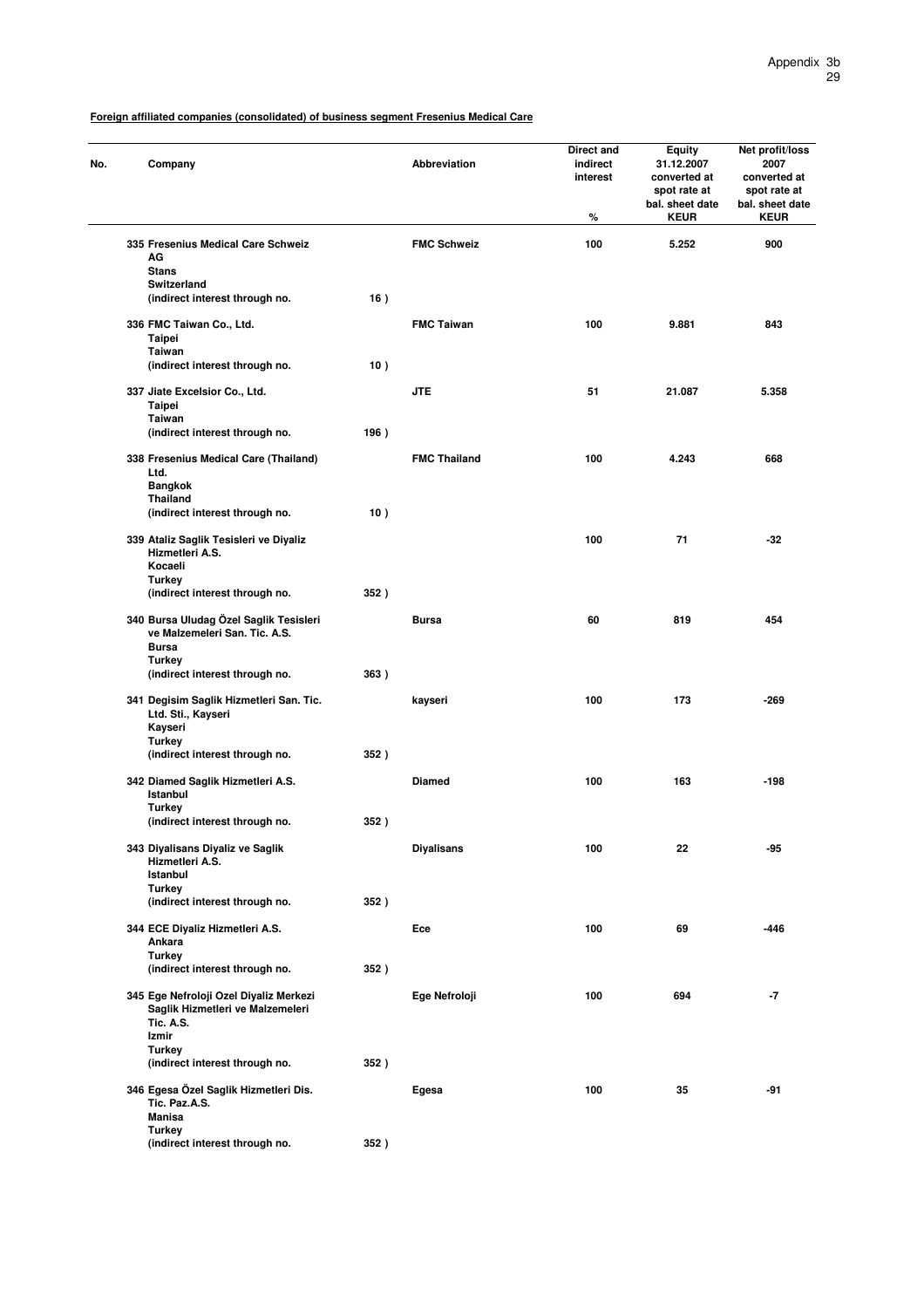| No. |                                | Company                                                         |      | <b>Abbreviation</b> | Direct and<br>indirect<br>interest<br>$\%$ | Equity<br>31.12.2007<br>converted at<br>spot rate at<br>bal. sheet date<br><b>KEUR</b> | Net profit/loss<br>2007<br>converted at<br>spot rate at<br>bal. sheet date<br><b>KEUR</b> |
|-----|--------------------------------|-----------------------------------------------------------------|------|---------------------|--------------------------------------------|----------------------------------------------------------------------------------------|-------------------------------------------------------------------------------------------|
|     | Istanbul                       | 347 Ekomed Saglik Hizmetleri Ltd. Sti.                          |      | Ekomed              | 100                                        | $-104$                                                                                 | $-160$                                                                                    |
|     | <b>Turkey</b>                  | (indirect interest through no.                                  | 352) |                     |                                            |                                                                                        |                                                                                           |
|     | Istanbul<br><b>Turkey</b>      | 348 Emir Ozel Saglik ve Diyaliz<br>Hizmetleri San. Ve Tiv. S.A. |      | <b>ADA Diyaliz</b>  | 100                                        | $-214$                                                                                 | -448                                                                                      |
|     |                                | (indirect interest through no.                                  | 352) |                     |                                            |                                                                                        |                                                                                           |
|     | <b>Turkey</b>                  | 349 Erzurum Diyaliz Hizmetleri A.S.<br>Erzurum                  |      | Erzurum             | 60                                         | -6                                                                                     | $-26$                                                                                     |
|     |                                | (indirect interest through no.                                  | 352) |                     |                                            |                                                                                        |                                                                                           |
|     | A.S.<br>Adana                  | 350 Fresenius Adana Diyaliz Hizmetleri                          |      | Adana               | 100                                        | 162                                                                                    | $-420$                                                                                    |
|     | <b>Turkey</b>                  | (indirect interest through no.                                  | 352) |                     |                                            |                                                                                        |                                                                                           |
|     |                                | 351 Fresenius Adiyaman Diyaliz<br>Hizmetleri A.S.<br>Adiyaman   |      | Adıyaman            | 100                                        | 494                                                                                    | $-79$                                                                                     |
|     | Turkey                         |                                                                 |      |                     |                                            |                                                                                        |                                                                                           |
|     |                                | (indirect interest through no.                                  | 352) |                     |                                            |                                                                                        |                                                                                           |
|     | Istanbul<br>Istanbul<br>Turkey | 352 Fresenius Diyaliz Hizmetleri A.S.,                          |      | <b>FDH</b>          | 100                                        | 34.620                                                                                 | -289                                                                                      |
|     |                                | (indirect interest through no.                                  | 16)  |                     |                                            |                                                                                        |                                                                                           |
|     | Istanbul<br>Turkey             | 353 Fresenius Ecza Deposu A.S.                                  |      | <b>FED</b>          | 100                                        | 2.658                                                                                  | 1.900                                                                                     |
|     |                                | (indirect interest through no.                                  | 357) |                     |                                            |                                                                                        |                                                                                           |
|     | <b>Malatya</b>                 | 354 Fresenius Guneydogu Diyaliz<br>Hizmetleri Ltd. Sti.         |      | T&T                 | 100                                        | 1.924                                                                                  | -281                                                                                      |
|     | <b>Turkey</b>                  | (indirect interest through no.                                  | 352) |                     |                                            |                                                                                        |                                                                                           |
|     |                                | 355 Fresenius Kahramanmaras Diyaliz<br>Hizmetleri LTD.STI.      |      | <b>MARAS</b>        | 100                                        | 494                                                                                    | -268                                                                                      |
|     | Turkey                         | Kahramanmaras                                                   |      |                     |                                            |                                                                                        |                                                                                           |
|     |                                | (indirect interest through no.                                  | 351) |                     |                                            |                                                                                        |                                                                                           |
|     | A.S.                           | 356 Fresenius Konya Diyaliz Hizmetleri                          |      | Konya               | 100                                        | 401                                                                                    | -37                                                                                       |
|     | Konya<br><b>Turkey</b>         |                                                                 |      |                     |                                            |                                                                                        |                                                                                           |
|     |                                | (indirect interest through no.                                  | 352) |                     |                                            |                                                                                        |                                                                                           |
|     | Istanbul<br><b>Turkey</b>      | 357 Fresenius Medikal Hizmetler A.S.                            |      | <b>FMH</b>          | 100                                        | 28.347                                                                                 | 6.256                                                                                     |
|     |                                | (indirect interest through no.                                  | 10)  |                     |                                            |                                                                                        |                                                                                           |
|     | Istanbul<br><b>Turkey</b>      | 358 Fresenius Saglik Hizmetleri A.S.                            |      | <b>FSH</b>          | 100                                        | 2.713                                                                                  | -650                                                                                      |
|     |                                | (indirect interest through no.                                  | 352) |                     |                                            |                                                                                        |                                                                                           |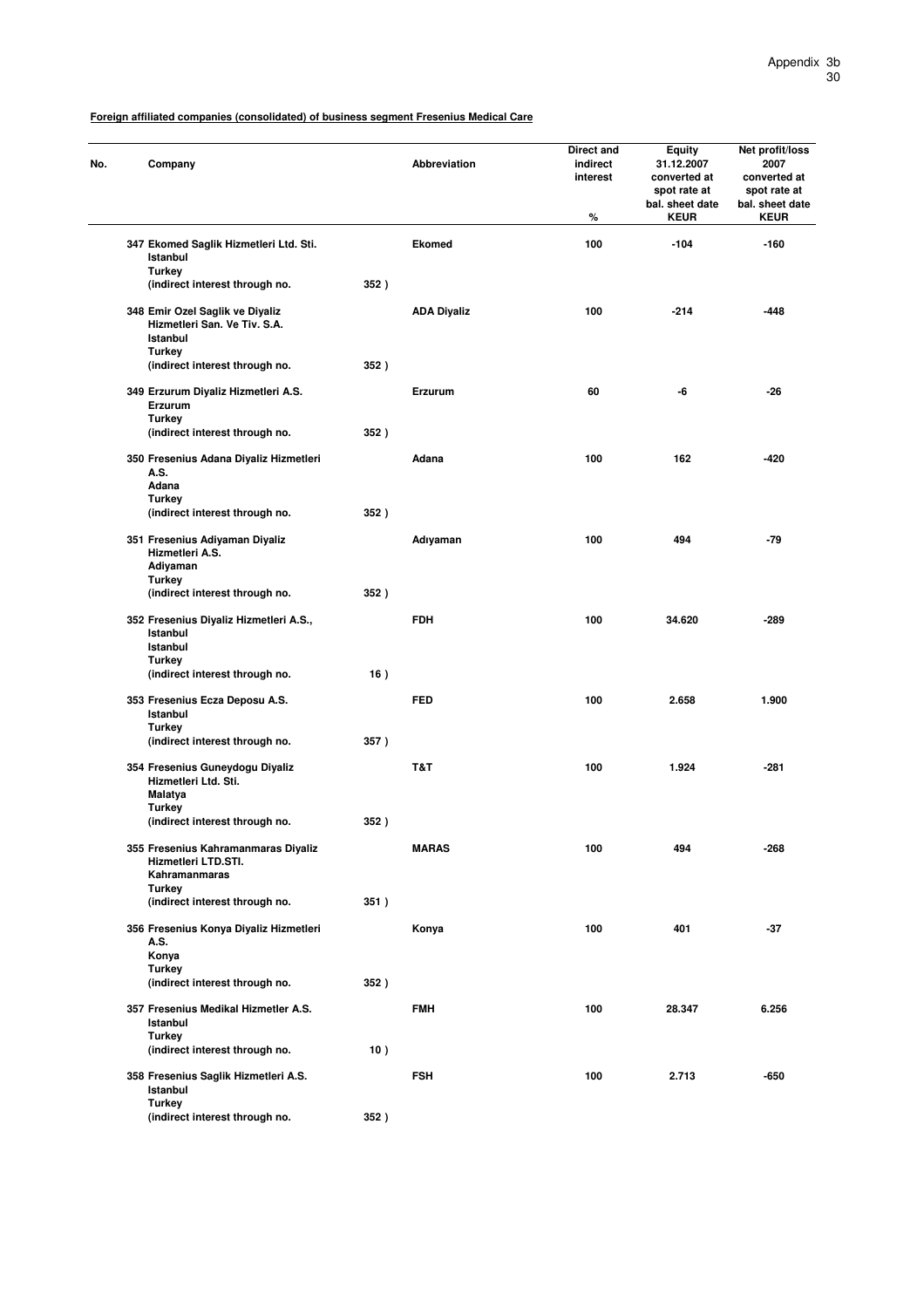| Company                                                                                       |      | Abbreviation        | Direct and<br>indirect<br>interest<br>% | <b>Equity</b><br>31.12.2007<br>converted at<br>spot rate at<br>bal. sheet date<br><b>KEUR</b> | Net profit/loss<br>2007<br>converted at<br>spot rate at<br>bal. sheet date<br><b>KEUR</b> |
|-----------------------------------------------------------------------------------------------|------|---------------------|-----------------------------------------|-----------------------------------------------------------------------------------------------|-------------------------------------------------------------------------------------------|
| 359 Gaziemir Ozel Saglik Hizmetleri<br>Tesisleri ve Malzemeleri San. Tic.<br>A.S.             |      | Gazi                | 100                                     | 308                                                                                           | -22                                                                                       |
| Izmir<br><b>Turkey</b>                                                                        |      |                     |                                         |                                                                                               |                                                                                           |
| (indirect interest through no.                                                                | 360) |                     |                                         |                                                                                               |                                                                                           |
| 360 Izmir Anka Özel Saglik Hizmetleri<br>Tesisleri ve Malzemeleri San. Tic.<br>Ltd. Sti.      |      | anka                | 100                                     | 783                                                                                           | $-164$                                                                                    |
| Izmir<br><b>Turkey</b>                                                                        |      |                     |                                         |                                                                                               |                                                                                           |
| (indirect interest through no.                                                                | 363) |                     |                                         |                                                                                               |                                                                                           |
| 361 Izmir Narlidere Özel Saglik<br>Tesisleri ve Malzemeleri San. Tic.<br>A.S.<br>Izmir        |      | <b>Narlidere</b>    | 90                                      | $-203$                                                                                        | $-169$                                                                                    |
| <b>Turkey</b><br>(indirect interest through no.                                               | 363) |                     |                                         |                                                                                               |                                                                                           |
| 362 Izmir Renal Saglik Tesisleri ve<br>Malzemeleri San. Tic. A.S.                             |      | Renal               | 100                                     | 138                                                                                           | $-171$                                                                                    |
| Izmir<br><b>Turkey</b>                                                                        |      |                     |                                         |                                                                                               |                                                                                           |
| (indirect interest through no.                                                                | 363) |                     |                                         |                                                                                               |                                                                                           |
| 363 Izmir Sevgi Özel SaglıkTesisleri ve<br>Malzemeleri San. Tic. A.S.<br>Izmir                |      | Sevgi               | 95                                      | 2.341                                                                                         | $-145$                                                                                    |
| Turkey<br>(indirect interest through no.                                                      | 352) |                     |                                         |                                                                                               |                                                                                           |
| 364 Nefronege Nefroloji Merkezi A.S.,<br><b>Manisa</b><br><b>Manisa</b><br><b>Turkey</b>      |      | Nefronege           | 60                                      | 1.028                                                                                         | 248                                                                                       |
| (indirect interest through no.                                                                | 371) |                     |                                         |                                                                                               |                                                                                           |
| 365 Nefrotalya Nefroloji Merkezi Ltd.<br>Sti., Antalya<br>Antalya                             |      | Nefrotalya          | 100                                     | 429                                                                                           | $-43$                                                                                     |
| Turkey<br>(indirect interest through no.                                                      | 371) |                     |                                         |                                                                                               |                                                                                           |
| 366 Nefrotep Nefroloji Merkezi Ltd. Sti,<br>Gaziantep<br>Gaziantep                            |      | Antep               | 100                                     | 510                                                                                           | $-247$                                                                                    |
| Turkey                                                                                        |      |                     |                                         |                                                                                               |                                                                                           |
| (indirect interest through no.                                                                | 371) |                     |                                         |                                                                                               |                                                                                           |
| 367 Özel Bahcelievler Saglik Hizmetleri<br><b>Ticaret Ltd. Sti.</b><br>Istanbul               |      | <b>Bahçelievler</b> | 100                                     | -476                                                                                          | -438                                                                                      |
| <b>Turkey</b><br>(indirect interest through no.                                               | 352) |                     |                                         |                                                                                               |                                                                                           |
| 368 Özel Ege Diyaliz Merkezleri Saglik<br>Tesisleri ve Malzemeleri Tic. A.s.<br><b>Manisa</b> |      | akhisar             | 100                                     | 32                                                                                            | $-307$                                                                                    |
| <b>Turkey</b><br>(indirect interest through no.                                               | 352) |                     |                                         |                                                                                               |                                                                                           |
| 369 Özel Nefron Saglik Hizmetleri A.S.                                                        |      | Nefron              | 100                                     | 609                                                                                           | 85                                                                                        |
| Izmir<br><b>Turkey</b>                                                                        |      |                     |                                         |                                                                                               |                                                                                           |
| (indirect interest through no.                                                                | 352) |                     |                                         |                                                                                               |                                                                                           |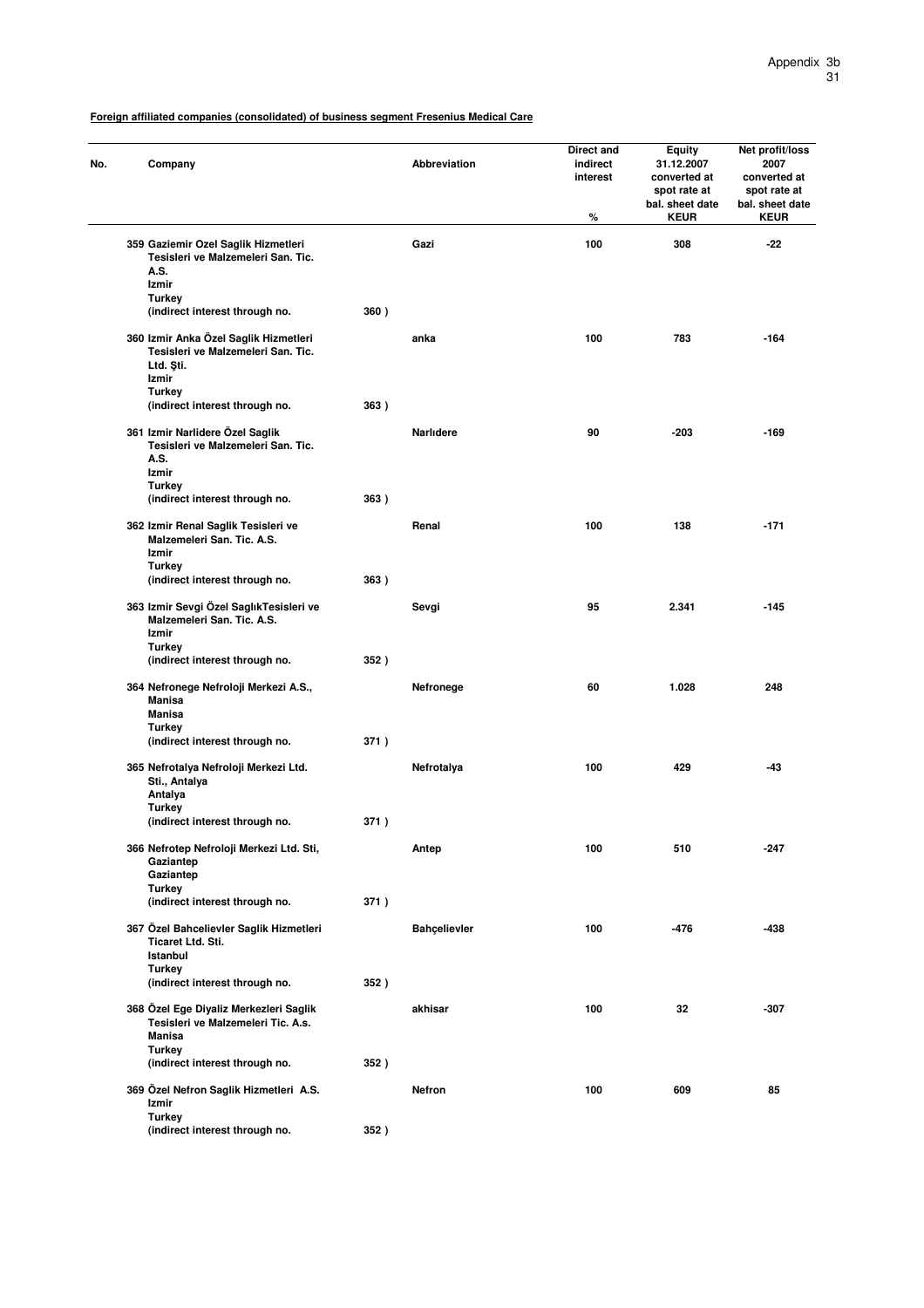| Company                                                                                                                                                       |      | Abbreviation                 | Direct and<br>indirect<br>interest<br>% | Equity<br>31.12.2007<br>converted at<br>spot rate at<br>bal. sheet date<br><b>KEUR</b> | Net profit/loss<br>2007<br>converted at<br>spot rate at<br>bal. sheet date<br><b>KEUR</b> |
|---------------------------------------------------------------------------------------------------------------------------------------------------------------|------|------------------------------|-----------------------------------------|----------------------------------------------------------------------------------------|-------------------------------------------------------------------------------------------|
| 370 Renalege Turgutlu Nefroloji Ticaret<br>Ltd. Sti., Manisa<br>Manisa<br>Turkey                                                                              |      | Renalege                     | 60                                      | 653                                                                                    | 6                                                                                         |
| (indirect interest through no.                                                                                                                                | 371) |                              |                                         |                                                                                        |                                                                                           |
| 371 RNC Renal Nefroloji Merkezi Ltd.<br>Sti., Istanbul<br>Istanbul<br><b>Turkey</b>                                                                           |      | renal                        | 100                                     | 3.933                                                                                  | 95                                                                                        |
| (indirect interest through no.<br>372 Serhat Sağlıklı Yaşam Ozel<br>Sağ.Hizm.Tıbbi ve Kimyasal<br>Urünler Itriat Inşaat Taahüt San. ve<br>Tic. Ltd<br>Erzurum | 16)  | serhat                       | 100                                     | $-953$                                                                                 | $-746$                                                                                    |
| <b>Turkey</b><br>(indirect interest through no.                                                                                                               | 349) |                              |                                         |                                                                                        |                                                                                           |
| 373 Uludag Diyaliz Merk.Tıbbi<br>Malz.Medikal Hizmetleri ve Saglik<br>Tesis San.Tic.A.S.<br><b>Bursa</b>                                                      |      | Uludag                       | 100                                     | 36                                                                                     | $-167$                                                                                    |
| Turkey<br>(indirect interest through no.                                                                                                                      | 352) |                              |                                         |                                                                                        |                                                                                           |
| 374 Yasam Ozel Saglik hizmetleri<br><b>Anonim Sirketi</b><br>Diyarbakir<br>Turkey<br>(indirect interest through no.                                           | 266) | Yasam Ozel Saglik            | 100                                     | 660                                                                                    | $-1.048$                                                                                  |
| 375 Fresenius Medical Care (Holdings)<br>Ltd.<br>Nottinghamshire<br><b>United Kingdom</b>                                                                     |      | <b>FMC (Holdings)</b>        | 100                                     | 4.177                                                                                  | $-350$                                                                                    |
| (indirect interest through no.<br>376 Fresenius Medical Care (U.K.) Ltd.<br>Nottinghamshire<br><b>United Kingdom</b>                                          | 16)  | <b>FMC (U.K.)</b>            | 100                                     | 27.474                                                                                 | 2.562                                                                                     |
| (indirect interest through no.                                                                                                                                | 375) |                              |                                         |                                                                                        |                                                                                           |
| 377 Fresenius Medical Care Renal<br>Services Ltd.<br>Nottinghamshire<br><b>United Kingdom</b>                                                                 |      | <b>FMC Renal Services</b>    | 100                                     | 2.579                                                                                  | 1.439                                                                                     |
| (indirect interest through no.<br>378 Fresenius National Medical Care<br>UK Ltd.<br>Nottinghamshire<br><b>United Kingdom</b>                                  | 375) | <b>FNMC UK</b>               | 100                                     | 2.769                                                                                  | 0                                                                                         |
| (indirect interest through no.                                                                                                                                | 375) |                              |                                         |                                                                                        |                                                                                           |
| 379 Optimal Renal Care UK Ltd.<br>Nottinghamshire<br><b>United Kingdom</b>                                                                                    |      | <b>Optimal Renal Care UK</b> | 100                                     | 1                                                                                      | 0                                                                                         |
| (indirect interest through no.<br>380 Acute Extracorporeal Services LLC                                                                                       | 375) | <b>Acute Services LLC</b>    | 100                                     | (f)                                                                                    | (f)                                                                                       |
| <b>Delaware</b><br><b>USA</b>                                                                                                                                 |      |                              |                                         |                                                                                        |                                                                                           |
| (indirect interest through no.<br>381 Angleton Dialysis, Inc.                                                                                                 | 574) | <b>Angleton Dialysis</b>     | 100                                     | (f)                                                                                    | (f)                                                                                       |
| <b>Texas</b><br><b>USA</b><br>(indirect interest through no.                                                                                                  | 524) |                              |                                         |                                                                                        |                                                                                           |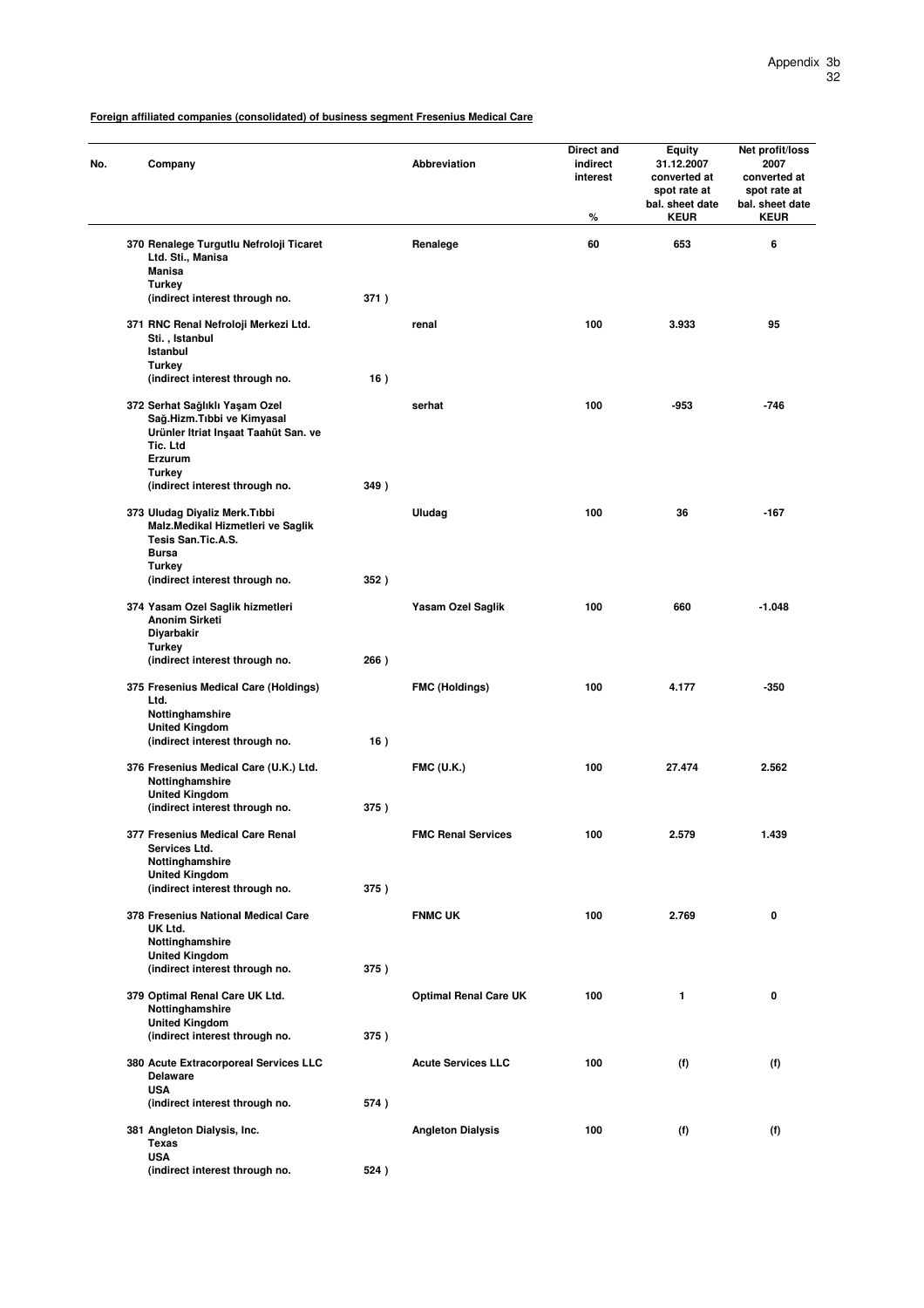| No. | Company                                                                                         |      | <b>Abbreviation</b>              | Direct and<br>indirect<br>interest<br>% | <b>Equity</b><br>31.12.2007<br>converted at<br>spot rate at<br>bal. sheet date<br><b>KEUR</b> | Net profit/loss<br>2007<br>converted at<br>spot rate at<br>bal. sheet date<br><b>KEUR</b> |
|-----|-------------------------------------------------------------------------------------------------|------|----------------------------------|-----------------------------------------|-----------------------------------------------------------------------------------------------|-------------------------------------------------------------------------------------------|
|     | 382 Apheresis Care Group, Inc.<br><b>Delaware</b>                                               |      | <b>Apheresis Care Group</b>      | 100                                     | (f)                                                                                           | (f)                                                                                       |
|     | <b>USA</b><br>(indirect interest through no.                                                    | 773) |                                  |                                         |                                                                                               |                                                                                           |
|     | 383 Arizona Renal Investments, LLC<br><b>Delaware</b><br><b>USA</b>                             |      | <b>Arizona Renal</b>             | 100                                     | (f)                                                                                           | (f)                                                                                       |
|     | (indirect interest through no.                                                                  | 773) |                                  |                                         |                                                                                               |                                                                                           |
|     | 384 Bio-Medical Applications Home<br>Dialysis Services Inc.<br><b>Delaware</b><br><b>USA</b>    |      | <b>Bio-Medical Home Dialysis</b> | 100                                     | (f)                                                                                           | (f)                                                                                       |
|     | (indirect interest through no.                                                                  | 385) |                                  |                                         |                                                                                               |                                                                                           |
|     | 385 Bio-Medical Applications<br><b>Management Company Inc.</b><br><b>Delaware</b><br><b>USA</b> |      | <b>Bio-Medical Management</b>    | 100                                     | (f)                                                                                           | (f)                                                                                       |
|     | (indirect interest through no.                                                                  | 623) |                                  |                                         |                                                                                               |                                                                                           |
|     | 386 Bio-Medical Applications of<br>Aguadilla Inc.<br><b>Delaware</b>                            |      | <b>Bio-Medical Aguadilla</b>     | 100                                     | (f)                                                                                           | (f)                                                                                       |
|     | <b>USA</b><br>(indirect interest through no.                                                    | 385) |                                  |                                         |                                                                                               |                                                                                           |
|     | 387 Bio-Medical Applications of<br>Alabama, Inc.<br><b>Delaware</b>                             |      | <b>Bio-Medical Alabama</b>       | 100                                     | (f)                                                                                           | (f)                                                                                       |
|     | <b>USA</b><br>(indirect interest through no.                                                    | 385) |                                  |                                         |                                                                                               |                                                                                           |
|     | 388 Bio-Medical Applications of<br>Amarillo Inc.<br><b>Delaware</b>                             |      | <b>Bio-MedicalAmarillo</b>       | 100                                     | (f)                                                                                           | (f)                                                                                       |
|     | <b>USA</b><br>(indirect interest through no.                                                    | 385) |                                  |                                         |                                                                                               |                                                                                           |
|     | 389 Bio-Medical Applications of<br>Anacostia Inc.<br><b>Delaware</b><br><b>USA</b>              |      | <b>Bio-Medical Anacostia</b>     | 100                                     | (f)                                                                                           | (f)                                                                                       |
|     | (indirect interest through no.                                                                  | 385) |                                  |                                         |                                                                                               |                                                                                           |
|     | 390 Bio-Medical Applications of<br>Arecibo Inc.<br><b>Delaware</b>                              |      | <b>Bio-Medical Arecibo</b>       | 100                                     | (f)                                                                                           | (f)                                                                                       |
|     | <b>USA</b><br>(indirect interest through no.                                                    | 385) |                                  |                                         |                                                                                               |                                                                                           |
|     | 391 Bio-Medical Applications of<br>Arizona, LLC<br><b>Delaware</b>                              |      | <b>Bio-Medical Arizona</b>       | 100                                     | (f)                                                                                           | (f)                                                                                       |
|     | <b>USA</b><br>(indirect interest through no.                                                    | 385) |                                  |                                         |                                                                                               |                                                                                           |
|     | 392 Bio-Medical Applications of<br>Arkansas, Inc.<br><b>Delaware</b><br><b>USA</b>              |      | <b>Bio-Medical Arkansas</b>      | 100                                     | (f)                                                                                           | (f)                                                                                       |
|     | (indirect interest through no.                                                                  | 385) |                                  |                                         |                                                                                               |                                                                                           |
|     | 393 Bio-Medical Applications of<br>Bayamon, Inc.<br><b>Delaware</b><br><b>USA</b>               |      | <b>Bio-Medical Bayamon</b>       | 100                                     | (f)                                                                                           | (f)                                                                                       |
|     | (indirect interest through no.                                                                  | 385) |                                  |                                         |                                                                                               |                                                                                           |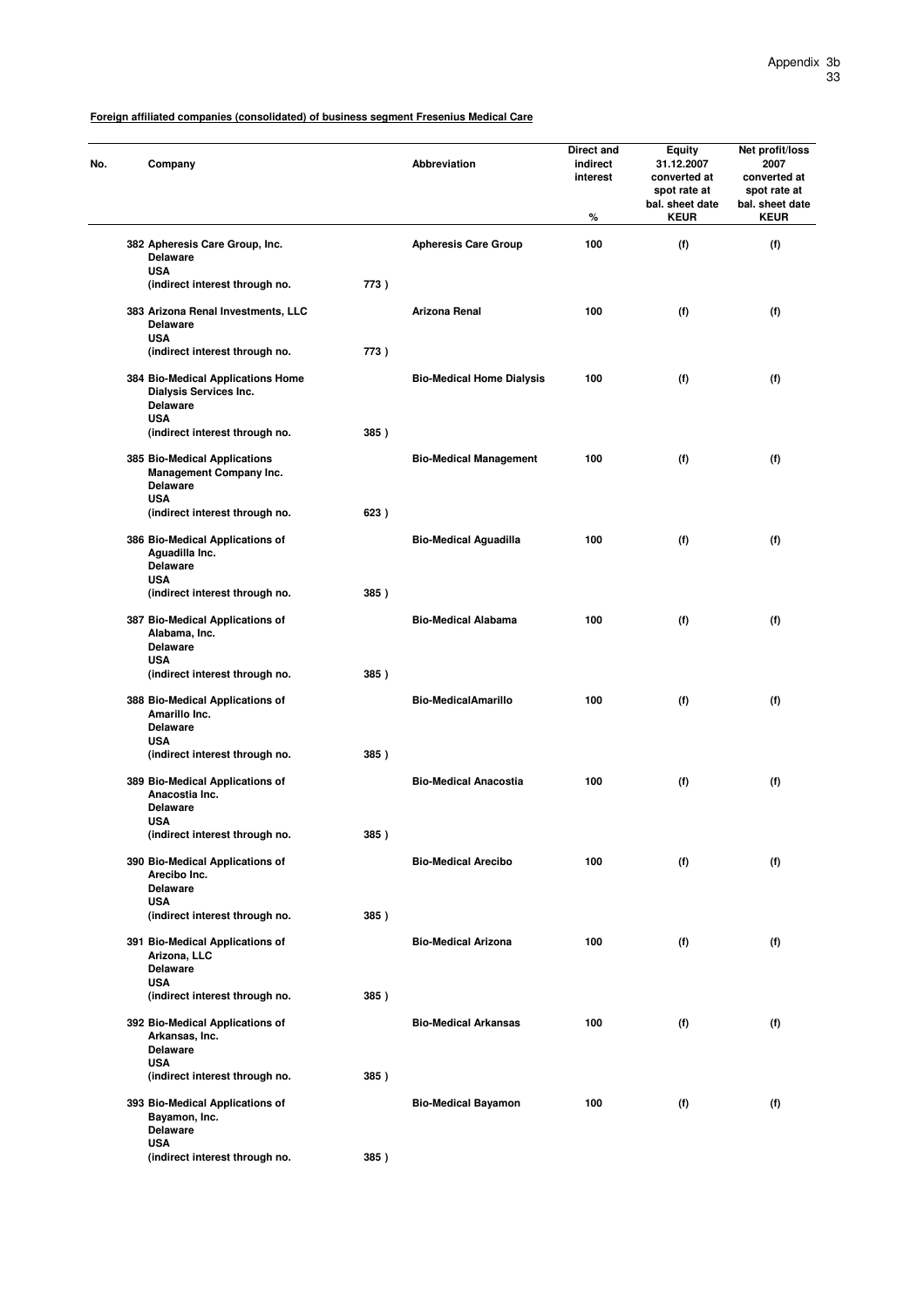| No. | Company                                                                                    |      | Abbreviation                           | Direct and<br>indirect<br>interest<br>℅ | <b>Equity</b><br>31.12.2007<br>converted at<br>spot rate at<br>bal. sheet date<br><b>KEUR</b> | Net profit/loss<br>2007<br>converted at<br>spot rate at<br>bal. sheet date<br><b>KEUR</b> |
|-----|--------------------------------------------------------------------------------------------|------|----------------------------------------|-----------------------------------------|-----------------------------------------------------------------------------------------------|-------------------------------------------------------------------------------------------|
|     | 394 Bio-Medical Applications of Blue<br>Springs Inc.<br><b>Delaware</b>                    |      | <b>Bio-Medical Blue Springs</b>        | 100                                     | (f)                                                                                           | (f)                                                                                       |
|     | <b>USA</b><br>(indirect interest through no.                                               | 385) |                                        |                                         |                                                                                               |                                                                                           |
|     | 395 Bio-Medical Applications of<br>Caguas Inc.<br><b>Delaware</b><br><b>USA</b>            |      | <b>Bio-Medical Caguas</b>              | 100                                     | (f)                                                                                           | (f)                                                                                       |
|     | (indirect interest through no.                                                             | 385) |                                        |                                         |                                                                                               |                                                                                           |
|     | 396 Bio-Medical Applications of<br>California, Inc.<br><b>Delaware</b><br><b>USA</b>       |      | <b>Bio-Medical California</b>          | 100                                     | (f)                                                                                           | (f)                                                                                       |
|     | (indirect interest through no.                                                             | 385) |                                        |                                         |                                                                                               |                                                                                           |
|     | 397 Bio-Medical Applications of<br>Camarillo Inc.<br><b>Delaware</b>                       |      | <b>Bio-Medical Camarillo</b>           | 100                                     | (f)                                                                                           | (f)                                                                                       |
|     | <b>USA</b><br>(indirect interest through no.                                               | 385) |                                        |                                         |                                                                                               |                                                                                           |
|     | 398 Bio-Medical Applications of Capitol<br>Hill Inc.<br><b>Delaware</b><br><b>USA</b>      |      | <b>Bio-Medical Capitol Hill</b>        | 100                                     | (f)                                                                                           | (f)                                                                                       |
|     | (indirect interest through no.                                                             | 385) |                                        |                                         |                                                                                               |                                                                                           |
|     | 399 Bio-Medical Applications of<br>Carolina PR Inc.<br><b>Delaware</b><br><b>USA</b>       |      | <b>Bio-Medical Carolina PR</b>         | 100                                     | (f)                                                                                           | (f)                                                                                       |
|     | (indirect interest through no.                                                             | 385) |                                        |                                         |                                                                                               |                                                                                           |
|     | 400 Bio-Medical Applications of Carson<br>Inc.<br><b>Delaware</b><br><b>USA</b>            |      | <b>Bio-Medical Carson</b>              | 100                                     | (f)                                                                                           | (f)                                                                                       |
|     | (indirect interest through no.                                                             | 385) |                                        |                                         |                                                                                               |                                                                                           |
|     | 401 Bio-Medical Applications of<br>Clinton, Inc.<br>Delaware<br><b>USA</b>                 |      | <b>Bio-Medical Clinton</b>             | 100                                     | (f)                                                                                           | (f)                                                                                       |
|     | (indirect interest through no.                                                             | 385) |                                        |                                         |                                                                                               |                                                                                           |
|     | 402 Bio-Medical Applications of<br>Columbia Heights, Inc.<br><b>Delaware</b><br><b>USA</b> |      | <b>Bio-Medical Columbia</b><br>Heights | 100                                     | (f)                                                                                           | (f)                                                                                       |
|     | (indirect interest through no.                                                             | 385) |                                        |                                         |                                                                                               |                                                                                           |
|     | 403 Bio-Medical Applications of<br>Connecticut, Inc.<br><b>Delaware</b><br><b>USA</b>      |      | <b>Bio-Medical Connecticut</b>         | 100                                     | (f)                                                                                           | (f)                                                                                       |
|     | (indirect interest through no.                                                             | 385) |                                        |                                         |                                                                                               |                                                                                           |
|     | 404 Bio-Medical Applications of<br>Delaware, Inc.<br><b>Delaware</b><br><b>USA</b>         |      | <b>Bio-Medical Delaware</b>            | 100                                     | (f)                                                                                           | (f)                                                                                       |
|     | (indirect interest through no.                                                             | 385) |                                        |                                         |                                                                                               |                                                                                           |
|     | 405 Bio-Medical Applications of Dover<br>NH Inc.<br><b>Delaware</b>                        |      | <b>Bio-Medical Dover NH</b>            | 100                                     | (f)                                                                                           | (f)                                                                                       |
|     | <b>USA</b><br>(indirect interest through no.                                               | 385) |                                        |                                         |                                                                                               |                                                                                           |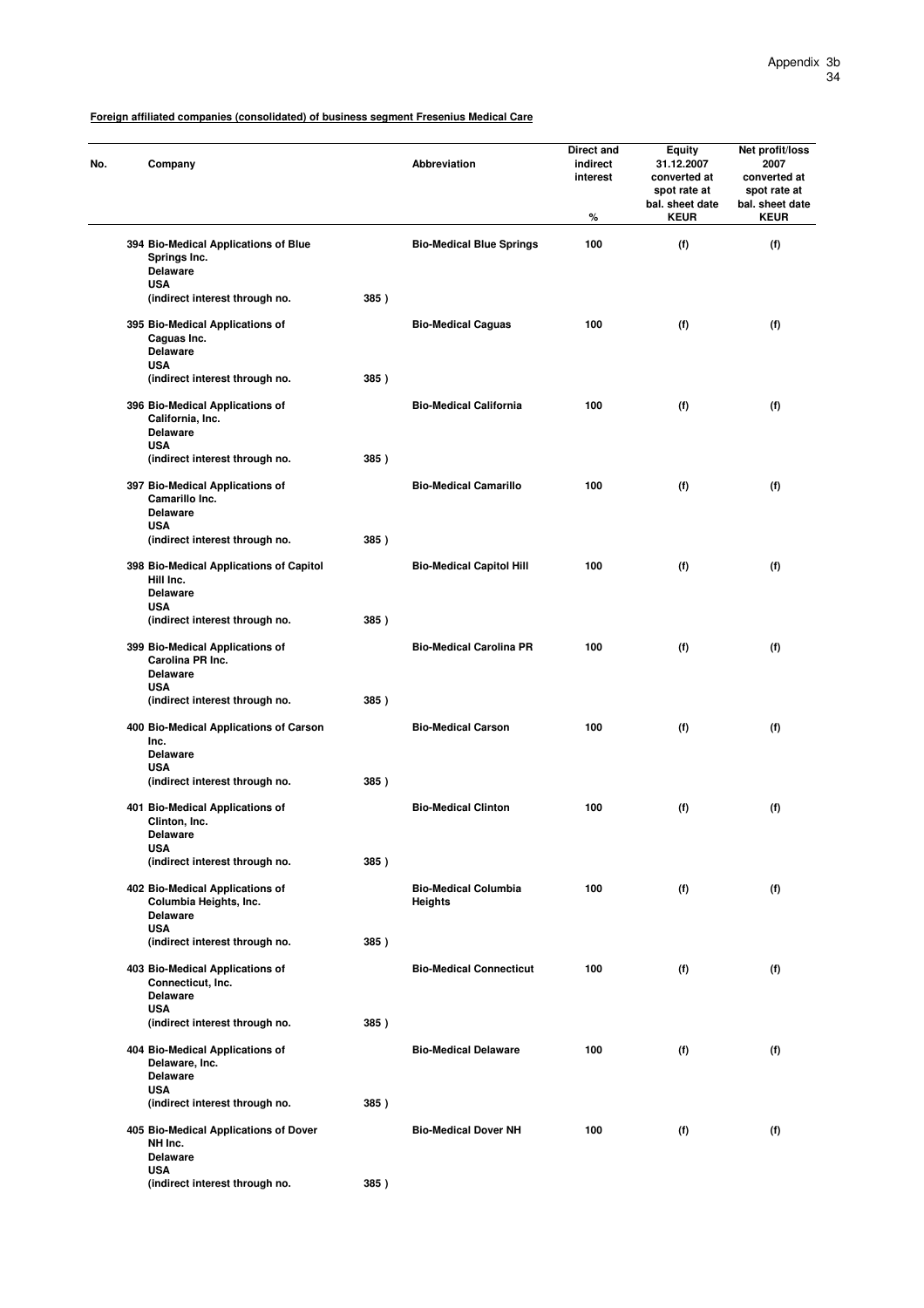| Company                                                                 |      | <b>Abbreviation</b>             | Direct and<br>indirect<br>interest<br>% | <b>Equity</b><br>31.12.2007<br>converted at<br>spot rate at<br>bal. sheet date<br><b>KEUR</b> | Net profit/loss<br>2007<br>converted at<br>spot rate at<br>bal. sheet date<br><b>KEUR</b> |
|-------------------------------------------------------------------------|------|---------------------------------|-----------------------------------------|-----------------------------------------------------------------------------------------------|-------------------------------------------------------------------------------------------|
|                                                                         |      |                                 |                                         |                                                                                               |                                                                                           |
| 406 Bio-Medical Applications of Eureka<br>Inc.<br><b>Delaware</b>       |      | <b>Bio-Medical Eureka</b>       | 100                                     | (f)                                                                                           | (f)                                                                                       |
| <b>USA</b>                                                              |      |                                 |                                         |                                                                                               |                                                                                           |
| (indirect interest through no.                                          | 385) |                                 |                                         |                                                                                               |                                                                                           |
| 407 Bio-Medical Applications of<br>Fayetteville Inc.<br><b>Delaware</b> |      | <b>Bio-Medical Fayetteville</b> | 100                                     | (f)                                                                                           | (f)                                                                                       |
| <b>USA</b>                                                              |      |                                 |                                         |                                                                                               |                                                                                           |
| (indirect interest through no.                                          | 385) |                                 |                                         |                                                                                               |                                                                                           |
| 408 Bio-Medical Applications of<br>Florida, Inc.<br><b>Delaware</b>     |      | <b>Bio-Medical Florida</b>      | 100                                     | (f)                                                                                           | (f)                                                                                       |
| <b>USA</b>                                                              |      |                                 |                                         |                                                                                               |                                                                                           |
| (indirect interest through no.                                          | 385) |                                 |                                         |                                                                                               |                                                                                           |
| 409 Bio-Medical Applications of<br>Fremont Inc.<br><b>Delaware</b>      |      | <b>Bio-Medical Fremont</b>      | 100                                     | (f)                                                                                           | (f)                                                                                       |
| <b>USA</b>                                                              |      |                                 |                                         |                                                                                               |                                                                                           |
| (indirect interest through no.                                          | 385) |                                 |                                         |                                                                                               |                                                                                           |
| 410 Bio-Medical Applications of Fresno<br>CA Inc.<br><b>Delaware</b>    |      | <b>Bio-Medical Fresno CA</b>    | 100                                     | (f)                                                                                           | (f)                                                                                       |
| <b>USA</b>                                                              |      |                                 |                                         |                                                                                               |                                                                                           |
| (indirect interest through no.                                          | 385) |                                 |                                         |                                                                                               |                                                                                           |
| 411 Bio-Medical Applications of<br>Georgia, Inc.<br><b>Delaware</b>     |      | <b>Bio-Medical Georgia</b>      | 100                                     | (f)                                                                                           | (f)                                                                                       |
| <b>USA</b><br>(indirect interest through no.                            | 385) |                                 |                                         |                                                                                               |                                                                                           |
|                                                                         |      |                                 |                                         |                                                                                               |                                                                                           |
| 412 Bio-Medical Applications of<br>Glendora Inc.<br><b>Delaware</b>     |      | <b>Bio-Medical Glendora</b>     | 100                                     | (f)                                                                                           | (f)                                                                                       |
| <b>USA</b>                                                              |      |                                 |                                         |                                                                                               |                                                                                           |
| (indirect interest through no.                                          | 385) |                                 |                                         |                                                                                               |                                                                                           |
| 413 Bio-Medical Applications of<br>Guayama Inc.                         |      | <b>Bio-Medical Guayama</b>      | 100                                     | (f)                                                                                           | (f)                                                                                       |
| <b>Delaware</b><br><b>USA</b>                                           |      |                                 |                                         |                                                                                               |                                                                                           |
| (indirect interest through no.                                          | 385) |                                 |                                         |                                                                                               |                                                                                           |
| 414 Bio-Medical Applications of<br>Hoboken, Inc.                        |      | <b>Bio-Medical Hoboken</b>      | 100                                     | (f)                                                                                           | (f)                                                                                       |
| <b>Delaware</b><br><b>USA</b>                                           |      |                                 |                                         |                                                                                               |                                                                                           |
| (indirect interest through no.                                          | 385) |                                 |                                         |                                                                                               |                                                                                           |
| 415 Bio-Medical Applications of<br>Humacao Inc.                         |      | <b>Bio-Medical Humacao</b>      | 100                                     | (f)                                                                                           | (f)                                                                                       |
| <b>Delaware</b>                                                         |      |                                 |                                         |                                                                                               |                                                                                           |
| <b>USA</b><br>(indirect interest through no.                            | 385) |                                 |                                         |                                                                                               |                                                                                           |
| 416 Bio-Medical Applications of Idaho,                                  |      | <b>Bio-Medical Idaho</b>        | 100                                     | (f)                                                                                           | (f)                                                                                       |
| <b>LLC</b><br><b>Delaware</b><br><b>USA</b>                             |      |                                 |                                         |                                                                                               |                                                                                           |
| (indirect interest through no.                                          | 546) |                                 |                                         |                                                                                               |                                                                                           |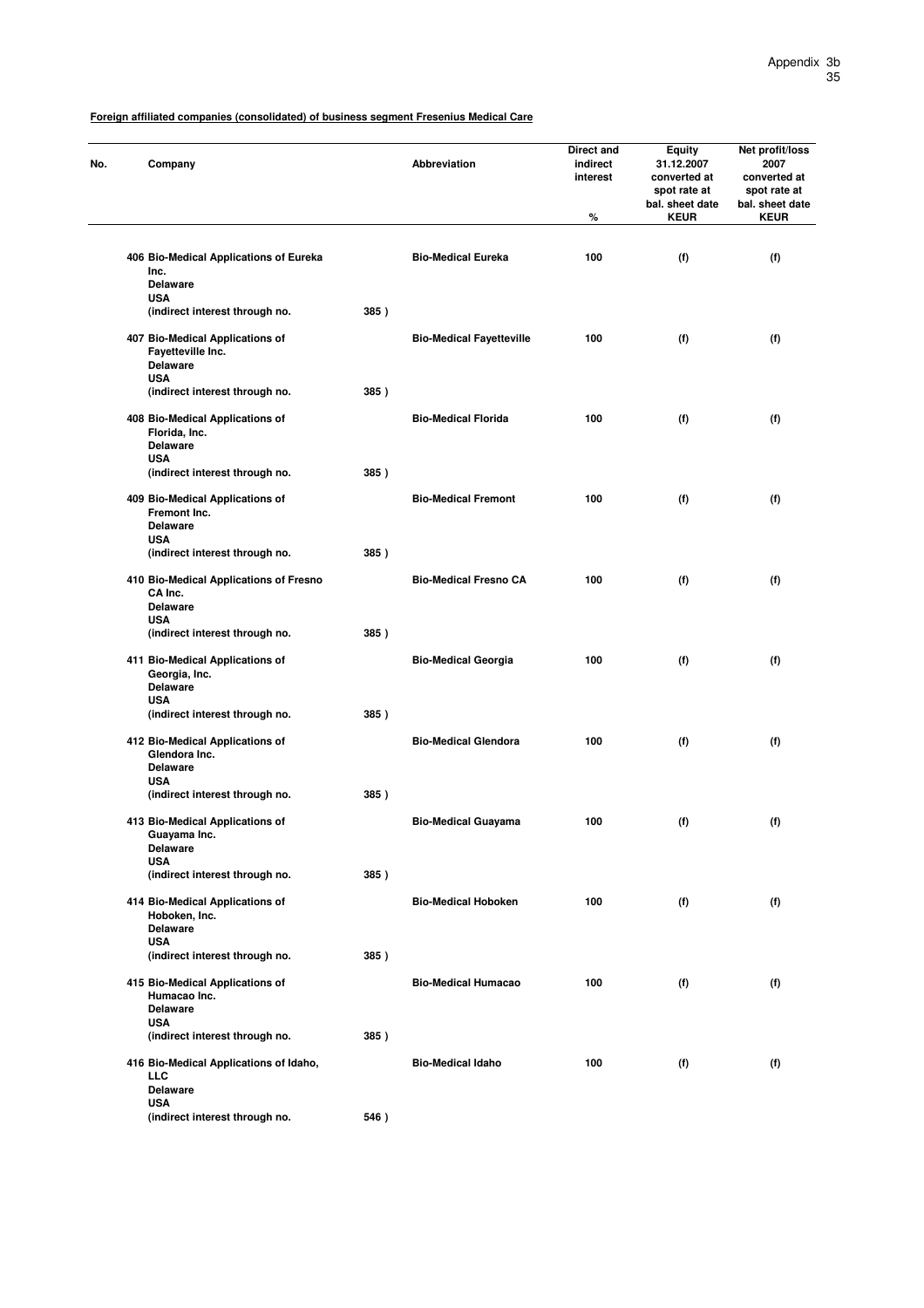| No. | Company                                                                               |      | Abbreviation                    | Direct and<br>indirect<br>interest<br>% | <b>Equity</b><br>31.12.2007<br>converted at<br>spot rate at<br>bal. sheet date<br><b>KEUR</b> | Net profit/loss<br>2007<br>converted at<br>spot rate at<br>bal. sheet date<br><b>KEUR</b> |
|-----|---------------------------------------------------------------------------------------|------|---------------------------------|-----------------------------------------|-----------------------------------------------------------------------------------------------|-------------------------------------------------------------------------------------------|
|     | 417 Bio-Medical Applications of<br>Illinois, Inc.<br><b>Delaware</b>                  |      | <b>Bio-Medical Illinois</b>     | 100                                     | (f)                                                                                           | (f)                                                                                       |
|     | <b>USA</b><br>(indirect interest through no.                                          | 385) |                                 |                                         |                                                                                               |                                                                                           |
|     | 418 Bio-Medical Applications of<br>Indiana, Inc.<br><b>Delaware</b><br><b>USA</b>     |      | <b>Bio-Medical Indiana</b>      | 100                                     | (f)                                                                                           | (f)                                                                                       |
|     | (indirect interest through no.                                                        | 385) |                                 |                                         |                                                                                               |                                                                                           |
|     | 419 Bio-Medical Applications of<br>Kansas, Inc.<br><b>Delaware</b><br><b>USA</b>      |      | <b>Bio-Medical Kansas</b>       | 100                                     | (f)                                                                                           | (f)                                                                                       |
|     | (indirect interest through no.                                                        | 385) |                                 |                                         |                                                                                               |                                                                                           |
|     | 420 Bio-Medical Applications of<br>Kentucky, Inc.<br>Delaware<br><b>USA</b>           |      | <b>Bio-Medical Kentucky</b>     | 100                                     | (f)                                                                                           | (f)                                                                                       |
|     | (indirect interest through no.                                                        | 385) |                                 |                                         |                                                                                               |                                                                                           |
|     | 421 Bio-Medical Applications of Las<br>Americas Inc.<br><b>Delaware</b><br><b>USA</b> |      | <b>Bio-Medical Las Americas</b> | 100                                     | (f)                                                                                           | (f)                                                                                       |
|     | (indirect interest through no.                                                        | 385) |                                 |                                         |                                                                                               |                                                                                           |
|     | 422 Bio-Medical Applications of Long<br>Beach Inc.<br><b>Delaware</b><br><b>USA</b>   |      | <b>Bio-Medical Long Beach</b>   | 100                                     | (f)                                                                                           | (f)                                                                                       |
|     | (indirect interest through no.                                                        | 385) |                                 |                                         |                                                                                               |                                                                                           |
|     | 423 Bio-Medical Applications of Los<br>Gatos Inc.<br><b>Delaware</b><br><b>USA</b>    |      | <b>Bio-Medical Los Gatos</b>    | 100                                     | (f)                                                                                           | (f)                                                                                       |
|     | (indirect interest through no.                                                        | 385) |                                 |                                         |                                                                                               |                                                                                           |
|     | 424 Bio-Medical Applications of<br>Louisiana, Inc.<br>Delaware<br><b>USA</b>          |      | <b>Bio-Medical Louisiana</b>    | 100                                     | (f)                                                                                           | (f)                                                                                       |
|     | (indirect interest through no.                                                        | 428) |                                 |                                         |                                                                                               |                                                                                           |
|     | 425 Bio-Medical Applications of M.L.K.,<br>Inc.<br><b>Delaware</b>                    |      | <b>Bio-Medical M.L.C.</b>       | 100                                     | (f)                                                                                           | (f)                                                                                       |
|     | <b>USA</b><br>(indirect interest through no.                                          | 385) |                                 |                                         |                                                                                               |                                                                                           |
|     | 426 Bio-Medical Applications of Maine,<br>Inc.<br><b>Delaware</b>                     |      | <b>Bio-Medical Maine</b>        | 100                                     | (f)                                                                                           | (f)                                                                                       |
|     | <b>USA</b><br>(indirect interest through no.                                          | 385) |                                 |                                         |                                                                                               |                                                                                           |
|     | 427 Bio-Medical Applications of<br>Manchester Inc.<br><b>Delaware</b><br><b>USA</b>   |      | <b>Bio-Medical Manchester</b>   | 100                                     | (f)                                                                                           | (f)                                                                                       |
|     | (indirect interest through no.                                                        | 385) |                                 |                                         |                                                                                               |                                                                                           |
|     | 428 Bio-Medical Applications of<br>Maryland, Inc.<br><b>Delaware</b><br><b>USA</b>    |      | <b>Bio-Medical Maryland</b>     | 100                                     | (f)                                                                                           | (f)                                                                                       |
|     | (indirect interest through no.                                                        | 385) |                                 |                                         |                                                                                               |                                                                                           |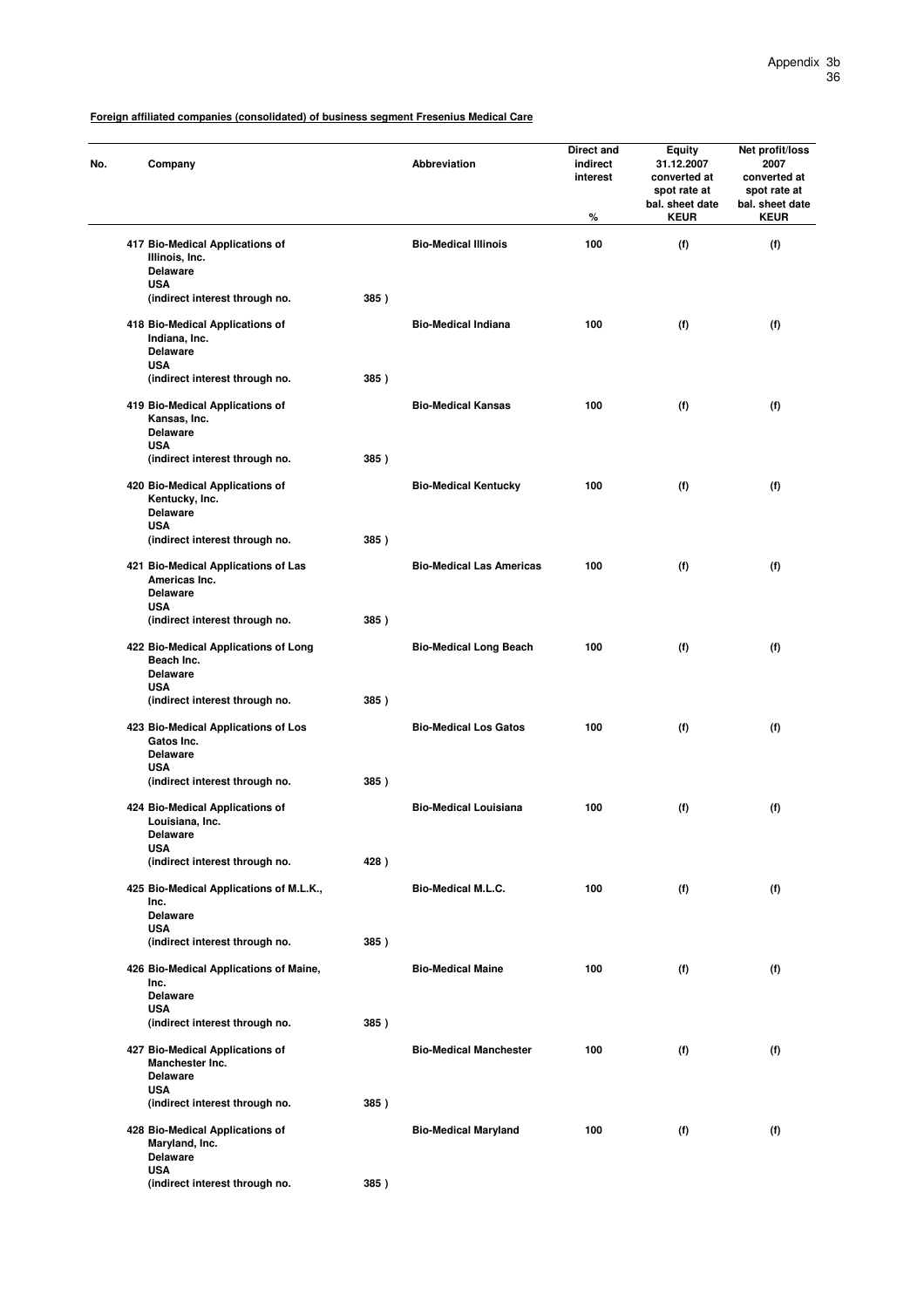| No. | Company                                                                               |      | <b>Abbreviation</b>                        | Direct and<br>indirect<br>interest<br>% | <b>Equity</b><br>31.12.2007<br>converted at<br>spot rate at<br>bal. sheet date<br><b>KEUR</b> | Net profit/loss<br>2007<br>converted at<br>spot rate at<br>bal. sheet date<br><b>KEUR</b> |
|-----|---------------------------------------------------------------------------------------|------|--------------------------------------------|-----------------------------------------|-----------------------------------------------------------------------------------------------|-------------------------------------------------------------------------------------------|
|     |                                                                                       |      |                                            |                                         |                                                                                               |                                                                                           |
|     | 429 Bio-Medical Applications of<br><b>Massachusetts Inc.</b><br><b>Delaware</b>       |      | <b>Bio-Medical</b><br><b>Massachusetts</b> | 100                                     | (f)                                                                                           | (f)                                                                                       |
|     | <b>USA</b><br>(indirect interest through no.                                          | 385) |                                            |                                         |                                                                                               |                                                                                           |
|     | 430 Bio-Medical Applications of<br>Mayaguez Inc.<br><b>Delaware</b>                   |      | <b>Bio-Medical Mayaguez</b>                | 100                                     | (f)                                                                                           | (f)                                                                                       |
|     | <b>USA</b><br>(indirect interest through no.                                          | 385) |                                            |                                         |                                                                                               |                                                                                           |
|     | 431 Bio-Medical Applications of<br>Michigan, Inc.<br><b>Delaware</b><br><b>USA</b>    |      | <b>Bio-Medical Michigan</b>                | 100                                     | (f)                                                                                           | (f)                                                                                       |
|     | (indirect interest through no.                                                        | 385) |                                            |                                         |                                                                                               |                                                                                           |
|     | 432 Bio-Medical Applications of<br>Minnesota, Inc.<br><b>Delaware</b>                 |      | <b>Bio-Medical Minnesota</b>               | 100                                     | (f)                                                                                           | (f)                                                                                       |
|     | <b>USA</b><br>(indirect interest through no.                                          | 385) |                                            |                                         |                                                                                               |                                                                                           |
|     | 433 Bio-Medical Applications of<br>Mission Hills, Inc.<br><b>Delaware</b>             |      | <b>Bio-Medical Misson Hills</b>            | 100                                     | (f)                                                                                           | (f)                                                                                       |
|     | <b>USA</b><br>(indirect interest through no.                                          | 385) |                                            |                                         |                                                                                               |                                                                                           |
|     | 434 Bio-Medical Applications of<br>Mississippi, Inc.<br><b>Delaware</b><br><b>USA</b> |      | <b>Bio-Medical Mississippi</b>             | 100                                     | (f)                                                                                           | (f)                                                                                       |
|     | (indirect interest through no.                                                        | 385) |                                            |                                         |                                                                                               |                                                                                           |
|     | 435 Bio-Medical Applications of<br>Missouri, Inc.<br><b>Delaware</b><br><b>USA</b>    |      | <b>Bio-Medical Missouri</b>                | 100                                     | (f)                                                                                           | (f)                                                                                       |
|     | (indirect interest through no.                                                        | 385) |                                            |                                         |                                                                                               |                                                                                           |
|     | 436 Bio-Medical Applications of<br>Nevada, Inc.<br><b>Delaware</b>                    |      | <b>Bio-Medical Nevada</b>                  | 100                                     | (f)                                                                                           | (f)                                                                                       |
|     | <b>USA</b><br>(indirect interest through no.                                          | 385) |                                            |                                         |                                                                                               |                                                                                           |
|     | 437 Bio-Medical Applications of New<br>Hampshire Inc.<br><b>Delaware</b>              |      | <b>Bio-Medical New</b><br>Hampshire        | 100                                     | (f)                                                                                           | (f)                                                                                       |
|     | <b>USA</b><br>(indirect interest through no.                                          | 385) |                                            |                                         |                                                                                               |                                                                                           |
|     | 438 Bio-Medical Applications of New<br>Jersey Inc.<br><b>Delaware</b><br><b>USA</b>   |      | <b>Bio-Medical New Jersey</b>              | 100                                     | (f)                                                                                           | (f)                                                                                       |
|     | (indirect interest through no.                                                        | 385) |                                            |                                         |                                                                                               |                                                                                           |
|     | 439 Bio-Medical Applications of New<br>Mexico Inc.<br><b>Delaware</b>                 |      | <b>Bio-Mecical New Mexico</b>              | 100                                     | (f)                                                                                           | (f)                                                                                       |
|     | <b>USA</b><br>(indirect interest through no.                                          | 385) |                                            |                                         |                                                                                               |                                                                                           |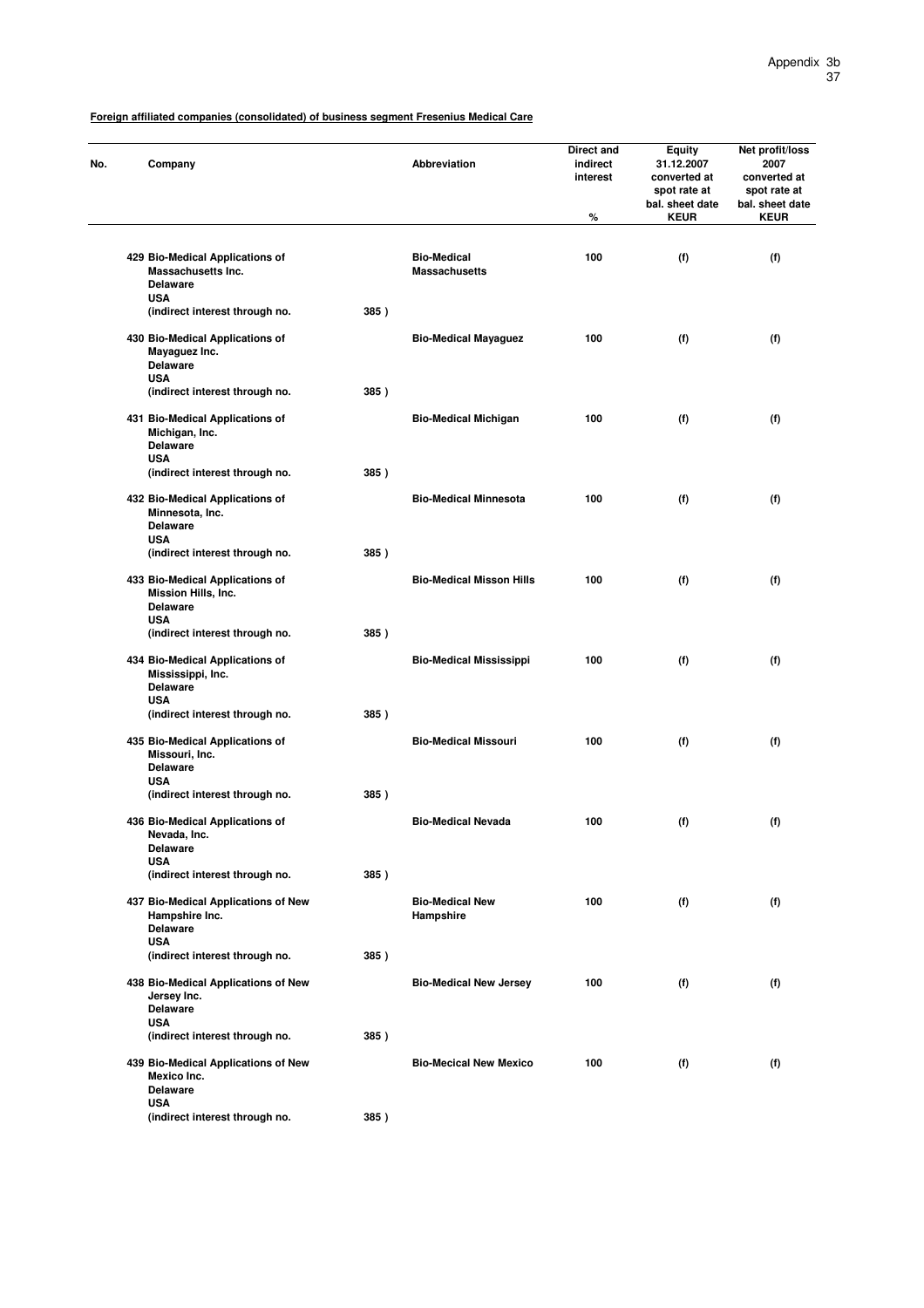| No. | Company                                                                               |      | <b>Abbreviation</b>                  | Direct and<br>indirect<br>interest<br>% | <b>Equity</b><br>31.12.2007<br>converted at<br>spot rate at<br>bal. sheet date<br><b>KEUR</b> | Net profit/loss<br>2007<br>converted at<br>spot rate at<br>bal. sheet date<br><b>KEUR</b> |
|-----|---------------------------------------------------------------------------------------|------|--------------------------------------|-----------------------------------------|-----------------------------------------------------------------------------------------------|-------------------------------------------------------------------------------------------|
|     | 440 Bio-Medical Applications of North<br>Carolina Inc.<br><b>Delaware</b>             |      | <b>Bio-Medical North</b><br>Carolina | 100                                     | (f)                                                                                           | (f)                                                                                       |
|     | <b>USA</b><br>(indirect interest through no.                                          | 385) |                                      |                                         |                                                                                               |                                                                                           |
|     | 441 Bio-Medical Applications of<br>Northeast DC Inc.<br><b>Delaware</b><br><b>USA</b> |      | <b>Bio-Medical Northeast DC</b>      | 100                                     | (f)                                                                                           | (f)                                                                                       |
|     | (indirect interest through no.                                                        | 385) |                                      |                                         |                                                                                               |                                                                                           |
|     | 442 Bio-Medical Applications of<br>Oakland Inc.<br><b>Delaware</b><br><b>USA</b>      |      | <b>Bio-Medical Oakland</b>           | 100                                     | (f)                                                                                           | (f)                                                                                       |
|     | (indirect interest through no.                                                        | 385) |                                      |                                         |                                                                                               |                                                                                           |
|     | 443 Bio-Medical Applications of Ohio,<br>Inc.<br><b>Delaware</b>                      |      | <b>Bio-Medical Ohio</b>              | 100                                     | (f)                                                                                           | (f)                                                                                       |
|     | <b>USA</b><br>(indirect interest through no.                                          | 385) |                                      |                                         |                                                                                               |                                                                                           |
|     | 444 Bio-Medical Applications of<br>Oklahoma, Inc.<br><b>Delaware</b>                  |      | <b>Bio-Medical Oklahoma</b>          | 100                                     | (f)                                                                                           | (f)                                                                                       |
|     | <b>USA</b><br>(indirect interest through no.                                          | 385) |                                      |                                         |                                                                                               |                                                                                           |
|     | 445 Bio-Medical Applications of<br>Pennsylvania Inc.<br><b>Delaware</b><br><b>USA</b> |      | <b>Bio-Medical Pennsylvania</b>      | 100                                     | (f)                                                                                           | (f)                                                                                       |
|     | (indirect interest through no.                                                        | 385) |                                      |                                         |                                                                                               |                                                                                           |
|     | 446 Bio-Medical Applications of Ponce<br>Inc.<br><b>Delaware</b><br><b>USA</b>        |      | <b>Bio-Medical Ponce</b>             | 100                                     | (f)                                                                                           | (f)                                                                                       |
|     | (indirect interest through no.                                                        | 385) |                                      |                                         |                                                                                               |                                                                                           |
|     | 447 Bio-Medical Applications of Puerto<br>Rico Inc.<br>Delaware<br><b>USA</b>         |      | <b>Bio-Medical Puerto Rico</b>       | 100                                     | (f)                                                                                           | (f)                                                                                       |
|     | (indirect interest through no.                                                        | 385) |                                      |                                         |                                                                                               |                                                                                           |
|     | 448 Bio-Medical Applications of Rhode<br>Island Inc.<br><b>Delaware</b><br><b>USA</b> |      | <b>Bio-Medical Rhode Island</b>      | 100                                     | (f)                                                                                           | (f)                                                                                       |
|     | (indirect interest through no.                                                        | 385) |                                      |                                         |                                                                                               |                                                                                           |
|     | 449 Bio-Medical Applications of Rio<br>Piedras Inc.<br><b>Delaware</b><br><b>USA</b>  |      | <b>Bio-Medical Rio Piedras</b>       | 100                                     | (f)                                                                                           | (f)                                                                                       |
|     | (indirect interest through no.                                                        | 385) |                                      |                                         |                                                                                               |                                                                                           |
|     | 450 Bio-Medical Applications of San<br>Antonio Inc.<br><b>Delaware</b><br><b>USA</b>  |      | <b>Bio-Medical San Antonio</b>       | 100                                     | (f)                                                                                           | (f)                                                                                       |
|     | (indirect interest through no.                                                        | 385) |                                      |                                         |                                                                                               |                                                                                           |
|     | 451 Bio-Medical Applications of San<br>German Inc.<br><b>Delaware</b><br><b>USA</b>   |      | <b>Bio-Medical San German</b>        | 100                                     | (f)                                                                                           | (f)                                                                                       |
|     | (indirect interest through no.                                                        | 385) |                                      |                                         |                                                                                               |                                                                                           |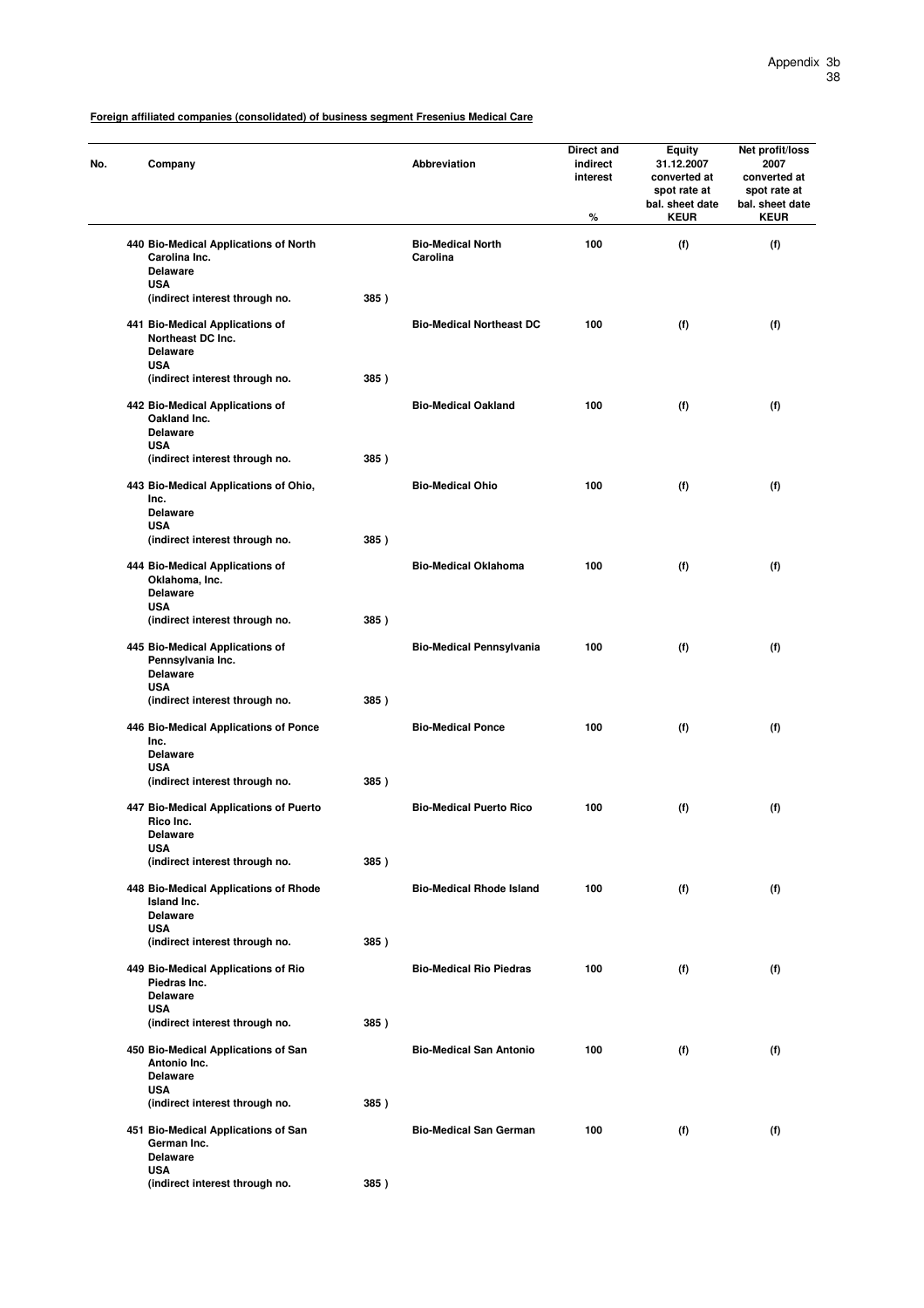| Company                                                                                           |      | Abbreviation                         | <b>Direct and</b><br>indirect<br>interest<br>% | <b>Equity</b><br>31.12.2007<br>converted at<br>spot rate at<br>bal. sheet date<br><b>KEUR</b> | Net profit/loss<br>2007<br>converted at<br>spot rate at<br>bal. sheet date<br><b>KEUR</b> |
|---------------------------------------------------------------------------------------------------|------|--------------------------------------|------------------------------------------------|-----------------------------------------------------------------------------------------------|-------------------------------------------------------------------------------------------|
|                                                                                                   |      |                                      |                                                |                                                                                               |                                                                                           |
| 452 Bio-Medical Applications of San<br>Juan, Inc.<br><b>Delaware</b>                              |      | <b>Bio-Medical San Juan</b>          | 100                                            | (f)                                                                                           | (f)                                                                                       |
| <b>USA</b><br>(indirect interest through no.                                                      | 385) |                                      |                                                |                                                                                               |                                                                                           |
| 453 Bio-Medical Applications of SE<br>Washington Inc.<br><b>Delaware</b><br><b>USA</b>            |      | <b>Bio-Medical SE</b><br>Washington  | 100                                            | (f)                                                                                           | (f)                                                                                       |
| (indirect interest through no.                                                                    | 385) |                                      |                                                |                                                                                               |                                                                                           |
| 454 Bio-Medical Applications of South<br>Carolina inc.<br><b>Delaware</b><br><b>USA</b>           |      | <b>Bio-Medical South</b><br>Carolina | 100                                            | (f)                                                                                           | (f)                                                                                       |
| (indirect interest through no.                                                                    | 385) |                                      |                                                |                                                                                               |                                                                                           |
| 455 Bio-Medical Applications of<br>Tennessee Inc.<br><b>Delaware</b>                              |      | <b>Bio-Medical Tennessee</b>         | 100                                            | (f)                                                                                           | (f)                                                                                       |
| <b>USA</b><br>(indirect interest through no.                                                      | 385) |                                      |                                                |                                                                                               |                                                                                           |
| 456 Bio-Medical Applications of Texas,<br>Inc.<br><b>Delaware</b>                                 |      | <b>Bio-Medical Texas</b>             | 100                                            | (f)                                                                                           | (f)                                                                                       |
| <b>USA</b><br>(indirect interest through no.                                                      | 385) |                                      |                                                |                                                                                               |                                                                                           |
| 457 Bio-Medical Applications of the<br>District of Columbia Inc.<br><b>Delaware</b><br><b>USA</b> |      | <b>Bio-Medical Columbia</b>          | 100                                            | (f)                                                                                           | (f)                                                                                       |
| (indirect interest through no.                                                                    | 385) |                                      |                                                |                                                                                               |                                                                                           |
| 458 Bio-Medical Applications of Ukiah<br>Inc.<br><b>Delaware</b><br><b>USA</b>                    |      | <b>Bio-Medical Ukiah</b>             | 100                                            | (f)                                                                                           | (f)                                                                                       |
| (indirect interest through no.                                                                    | 385) |                                      |                                                |                                                                                               |                                                                                           |
| 459 Bio-Medical Applications of<br>Virginia, Inc.<br><b>Delaware</b><br><b>USA</b>                |      | <b>Bio-Medical Virginia</b>          | 100                                            | (f)                                                                                           | (f)                                                                                       |
| (indirect interest through no.                                                                    | 385) |                                      |                                                |                                                                                               |                                                                                           |
| 460 Bio-Medical Applications of West<br>End Inc.<br><b>Delaware</b>                               |      | <b>Bio-Medical West End</b>          | 100                                            | (f)                                                                                           | (f)                                                                                       |
| <b>USA</b><br>(indirect interest through no.                                                      | 819) |                                      |                                                |                                                                                               |                                                                                           |
| 461 Bio-Medical Applications of West<br>Virginia Inc.<br><b>Texas</b>                             |      | <b>Bio-Medical West Virginia</b>     | 100                                            | (f)                                                                                           | (f)                                                                                       |
| <b>USA</b><br>(indirect interest through no.                                                      | 385) |                                      |                                                |                                                                                               |                                                                                           |
| 462 Bio-Medical Applications of<br>Wisconsin, Inc.<br><b>Delaware</b>                             |      | <b>Bio-Medical Wisconsin</b>         | 100                                            | (f)                                                                                           | (f)                                                                                       |
| <b>USA</b><br>(indirect interest through no.                                                      | 385) |                                      |                                                |                                                                                               |                                                                                           |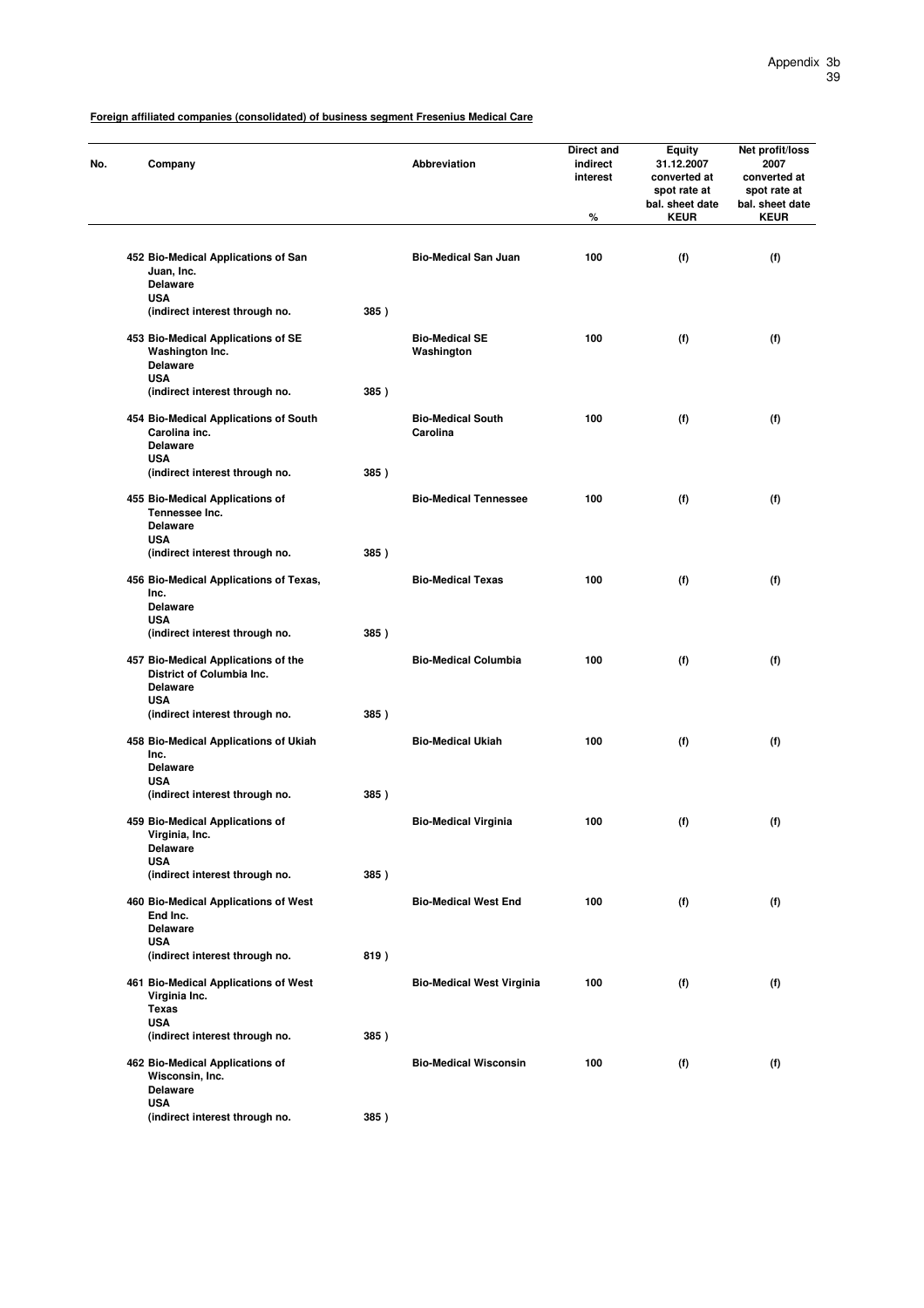| No. | Company                                                               |      | Abbreviation                           | Direct and<br>indirect<br>interest<br>% | <b>Equity</b><br>31.12.2007<br>converted at<br>spot rate at<br>bal. sheet date<br><b>KEUR</b> | Net profit/loss<br>2007<br>converted at<br>spot rate at<br>bal. sheet date<br><b>KEUR</b> |
|-----|-----------------------------------------------------------------------|------|----------------------------------------|-----------------------------------------|-----------------------------------------------------------------------------------------------|-------------------------------------------------------------------------------------------|
|     | 463 Bio-Medical Applications of<br>Woonsocket Inc.<br><b>Delaware</b> |      | <b>Bio-Medical Woonsocket</b>          | 100                                     | (f)                                                                                           | (f)                                                                                       |
|     | <b>USA</b><br>(indirect interest through no.                          | 385) |                                        |                                         |                                                                                               |                                                                                           |
|     | 464 Bio-Medical Applications of<br>Wyoming, LLC<br><b>Delaware</b>    |      | <b>Bio-Medical Wyoming</b>             | 100                                     | (f)                                                                                           | (f)                                                                                       |
|     | <b>USA</b><br>(indirect interest through no.                          | 531) |                                        |                                         |                                                                                               |                                                                                           |
|     | 465 Bio-trax International, Inc.<br><b>Delaware</b><br><b>USA</b>     |      | <b>Bio-trax International</b>          | 100                                     | (f)                                                                                           | (f)                                                                                       |
|     | (indirect interest through no.                                        | 621) |                                        |                                         |                                                                                               |                                                                                           |
|     | 466 Biotrax Connecticut, Inc.<br>Connecticut<br><b>USA</b>            |      | <b>Biotrax Connecticut</b>             | 100                                     | (f)                                                                                           | (f)                                                                                       |
|     | (indirect interest through no.                                        | 465) |                                        |                                         |                                                                                               |                                                                                           |
|     | 467 Brazoria Kidney Center, Inc.<br><b>Texas</b><br><b>USA</b>        |      | <b>Brazoria Kidney Center</b>          | 100                                     | (f)                                                                                           | (f)                                                                                       |
|     | (indirect interest through no.                                        | 830) |                                        |                                         |                                                                                               |                                                                                           |
|     | 468 Brevard County Dialysis, LLC<br><b>Florida</b><br><b>USA</b>      |      | <b>Brevard County Dialysis</b>         | 100                                     | (f)                                                                                           | (f)                                                                                       |
|     | (indirect interest through no.                                        | 758) |                                        |                                         |                                                                                               |                                                                                           |
|     | 469 Brick Dialysis Center, LLC<br><b>Delaware</b><br><b>USA</b>       |      | <b>Brick Dialysis Center</b>           | 51                                      | (f)                                                                                           | (f)                                                                                       |
|     | (indirect interest through no.                                        | 773) |                                        |                                         |                                                                                               |                                                                                           |
|     | 470 Calcucare Inc<br>Houston                                          |      | Calcucare Inc.                         | 100                                     |                                                                                               |                                                                                           |
|     | <b>USA</b><br>(indirect interest through no.                          | 22)  |                                        |                                         |                                                                                               |                                                                                           |
|     | 471 Cartersville Dialysis Center, LLC                                 |      | <b>Cartersville Dialysis</b><br>Center | 100                                     | (f)                                                                                           | (f)                                                                                       |
|     | Georgia<br><b>USA</b>                                                 |      |                                        |                                         |                                                                                               |                                                                                           |
|     | (indirect interest through no.                                        | 758) |                                        |                                         |                                                                                               |                                                                                           |
|     | 472 Clayton County Dialysis, LLC<br>Georgia<br><b>USA</b>             |      | <b>Clayton County Dialysis</b>         | 100                                     | (f)                                                                                           | (f)                                                                                       |
|     | (indirect interest through no.                                        | 758) |                                        |                                         |                                                                                               |                                                                                           |
|     | 473 Clermont Dialysis Center, LLC<br>Florida<br><b>USA</b>            |      | <b>Clermont Dialysis Center</b>        | 100                                     | (f)                                                                                           | (f)                                                                                       |
|     | (indirect interest through no.                                        | 758) |                                        |                                         |                                                                                               |                                                                                           |
|     | 474 Clinical Diagnostic Systems, Inc.<br>Florida                      |      | <b>CDSystems</b>                       | 100                                     | (f)                                                                                           | (f)                                                                                       |
|     | <b>USA</b><br>(indirect interest through no.                          | 404) |                                        |                                         |                                                                                               |                                                                                           |
|     | 475 Cobb County Dialysis, LLC<br>Georgia                              |      | <b>Cobb County Dialysis</b>            | 100                                     | (f)                                                                                           | (f)                                                                                       |
|     | <b>USA</b><br>(indirect interest through no.                          | 758) |                                        |                                         |                                                                                               |                                                                                           |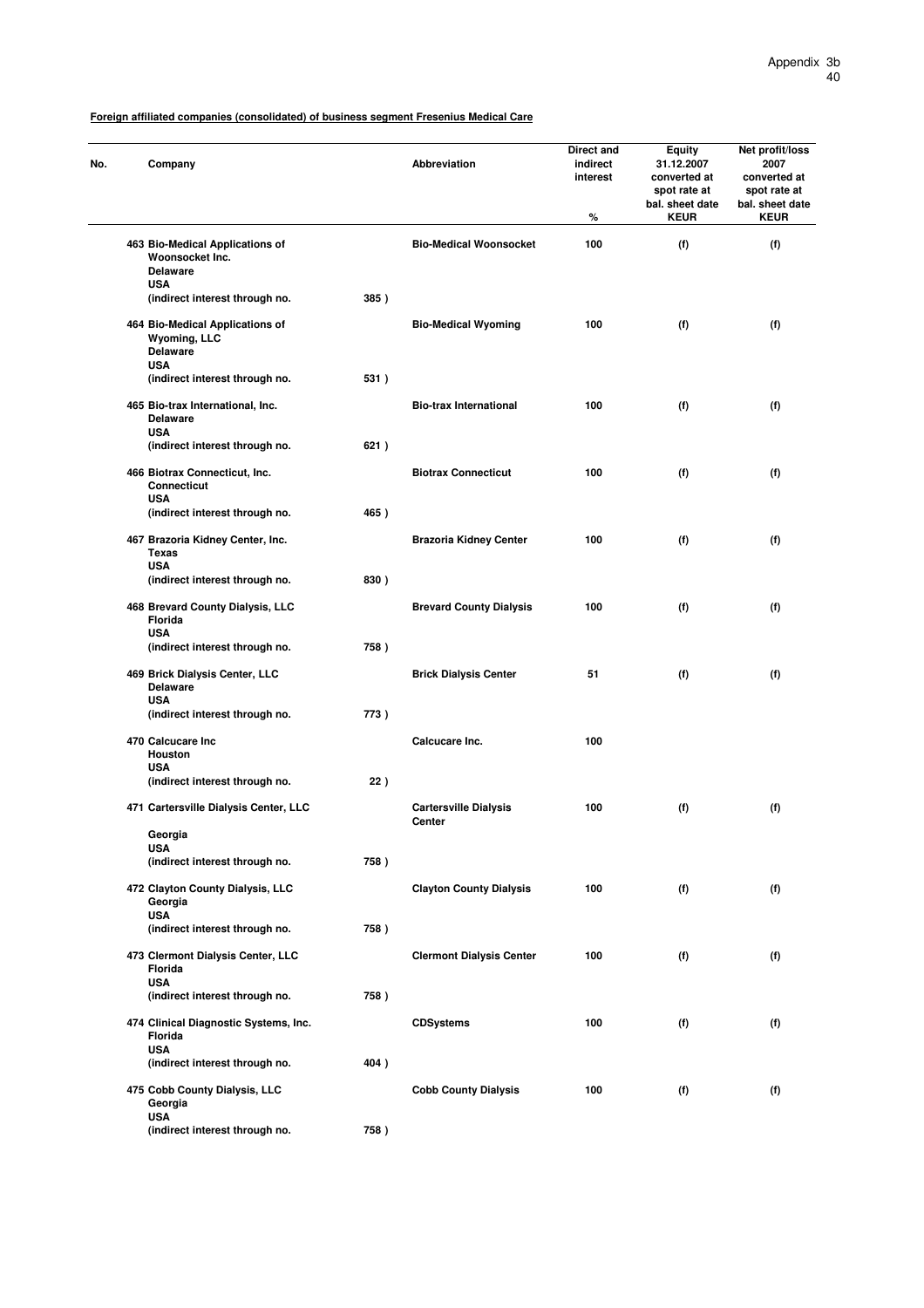| No. | Company                                                             |      | Abbreviation                                   | Direct and<br>indirect<br>interest<br>% | <b>Equity</b><br>31.12.2007<br>converted at<br>spot rate at<br>bal. sheet date<br><b>KEUR</b> | Net profit/loss<br>2007<br>converted at<br>spot rate at<br>bal. sheet date<br><b>KEUR</b> |
|-----|---------------------------------------------------------------------|------|------------------------------------------------|-----------------------------------------|-----------------------------------------------------------------------------------------------|-------------------------------------------------------------------------------------------|
|     | 476 College Park Dialysis, LLC<br>Georgia<br><b>USA</b>             |      | <b>College Park Dialysis</b>                   | 55                                      | (f)                                                                                           | (f)                                                                                       |
|     | (indirect interest through no.                                      | 758) |                                                |                                         |                                                                                               |                                                                                           |
|     | 477 Columbus Area Renal Alliance,<br><b>LLC</b><br><b>Delaware</b>  |      | <b>Columbus Area Renal</b><br><b>Alliance</b>  | 51                                      | (f)                                                                                           | (f)                                                                                       |
|     | <b>USA</b><br>(indirect interest through no.                        | 733) |                                                |                                         |                                                                                               |                                                                                           |
|     | 478 Columbus Renal Care Group, LLC<br><b>Delaware</b><br><b>USA</b> |      | <b>Columbus RCG</b>                            | 80                                      | (f)                                                                                           | (f)                                                                                       |
|     | (indirect interest through no.                                      | 477) |                                                |                                         |                                                                                               |                                                                                           |
|     | 479 Con-Med Supply Company, Inc.                                    |      | <b>Con-Med Supply Company</b>                  | 100                                     | (f)                                                                                           | (f)                                                                                       |
|     | <b>Illinois</b><br><b>USA</b>                                       |      |                                                |                                         |                                                                                               |                                                                                           |
|     | (indirect interest through no.                                      | 481) |                                                |                                         |                                                                                               |                                                                                           |
|     | 480 Conejo Valley Dialysis, Inc.<br>California<br><b>USA</b>        |      | <b>Conejo Dialysis</b>                         | 100                                     | (f)                                                                                           | (f)                                                                                       |
|     | (indirect interest through no.                                      | 385) |                                                |                                         |                                                                                               |                                                                                           |
|     | 481 Continental Health Care Ltd.<br><b>Illinois</b>                 |      | <b>Continental Health Care</b>                 | 100                                     | (f)                                                                                           | (f)                                                                                       |
|     | <b>USA</b><br>(indirect interest through no.                        | 508) |                                                |                                         |                                                                                               |                                                                                           |
|     | 482 Covington Dialysis Center, LLC<br>Georgia<br><b>USA</b>         |      | <b>Covington Dialysis</b>                      | 100                                     | (f)                                                                                           | (f)                                                                                       |
|     | (indirect interest through no.                                      | 758) |                                                |                                         |                                                                                               |                                                                                           |
|     | 483 Diabetes Care Group, Inc.<br><b>Delaware</b><br><b>USA</b>      |      | <b>Diabetes Care Group</b>                     | 100                                     | (f)                                                                                           | (f)                                                                                       |
|     | (indirect interest through no.                                      | 773) |                                                |                                         |                                                                                               |                                                                                           |
|     | 484 Diagnostic Management Service,<br>Inc.<br>Massachusetts         |      | <b>Diagnostic Management</b><br><b>Service</b> | 100                                     | (f)                                                                                           | (f)                                                                                       |
|     | <b>USA</b><br>(indirect interest through no.                        | 681) |                                                |                                         |                                                                                               |                                                                                           |
|     | 485 Dialysis America Alabama, LLC                                   |      | Dialysis America Alabama                       | 100                                     | (f)                                                                                           | (f)                                                                                       |
|     | <b>Delaware</b>                                                     |      |                                                |                                         |                                                                                               |                                                                                           |
|     | <b>USA</b>                                                          |      |                                                |                                         |                                                                                               |                                                                                           |
|     | (indirect interest through no.                                      | 623) |                                                |                                         |                                                                                               |                                                                                           |
|     | 486 Dialysis America Georgia, LLC<br><b>Delaware</b><br><b>USA</b>  |      | Dialysis America Georgia                       | 100                                     | (f)                                                                                           | (f)                                                                                       |
|     | (indirect interest through no.                                      | 546) |                                                |                                         |                                                                                               |                                                                                           |
|     | 487 Dialysis Associates Medical<br>Supply, LLC<br><b>Tennessee</b>  |      | <b>Dialysis Assc Medical</b><br>Supply         | 100                                     | (f)                                                                                           | (f)                                                                                       |
|     | <b>USA</b><br>(indirect interest through no.                        | 773) |                                                |                                         |                                                                                               |                                                                                           |
|     | 488 Dialysis Associates of Northeast<br>Ohio, Inc.<br>Ohio          |      | <b>Dialysis Assc Northeast</b><br>Ohio         | 60                                      | (f)                                                                                           | (f)                                                                                       |
|     | <b>USA</b><br>(indirect interest through no.                        | 733) |                                                |                                         |                                                                                               |                                                                                           |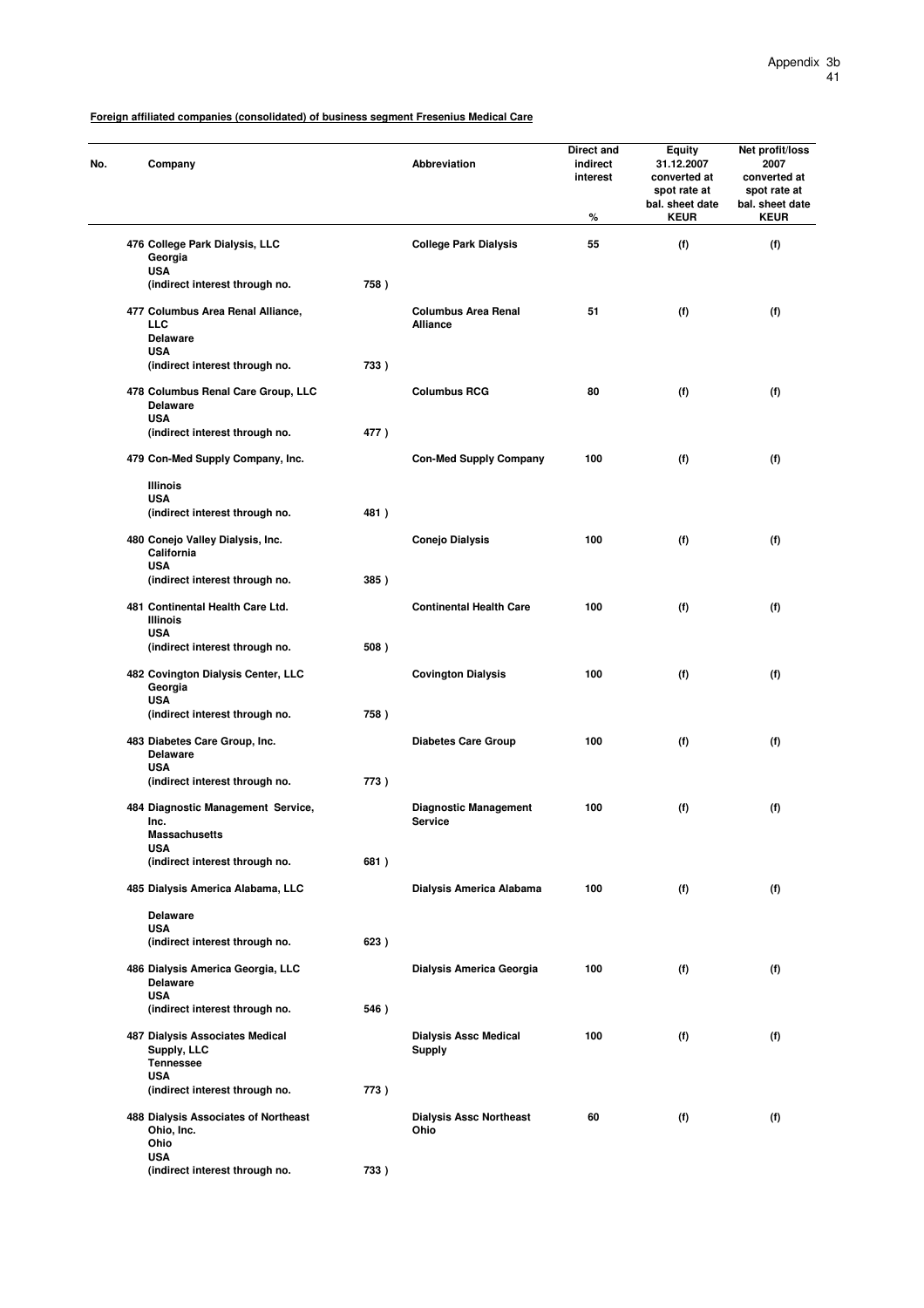| Company                                                                   |      | <b>Abbreviation</b>                                  | Direct and<br>indirect<br>interest<br>℅ | <b>Equity</b><br>31.12.2007<br>converted at<br>spot rate at<br>bal. sheet date<br><b>KEUR</b> | Net profit/loss<br>2007<br>converted at<br>spot rate at<br>bal. sheet date<br><b>KEUR</b> |
|---------------------------------------------------------------------------|------|------------------------------------------------------|-----------------------------------------|-----------------------------------------------------------------------------------------------|-------------------------------------------------------------------------------------------|
| 489 Dialysis Associates of Nothern<br>New Jersey LLC<br>New Jersey        |      | <b>Dialysis Associates</b>                           | 100                                     | (f)                                                                                           | (f)                                                                                       |
| <b>USA</b><br>(indirect interest through no.                              | 574) |                                                      |                                         |                                                                                               |                                                                                           |
| 490 Dialysis Associates, LLC<br><b>Tennessee</b><br><b>USA</b>            |      | <b>Dialysis Associates</b>                           | 100                                     | (f)                                                                                           | (f)                                                                                       |
| (indirect interest through no.                                            | 773) |                                                      |                                         |                                                                                               |                                                                                           |
| 491 Dialysis Centers of America -<br>Illinois, Inc.<br><b>Illinois</b>    |      | Dialysis America                                     | 100                                     | (f)                                                                                           | (f)                                                                                       |
| <b>USA</b><br>(indirect interest through no.                              | 773) |                                                      |                                         |                                                                                               |                                                                                           |
| 492 Dialysis Licensing Corp.<br><b>Delaware</b><br><b>USA</b>             |      | <b>Dialysis Licensing</b>                            | 100                                     | (f)                                                                                           | (f)                                                                                       |
| (indirect interest through no.                                            | 773) |                                                      |                                         |                                                                                               |                                                                                           |
| 493 Dialysis Management Corporation<br><b>Texas</b><br><b>USA</b>         |      | <b>Dialysis MGM</b>                                  | 100                                     | (f)                                                                                           | (f)                                                                                       |
| (indirect interest through no.                                            | 773) |                                                      |                                         |                                                                                               |                                                                                           |
| 494 Dialysis Services of Atlanta, Inc.<br>Georgia<br><b>USA</b>           |      | Dialysis Atlanta                                     | 100                                     | (f)                                                                                           | (f)                                                                                       |
| (indirect interest through no.                                            | 788) |                                                      |                                         |                                                                                               |                                                                                           |
| 495 Dialysis Services of Cincinnati, Inc.                                 |      | <b>Dialysis Services</b><br>Cincinnati               | 100                                     | (f)                                                                                           | (f)                                                                                       |
| Ohio<br><b>USA</b>                                                        |      |                                                      |                                         |                                                                                               |                                                                                           |
| (indirect interest through no.                                            | 574) |                                                      |                                         |                                                                                               |                                                                                           |
| 496 Dialysis Services of Southeast<br>Alaska, LLC<br>Alaska               |      | <b>Dialysis Southeast Alaska</b>                     | 80                                      | (f)                                                                                           | (f)                                                                                       |
| <b>USA</b><br>(indirect interest through no.                              | 739) |                                                      |                                         |                                                                                               |                                                                                           |
| 497 Dialysis Services, Inc.<br><b>Texas</b>                               |      | <b>Dialysis Services Texas</b>                       | 100                                     | (f)                                                                                           | (f)                                                                                       |
| <b>USA</b><br>(indirect interest through no.                              | 385) |                                                      |                                         |                                                                                               |                                                                                           |
| 498 Dialysis Specialists of Barbourville<br>Inc.                          |      | <b>Dialysis Specialists</b><br><b>Barbourville</b>   | 100                                     | (f)                                                                                           | (f)                                                                                       |
| Kentucky<br><b>USA</b>                                                    |      |                                                      |                                         |                                                                                               |                                                                                           |
| (indirect interest through no.                                            | 574) |                                                      |                                         |                                                                                               |                                                                                           |
| 499 Dialysis Specialists of Marietta Ltd.                                 |      | <b>Dialysis Specialists</b><br>Marietta              | 100                                     | (f)                                                                                           | (f)                                                                                       |
| Ohio<br><b>USA</b>                                                        |      |                                                      |                                         |                                                                                               |                                                                                           |
| (indirect interest through no.                                            | 574) |                                                      |                                         |                                                                                               |                                                                                           |
| 500 Dialysis Specialists of Northeast<br>Ohio, Ltd.<br>Ohio<br><b>USA</b> |      | <b>Dialysis Specialists</b><br><b>Northeast Ohio</b> | 60                                      | (f)                                                                                           | (f)                                                                                       |

**(indirect interest through no. 733 )**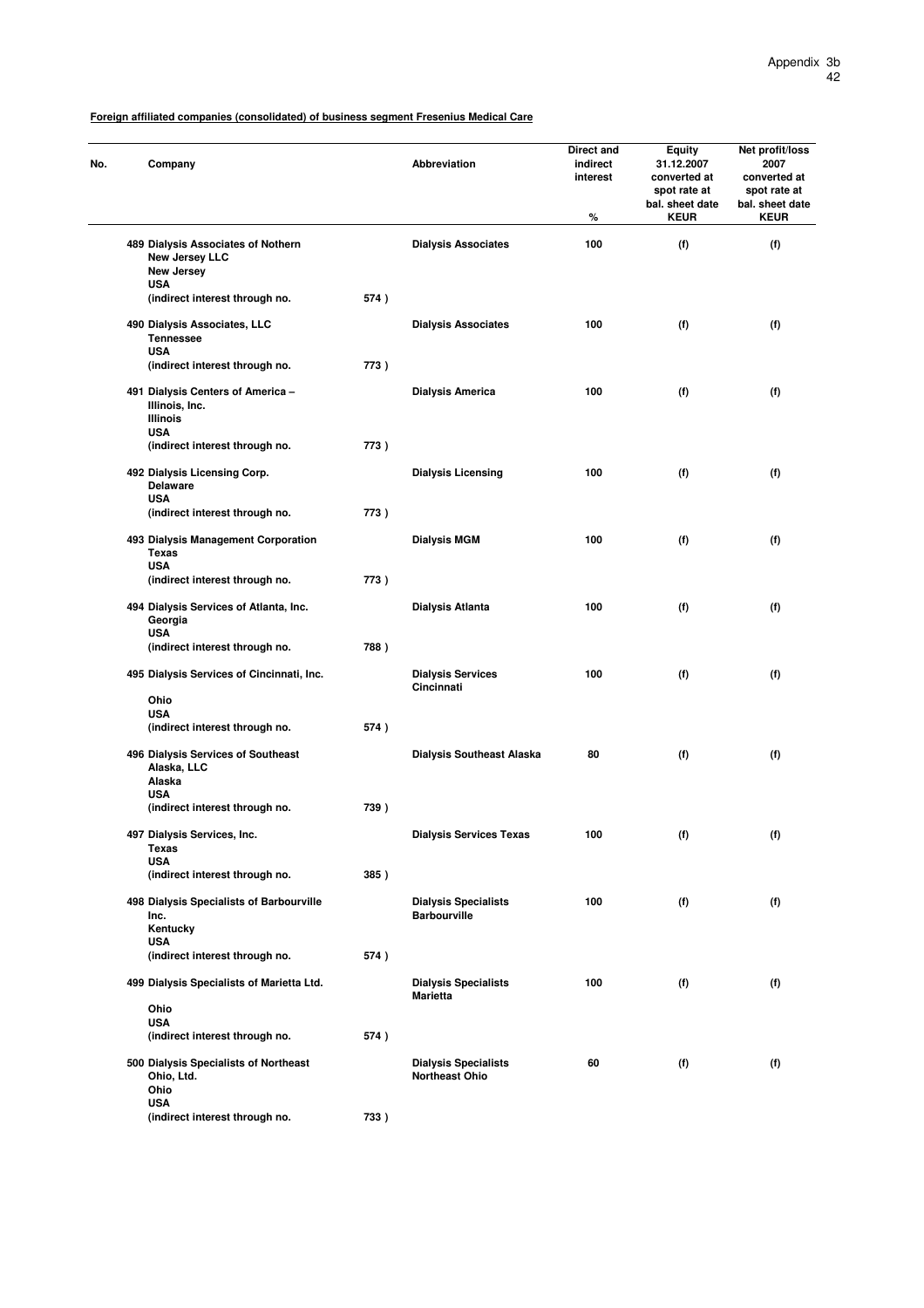| No. | Company                                                          |      | Abbreviation                                 | Direct and<br>indirect<br>interest<br>% | <b>Equity</b><br>31.12.2007<br>converted at<br>spot rate at<br>bal. sheet date<br><b>KEUR</b> | Net profit/loss<br>2007<br>converted at<br>spot rate at<br>bal. sheet date<br><b>KEUR</b> |
|-----|------------------------------------------------------------------|------|----------------------------------------------|-----------------------------------------|-----------------------------------------------------------------------------------------------|-------------------------------------------------------------------------------------------|
|     | 501 Dialysis Specialists of Topeka Inc.                          |      | <b>Dialysis Specialists</b><br>Topeka        | 100                                     | (f)                                                                                           | (f)                                                                                       |
|     | Kansas                                                           |      |                                              |                                         |                                                                                               |                                                                                           |
|     | <b>USA</b><br>(indirect interest through no.                     | 574) |                                              |                                         |                                                                                               |                                                                                           |
|     | 502 Dialysis Specialists of Tulsa Inc.<br>Oklahoma<br><b>USA</b> |      | <b>Dialysis Specialists Tulsa</b>            | 100                                     | (f)                                                                                           | (f)                                                                                       |
|     | (indirect interest through no.                                   | 574) |                                              |                                         |                                                                                               |                                                                                           |
|     | 503 Douglas County Dialysis, LLC<br>Georgia<br><b>USA</b>        |      | Douglas Dialysis                             | 100                                     | (f)                                                                                           | (f)                                                                                       |
|     | (indirect interest through no.                                   | 758) |                                              |                                         |                                                                                               |                                                                                           |
|     | 504 Doylestown Acute Renal Services,<br>L.L.C.<br>Pennsylvania   |      | <b>Doylestown Acute RS</b>                   | 100                                     | (f)                                                                                           | (f)                                                                                       |
|     | <b>USA</b><br>(indirect interest through no.                     | 793) |                                              |                                         |                                                                                               |                                                                                           |
|     | 505 DuPage Dialysis Ltd.<br><b>Illinois</b>                      |      | <b>DuPage Dialysis</b>                       | 100                                     | (f)                                                                                           | (f)                                                                                       |
|     | <b>USA</b><br>(indirect interest through no.                     | 508) |                                              |                                         |                                                                                               |                                                                                           |
|     | 506 Elyria Renal Care, LLC<br><b>Delaware</b>                    |      | <b>Elyria RC</b>                             | 68                                      | (f)                                                                                           | (f)                                                                                       |
|     | <b>USA</b><br>(indirect interest through no.                     | 669) |                                              |                                         |                                                                                               |                                                                                           |
|     | 507 Erika of Texas, Inc.<br><b>Delaware</b>                      |      | Erika Texas                                  | 100                                     | (f)                                                                                           | (f)                                                                                       |
|     | <b>USA</b><br>(indirect interest through no.                     | 546) |                                              |                                         |                                                                                               |                                                                                           |
|     | 508 Everest Healthcare Holdings Inc.                             |      | <b>Everest Healthcare</b><br><b>Holdings</b> | 100                                     | (f)                                                                                           | (f)                                                                                       |
|     | <b>Delaware</b>                                                  |      |                                              |                                         |                                                                                               |                                                                                           |
|     | <b>USA</b><br>(indirect interest through no.                     | 546) |                                              |                                         |                                                                                               |                                                                                           |
|     |                                                                  |      |                                              |                                         |                                                                                               |                                                                                           |
|     | 509 Everest Healthcare Indiana Inc.<br>Indiana<br><b>USA</b>     |      | Everest Indiana                              | 100                                     | (f)                                                                                           | (f)                                                                                       |
|     | (indirect interest through no.                                   | 508) |                                              |                                         |                                                                                               |                                                                                           |
|     | 510 Everest Healthcare of Ohio Inc.<br>Ohio<br><b>USA</b>        |      | <b>Everest Ohio</b>                          | 100                                     | (f)                                                                                           | (f)                                                                                       |
|     | (indirect interest through no.                                   | 574) |                                              |                                         |                                                                                               |                                                                                           |
|     | 511 Everest Healthcare Rhode Island,<br>Inc.                     |      | <b>Everest Healthcare Rhode</b><br>Island    | 100                                     | (f)                                                                                           | (f)                                                                                       |
|     | <b>Delaware</b><br><b>USA</b>                                    |      |                                              |                                         |                                                                                               |                                                                                           |
|     | (indirect interest through no.                                   | 508) |                                              |                                         |                                                                                               |                                                                                           |
|     | 512 Everest Healthcare Texas Holding<br>Corp.                    |      | <b>Everest Texas Holding</b>                 | 100                                     | (f)                                                                                           | (f)                                                                                       |
|     | <b>Delaware</b><br><b>USA</b>                                    |      |                                              |                                         |                                                                                               |                                                                                           |
|     | (indirect interest through no.                                   | 664) |                                              |                                         |                                                                                               |                                                                                           |
|     | 513 Everest Healthcare Texas LP<br><b>Delaware</b>               |      | <b>Everest Texas</b>                         | 100                                     | (f)                                                                                           | (f)                                                                                       |
|     | <b>USA</b><br>(indirect interest through no.                     | 664) |                                              |                                         |                                                                                               |                                                                                           |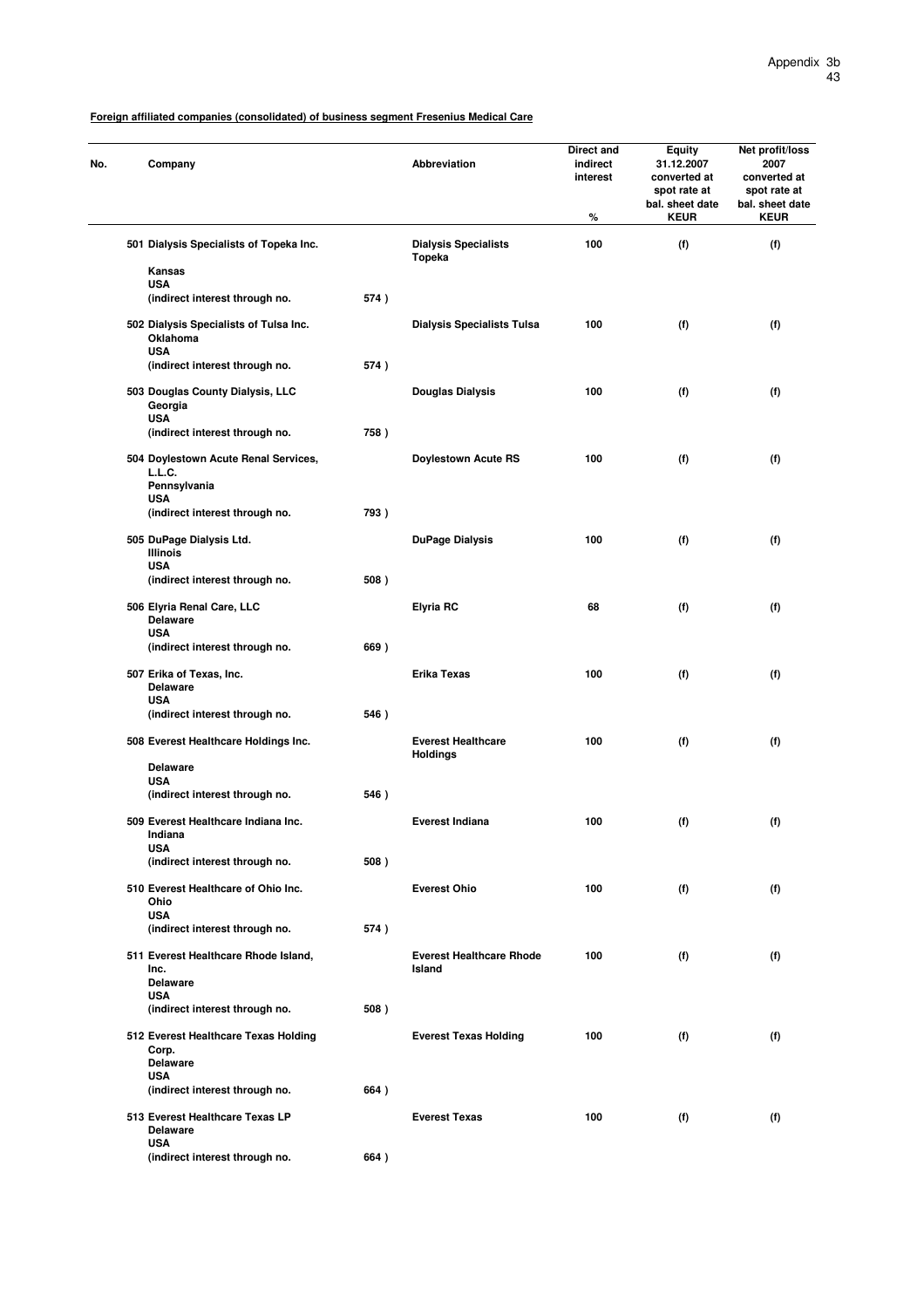| No. | Company                                                             |      | <b>Abbreviation</b>                        | Direct and<br>indirect<br>interest<br>$\%$ | Equity<br>31.12.2007<br>converted at<br>spot rate at<br>bal. sheet date<br><b>KEUR</b> | Net profit/loss<br>2007<br>converted at<br>spot rate at<br>bal. sheet date<br><b>KEUR</b> |
|-----|---------------------------------------------------------------------|------|--------------------------------------------|--------------------------------------------|----------------------------------------------------------------------------------------|-------------------------------------------------------------------------------------------|
|     | 514 Everest Management Inc.<br><b>Delaware</b>                      |      | <b>Everest Management</b>                  | 100                                        | (f)                                                                                    | (f)                                                                                       |
|     | <b>USA</b><br>(indirect interest through no.                        | 508) |                                            |                                            |                                                                                        |                                                                                           |
|     | 515 Everest New York Holdings Inc.                                  |      | <b>Everest New York</b><br><b>Holdings</b> | 100                                        | (f)                                                                                    | (f)                                                                                       |
|     | <b>New York</b><br><b>USA</b>                                       |      |                                            |                                            |                                                                                        |                                                                                           |
|     | (indirect interest through no.                                      | 508) |                                            |                                            |                                                                                        |                                                                                           |
|     | 516 Everest One IPA Inc.<br><b>New York</b><br><b>USA</b>           |      | <b>Everest One</b>                         | 100                                        | (f)                                                                                    | (f)                                                                                       |
|     | (indirect interest through no.                                      | 515) |                                            |                                            |                                                                                        |                                                                                           |
|     | 517 Everest Three IPA Inc.<br><b>New York</b>                       |      | <b>Everest Three</b>                       | 100                                        | (f)                                                                                    | (f)                                                                                       |
|     | <b>USA</b><br>(indirect interest through no.                        | 515) |                                            |                                            |                                                                                        |                                                                                           |
|     | 518 Everest Two IPA Inc.<br><b>New York</b>                         |      | <b>Everest Two</b>                         | 100                                        | (f)                                                                                    | (f)                                                                                       |
|     | <b>USA</b><br>(indirect interest through no.                        | 515) |                                            |                                            |                                                                                        |                                                                                           |
|     | 519 Florence Acquisition, Inc.<br><b>Delaware</b><br><b>USA</b>     |      | <b>Florence Acquisition</b>                | 100                                        | (f)                                                                                    | (f)                                                                                       |
|     | (indirect interest through no.                                      | 546) |                                            |                                            |                                                                                        |                                                                                           |
|     | 520 FMS - Pontiac Dearborn, LLC<br>California<br><b>USA</b>         |      | <b>FMS Pontiac Dearborn</b>                | 100                                        | (f)                                                                                    | (f)                                                                                       |
|     | (indirect interest through no.                                      | 557) |                                            |                                            |                                                                                        |                                                                                           |
|     | 521 FMS Carmel Nephrology, LLC<br>California<br><b>USA</b>          |      | <b>FMS Carmel Nephrology</b>               | 100                                        | (f)                                                                                    | (f)                                                                                       |
|     | (indirect interest through no.                                      | 557) |                                            |                                            |                                                                                        |                                                                                           |
|     | 522 FMS Delaware Dialysis, LLC<br>California<br><b>USA</b>          |      | <b>FMS Delaware Dialysis</b>               | 100                                        | (f)                                                                                    | (f)                                                                                       |
|     | (indirect interest through no.                                      | 557) |                                            |                                            |                                                                                        |                                                                                           |
|     | 523 FMS New York, Inc.<br><b>Delaware</b>                           |      | FMS New York, Inc.                         | 100                                        | (f)                                                                                    | (f)                                                                                       |
|     | <b>USA</b><br>(indirect interest through no.                        | 385) |                                            |                                            |                                                                                        |                                                                                           |
|     | 524 Fondren Dialysis Clinic, Inc.<br><b>Texas</b>                   |      | <b>Fondren Dialysis</b>                    | 100                                        | (f)                                                                                    | (f)                                                                                       |
|     | <b>USA</b><br>(indirect interest through no.                        | 830) |                                            |                                            |                                                                                        |                                                                                           |
|     | 525 Fort Scott Regional Dialysis<br>Center, Inc.<br><b>Missouri</b> |      | <b>Fort Scott Dialysis</b>                 | 100                                        | (f)                                                                                    | (f)                                                                                       |
|     | <b>USA</b><br>(indirect interest through no.                        | 773) |                                            |                                            |                                                                                        |                                                                                           |
|     | 526 Four State Regional Dialysis<br>Center, Inc.<br><b>Missouri</b> |      | <b>Four State Dialysis</b>                 | 100                                        | (f)                                                                                    | (f)                                                                                       |
|     | <b>USA</b><br>(indirect interest through no.                        | 773) |                                            |                                            |                                                                                        |                                                                                           |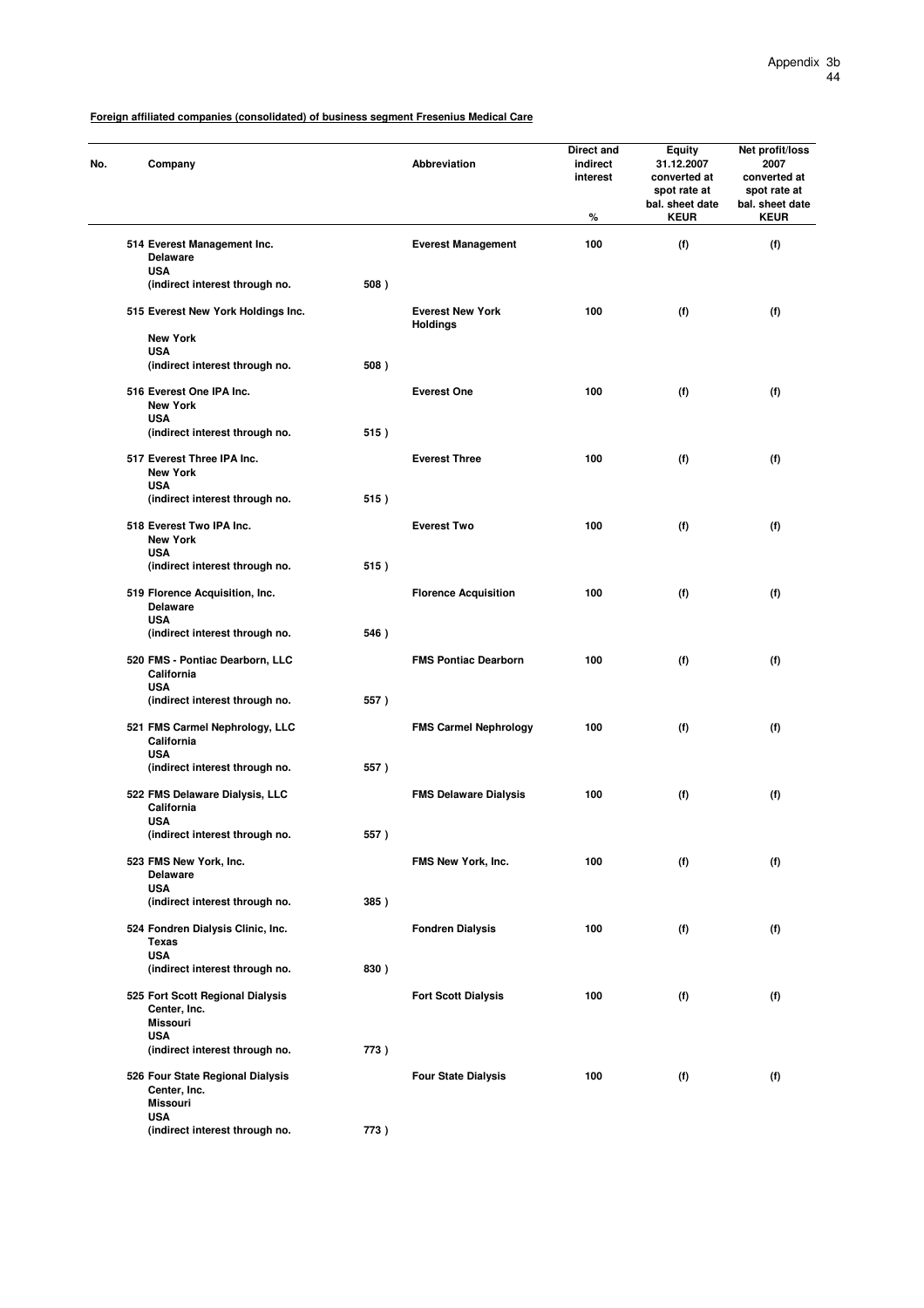| No. | Company                                                                                                |      | <b>Abbreviation</b>                           | Direct and<br>indirect<br>interest<br>% | <b>Equity</b><br>31.12.2007<br>converted at<br>spot rate at<br>bal. sheet date<br><b>KEUR</b> | Net profit/loss<br>2007<br>converted at<br>spot rate at<br>bal. sheet date<br><b>KEUR</b> |
|-----|--------------------------------------------------------------------------------------------------------|------|-----------------------------------------------|-----------------------------------------|-----------------------------------------------------------------------------------------------|-------------------------------------------------------------------------------------------|
|     | 527 Franconia Acquisition LLC<br><b>Delaware</b>                                                       |      | <b>Franconia LLC</b>                          | 100                                     | 52.762                                                                                        | 0                                                                                         |
|     | <b>USA</b><br>(indirect interest through no.                                                           | 10)  |                                               |                                         |                                                                                               |                                                                                           |
|     | 528 Franconia Acquisition Sub LLC<br><b>Delaware</b>                                                   |      | Franconia Sub                                 | 100                                     | 0                                                                                             | 0                                                                                         |
|     | <b>USA</b><br>(indirect interest through no.                                                           | 527) |                                               |                                         |                                                                                               |                                                                                           |
|     | 529 Fresenius Anne Arundel Outpatient<br><b>Dialysis Services LLC</b><br><b>Delaware</b><br><b>USA</b> |      | <b>Anne Arundel Services</b>                  | 75                                      | (f)                                                                                           | (f)                                                                                       |
|     | (indirect interest through no.                                                                         | 428) |                                               |                                         |                                                                                               |                                                                                           |
|     | 530 Fresenius Integris, LLC<br><b>Delaware</b><br><b>USA</b>                                           |      | <b>Fresenius Integris</b>                     | 51                                      | (f)                                                                                           | (f)                                                                                       |
|     | (indirect interest through no.                                                                         | 444) |                                               |                                         |                                                                                               |                                                                                           |
|     | 531 Fresenius Management Services,<br>Inc.<br><b>Delaware</b>                                          |      | <b>Fresenius Management</b><br>Services, Inc. | 100                                     | (f)                                                                                           | (f)                                                                                       |
|     | <b>USA</b><br>(indirect interest through no.                                                           | 385) |                                               |                                         |                                                                                               |                                                                                           |
|     | 532 Fresenius Medical Care -<br>Eucalyptus, LLC<br>California                                          |      | <b>FME - Eucalyptus</b>                       | 100                                     | (f)                                                                                           | (f)                                                                                       |
|     | <b>USA</b><br>(indirect interest through no.                                                           | 557) |                                               |                                         |                                                                                               |                                                                                           |
|     | 533 Fresenius Medical Care - Jackson<br>Pike Associates Dialysis Center,<br><b>LLC</b><br>California   |      | <b>FMC Jackson Pike</b>                       | 100                                     | (f)                                                                                           | (f)                                                                                       |
|     | <b>USA</b><br>(indirect interest through no.                                                           | 557) |                                               |                                         |                                                                                               |                                                                                           |
|     | 534 Fresenius Medical Care - OSUIM<br>Kidney Centers, LLC<br><b>Delaware</b><br><b>USA</b>             |      | <b>OSUIM Kidney Centers</b>                   | 100                                     | (f)                                                                                           | (f)                                                                                       |
|     | (indirect interest through no.                                                                         | 557) |                                               |                                         |                                                                                               |                                                                                           |
|     | 535 Fresenius Medical Care - Princess<br>Anne Dialysis Center, LLC<br>California<br><b>USA</b>         |      | <b>FMC Princess Anne</b>                      | 100                                     | (f)                                                                                           | (f)                                                                                       |
|     | (indirect interest through no.                                                                         | 557) |                                               |                                         |                                                                                               |                                                                                           |
|     | 536 Fresenius Medical Care - South<br><b>Texas Kidney, LLC</b><br>California<br><b>USA</b>             |      | <b>FMC South Texas Kidney</b>                 | 100                                     | (f)                                                                                           | (f)                                                                                       |
|     | (indirect interest through no.                                                                         | 557) |                                               |                                         |                                                                                               |                                                                                           |
|     | 537 Fresenius Medical Care -<br>Stillwater, LLC<br>California                                          |      | <b>FMC Stillwater</b>                         | 76                                      | (f)                                                                                           | (f)                                                                                       |
|     | <b>USA</b><br>(indirect interest through no.                                                           | 557) |                                               |                                         |                                                                                               |                                                                                           |
|     | 538 Fresenius Medical Care Capital<br><b>Trust II</b><br><b>Delaware</b><br><b>USA</b>                 |      | <b>FMC Capital Trust II</b>                   | 100                                     | 305.991                                                                                       | 0                                                                                         |

**(indirect interest through no. 10 )**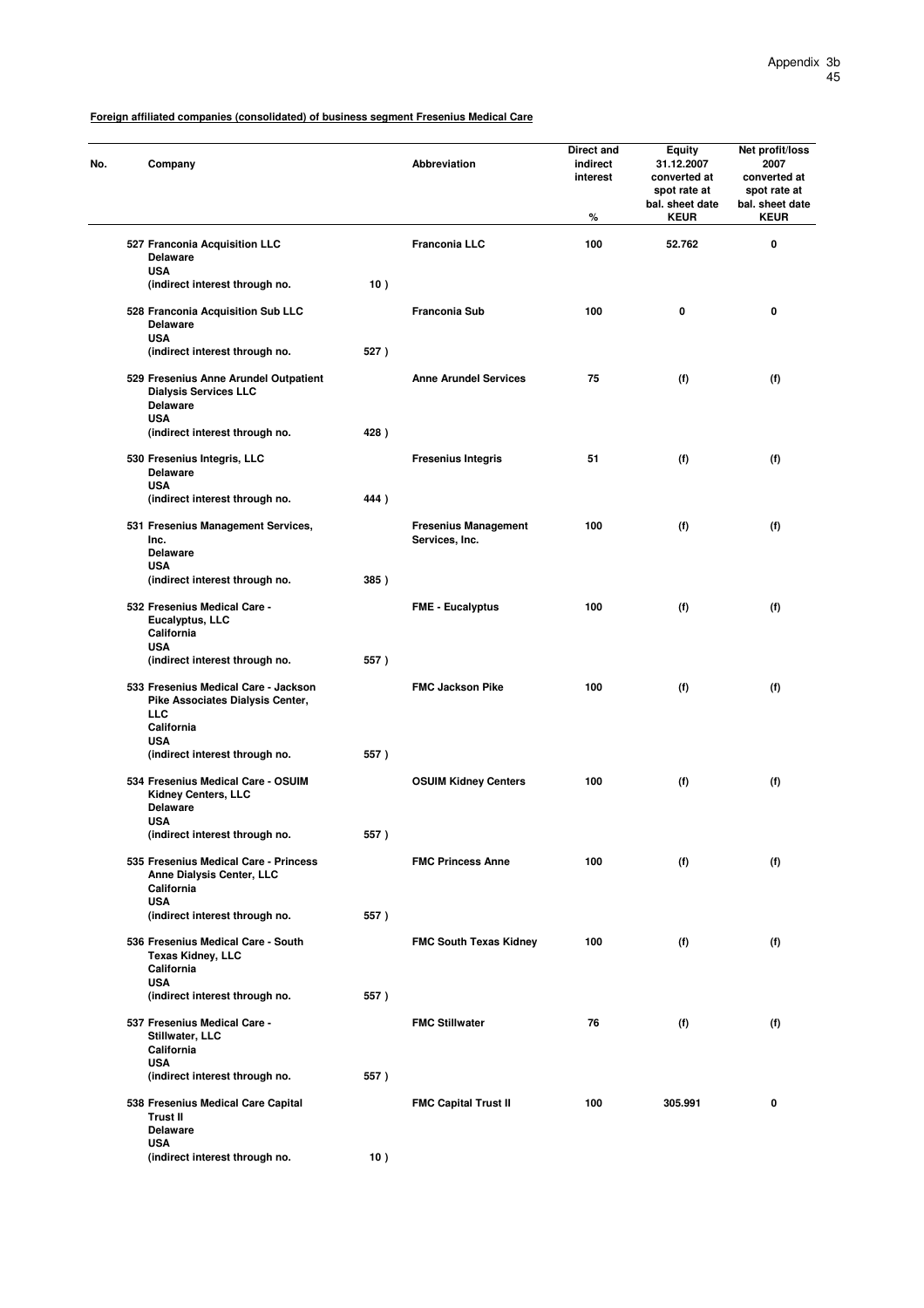| No. | Company                                                                                                  |      | <b>Abbreviation</b>                  | Direct and<br>indirect<br>interest<br>% | <b>Equity</b><br>31.12.2007<br>converted at<br>spot rate at<br>bal. sheet date<br><b>KEUR</b> | Net profit/loss<br>2007<br>converted at<br>spot rate at<br>bal. sheet date<br><b>KEUR</b> |
|-----|----------------------------------------------------------------------------------------------------------|------|--------------------------------------|-----------------------------------------|-----------------------------------------------------------------------------------------------|-------------------------------------------------------------------------------------------|
|     | 539 Fresenius Medical Care Capital<br>Trust III                                                          |      | <b>FMC Capital Trust III</b>         | 100                                     | 153.541                                                                                       | 0                                                                                         |
|     | <b>Delaware</b><br><b>USA</b><br>(indirect interest through no.                                          | 10)  |                                      |                                         |                                                                                               |                                                                                           |
|     | 540 Fresenius Medical Care Capital<br><b>Trust IV</b><br><b>Delaware</b><br><b>USA</b>                   |      | <b>FMC Capital Trust IV</b>          | 100                                     | 152.996                                                                                       | 0                                                                                         |
|     | (indirect interest through no.                                                                           | 10)  |                                      |                                         |                                                                                               |                                                                                           |
|     | 541 Fresenius Medical Care Capital<br><b>Trust V</b>                                                     |      | <b>FMC Capital Trust V</b>           | 100                                     | 300.300                                                                                       | 0                                                                                         |
|     | <b>Delaware</b><br><b>USA</b><br>(indirect interest through no.                                          | 10)  |                                      |                                         |                                                                                               |                                                                                           |
|     | 542 Fresenius Medical Care<br>Comprehensive CKD Services Inc.<br><b>Delaware</b><br><b>USA</b>           |      | <b>CKD Services</b>                  | 100                                     | (f)                                                                                           | (f)                                                                                       |
|     | (indirect interest through no.                                                                           | 546) |                                      |                                         |                                                                                               |                                                                                           |
|     | 543 Fresenius Medical Care Dialysis<br>Services - Oregon LLC<br>Oregon                                   |      | <b>FMC Dialysis Oregon</b>           | 100                                     | (f)                                                                                           | (f)                                                                                       |
|     | <b>USA</b><br>(indirect interest through no.                                                             | 623) |                                      |                                         |                                                                                               |                                                                                           |
|     | 544 Fresenius Medical Care Dialysis<br><b>Services Colorado LLC</b><br><b>Delaware</b><br><b>USA</b>     |      | <b>Dialysis Services</b><br>Colorado | 100                                     | (f)                                                                                           | (f)                                                                                       |
|     | (indirect interest through no.                                                                           | 385) |                                      |                                         |                                                                                               |                                                                                           |
|     | 545 Fresenius Medical Care Health<br>Plan, Inc.<br><b>Delaware</b>                                       |      | <b>FMC Health Plan</b>               | 100                                     | (f)                                                                                           | (f)                                                                                       |
|     | <b>USA</b><br>(indirect interest through no.                                                             | 546) |                                      |                                         |                                                                                               |                                                                                           |
|     | 546 Fresenius Medical Care Holdings<br>Inc.                                                              |      | <b>FMC Holdings</b>                  | 100                                     | 2.997.777                                                                                     | 284.211                                                                                   |
|     | New York<br><b>USA</b>                                                                                   |      |                                      |                                         |                                                                                               |                                                                                           |
|     | (indirect interest through no.                                                                           | 548) |                                      |                                         |                                                                                               |                                                                                           |
|     | 547 Fresenius Medical Care Madison<br><b>Parish Dialysis Center LLC</b><br><b>Delaware</b>               |      | <b>Madison Parish Dialysis</b>       | 100                                     | (f)                                                                                           | (f)                                                                                       |
|     | <b>USA</b><br>(indirect interest through no.                                                             | 421) |                                      |                                         |                                                                                               |                                                                                           |
|     | 548 Fresenius Medical Care North<br><b>America Holdings Limited</b><br>Partnership<br><b>Bad Homburg</b> |      | <b>DLP</b>                           | 100                                     | (f)                                                                                           | (f)                                                                                       |
|     | <b>USA</b><br>(indirect interest through no.                                                             | 16)  |                                      |                                         |                                                                                               |                                                                                           |
|     | 549 Fresenius Medical Care of Illinois,<br><b>LLC</b><br><b>Delaware</b>                                 |      | <b>FMC of Illinois</b>               | 100                                     | (f)                                                                                           | (f)                                                                                       |
|     | <b>USA</b><br>(indirect interest through no.                                                             | 623) |                                      |                                         |                                                                                               |                                                                                           |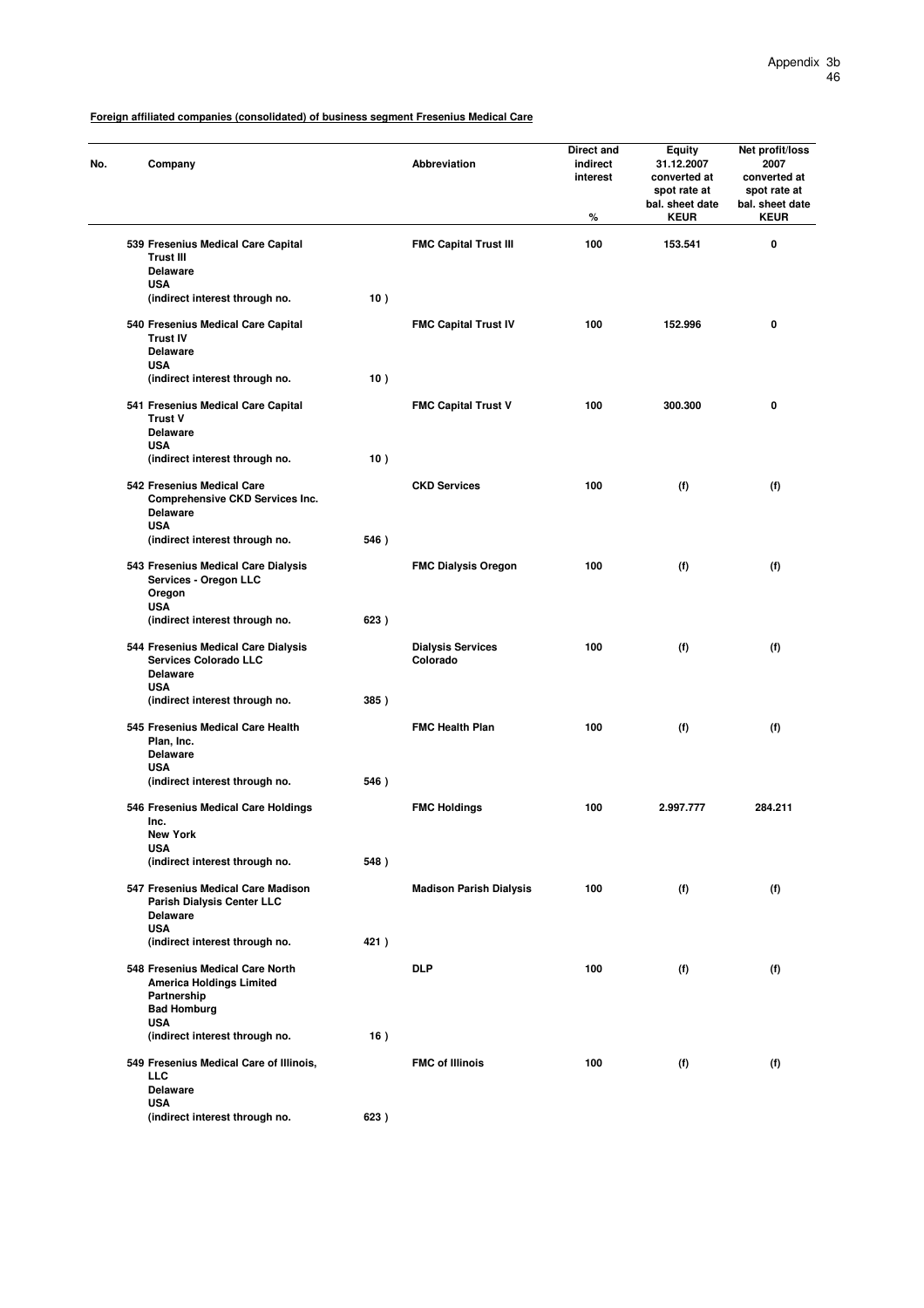| No. | Company                                                                                            |      | <b>Abbreviation</b>                            | Direct and<br>indirect<br>interest<br>% | <b>Equity</b><br>31.12.2007<br>converted at<br>spot rate at<br>bal. sheet date<br><b>KEUR</b> | Net profit/loss<br>2007<br>converted at<br>spot rate at<br>bal. sheet date<br><b>KEUR</b> |
|-----|----------------------------------------------------------------------------------------------------|------|------------------------------------------------|-----------------------------------------|-----------------------------------------------------------------------------------------------|-------------------------------------------------------------------------------------------|
|     | 550 Fresenius Medical Care of<br>Lillington, LLC<br><b>North Carolina</b>                          |      | <b>FMC of Lillington</b>                       | 100                                     | (f)                                                                                           | (f)                                                                                       |
|     | <b>USA</b><br>(indirect interest through no.                                                       | 440) |                                                |                                         |                                                                                               |                                                                                           |
|     | 551 Fresenius Medical Care of<br>Plainfield, LLC<br>California<br><b>USA</b>                       |      | <b>FMC of Plainfield</b>                       | 100                                     | (f)                                                                                           | (f)                                                                                       |
|     | (indirect interest through no.                                                                     | 557) |                                                |                                         |                                                                                               |                                                                                           |
|     | 552 Fresenius Medical Care Pharmacy<br>Services Inc.<br><b>Delaware</b>                            |      | <b>FMC MS</b>                                  | 100                                     | (f)                                                                                           | (f)                                                                                       |
|     | <b>USA</b><br>(indirect interest through no.                                                       | 546) |                                                |                                         |                                                                                               |                                                                                           |
|     | 553 Fresenius Medical Care<br>Reinsurance Company (Cayman),<br>Ltd.<br>Cayman                      |      | <b>FMC Reinsurance</b><br>Company              | 100                                     | (f)                                                                                           | (f)                                                                                       |
|     | <b>USA</b><br>(indirect interest through no.                                                       | 546) |                                                |                                         |                                                                                               |                                                                                           |
|     | 554 Fresenius Medical Care Sandwich,<br>LLC                                                        |      | <b>FMC Sandwich</b>                            | 100                                     | (f)                                                                                           | (f)                                                                                       |
|     | California<br><b>USA</b>                                                                           |      |                                                |                                         |                                                                                               |                                                                                           |
|     | (indirect interest through no.                                                                     | 557) |                                                |                                         |                                                                                               |                                                                                           |
|     | 555 Fresenius Medical Care Spring<br>Valley, LLC<br>California<br><b>USA</b>                       |      | <b>FMC Spring Valley</b>                       | 100                                     | (f)                                                                                           | (f)                                                                                       |
|     | (indirect interest through no.                                                                     | 557) |                                                |                                         |                                                                                               |                                                                                           |
|     | 556 Fresenius Medical Care Ventures<br>Holding Company, Inc.<br>California<br><b>USA</b>           |      | <b>FMC Ventures</b>                            | 100                                     | (f)                                                                                           | (f)                                                                                       |
|     | (indirect interest through no.                                                                     | 623) |                                                |                                         |                                                                                               |                                                                                           |
|     | 557 Fresenius Medical Care Ventures,<br><b>LLC</b><br><b>Delaware</b>                              |      | <b>FMC Ventures</b>                            | 100                                     | (f)                                                                                           | (f)                                                                                       |
|     | <b>USA</b>                                                                                         |      |                                                |                                         |                                                                                               |                                                                                           |
|     | (indirect interest through no.                                                                     | 546) |                                                |                                         |                                                                                               |                                                                                           |
|     | 558 Fresenius Perryville Outpatient<br><b>Dialysis Center LLC</b><br><b>Delaware</b><br><b>USA</b> |      | <b>Outpatient Dialysis Center</b>              | 51                                      | (f)                                                                                           | (f)                                                                                       |
|     | (indirect interest through no.                                                                     | 435) |                                                |                                         |                                                                                               |                                                                                           |
|     | 559 Fresenius Securities, Inc.<br>California<br><b>USA</b>                                         |      | Securities Inc.                                | 100                                     | (f)                                                                                           | (f)                                                                                       |
|     | (indirect interest through no.                                                                     | 546) |                                                |                                         |                                                                                               |                                                                                           |
|     | 560 Fresenius Temple Outpatient<br><b>Dialysis Center LLC</b><br><b>Delaware</b><br><b>USA</b>     |      | <b>Fresenius Outpatient</b><br><b>Dialysis</b> | 55                                      | (f)                                                                                           | (f)                                                                                       |
|     | (indirect interest through no.                                                                     | 445) |                                                |                                         |                                                                                               |                                                                                           |
|     | 561 Fresenius USA Home Dialysis, Inc.<br><b>Delaware</b><br><b>USA</b>                             |      | <b>FUSAHD</b>                                  | 100                                     | (f)                                                                                           | (f)                                                                                       |
|     | (indirect interest through no.                                                                     | 546) |                                                |                                         |                                                                                               |                                                                                           |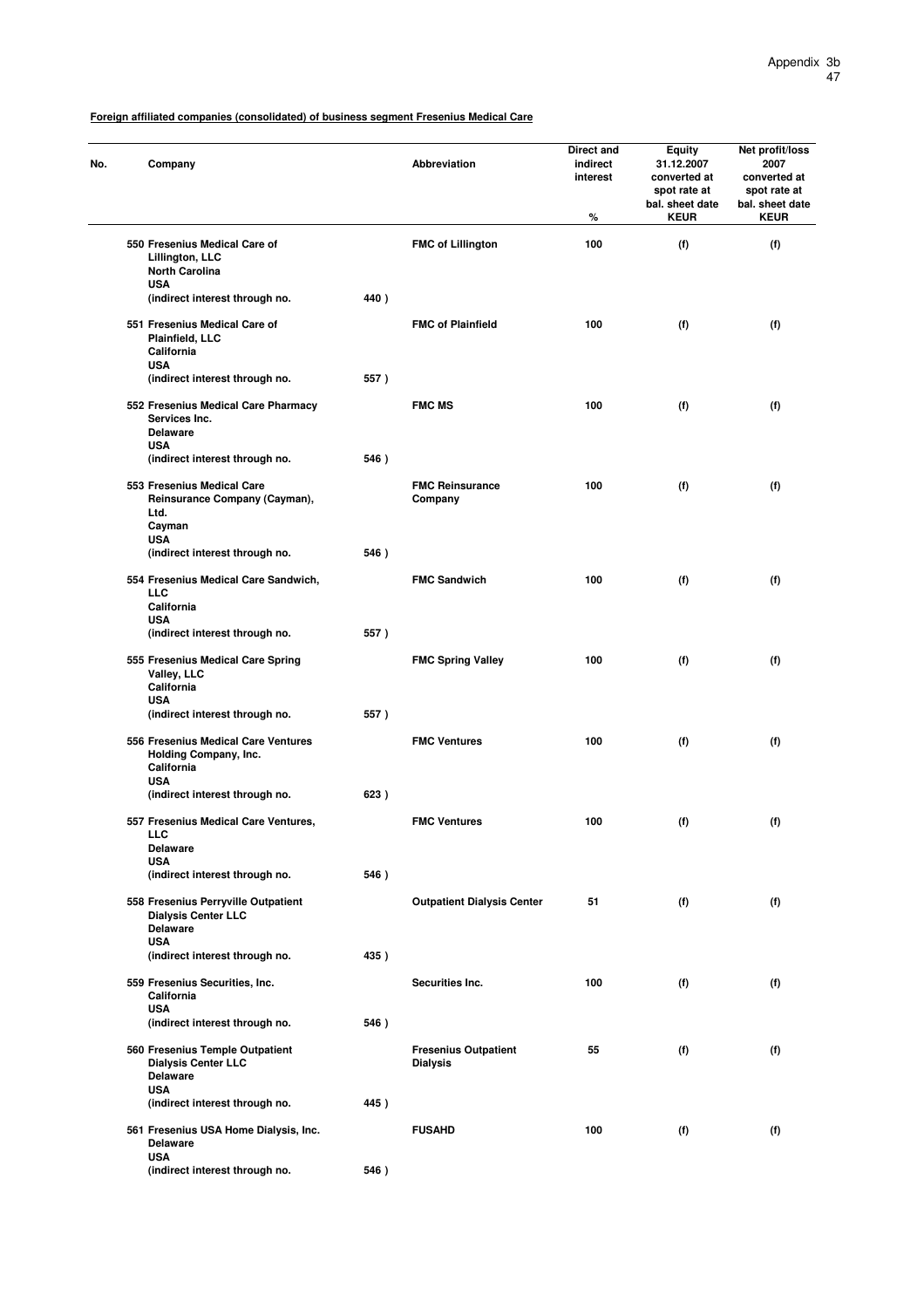| No. | Company                                                                                                      |      | Abbreviation                                | Direct and<br>indirect<br>interest<br>% | Equity<br>31.12.2007<br>converted at<br>spot rate at<br>bal. sheet date<br><b>KEUR</b> | Net profit/loss<br>2007<br>converted at<br>spot rate at<br>bal. sheet date<br><b>KEUR</b> |
|-----|--------------------------------------------------------------------------------------------------------------|------|---------------------------------------------|-----------------------------------------|----------------------------------------------------------------------------------------|-------------------------------------------------------------------------------------------|
|     | 562 Fresenius USA Manufacturing, Inc.<br><b>Delaware</b>                                                     |      | <b>FUSAMF</b>                               | 100                                     | (f)                                                                                    | (f)                                                                                       |
|     | <b>USA</b><br>(indirect interest through no.                                                                 | 546) |                                             |                                         |                                                                                        |                                                                                           |
|     | 563 Fresenius USA Marketing, Inc.<br><b>Delaware</b><br><b>USA</b>                                           |      | <b>FUSAMK</b>                               | 100                                     | (f)                                                                                    | (f)                                                                                       |
|     | (indirect interest through no.                                                                               | 546) |                                             |                                         |                                                                                        |                                                                                           |
|     | 564 Fresenius USA Sales, Inc.<br><b>Massachusetts</b><br><b>USA</b>                                          |      | <b>Fresenius USA Sales</b>                  | 100                                     | (f)                                                                                    | (f)                                                                                       |
|     | (indirect interest through no.                                                                               | 385) |                                             |                                         |                                                                                        |                                                                                           |
|     | 565 Fresenius USA, Inc.<br><b>Massachusetts</b><br><b>USA</b>                                                |      | <b>FUSA Inc.</b>                            | 100                                     | (f)                                                                                    | (f)                                                                                       |
|     | (indirect interest through no.                                                                               | 546) |                                             |                                         |                                                                                        |                                                                                           |
|     | 566 Greater Southeast Community<br>Center of Renal Disease Inc.<br><b>District of Columbia</b><br><b>USA</b> |      | <b>Southeast Community</b><br><b>Center</b> | 100                                     | (f)                                                                                    | (f)                                                                                       |
|     | (indirect interest through no.                                                                               | 385) |                                             |                                         |                                                                                        |                                                                                           |
|     | 567 Gulf Region Mobile Dialysis, Inc.<br><b>Delaware</b><br><b>USA</b>                                       |      | <b>Gulf Region Mobile</b>                   | 100                                     | (f)                                                                                    | (f)                                                                                       |
|     | (indirect interest through no.                                                                               | 385) |                                             |                                         |                                                                                        |                                                                                           |
|     | 568 Gynesis Healthcare of<br>Pennsylvania, Inc<br>Pennsylvania<br><b>USA</b>                                 |      | <b>Gynesis Healthcare</b><br>Pennsylvania   | 100                                     | (f)                                                                                    | (f)                                                                                       |
|     | (indirect interest through no.                                                                               | 589) |                                             |                                         |                                                                                        |                                                                                           |
|     | 569 Haemo-Stat, Inc.<br>California<br><b>USA</b>                                                             |      | Haemo-Stat                                  | 100                                     | (f)                                                                                    | (f)                                                                                       |
|     | (indirect interest through no.                                                                               | 623) |                                             |                                         |                                                                                        |                                                                                           |
|     | 570 Health Property Services, Inc.<br><b>Delaware</b>                                                        |      | <b>Health Property Services</b>             | 100                                     | (f)                                                                                    | (f)                                                                                       |
|     | USA<br>(indirect interest through no.                                                                        | 385) |                                             |                                         |                                                                                        |                                                                                           |
|     | 571 Henry Dialysis Center, LLC<br>Georgia                                                                    |      | <b>Henry Dialysis</b>                       | 100                                     | (f)                                                                                    | (f)                                                                                       |
|     | <b>USA</b><br>(indirect interest through no.                                                                 | 758) |                                             |                                         |                                                                                        |                                                                                           |
|     | 572 Holton Dialysis Clinic, LLC<br>Georgia<br><b>USA</b>                                                     |      | <b>Holton Dialysis</b>                      | 100                                     | (f)                                                                                    | (f)                                                                                       |
|     | (indirect interest through no.                                                                               | 758) |                                             |                                         |                                                                                        |                                                                                           |
|     | 573 Home Dialysis Care, Inc.<br>Texas                                                                        |      | Home Dialysis Care, Inc.                    | 100                                     | (f)                                                                                    | (f)                                                                                       |
|     | <b>USA</b><br>(indirect interest through no.                                                                 | 589) |                                             |                                         |                                                                                        |                                                                                           |
|     | 574 Home Dialysis of America Inc.                                                                            |      | <b>Home Dialysis of America</b>             | 100                                     | (f)                                                                                    | (f)                                                                                       |
|     | Arizona<br><b>USA</b>                                                                                        |      |                                             |                                         |                                                                                        |                                                                                           |

**(indirect interest through no. 508 )**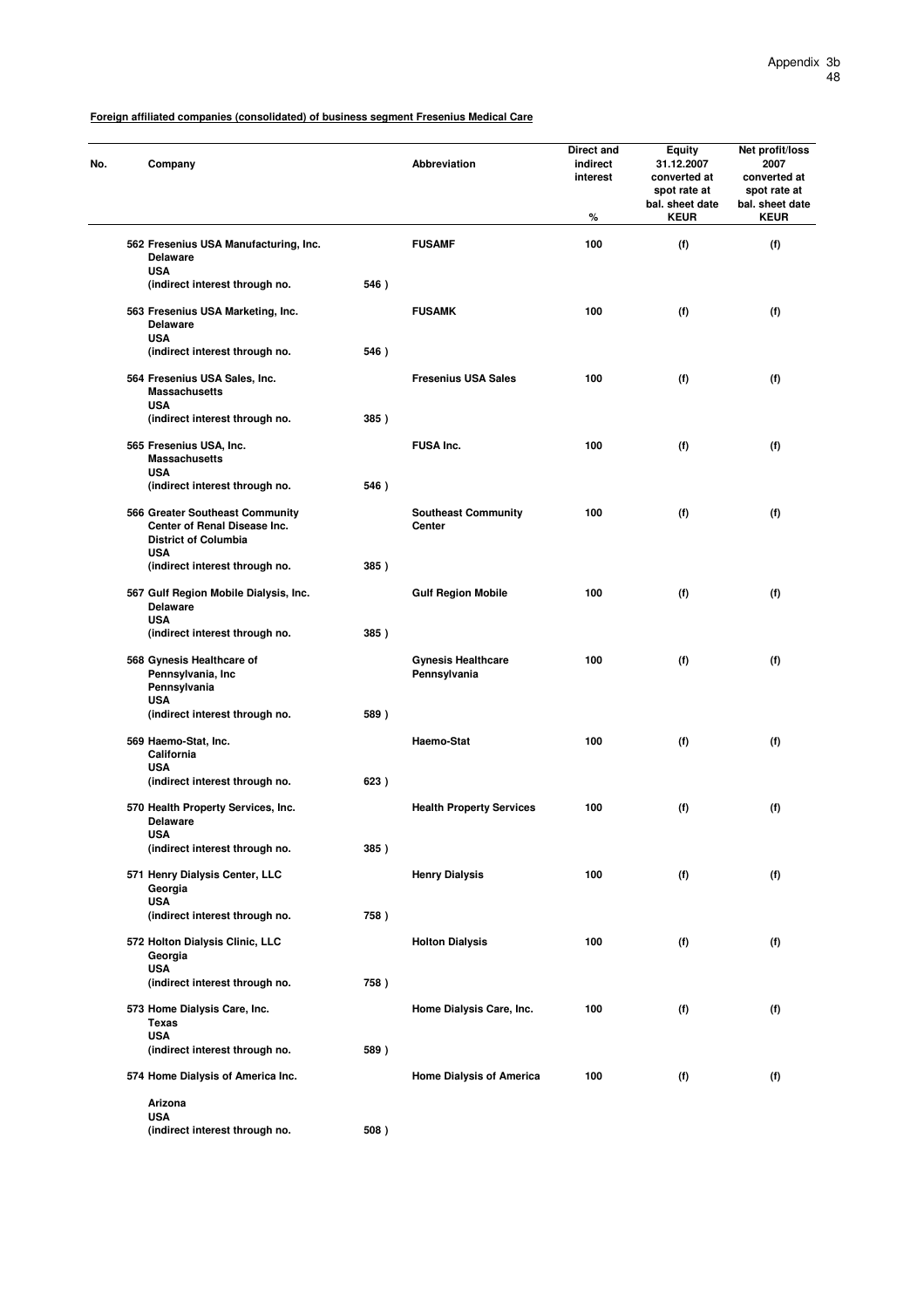| No. | Company                                                                   |      | Abbreviation                       | Direct and<br>indirect<br>interest<br>% | <b>Equity</b><br>31.12.2007<br>converted at<br>spot rate at<br>bal. sheet date<br><b>KEUR</b> | Net profit/loss<br>2007<br>converted at<br>spot rate at<br>bal. sheet date<br><b>KEUR</b> |
|-----|---------------------------------------------------------------------------|------|------------------------------------|-----------------------------------------|-----------------------------------------------------------------------------------------------|-------------------------------------------------------------------------------------------|
|     | 575 Home Dialysis of Eastgate Inc.<br>Ohio                                |      | <b>Home Dialysis Eastgate</b>      | 100                                     | (f)                                                                                           | (f)                                                                                       |
|     | <b>USA</b><br>(indirect interest through no.                              | 574) |                                    |                                         |                                                                                               |                                                                                           |
|     | 576 Home Dialysis of Mount Auburn<br>Inc.<br>Ohio                         |      | <b>Home Dialysis Auburn</b>        | 81                                      | (f)                                                                                           | (f)                                                                                       |
|     | <b>USA</b>                                                                | 574) |                                    |                                         |                                                                                               |                                                                                           |
|     | (indirect interest through no.                                            |      |                                    |                                         |                                                                                               |                                                                                           |
|     | 577 Home Dialysis of Muhlenberg<br>County Inc.<br>Kentucky<br><b>USA</b>  |      | <b>Home Dialysis</b><br>Muhlenberg | 100                                     | (f)                                                                                           | (f)                                                                                       |
|     | (indirect interest through no.                                            | 574) |                                    |                                         |                                                                                               |                                                                                           |
|     | 578 Home Intensive Care of California,<br>Inc.<br>California              |      | <b>HICCalifornia</b>               | 100                                     | (f)                                                                                           | (f)                                                                                       |
|     | <b>USA</b><br>(indirect interest through no.                              | 589) |                                    |                                         |                                                                                               |                                                                                           |
|     | 579 Home intensive Care of<br>Connecticut Inc.                            |      | <b>HIC Connecticut</b>             | 100                                     | (f)                                                                                           | (f)                                                                                       |
|     | <b>Connecticut</b><br><b>USA</b><br>(indirect interest through no.        | 589) |                                    |                                         |                                                                                               |                                                                                           |
|     | 580 Home Intensive Care of Florida,                                       |      | <b>HICFlorida</b>                  | 100                                     | (f)                                                                                           | (f)                                                                                       |
|     | Inc.<br><b>Florida</b>                                                    |      |                                    |                                         |                                                                                               |                                                                                           |
|     | <b>USA</b><br>(indirect interest through no.                              | 589) |                                    |                                         |                                                                                               |                                                                                           |
|     | 581 Home Intensive Care of Georgia,<br>Inc.<br>Georgia                    |      | <b>HICGeorgia</b>                  | 100                                     | (f)                                                                                           | (f)                                                                                       |
|     | <b>USA</b><br>(indirect interest through no.                              | 589) |                                    |                                         |                                                                                               |                                                                                           |
|     | 582 Home Intensive Care of<br>Massachusetts, Inc.<br><b>Massachusetts</b> |      | <b>HIC Massachusetts</b>           | 100                                     | (f)                                                                                           | (f)                                                                                       |
|     | <b>USA</b>                                                                |      |                                    |                                         |                                                                                               |                                                                                           |
|     | (indirect interest through no.                                            | 589) |                                    |                                         |                                                                                               |                                                                                           |
|     | 583 Home Intensive Care of Missouri,<br>Inc.<br><b>Missouri</b>           |      | <b>HIC St. Louis</b>               | 100                                     | (f)                                                                                           | (f)                                                                                       |
|     | <b>USA</b><br>(indirect interest through no.                              | 589) |                                    |                                         |                                                                                               |                                                                                           |
|     | 584 Home intensive Care of New<br>Jersey, Inc.                            |      | <b>HIC New Jersey</b>              | 100                                     | (f)                                                                                           | (f)                                                                                       |
|     | <b>New Jersey</b>                                                         |      |                                    |                                         |                                                                                               |                                                                                           |
|     | <b>USA</b><br>(indirect interest through no.                              | 589) |                                    |                                         |                                                                                               |                                                                                           |
|     | 585 Home Intensive Care of Northern<br>Ohio, Inc                          |      | <b>HIC Northern Ohio</b>           | 100                                     | (f)                                                                                           | (f)                                                                                       |
|     | Ohio<br><b>USA</b>                                                        |      |                                    |                                         |                                                                                               |                                                                                           |
|     | (indirect interest through no.                                            | 589) |                                    |                                         |                                                                                               |                                                                                           |
|     | 586 Home Intensive Care of Ohio, Inc.<br>Ohio<br><b>USA</b>               |      | <b>HICOhio</b>                     | 100                                     | (f)                                                                                           | (f)                                                                                       |
|     | (indirect interest through no.                                            | 589) |                                    |                                         |                                                                                               |                                                                                           |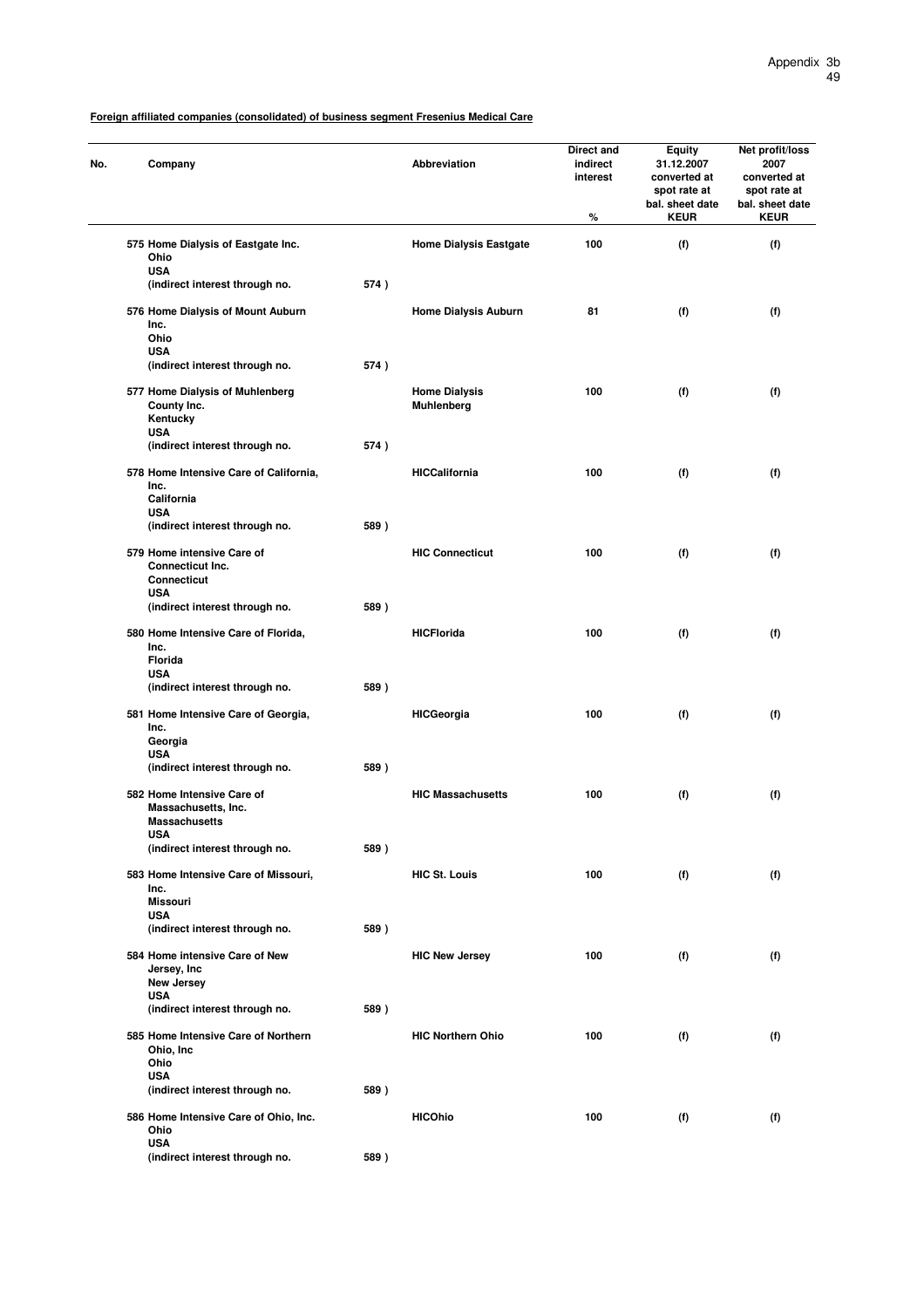| No. | Company                                      |      | Abbreviation                      | Direct and<br>indirect<br>interest<br>% | <b>Equity</b><br>31.12.2007<br>converted at<br>spot rate at<br>bal. sheet date<br><b>KEUR</b> | Net profit/loss<br>2007<br>converted at<br>spot rate at<br>bal. sheet date<br><b>KEUR</b> |
|-----|----------------------------------------------|------|-----------------------------------|-----------------------------------------|-----------------------------------------------------------------------------------------------|-------------------------------------------------------------------------------------------|
|     | 587 Home Intensive Care of Tampa,<br>Inc.    |      | <b>HIC Tampa</b>                  | 100                                     | (f)                                                                                           | (f)                                                                                       |
|     | Florida                                      |      |                                   |                                         |                                                                                               |                                                                                           |
|     | <b>USA</b><br>(indirect interest through no. | 589) |                                   |                                         |                                                                                               |                                                                                           |
|     |                                              |      |                                   |                                         |                                                                                               |                                                                                           |
|     | 588 Home Intensive Care of Virginia,<br>Inc. |      | <b>HIC Virginia</b>               | 100                                     | (f)                                                                                           | (f)                                                                                       |
|     | Virginia                                     |      |                                   |                                         |                                                                                               |                                                                                           |
|     | <b>USA</b>                                   |      |                                   |                                         |                                                                                               |                                                                                           |
|     | (indirect interest through no.               | 589) |                                   |                                         |                                                                                               |                                                                                           |
|     | 589 Home Intensive Care, Inc.                |      | Home Intensive Care, Inc.         | 100                                     | (f)                                                                                           | (f)                                                                                       |
|     | <b>Delaware</b>                              |      |                                   |                                         |                                                                                               |                                                                                           |
|     | <b>USA</b><br>(indirect interest through no. | 623) |                                   |                                         |                                                                                               |                                                                                           |
|     |                                              |      |                                   |                                         |                                                                                               |                                                                                           |
|     | 590 Home Nutritional Services, Inc.          |      | <b>Home Nutritional Services,</b> | 100                                     | (f)                                                                                           | (f)                                                                                       |
|     | (CA)<br>California                           |      | ΝJ                                |                                         |                                                                                               |                                                                                           |
|     | <b>USA</b>                                   |      |                                   |                                         |                                                                                               |                                                                                           |
|     | (indirect interest through no.               | 591) |                                   |                                         |                                                                                               |                                                                                           |
|     | 591 Home Nutritional Services, Inc.          |      | <b>Home Nutritional Services,</b> | 100                                     | (f)                                                                                           | (f)                                                                                       |
|     | (NJ)                                         |      | ΝJ                                |                                         |                                                                                               |                                                                                           |
|     | <b>New Jersey</b><br><b>USA</b>              |      |                                   |                                         |                                                                                               |                                                                                           |
|     | (indirect interest through no.               | 622) |                                   |                                         |                                                                                               |                                                                                           |
|     | 592 Homestead Artificial Kidney              |      | <b>Homestead Kidney Center</b>    | 100                                     | (f)                                                                                           | (f)                                                                                       |
|     | Center, Inc.                                 |      |                                   |                                         |                                                                                               |                                                                                           |
|     | Florida                                      |      |                                   |                                         |                                                                                               |                                                                                           |
|     | <b>USA</b><br>(indirect interest through no. | 408) |                                   |                                         |                                                                                               |                                                                                           |
|     |                                              |      |                                   |                                         |                                                                                               |                                                                                           |
|     | 593 Hutchinson Dialysis, L.L.C.              |      | <b>Hutchinson Dialysis</b>        | 50                                      | (f)                                                                                           | (f)                                                                                       |
|     | Kansas<br><b>USA</b>                         |      |                                   |                                         |                                                                                               |                                                                                           |
|     | (indirect interest through no.               | 755) |                                   |                                         |                                                                                               |                                                                                           |
|     |                                              |      |                                   |                                         |                                                                                               |                                                                                           |
|     | 594 I.V. Solutions, LTD (a LLC)<br>Texas     |      | I.V. Solutions                    | 100                                     | (f)                                                                                           | (f)                                                                                       |
|     | <b>USA</b>                                   |      |                                   |                                         |                                                                                               |                                                                                           |
|     | (indirect interest through no.               | 591) |                                   |                                         |                                                                                               |                                                                                           |
|     | 595 Inland Northwest Renal Care              |      | <b>Inland Northwest RCG</b>       | 100                                     | (f)                                                                                           | (f)                                                                                       |
|     | Group - Rockwood Nephrology,                 |      |                                   |                                         |                                                                                               |                                                                                           |
|     | LLC                                          |      |                                   |                                         |                                                                                               |                                                                                           |
|     | California<br><b>USA</b>                     |      |                                   |                                         |                                                                                               |                                                                                           |
|     | (indirect interest through no.               | 557) |                                   |                                         |                                                                                               |                                                                                           |
|     | 596 Inland Northwest Renal Care              |      | <b>Inland Northwest RCG</b>       | 80                                      | (f)                                                                                           | (f)                                                                                       |
|     | Group, LLC                                   |      |                                   |                                         |                                                                                               |                                                                                           |
|     | Washington<br><b>USA</b>                     |      |                                   |                                         |                                                                                               |                                                                                           |
|     | (indirect interest through no.               | 773) |                                   |                                         |                                                                                               |                                                                                           |
|     | 597 Integrated Renal Care of Pacific         |      | <b>Integrated Renal Care</b>      | 100                                     | (f)                                                                                           | (f)                                                                                       |
|     | <b>LLC</b><br>Hawaii                         |      |                                   |                                         |                                                                                               |                                                                                           |
|     | <b>USA</b>                                   |      |                                   |                                         |                                                                                               |                                                                                           |
|     | (indirect interest through no.               | 546) |                                   |                                         |                                                                                               |                                                                                           |
|     | 598 International Medical Care, Inc.         |      | <b>International Medical Care</b> | 100                                     | (f)                                                                                           | (f)                                                                                       |
|     | <b>Delaware</b>                              |      |                                   |                                         |                                                                                               |                                                                                           |
|     | <b>USA</b>                                   |      |                                   |                                         |                                                                                               |                                                                                           |
|     | (indirect interest through no.               | 385) |                                   |                                         |                                                                                               |                                                                                           |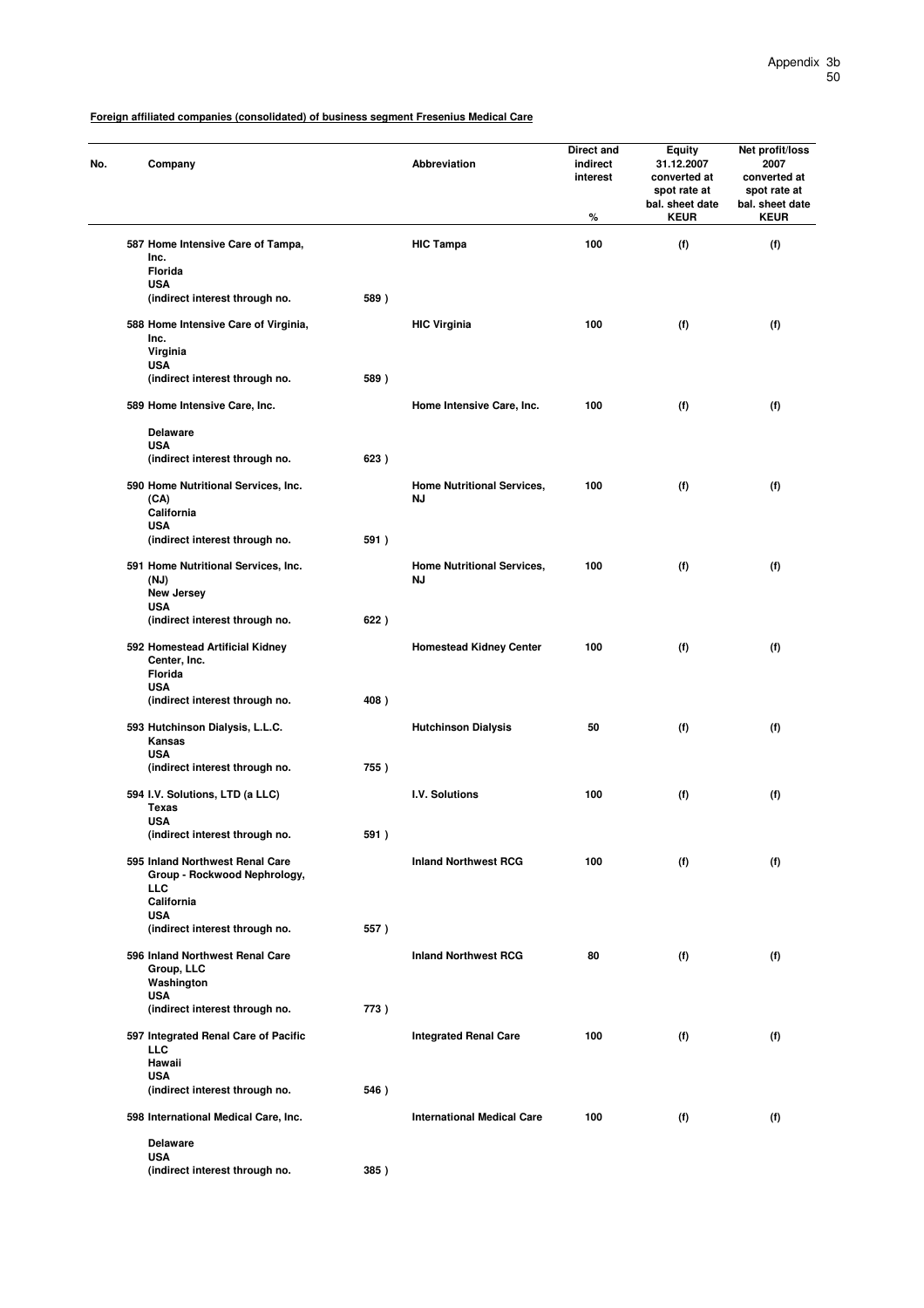| Company                                                               |      | Abbreviation                        | Direct and<br>indirect<br>interest<br>$\%$ | Equity<br>31.12.2007<br>converted at<br>spot rate at<br>bal. sheet date<br><b>KEUR</b> | Net profit/loss<br>2007<br>converted at<br>spot rate at<br>bal. sheet date<br><b>KEUR</b> |
|-----------------------------------------------------------------------|------|-------------------------------------|--------------------------------------------|----------------------------------------------------------------------------------------|-------------------------------------------------------------------------------------------|
| 599 Jefferson County Dialysis, Inc.<br><b>Arkansas</b><br><b>USA</b>  |      | <b>Jefferson County Dialysis</b>    | 100                                        | (f)                                                                                    | (f)                                                                                       |
| (indirect interest through no.                                        | 773) |                                     |                                            |                                                                                        |                                                                                           |
| 600 KDCO, Inc.<br><b>Missouri</b><br><b>USA</b>                       |      | <b>KDCO</b>                         | 100                                        | (f)                                                                                    | (f)                                                                                       |
| (indirect interest through no.                                        | 773) |                                     |                                            |                                                                                        |                                                                                           |
| 601 KDNY, Inc<br><b>Delaware</b><br><b>USA</b>                        |      | <b>KDNY</b>                         | 100                                        | (f)                                                                                    | (f)                                                                                       |
| (indirect interest through no.                                        | 589) |                                     |                                            |                                                                                        |                                                                                           |
| 602 Kentucky Renal Care Group, LLC<br><b>Delaware</b>                 |      | <b>Kentucky RCG</b>                 | 100                                        | (f)                                                                                    | (f)                                                                                       |
| <b>USA</b><br>(indirect interest through no.                          | 733) |                                     |                                            |                                                                                        |                                                                                           |
| 603 Kidney Disease and Hypetension<br>Center Ltd.<br>Arizona          |      | <b>Kidney Disease Center</b>        | 100                                        | (f)                                                                                    | (f)                                                                                       |
| <b>USA</b><br>(indirect interest through no.                          | 385) |                                     |                                            |                                                                                        |                                                                                           |
| 604 Kidney Disease Center of the<br>Ozarks, L.L.C.<br><b>Missouri</b> |      | <b>KDC Ozarks</b>                   | 100                                        | (f)                                                                                    | (f)                                                                                       |
| <b>USA</b><br>(indirect interest through no.                          | 600) |                                     |                                            |                                                                                        |                                                                                           |
| 605 Lakewood Dialysis Services, LLC<br><b>Delaware</b>                |      | <b>Lakewood Dialysis</b>            | 68                                         | (f)                                                                                    | (f)                                                                                       |
| <b>USA</b><br>(indirect interest through no.                          | 745) |                                     |                                            |                                                                                        |                                                                                           |
| 606 Lawton Dialysis, Inc.<br><b>Arkansas</b>                          |      | <b>Lawton Dialysis</b>              | 100                                        | (f)                                                                                    | (f)                                                                                       |
| <b>USA</b><br>(indirect interest through no.                          | 773) |                                     |                                            |                                                                                        |                                                                                           |
| 607 Life Assist Medical Products Corp,<br>Inc.<br><b>Puerto Rico</b>  |      | <b>NMC Med Prod. Puerto</b><br>Rico | 100                                        | (f)                                                                                    | (f)                                                                                       |
| <b>USA</b><br>(indirect interest through no.                          | 546) |                                     |                                            |                                                                                        |                                                                                           |
| 608 Lifechem, Inc.<br><b>Delaware</b>                                 |      | Lifechem                            | 100                                        | (f)                                                                                    | (f)                                                                                       |
| <b>USA</b><br>(indirect interest through no.                          | 623) |                                     |                                            |                                                                                        |                                                                                           |
| 609 Lithonia-Rockdale Dialysis, LLC<br>Georgia                        |      | Lithonia-Rockdale                   | 60                                         | (f)                                                                                    | (f)                                                                                       |
| <b>USA</b><br>(indirect interest through no.                          | 758) |                                     |                                            |                                                                                        |                                                                                           |
| 610 Little Rock Dialysis, Inc.                                        |      | <b>Little Rock</b>                  | 100                                        | (f)                                                                                    | (f)                                                                                       |
| <b>Arkansas</b><br><b>USA</b><br>(indirect interest through no.       | 773) |                                     |                                            |                                                                                        |                                                                                           |
| 611 Lorain County Renal Care Group,<br><b>LLC</b><br><b>Delaware</b>  |      | <b>Lorain County RCG</b>            | 70                                         | (f)                                                                                    | (f)                                                                                       |
| <b>USA</b><br>(indirect interest through no.                          | 506) |                                     |                                            |                                                                                        |                                                                                           |
|                                                                       |      |                                     |                                            |                                                                                        |                                                                                           |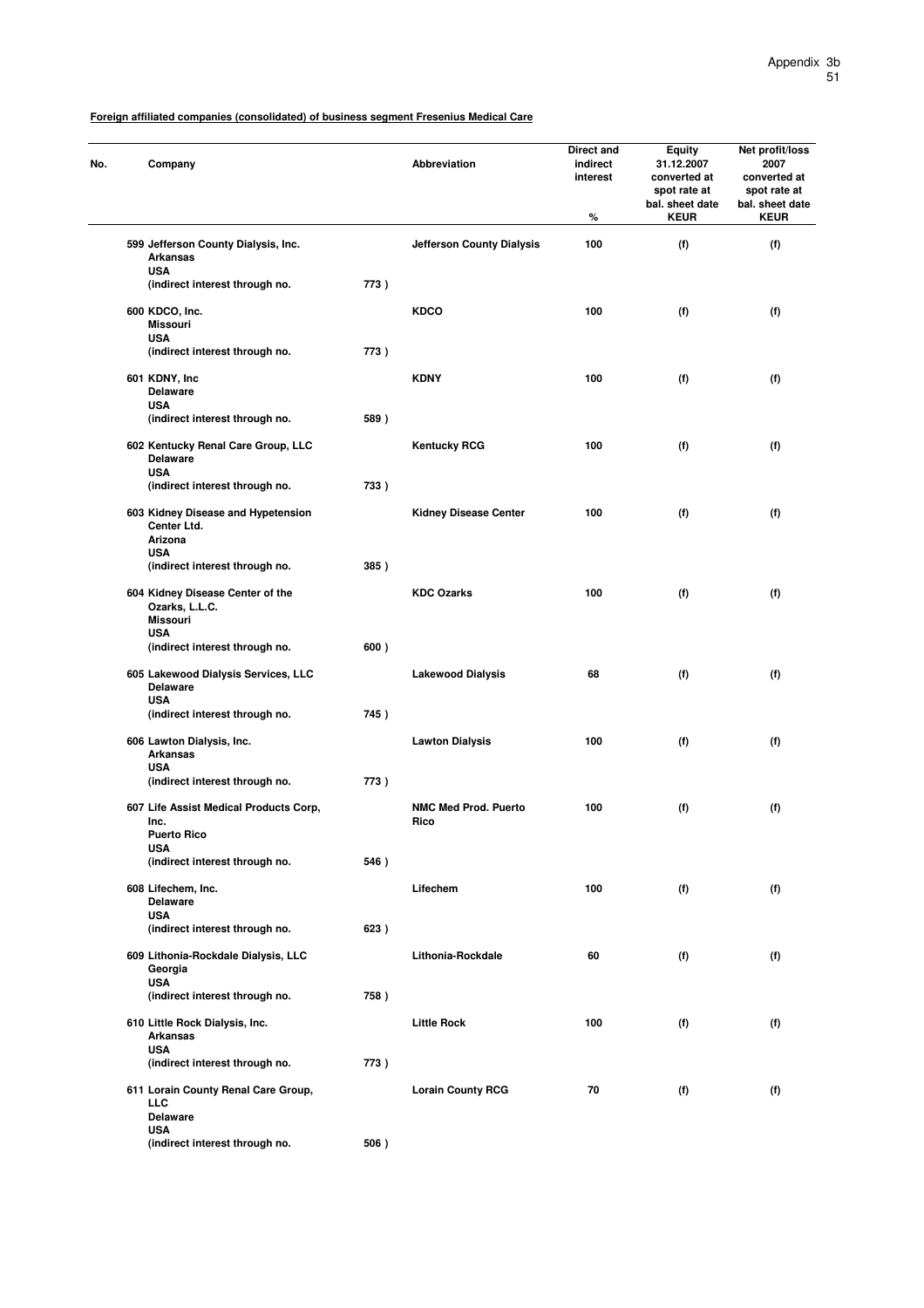| No. | Company                                                                                 |      | Abbreviation                                 | Direct and<br>indirect<br>interest<br>℅ | <b>Equity</b><br>31.12.2007<br>converted at<br>spot rate at<br>bal. sheet date<br><b>KEUR</b> | Net profit/loss<br>2007<br>converted at<br>spot rate at<br>bal. sheet date<br><b>KEUR</b> |
|-----|-----------------------------------------------------------------------------------------|------|----------------------------------------------|-----------------------------------------|-----------------------------------------------------------------------------------------------|-------------------------------------------------------------------------------------------|
|     | 612 Maumee Dialysis Services, LLC                                                       |      | <b>Maumee Dialysis Services</b>              | 100                                     | (f)                                                                                           | (f)                                                                                       |
|     | <b>Delaware</b><br><b>USA</b><br>(indirect interest through no.                         | 714) |                                              |                                         |                                                                                               |                                                                                           |
|     | 613 Memphis Kidney and Dialysis<br>Services, LLC<br><b>Tennessee</b><br><b>USA</b>      |      | <b>Memphis Kidney and</b><br><b>Dialysis</b> | 100                                     | (f)                                                                                           | (f)                                                                                       |
|     | (indirect interest through no.                                                          | 455) |                                              |                                         |                                                                                               |                                                                                           |
|     | 614 Mercy Dialysis Center Inc.<br>Wisconsin<br><b>USA</b>                               |      | <b>Mercy Dialysis Center</b>                 | 100                                     | (f)                                                                                           | (f)                                                                                       |
|     | (indirect interest through no.                                                          | 508) |                                              |                                         |                                                                                               |                                                                                           |
|     | 615 Metro Dialysis Center of North<br>County Inc.<br><b>Missouri</b>                    |      | <b>Metro Dialyse North</b><br>County         | 100                                     | (f)                                                                                           | (f)                                                                                       |
|     | <b>USA</b><br>(indirect interest through no.                                            | 435) |                                              |                                         |                                                                                               |                                                                                           |
|     | 616 Metro Dialysis Center of North<br>Normandy Inc.<br><b>Missouri</b>                  |      | <b>Metro Dialyse Normandy</b>                | 100                                     | (f)                                                                                           | (f)                                                                                       |
|     | <b>USA</b><br>(indirect interest through no.                                            | 615) |                                              |                                         |                                                                                               |                                                                                           |
|     | 617 Miami Regional Dialysis Center,<br>Inc.<br><b>Missouri</b>                          |      | <b>Miami Regional Dialysis</b>               | 100                                     | (f)                                                                                           | (f)                                                                                       |
|     | <b>USA</b><br>(indirect interest through no.                                            | 773) |                                              |                                         |                                                                                               |                                                                                           |
|     | 618 Michigan Home Dialysis Center,<br>Inc.<br>Michigan                                  |      | <b>Michigan Home Dialysis</b>                | 100                                     | (f)                                                                                           | (f)                                                                                       |
|     | <b>USA</b><br>(indirect interest through no.                                            | 752) |                                              |                                         |                                                                                               |                                                                                           |
|     | 619 Morris Home Dialysis, Inc.<br><b>New Jersey</b>                                     |      | <b>Morris Home Dialysis</b>                  | 100                                     | (f)                                                                                           | (f)                                                                                       |
|     | <b>USA</b><br>(indirect interest through no.                                            | 438) |                                              |                                         |                                                                                               |                                                                                           |
|     | 620 Naples Dialysis Center, LLC<br>Florida<br><b>USA</b>                                |      | <b>Naples Dialysis Center</b>                | 100                                     | (f)                                                                                           | (f)                                                                                       |
|     | (indirect interest through no.                                                          | 758) |                                              |                                         |                                                                                               |                                                                                           |
|     | 621 National Medical Care Diagnostics<br>Services Inc.<br><b>Delaware</b><br><b>USA</b> |      | <b>NMC Diagnostics</b>                       | 100                                     | (f)                                                                                           | (f)                                                                                       |
|     | (indirect interest through no.                                                          | 404) |                                              |                                         |                                                                                               |                                                                                           |
|     | 622 National Medical Care Homecare<br>Inc.<br><b>Delaware</b>                           |      | <b>NMC Homecare</b>                          | 100                                     | (f)                                                                                           | (f)                                                                                       |
|     | <b>USA</b><br>(indirect interest through no.                                            | 623) |                                              |                                         |                                                                                               |                                                                                           |
|     | 623 National Medical Care, Inc.<br><b>Delaware</b>                                      |      | <b>NMC</b>                                   | 100                                     | (f)                                                                                           | (f)                                                                                       |
|     | <b>USA</b><br>(indirect interest through no.                                            | 546) |                                              |                                         |                                                                                               |                                                                                           |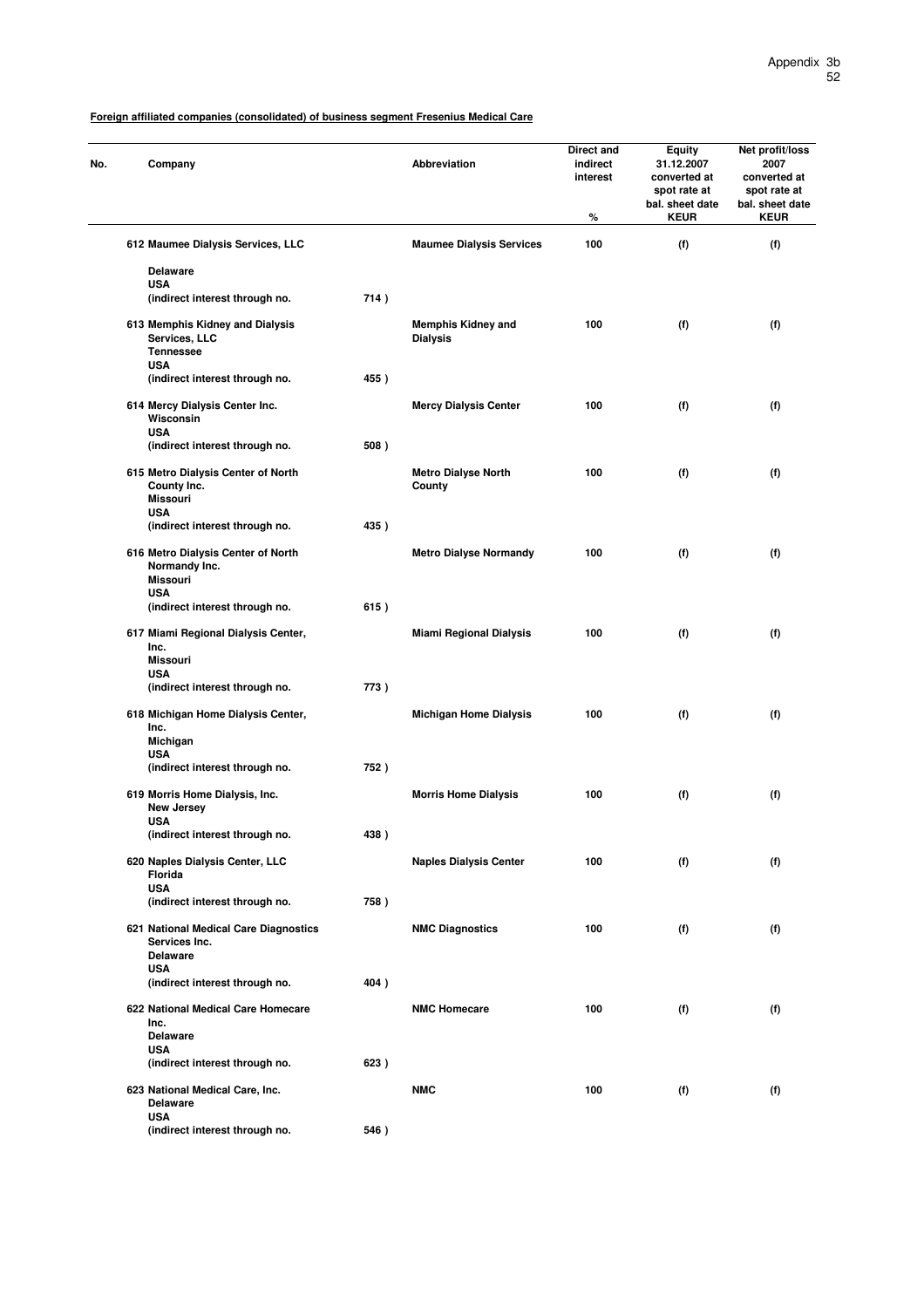| Company                                                                           |      | <b>Abbreviation</b>                    | Direct and<br>indirect<br>interest<br>% | Equity<br>31.12.2007<br>converted at<br>spot rate at<br>bal. sheet date<br><b>KEUR</b> | Net profit/loss<br>2007<br>converted at<br>spot rate at<br>bal. sheet date<br><b>KEUR</b> |
|-----------------------------------------------------------------------------------|------|----------------------------------------|-----------------------------------------|----------------------------------------------------------------------------------------|-------------------------------------------------------------------------------------------|
| 624 National Nephrology Associates<br><b>Management Company of Texas,</b><br>Inc. |      | <b>NNA MGM Texas</b>                   | 100                                     | (f)                                                                                    | (f)                                                                                       |
| <b>Texas</b>                                                                      |      |                                        |                                         |                                                                                        |                                                                                           |
| <b>USA</b><br>(indirect interest through no.                                      | 773) |                                        |                                         |                                                                                        |                                                                                           |
|                                                                                   |      |                                        |                                         |                                                                                        |                                                                                           |
| 625 National Nephrology Associates of<br>Texas, L.P.<br><b>Texas</b>              |      | <b>NNA Texas</b>                       | 100                                     | (f)                                                                                    | (f)                                                                                       |
| <b>USA</b>                                                                        |      |                                        |                                         |                                                                                        |                                                                                           |
| (indirect interest through no.                                                    | 649) |                                        |                                         |                                                                                        |                                                                                           |
| 626 Neomedica, Inc.<br><b>Delaware</b>                                            |      | Neomedica                              | 100                                     | (f)                                                                                    | (f)                                                                                       |
| <b>USA</b><br>(indirect interest through no.                                      | 623) |                                        |                                         |                                                                                        |                                                                                           |
|                                                                                   |      |                                        |                                         |                                                                                        |                                                                                           |
| 627 Nephromed LLC<br><b>Delaware</b><br><b>USA</b>                                |      | Nephromed                              | 100                                     | (f)                                                                                    | (f)                                                                                       |
| (indirect interest through no.                                                    | 563) |                                        |                                         |                                                                                        |                                                                                           |
| 628 New York Dialysis Management<br>Inc.                                          |      | <b>New York Dialysis</b><br>Management | 100                                     | (f)                                                                                    | (f)                                                                                       |
| <b>New York</b>                                                                   |      |                                        |                                         |                                                                                        |                                                                                           |
| <b>USA</b>                                                                        |      |                                        |                                         |                                                                                        |                                                                                           |
| (indirect interest through no.                                                    | 508) |                                        |                                         |                                                                                        |                                                                                           |
| 629 NMC-RRI Partnership<br><b>Massachusetts</b><br><b>USA</b>                     |      | <b>NMC-RRI Partnership</b>             | 100                                     | (f)                                                                                    | (f)                                                                                       |
| (indirect interest through no.                                                    | 623) |                                        |                                         |                                                                                        |                                                                                           |
| <b>630 NMC A, LLC</b><br><b>Delaware</b>                                          |      | <b>NMC A</b>                           | 100                                     | (f)                                                                                    | (f)                                                                                       |
| <b>USA</b>                                                                        |      |                                        |                                         |                                                                                        |                                                                                           |
| (indirect interest through no.                                                    | 623) |                                        |                                         |                                                                                        |                                                                                           |
| 631 NMC Asia Pacific Inc.<br><b>Delaware</b><br><b>USA</b>                        |      | <b>NMC Asia Pacific</b>                | 100                                     | 288                                                                                    | 0                                                                                         |
| (indirect interest through no.                                                    | 598) |                                        |                                         |                                                                                        |                                                                                           |
|                                                                                   |      |                                        |                                         |                                                                                        |                                                                                           |
| 632 NMC China, Inc<br>Delaware<br><b>USA</b>                                      |      | <b>NMC China</b>                       | 100                                     | -954                                                                                   | -56                                                                                       |
| (indirect interest through no.                                                    | 598) |                                        |                                         |                                                                                        |                                                                                           |
| 633 NMC Funding Corporation                                                       |      | <b>NMC Funding Corporation</b>         | 100                                     | (f)                                                                                    | (f)                                                                                       |
| <b>Delaware</b>                                                                   |      |                                        |                                         |                                                                                        |                                                                                           |
| <b>USA</b><br>(indirect interest through no.                                      | 623) |                                        |                                         |                                                                                        |                                                                                           |
|                                                                                   |      |                                        |                                         |                                                                                        |                                                                                           |
| 634 NMC Medical services, Inc.<br>Pennsylvania<br><b>USA</b>                      |      | Medical serv. inc.                     | 100                                     | (f)                                                                                    | (f)                                                                                       |
| (indirect interest through no.                                                    | 675) |                                        |                                         |                                                                                        |                                                                                           |
| 635 NMC Services, Inc.<br><b>Delaware</b>                                         |      | <b>NMC Services</b>                    | 100                                     | (f)                                                                                    | (f)                                                                                       |
| <b>USA</b>                                                                        |      |                                        |                                         |                                                                                        |                                                                                           |
| (indirect interest through no.                                                    | 623) |                                        |                                         |                                                                                        |                                                                                           |
| 636 NMC Taiwan<br><b>Delaware</b><br><b>USA</b>                                   |      | <b>NMC Taiwan</b>                      | 100                                     | $-4.121$                                                                               | 0                                                                                         |
| (indirect interest through no.                                                    | 598) |                                        |                                         |                                                                                        |                                                                                           |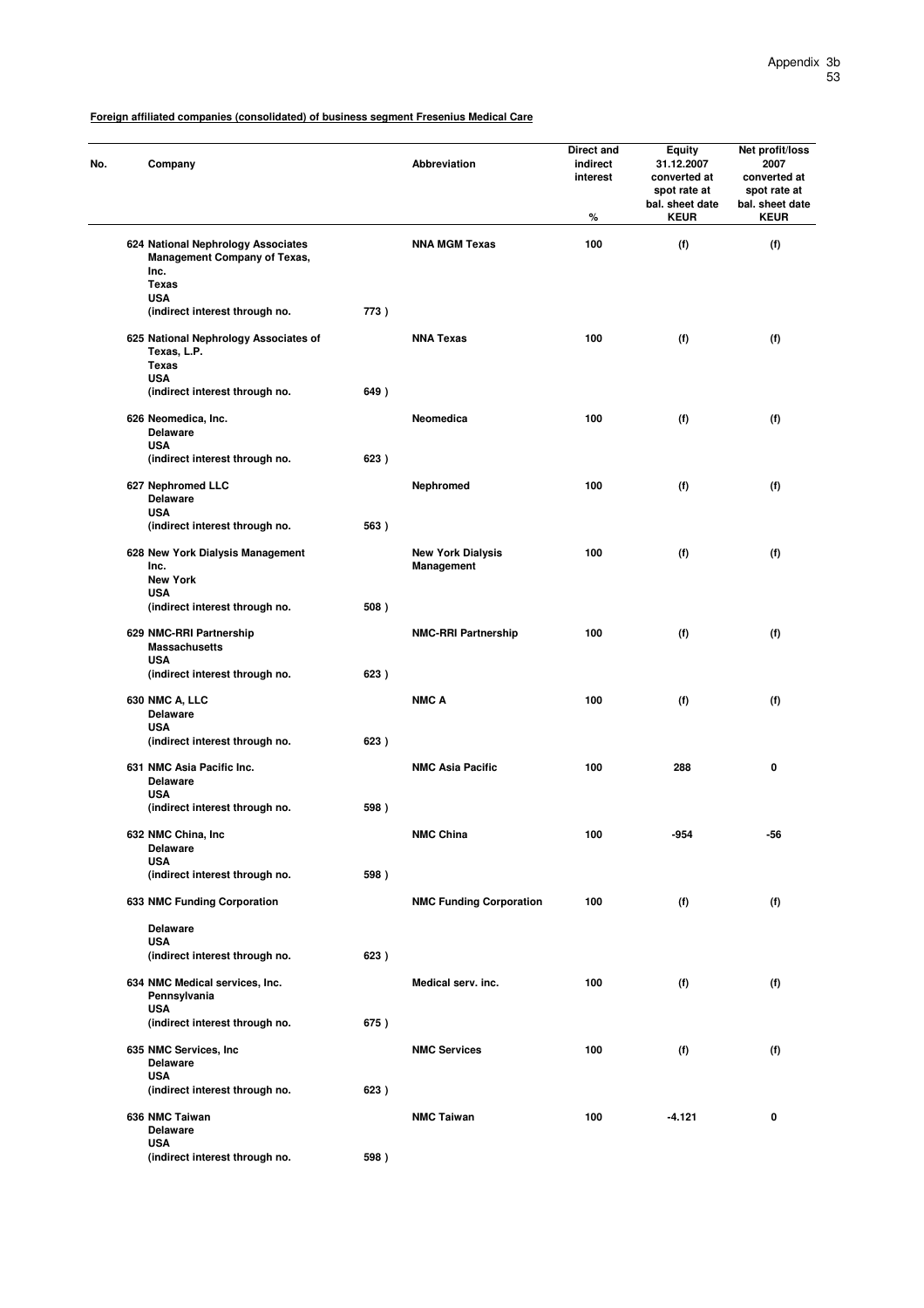| No. | Company                                                                     |      | Abbreviation             | Direct and<br>indirect<br>interest<br>% | <b>Equity</b><br>31.12.2007<br>converted at<br>spot rate at<br>bal. sheet date<br><b>KEUR</b> | Net profit/loss<br>2007<br>converted at<br>spot rate at<br>bal. sheet date<br><b>KEUR</b> |
|-----|-----------------------------------------------------------------------------|------|--------------------------|-----------------------------------------|-----------------------------------------------------------------------------------------------|-------------------------------------------------------------------------------------------|
|     | 637 NMC Ventures, Inc.<br><b>Delaware</b>                                   |      | <b>NMC Ventures</b>      | 100                                     | (f)                                                                                           | (f)                                                                                       |
|     | <b>USA</b><br>(indirect interest through no.                                | 622) |                          |                                         |                                                                                               |                                                                                           |
|     | 638 NNA Management Company of<br>Kentucky, Inc.<br>Kentucky<br><b>USA</b>   |      | <b>NNA MGM Kentucky</b>  | 100                                     | (f)                                                                                           | (f)                                                                                       |
|     | (indirect interest through no.                                              | 773) |                          |                                         |                                                                                               |                                                                                           |
|     | 639 NNA Management Company of<br>Louisiana, Inc.<br>Louisiana<br><b>USA</b> |      | <b>NNA MGM Louisiana</b> | 100                                     | (f)                                                                                           | (f)                                                                                       |
|     | (indirect interest through no.                                              | 773) |                          |                                         |                                                                                               |                                                                                           |
|     | 640 NNA of Ada, L.L.C.<br>Oklahoma<br><b>USA</b>                            |      | <b>NNA Ada</b>           | 60                                      | (f)                                                                                           | (f)                                                                                       |
|     | (indirect interest through no.                                              | 652) |                          |                                         |                                                                                               |                                                                                           |
|     | 641 NNA of Alabama, Inc.<br>Alabama<br><b>USA</b>                           |      | <b>NNA Alabama</b>       | 100                                     | (f)                                                                                           | (f)                                                                                       |
|     | (indirect interest through no.                                              | 773) |                          |                                         |                                                                                               |                                                                                           |
|     | 642 NNA of East Orange, L.L.C.<br>New Jersey                                |      | <b>NNA East Orange</b>   | 100                                     | (f)                                                                                           | (f)                                                                                       |
|     | <b>USA</b><br>(indirect interest through no.                                | 796) |                          |                                         |                                                                                               |                                                                                           |
|     | 643 NNA of Elizabeth, L.L.C.<br>New Jersey<br><b>USA</b>                    |      | <b>NNA Elizabeth</b>     | 51                                      | (f)                                                                                           | (f)                                                                                       |
|     | (indirect interest through no.                                              | 806) |                          |                                         |                                                                                               |                                                                                           |
|     | 644 NNA of Florida, LLC<br><b>Florida</b><br><b>USA</b>                     |      | <b>NNA Florida</b>       | 100                                     | (f)                                                                                           | (f)                                                                                       |
|     | (indirect interest through no.                                              | 803) |                          |                                         |                                                                                               |                                                                                           |
|     | 645 NNA of Georgia, Inc.<br><b>Delaware</b><br>USA                          |      | <b>NNA Georgia</b>       | 100                                     | (f)                                                                                           | (f)                                                                                       |
|     | (indirect interest through no.                                              | 773) |                          |                                         |                                                                                               |                                                                                           |
|     | 646 NNA of Harrison, L.L.C.<br>New Jersey<br><b>USA</b>                     |      | <b>NNA Harrison</b>      | 100                                     | (f)                                                                                           | (f)                                                                                       |
|     | (indirect interest through no.                                              | 796) |                          |                                         |                                                                                               |                                                                                           |
|     | 647 NNA of Louisiana, LLC<br>Louisiana<br><b>USA</b>                        |      | <b>NNA Louisiana</b>     | 100                                     | (f)                                                                                           | (f)                                                                                       |
|     | (indirect interest through no.                                              | 639) |                          |                                         |                                                                                               |                                                                                           |
|     | 648 NNA of Memphis, LLC<br><b>Tennessee</b><br><b>USA</b>                   |      | <b>NNA Memphis</b>       | 100                                     | (f)                                                                                           | (f)                                                                                       |
|     | (indirect interest through no.                                              | 490) |                          |                                         |                                                                                               |                                                                                           |
|     | 649 NNA of Nevada, Inc.<br>Nevada<br><b>USA</b>                             |      | <b>NNA Nevada</b>        | 100                                     | (f)                                                                                           | (f)                                                                                       |
|     | (indirect interest through no.                                              | 773) |                          |                                         |                                                                                               |                                                                                           |
|     | 650 NNA of Newark, L.L.C.<br>New Jersey<br><b>USA</b>                       |      | <b>NNA Newark</b>        | 100                                     | (f)                                                                                           | (f)                                                                                       |
|     | (indirect interest through no.                                              | 806) |                          |                                         |                                                                                               |                                                                                           |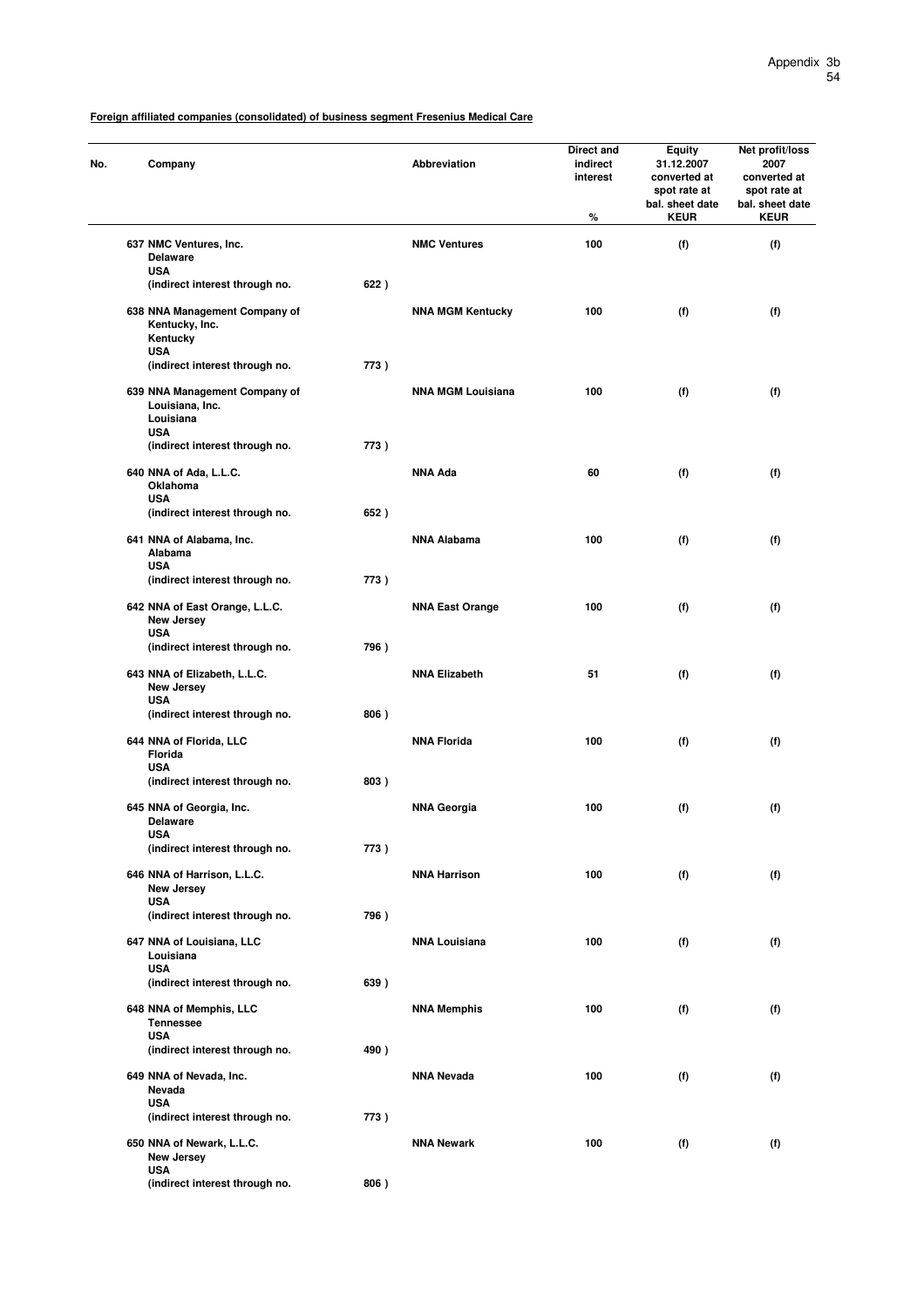| No. | Company                                                                 |      | <b>Abbreviation</b>             | Direct and<br>indirect<br>interest<br>% | <b>Equity</b><br>31.12.2007<br>converted at<br>spot rate at<br>bal. sheet date<br><b>KEUR</b> | Net profit/loss<br>2007<br>converted at<br>spot rate at<br>bal. sheet date<br><b>KEUR</b> |
|-----|-------------------------------------------------------------------------|------|---------------------------------|-----------------------------------------|-----------------------------------------------------------------------------------------------|-------------------------------------------------------------------------------------------|
|     |                                                                         |      |                                 |                                         |                                                                                               |                                                                                           |
|     | 651 NNA of Oklahoma, Inc.<br>Nevada                                     |      | <b>NNA Oklahoma</b>             | 100                                     | (f)                                                                                           | (f)                                                                                       |
|     | <b>USA</b><br>(indirect interest through no.                            | 773) |                                 |                                         |                                                                                               |                                                                                           |
|     | 652 NNA of Oklahoma, L.L.C.<br>Oklahoma<br><b>USA</b>                   |      | <b>NNA Oklahoma</b>             | 100                                     | (f)                                                                                           | (f)                                                                                       |
|     | (indirect interest through no.                                          | 651) |                                 |                                         |                                                                                               |                                                                                           |
|     | 653 NNA of Paducah, LLC<br>Kentucky<br><b>USA</b>                       |      | <b>NNA of Paducah</b>           | 76                                      | (f)                                                                                           | (f)                                                                                       |
|     | (indirect interest through no.                                          | 638) |                                 |                                         |                                                                                               |                                                                                           |
|     | 654 NNA of Rhode Island, Inc.<br><b>Rhode Island</b><br><b>USA</b>      |      | <b>NNA Rhode Island</b>         | 100                                     | (f)                                                                                           | (f)                                                                                       |
|     | (indirect interest through no.                                          | 773) |                                 |                                         |                                                                                               |                                                                                           |
|     | 655 NNA of Toledo, Inc.<br>Ohio                                         |      | <b>NNA Toledo</b>               | 100                                     | (f)                                                                                           | (f)                                                                                       |
|     | <b>USA</b><br>(indirect interest through no.                            | 773) |                                 |                                         |                                                                                               |                                                                                           |
|     | 656 NNA Properties of Kentucky, Inc.<br>Kentucky                        |      | <b>NNA Kentucky</b>             | 100                                     | (f)                                                                                           | (f)                                                                                       |
|     | <b>USA</b><br>(indirect interest through no.                            | 773) |                                 |                                         |                                                                                               |                                                                                           |
|     | 657 NNA Properties of New Jersey, Inc.<br>New Jersey                    |      | <b>NNA New Jersey</b>           | 100                                     | (f)                                                                                           | (f)                                                                                       |
|     | <b>USA</b><br>(indirect interest through no.                            | 773) |                                 |                                         |                                                                                               |                                                                                           |
|     | 658 NNA Properties of Tennessee, Inc.<br><b>Tennessee</b><br><b>USA</b> |      | <b>NNA Tennessee</b>            | 100                                     | (f)                                                                                           | (f)                                                                                       |
|     | (indirect interest through no.                                          | 773) |                                 |                                         |                                                                                               |                                                                                           |
|     | 659 NNA Transportation Services<br>Corporation<br><b>Tennessee</b>      |      | <b>NNA Transportation</b>       | 100                                     | (f)                                                                                           | (f)                                                                                       |
|     | USA<br>(indirect interest through no.                                   | 773) |                                 |                                         |                                                                                               |                                                                                           |
|     | 660 NNA-Saint Barnabas-Livingston,<br>L.L.C.                            |      | NNA - Barnabas -<br>Livingston  | 100                                     | (f)                                                                                           | (f)                                                                                       |
|     | <b>New Jersey</b><br><b>USA</b>                                         |      |                                 |                                         |                                                                                               |                                                                                           |
|     | (indirect interest through no.                                          | 806) |                                 |                                         |                                                                                               |                                                                                           |
|     | 661 NNA-Saint Barnabas, L.L.C.<br>New Jersey<br><b>USA</b>              |      | <b>NNA - Barnabas</b>           | 100                                     | (f)                                                                                           | (f)                                                                                       |
|     | (indirect interest through no.                                          | 806) |                                 |                                         |                                                                                               |                                                                                           |
|     | 662 Norcross Dialysis Center, LLC<br>Georgia                            |      | <b>Norcross Dialysis Center</b> | 100                                     | (f)                                                                                           | (f)                                                                                       |
|     | <b>USA</b><br>(indirect interest through no.                            | 758) |                                 |                                         |                                                                                               |                                                                                           |
|     | 663 Norlab, Inc.<br><b>Massachusetts</b>                                |      | Norlab                          | 100                                     | (f)                                                                                           | (f)                                                                                       |
|     | <b>USA</b><br>(indirect interest through no.                            | 681) |                                 |                                         |                                                                                               |                                                                                           |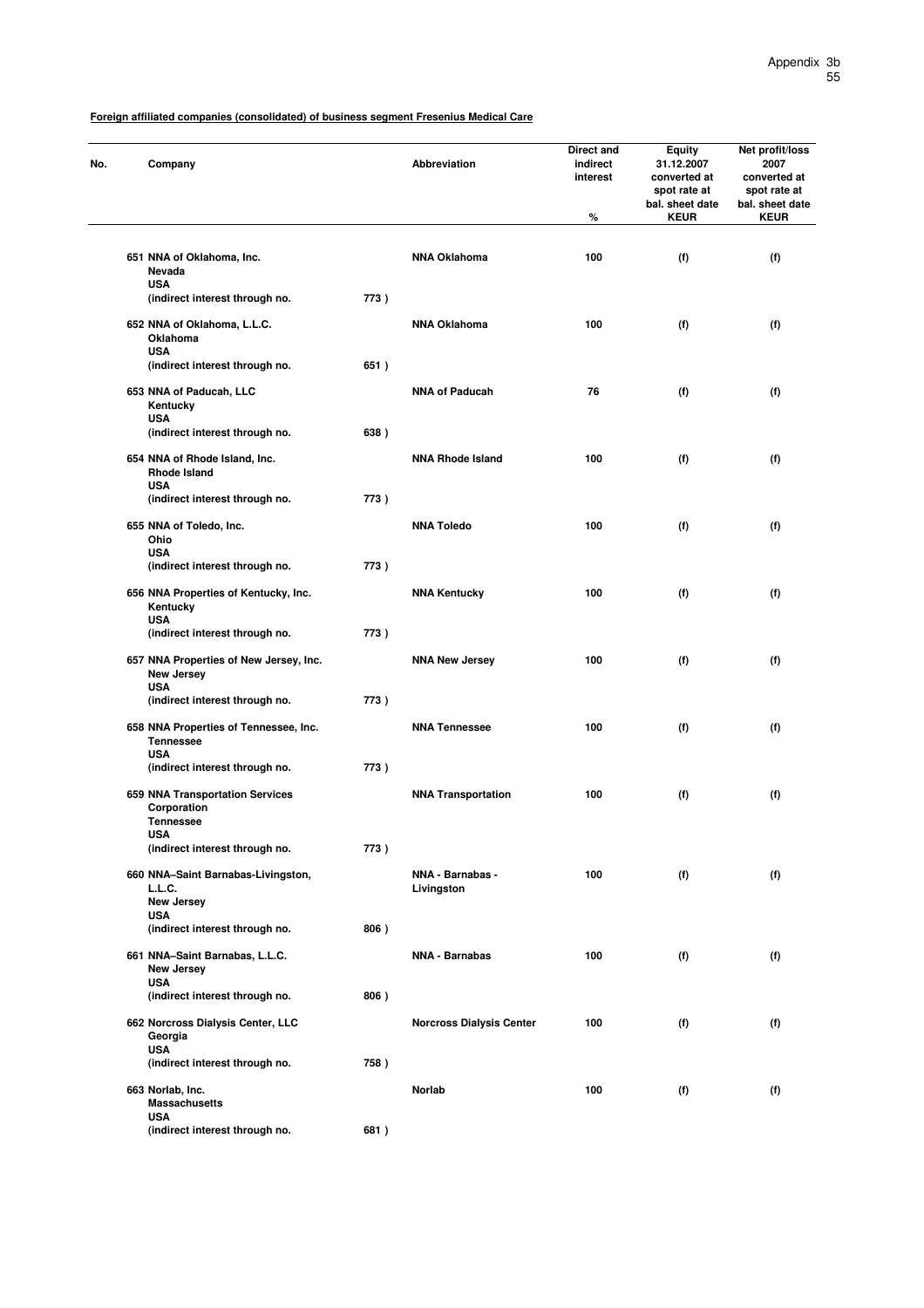| No. | Company                                                              |      | Abbreviation                                  | Direct and<br>indirect<br>interest<br>℅ | Equity<br>31.12.2007<br>converted at<br>spot rate at<br>bal. sheet date<br><b>KEUR</b> | Net profit/loss<br>2007<br>converted at<br>spot rate at<br>bal. sheet date<br><b>KEUR</b> |
|-----|----------------------------------------------------------------------|------|-----------------------------------------------|-----------------------------------------|----------------------------------------------------------------------------------------|-------------------------------------------------------------------------------------------|
|     | 664 North Buckner Dialysis Center, Inc.<br><b>Delaware</b>           |      | <b>North Buckner Dialysis</b><br>Center       | 100                                     | (f)                                                                                    | (f)                                                                                       |
|     | <b>USA</b>                                                           |      |                                               |                                         |                                                                                        |                                                                                           |
|     | (indirect interest through no.                                       | 574) |                                               |                                         |                                                                                        |                                                                                           |
|     | 665 North Gwinnett Dialysis, LLC<br>Georgia<br><b>USA</b>            |      | <b>North Gwinnett Dialysis</b>                | 100                                     | (f)                                                                                    | (f)                                                                                       |
|     | (indirect interest through no.                                       | 758) |                                               |                                         |                                                                                        |                                                                                           |
|     | 666 Northeast Alabama Kidney Clinic,<br>Inc.<br>Alabama              |      | Northeast Alabama Kidney<br>Clinic            | 100                                     | (f)                                                                                    | (f)                                                                                       |
|     | <b>USA</b><br>(indirect interest through no.                         | 773) |                                               |                                         |                                                                                        |                                                                                           |
|     | 667 Northern New Jersey Dialysis LLC                                 |      | <b>Northern New Jersey</b><br><b>Dialysis</b> | 100                                     | (f)                                                                                    | (f)                                                                                       |
|     | <b>Delaware</b>                                                      |      |                                               |                                         |                                                                                        |                                                                                           |
|     | <b>USA</b><br>(indirect interest through no.                         | 508) |                                               |                                         |                                                                                        |                                                                                           |
|     | 668 Northwest Dialysis, Inc.<br><b>Arkansas</b>                      |      | <b>Northwest Dialysis</b>                     | 100                                     | (f)                                                                                    | (f)                                                                                       |
|     | <b>USA</b><br>(indirect interest through no.                         | 773) |                                               |                                         |                                                                                        |                                                                                           |
|     |                                                                      |      | Ohio RCG                                      | 51                                      |                                                                                        |                                                                                           |
|     | 669 Ohio Renal Care Group, LLC<br>Ohio<br><b>USA</b>                 |      |                                               |                                         | (f)                                                                                    | (f)                                                                                       |
|     | (indirect interest through no.                                       | 733) |                                               |                                         |                                                                                        |                                                                                           |
|     | 670 Ohio Renal Care Supply Company,<br><b>LLC</b><br><b>Delaware</b> |      | <b>Ohio RC Supply</b>                         | 51                                      | (f)                                                                                    | (f)                                                                                       |
|     | <b>USA</b><br>(indirect interest through no.                         | 669) |                                               |                                         |                                                                                        |                                                                                           |
|     | 671 Overland Trails Renal Care Group,<br>LLC                         |      | <b>Overland Trails RCG</b>                    | 55                                      | (f)                                                                                    | (f)                                                                                       |
|     | Nebraska<br><b>USA</b>                                               |      |                                               |                                         |                                                                                        |                                                                                           |
|     | (indirect interest through no.                                       | 755) |                                               |                                         |                                                                                        |                                                                                           |
|     | 672 Pacific Northwest Renal Services,                                |      | <b>Pacific Northwest RS</b>                   | 95                                      | (f)                                                                                    | (f)                                                                                       |
|     | L.L.C.<br>Oregon                                                     |      |                                               |                                         |                                                                                        |                                                                                           |
|     | <b>USA</b>                                                           |      |                                               |                                         |                                                                                        |                                                                                           |
|     | (indirect interest through no.                                       | 754) |                                               |                                         |                                                                                        |                                                                                           |
|     | 673 Park Diagnostic Imaging Center,<br>Inc.<br>Florida               |      | <b>Park Diagnostic Imaging</b><br>Center      | 100                                     | (f)                                                                                    | (f)                                                                                       |
|     | <b>USA</b>                                                           |      |                                               |                                         |                                                                                        |                                                                                           |
|     | (indirect interest through no.                                       | 674) |                                               |                                         |                                                                                        |                                                                                           |
|     | 674 Park imaging Inc. (FL)<br>Florida<br><b>USA</b>                  |      | Park imaging, FL                              | 100                                     | (f)                                                                                    | (f)                                                                                       |
|     | (indirect interest through no.                                       | 675) |                                               |                                         |                                                                                        |                                                                                           |
|     | 675 Park imaging Inc. (MA)<br><b>Massachusetts</b>                   |      | Park imaging, MA                              | 100                                     | (f)                                                                                    | (f)                                                                                       |
|     | <b>USA</b><br>(indirect interest through no.                         | 681) |                                               |                                         |                                                                                        |                                                                                           |
|     | 676 Park Portable X-Ray, Inc.<br><b>Massachusetts</b>                |      | <b>Park Portable</b>                          | 100                                     | (f)                                                                                    | (f)                                                                                       |
|     | <b>USA</b><br>(indirect interest through no.                         | 675) |                                               |                                         |                                                                                        |                                                                                           |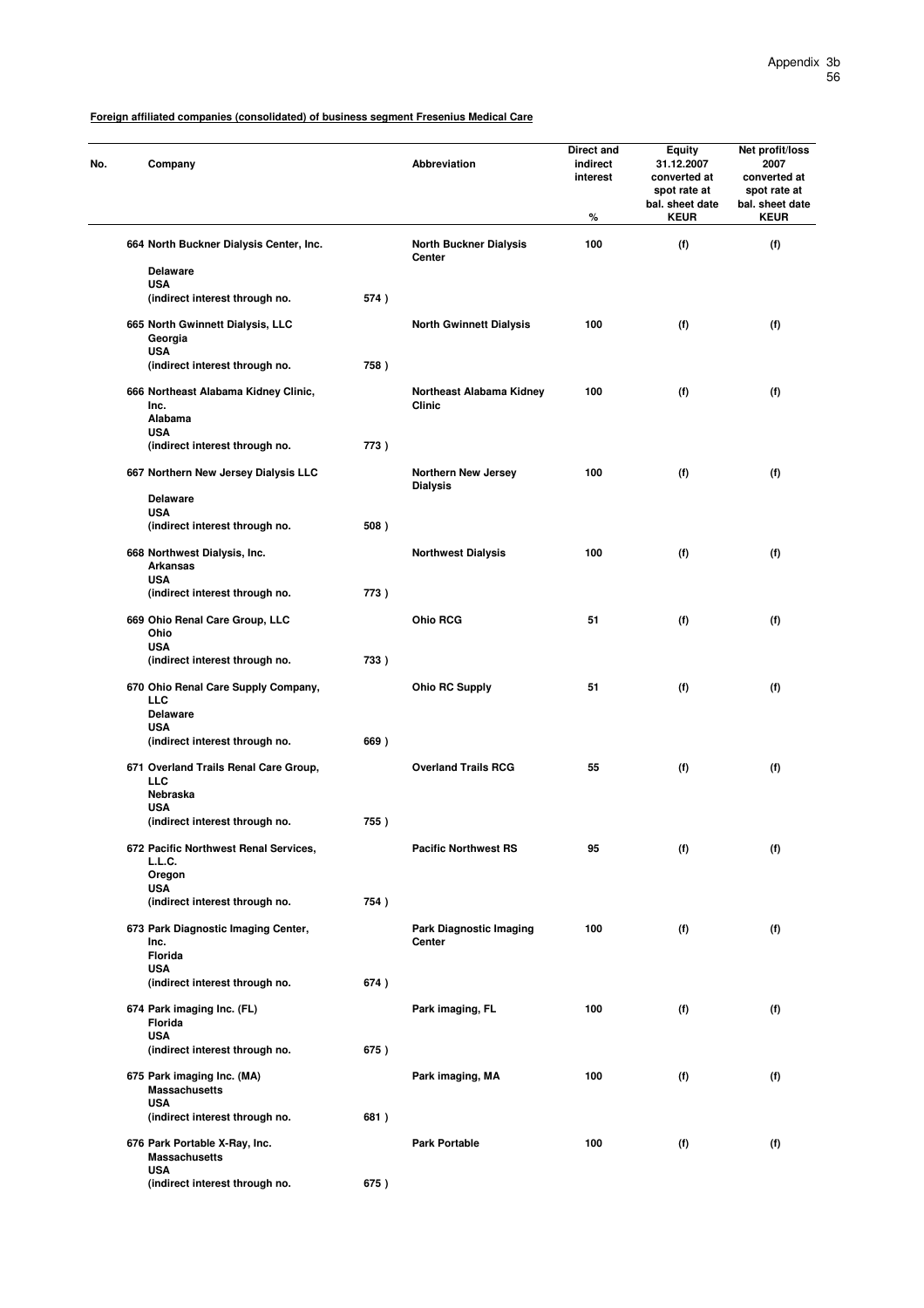| No. | Company                                               |      | Abbreviation                        | Direct and<br>indirect<br>interest<br>% | <b>Equity</b><br>31.12.2007<br>converted at<br>spot rate at<br>bal. sheet date<br><b>KEUR</b> | Net profit/loss<br>2007<br>converted at<br>spot rate at<br>bal. sheet date<br><b>KEUR</b> |
|-----|-------------------------------------------------------|------|-------------------------------------|-----------------------------------------|-----------------------------------------------------------------------------------------------|-------------------------------------------------------------------------------------------|
|     |                                                       |      |                                     |                                         |                                                                                               |                                                                                           |
|     | 677 PD Solutions of Ohio, Inc.<br>Ohio                |      | <b>PD Solutions Ohio</b>            | 100                                     | (f)                                                                                           | (f)                                                                                       |
|     | <b>USA</b><br>(indirect interest through no.          | 589) |                                     |                                         |                                                                                               |                                                                                           |
|     | 678 PD Solutions of Pennsylvania, Inc.                |      | <b>PD Solutions</b><br>Pennsylvania | 100                                     | (f)                                                                                           | (f)                                                                                       |
|     | Pennsylvania<br><b>USA</b>                            |      |                                     |                                         |                                                                                               |                                                                                           |
|     | (indirect interest through no.                        | 589) |                                     |                                         |                                                                                               |                                                                                           |
|     | 679 PD Solutions of Texas, Inc.<br><b>Texas</b>       |      | <b>PD Solutions Texas</b>           | 100                                     | (f)                                                                                           | (f)                                                                                       |
|     | <b>USA</b><br>(indirect interest through no.          | 589) |                                     |                                         |                                                                                               |                                                                                           |
|     | 680 Physicians Dialysis Company, Inc.<br>Pennsylvania |      | <b>Physicians Dialysis</b>          | 100                                     | (f)                                                                                           | (f)                                                                                       |
|     | <b>USA</b><br>(indirect interest through no.          | 760) |                                     |                                         |                                                                                               |                                                                                           |
|     | 681 PML, Inc.<br><b>Massachusetts</b>                 |      | <b>PML</b>                          | 100                                     | (f)                                                                                           | (f)                                                                                       |
|     | <b>USA</b><br>(indirect interest through no.          | 621) |                                     |                                         |                                                                                               |                                                                                           |
|     | 682 Prescott Renal Care Group, LLC<br><b>Delaware</b> |      | <b>Prescott RCG</b>                 | 70                                      | (f)                                                                                           | (f)                                                                                       |
|     | <b>USA</b><br>(indirect interest through no.          | 740) |                                     |                                         |                                                                                               |                                                                                           |
|     | 683 QCI Holdings, Inc.<br><b>Delaware</b>             |      | <b>QCI Holdings</b>                 | 100                                     | (f)                                                                                           | (f)                                                                                       |
|     | <b>USA</b><br>(indirect interest through no.          | 623) |                                     |                                         |                                                                                               |                                                                                           |
|     | 684 QCI Limited Liability Company<br>Colorado         |      | <b>QCI LLC</b>                      | 100                                     | (f)                                                                                           | (f)                                                                                       |
|     | <b>USA</b><br>(indirect interest through no.          | 695) |                                     |                                         |                                                                                               |                                                                                           |
|     | 685 Qix, Inc.                                         |      | Qix                                 | 100                                     | (f)                                                                                           | (f)                                                                                       |
|     | <b>Delaware</b><br>USA                                |      |                                     |                                         |                                                                                               |                                                                                           |
|     | (indirect interest through no.                        | 825) |                                     |                                         |                                                                                               |                                                                                           |
|     | 686 QualiCenters Albany, Ltd<br>Colorado              |      | Q.C. Albany, Ltd                    | 100                                     | (f)                                                                                           | (f)                                                                                       |
|     | <b>USA</b><br>(indirect interest through no.          | 695) |                                     |                                         |                                                                                               |                                                                                           |
|     | 687 QualiCenters Bend, LLC<br>Colorado                |      | Q.C. Bend                           | 100                                     | (f)                                                                                           | (f)                                                                                       |
|     | <b>USA</b><br>(indirect interest through no.          | 695) |                                     |                                         |                                                                                               |                                                                                           |
|     | 688 QualiCenters Coos Bay, Ltd<br>Colorado            |      | Q.C. Coos Bay                       | 100                                     | (f)                                                                                           | (f)                                                                                       |
|     | <b>USA</b><br>(indirect interest through no.          | 695) |                                     |                                         |                                                                                               |                                                                                           |
|     | 689 QualiCenters Eugene- Springfield,                 |      | Q.C. Eugene- Springfield            | 100                                     | (f)                                                                                           | (f)                                                                                       |
|     | Ltd<br>Colorado                                       |      |                                     |                                         |                                                                                               |                                                                                           |
|     | <b>USA</b><br>(indirect interest through no.          | 695) |                                     |                                         |                                                                                               |                                                                                           |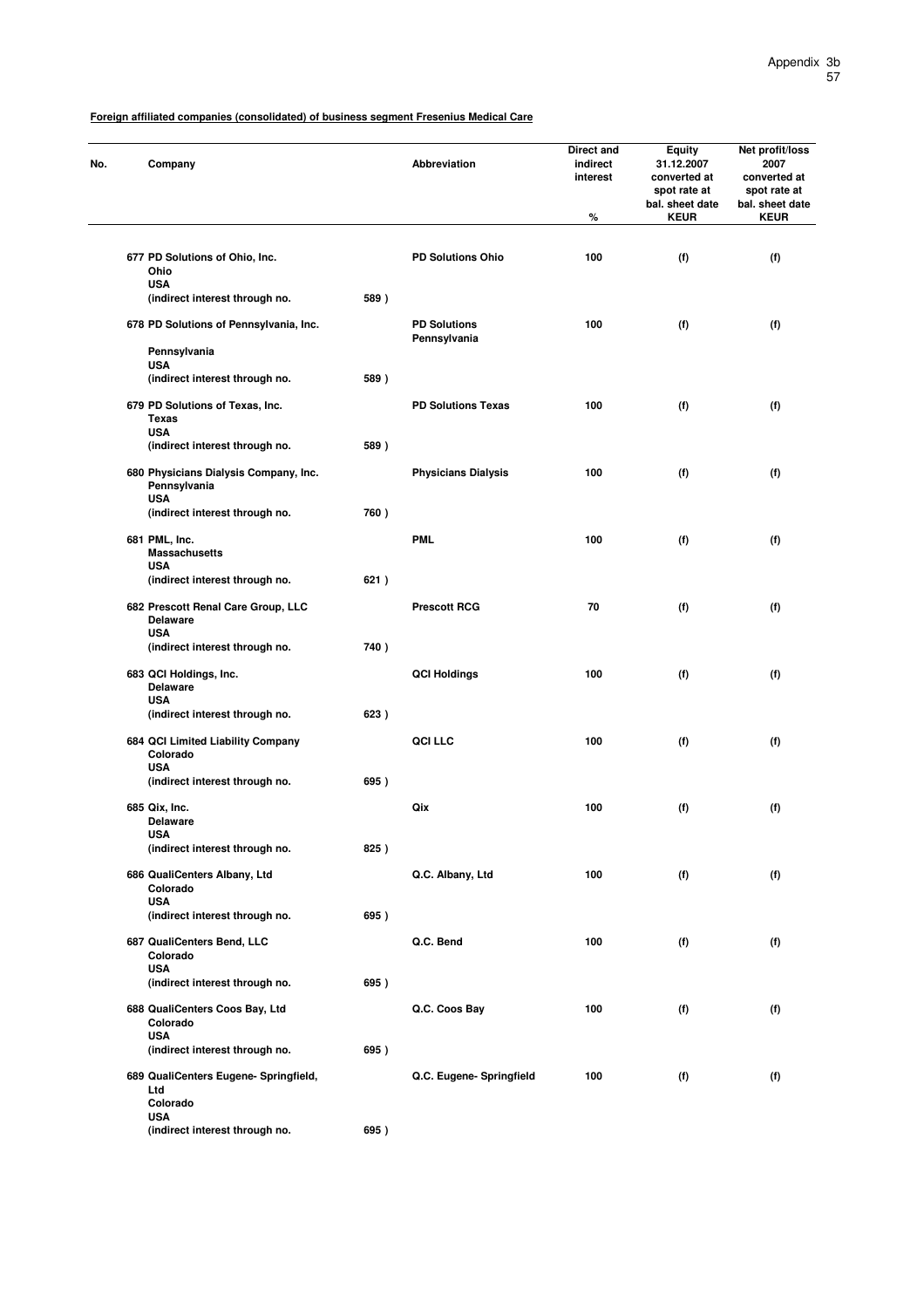| No. | Company                                                                     |      | Abbreviation            | Direct and<br>indirect<br>interest<br>℅ | <b>Equity</b><br>31.12.2007<br>converted at<br>spot rate at<br>bal. sheet date<br><b>KEUR</b> | Net profit/loss<br>2007<br>converted at<br>spot rate at<br>bal. sheet date<br><b>KEUR</b> |
|-----|-----------------------------------------------------------------------------|------|-------------------------|-----------------------------------------|-----------------------------------------------------------------------------------------------|-------------------------------------------------------------------------------------------|
|     | 690 QualiCenters Inland Northwest,<br>LLC<br>Colorado                       |      | Q.C. Inland Northwest   | 100                                     | (f)                                                                                           | (f)                                                                                       |
|     | <b>USA</b><br>(indirect interest through no.                                | 695) |                         |                                         |                                                                                               |                                                                                           |
|     | 691 QualiCenters Louisville, LLC<br>Colorado                                |      | Q.C. Louisville         | 100                                     | (f)                                                                                           | (f)                                                                                       |
|     | <b>USA</b><br>(indirect interest through no.                                | 695) |                         |                                         |                                                                                               |                                                                                           |
|     | 692 QualiCenters Pueblo, LLC<br>Colorado<br><b>USA</b>                      |      | Q.C. Pueblo             | 100                                     | (f)                                                                                           | (f)                                                                                       |
|     | (indirect interest through no.                                              | 683) |                         |                                         |                                                                                               |                                                                                           |
|     | 693 QualiCenters Salem, LLC<br>Colorado<br><b>USA</b>                       |      | Q.C. Salem              | 100                                     | (f)                                                                                           | (f)                                                                                       |
|     | (indirect interest through no.                                              | 695) |                         |                                         |                                                                                               |                                                                                           |
|     | 694 QualiCenters Sioux City, LLC<br>Colorado                                |      | Q.C. Sioux City         | 100                                     | (f)                                                                                           | (f)                                                                                       |
|     | <b>USA</b><br>(indirect interest through no.                                | 695) |                         |                                         |                                                                                               |                                                                                           |
|     | 695 QualiCenters, Inc.<br>Colorado                                          |      | <b>QualiCenters</b>     | 100                                     | (f)                                                                                           | (f)                                                                                       |
|     | <b>USA</b><br>(indirect interest through no.                                | 683) |                         |                                         |                                                                                               |                                                                                           |
|     | 696 Qualiserv, Ltd.<br>Colorado<br><b>USA</b>                               |      | Qualiserv               | 100                                     | (f)                                                                                           | (f)                                                                                       |
|     | (indirect interest through no.                                              | 695) |                         |                                         |                                                                                               |                                                                                           |
|     | 697 Quality Care Dialysis Center of<br>Dallas Inc.<br>Texas                 |      | <b>Dallas Dialysis</b>  | 100                                     | (f)                                                                                           | (f)                                                                                       |
|     | <b>USA</b><br>(indirect interest through no.                                | 704) |                         |                                         |                                                                                               |                                                                                           |
|     | 698 Quality Care Dialysis Center of<br>Hammond Inc.<br>Delaware             |      | <b>Dialysis Hammond</b> | 100                                     | (f)                                                                                           | (f)                                                                                       |
|     | <b>USA</b><br>(indirect interest through no.                                | 704) |                         |                                         |                                                                                               |                                                                                           |
|     | 699 Quality Care Dialysis Center of<br>Houston Inc.<br><b>Texas</b>         |      | <b>QCDC Houston</b>     | 100                                     | (f)                                                                                           | (f)                                                                                       |
|     | <b>USA</b><br>(indirect interest through no.                                | 704) |                         |                                         |                                                                                               |                                                                                           |
|     | 700 Quality Care Dialysis Center of<br>New Orleans Inc.<br>Louisiana        |      | <b>QCDC New Orleans</b> | 100                                     | (f)                                                                                           | (f)                                                                                       |
|     | <b>USA</b><br>(indirect interest through no.                                | 704) |                         |                                         |                                                                                               |                                                                                           |
|     | 701 Quality Care Dialysis Center of San<br>Antonio Inc.<br><b>Texas</b>     |      | <b>QCDC San Antonio</b> | 100                                     | (f)                                                                                           | (f)                                                                                       |
|     | <b>USA</b><br>(indirect interest through no.                                | 704) |                         |                                         |                                                                                               |                                                                                           |
|     | 702 Quality Care Dialysis Center of<br>Vega Baja Inc.<br><b>Puerto Rico</b> |      | Dialysis Vega Baja      | 100                                     | (f)                                                                                           | (f)                                                                                       |
|     | <b>USA</b><br>(indirect interest through no.                                | 704) |                         |                                         |                                                                                               |                                                                                           |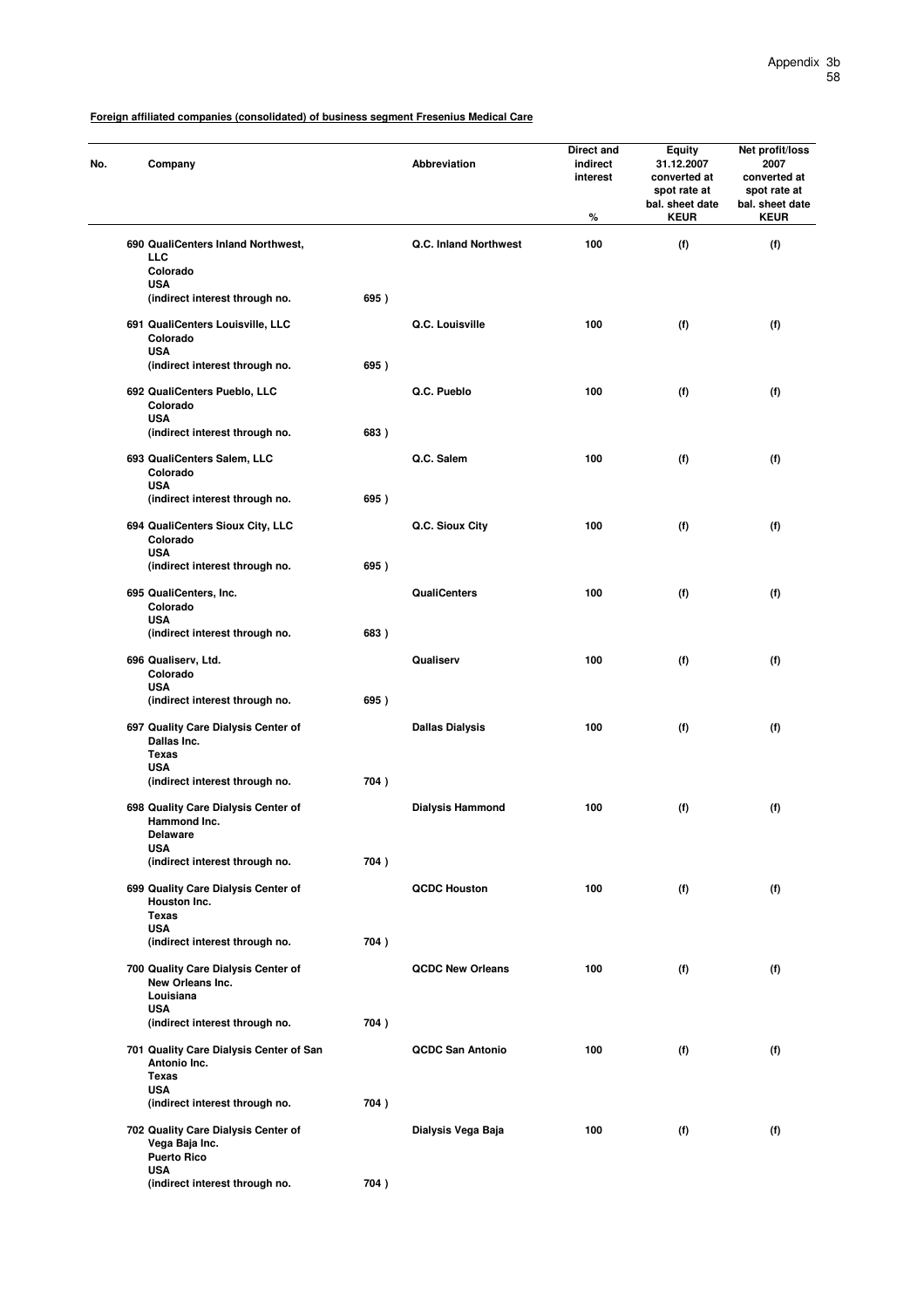| No. | Company                                                                       |      | Abbreviation                                   | Direct and<br>indirect<br>interest<br>$\%$ | <b>Equity</b><br>31.12.2007<br>converted at<br>spot rate at<br>bal. sheet date<br><b>KEUR</b> | Net profit/loss<br>2007<br>converted at<br>spot rate at<br>bal. sheet date<br><b>KEUR</b> |
|-----|-------------------------------------------------------------------------------|------|------------------------------------------------|--------------------------------------------|-----------------------------------------------------------------------------------------------|-------------------------------------------------------------------------------------------|
|     |                                                                               |      |                                                |                                            |                                                                                               |                                                                                           |
|     | 703 Quality Care Dialysis Center of<br>Vista Inc.<br>California<br><b>USA</b> |      | <b>Dialysis Vista</b>                          | 100                                        | (f)                                                                                           | (f)                                                                                       |
|     | (indirect interest through no.                                                | 704) |                                                |                                            |                                                                                               |                                                                                           |
|     | 704 Quality Care Dialysis Centers, Inc.                                       |      | <b>Quality Care Dialysis</b><br><b>Centers</b> | 100                                        | (f)                                                                                           | (f)                                                                                       |
|     | <b>Florida</b>                                                                |      |                                                |                                            |                                                                                               |                                                                                           |
|     | <b>USA</b><br>(indirect interest through no.                                  | 601) |                                                |                                            |                                                                                               |                                                                                           |
|     | 705 R.C.G. Supply Company<br><b>Tennessee</b>                                 |      | R.C.G. Supply                                  | 100                                        | (f)                                                                                           | (f)                                                                                       |
|     | <b>USA</b><br>(indirect interest through no.                                  | 733) |                                                |                                            |                                                                                               |                                                                                           |
|     | 706 RCG Arlington Heights, LLC<br><b>Delaware</b>                             |      | <b>RCG Arlington Heights</b>                   | 100                                        | (f)                                                                                           | (f)                                                                                       |
|     | <b>USA</b><br>(indirect interest through no.                                  | 491) |                                                |                                            |                                                                                               |                                                                                           |
|     | 707 RCG Bloomington, LLC<br><b>Delaware</b>                                   |      | <b>RCG Bloomington</b>                         | 100                                        | (f)                                                                                           | (f)                                                                                       |
|     | <b>USA</b><br>(indirect interest through no.                                  | 714) |                                                |                                            |                                                                                               |                                                                                           |
|     | 708 RCG Columbus, LLC<br><b>Delaware</b><br><b>USA</b>                        |      | <b>RCG Columbus</b>                            | 51                                         | (f)                                                                                           | (f)                                                                                       |
|     | (indirect interest through no.                                                | 773) |                                                |                                            |                                                                                               |                                                                                           |
|     | 709 RCG Credit Corporation<br><b>Tennessee</b>                                |      | <b>RCG Credit</b>                              | 100                                        | (f)                                                                                           | (f)                                                                                       |
|     | <b>USA</b><br>(indirect interest through no.                                  | 773) |                                                |                                            |                                                                                               |                                                                                           |
|     | 710 RCG East Texas, LLP<br><b>Delaware</b>                                    |      | <b>RCG East Texas</b>                          | 100                                        | (f)                                                                                           | (f)                                                                                       |
|     | <b>USA</b><br>(indirect interest through no.                                  | 762) |                                                |                                            |                                                                                               |                                                                                           |
|     | 711 RCG Finance, Inc.<br><b>Delaware</b>                                      |      | <b>RCG Finance</b>                             | 100                                        | (f)                                                                                           | (f)                                                                                       |
|     | <b>USA</b><br>(indirect interest through no.                                  | 773) |                                                |                                            |                                                                                               |                                                                                           |
|     |                                                                               |      |                                                |                                            |                                                                                               |                                                                                           |
|     | 712 RCG Grand Island, LLC<br><b>Delaware</b><br><b>USA</b>                    |      | <b>RCG Grand Island</b>                        | 60                                         | (f)                                                                                           | (f)                                                                                       |
|     | (indirect interest through no.                                                | 755) |                                                |                                            |                                                                                               |                                                                                           |
|     | 713 RCG Houston, LLP<br><b>Delaware</b><br><b>USA</b>                         |      | <b>RCG Houston</b>                             | 90                                         | (f)                                                                                           | (f)                                                                                       |
|     | (indirect interest through no.                                                | 762) |                                                |                                            |                                                                                               |                                                                                           |
|     | 714 RCG Indiana, L.L.C.<br><b>Delaware</b>                                    |      | <b>RCG Indiana</b>                             | 100                                        | (f)                                                                                           | (f)                                                                                       |
|     | <b>USA</b><br>(indirect interest through no.                                  | 773) |                                                |                                            |                                                                                               |                                                                                           |
|     | 715 RCG Intellectual Holdings, Inc.<br><b>Delaware</b>                        |      | <b>RCGIH</b>                                   | 100                                        | (f)                                                                                           | (f)                                                                                       |
|     | <b>USA</b><br>(indirect interest through no.                                  | 773) |                                                |                                            |                                                                                               |                                                                                           |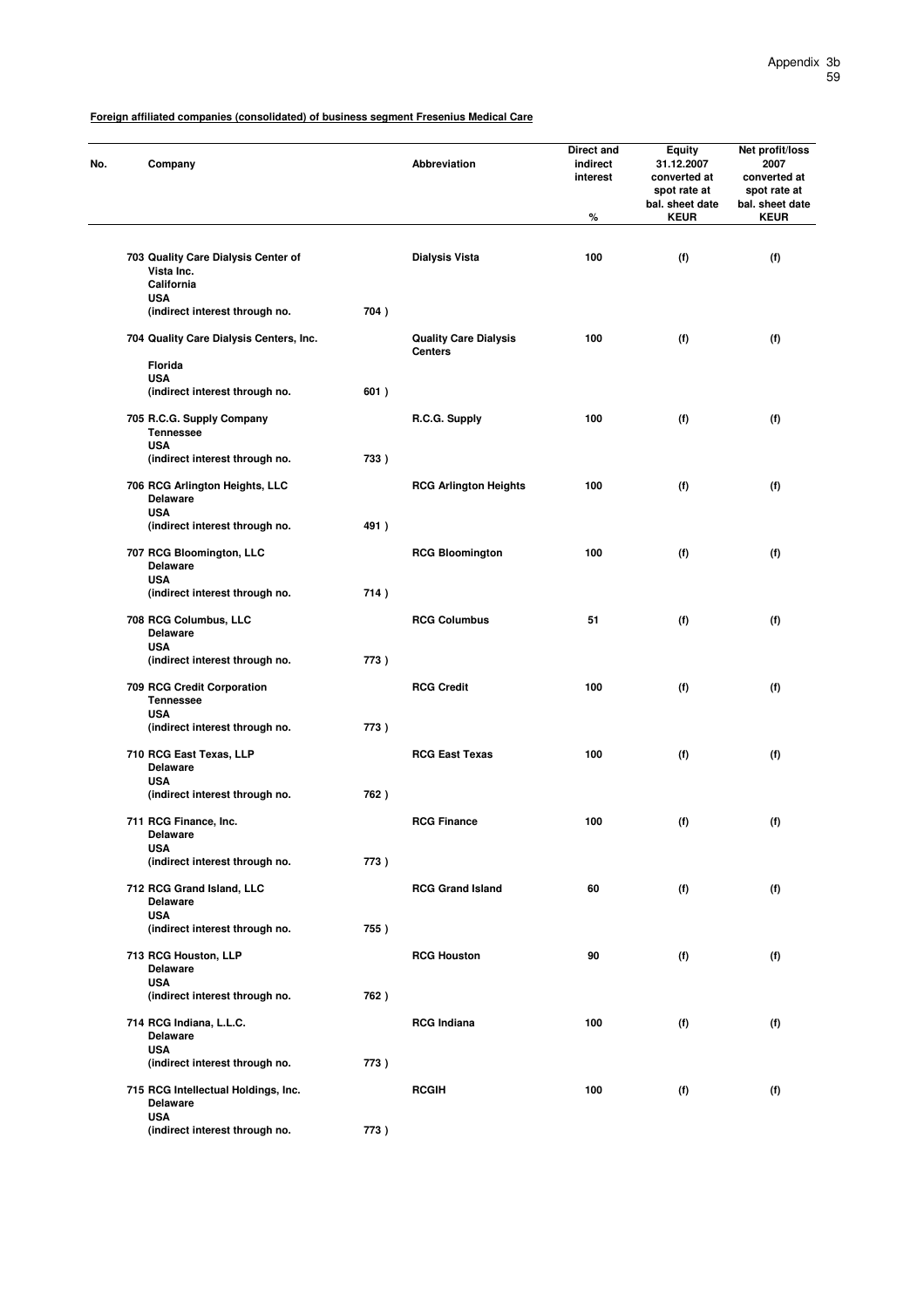| No. | Company                                                          |      | Abbreviation                | Direct and<br>indirect<br>interest<br>$\%$ | <b>Equity</b><br>31.12.2007<br>converted at<br>spot rate at<br>bal. sheet date<br><b>KEUR</b> | Net profit/loss<br>2007<br>converted at<br>spot rate at<br>bal. sheet date<br><b>KEUR</b> |
|-----|------------------------------------------------------------------|------|-----------------------------|--------------------------------------------|-----------------------------------------------------------------------------------------------|-------------------------------------------------------------------------------------------|
|     | 716 RCG Irving, LLP<br><b>Delaware</b>                           |      | <b>RCG Irving</b>           | 100                                        | (f)                                                                                           | (f)                                                                                       |
|     | <b>USA</b><br>(indirect interest through no.                     | 762) |                             |                                            |                                                                                               |                                                                                           |
|     | 717 RCG Marion, LLC<br><b>Delaware</b><br><b>USA</b>             |      | <b>RCG Marion</b>           | 100                                        | (f)                                                                                           | (f)                                                                                       |
|     | (indirect interest through no.                                   | 723) |                             |                                            |                                                                                               |                                                                                           |
|     | 718 RCG Martin, LLC<br><b>Delaware</b><br><b>USA</b>             |      | <b>RCG Martin</b>           | 100                                        | (f)                                                                                           | (f)                                                                                       |
|     | (indirect interest through no.                                   | 773) |                             |                                            |                                                                                               |                                                                                           |
|     | 719 RCG Memphis East, LLC<br><b>Delaware</b><br><b>USA</b>       |      | <b>RCG Memphis East</b>     | 100                                        | (f)                                                                                           | (f)                                                                                       |
|     | (indirect interest through no.                                   | 773) |                             |                                            |                                                                                               |                                                                                           |
|     | 720 RCG Memphis South, LLC<br>California<br><b>USA</b>           |      | <b>RCG Memphis South</b>    | 100                                        | (f)                                                                                           | (f)                                                                                       |
|     | (indirect interest through no.                                   | 723) |                             |                                            |                                                                                               |                                                                                           |
|     | 721 RCG Memphis, LLC<br><b>Delaware</b>                          |      | <b>RCG Memphis</b>          | 100                                        | (f)                                                                                           | (f)                                                                                       |
|     | <b>USA</b><br>(indirect interest through no.                     | 773) |                             |                                            |                                                                                               |                                                                                           |
|     | 722 RCG Mercy Des Moines, LLC<br><b>Delaware</b>                 |      | <b>RCG Mercy Des Moines</b> | 80                                         | (f)                                                                                           | (f)                                                                                       |
|     | <b>USA</b><br>(indirect interest through no.                     | 755) |                             |                                            |                                                                                               |                                                                                           |
|     | 723 RCG Mississippi, Inc.<br><b>Delaware</b>                     |      | <b>RCG Mississippi</b>      | 100                                        | (f)                                                                                           | (f)                                                                                       |
|     | <b>USA</b><br>(indirect interest through no.                     | 773) |                             |                                            |                                                                                               |                                                                                           |
|     | 724 RCG North Platte, LLC<br><b>Delaware</b><br><b>USA</b>       |      | <b>RCG North Platte</b>     | 60                                         | (f)                                                                                           | (f)                                                                                       |
|     | (indirect interest through no.                                   | 755) |                             |                                            |                                                                                               |                                                                                           |
|     | 725 RCG of Lake Village, LLC<br><b>Mississippi</b><br><b>USA</b> |      | <b>RCG Lake Village</b>     | 51                                         | (f)                                                                                           | (f)                                                                                       |
|     | (indirect interest through no.                                   | 723) |                             |                                            |                                                                                               |                                                                                           |
|     | 726 RCG PA Merger Corp.<br>Texas                                 |      | <b>RCG PA</b>               | 100                                        | (f)                                                                                           | (f)                                                                                       |
|     | <b>USA</b><br>(indirect interest through no.                     | 773) |                             |                                            |                                                                                               |                                                                                           |
|     | 727 RCG Pensacola, LLC<br><b>Delaware</b>                        |      | <b>RCG Pensacola</b>        | 70                                         | (f)                                                                                           | (f)                                                                                       |
|     | <b>USA</b><br>(indirect interest through no.                     | 759) |                             |                                            |                                                                                               |                                                                                           |
|     | 728 RCG Robstown, LLP<br><b>Delaware</b>                         |      | <b>RCG Robstown</b>         | 70                                         | (f)                                                                                           | (f)                                                                                       |
|     | <b>USA</b><br>(indirect interest through no.                     | 762) |                             |                                            |                                                                                               |                                                                                           |
|     | 729 RCG Saint Luke's LLC<br><b>Delaware</b>                      |      | <b>RCG/Saint Luke</b>       | 100                                        | (f)                                                                                           | (f)                                                                                       |
|     | <b>USA</b><br>(indirect interest through no.                     | 755) |                             |                                            |                                                                                               |                                                                                           |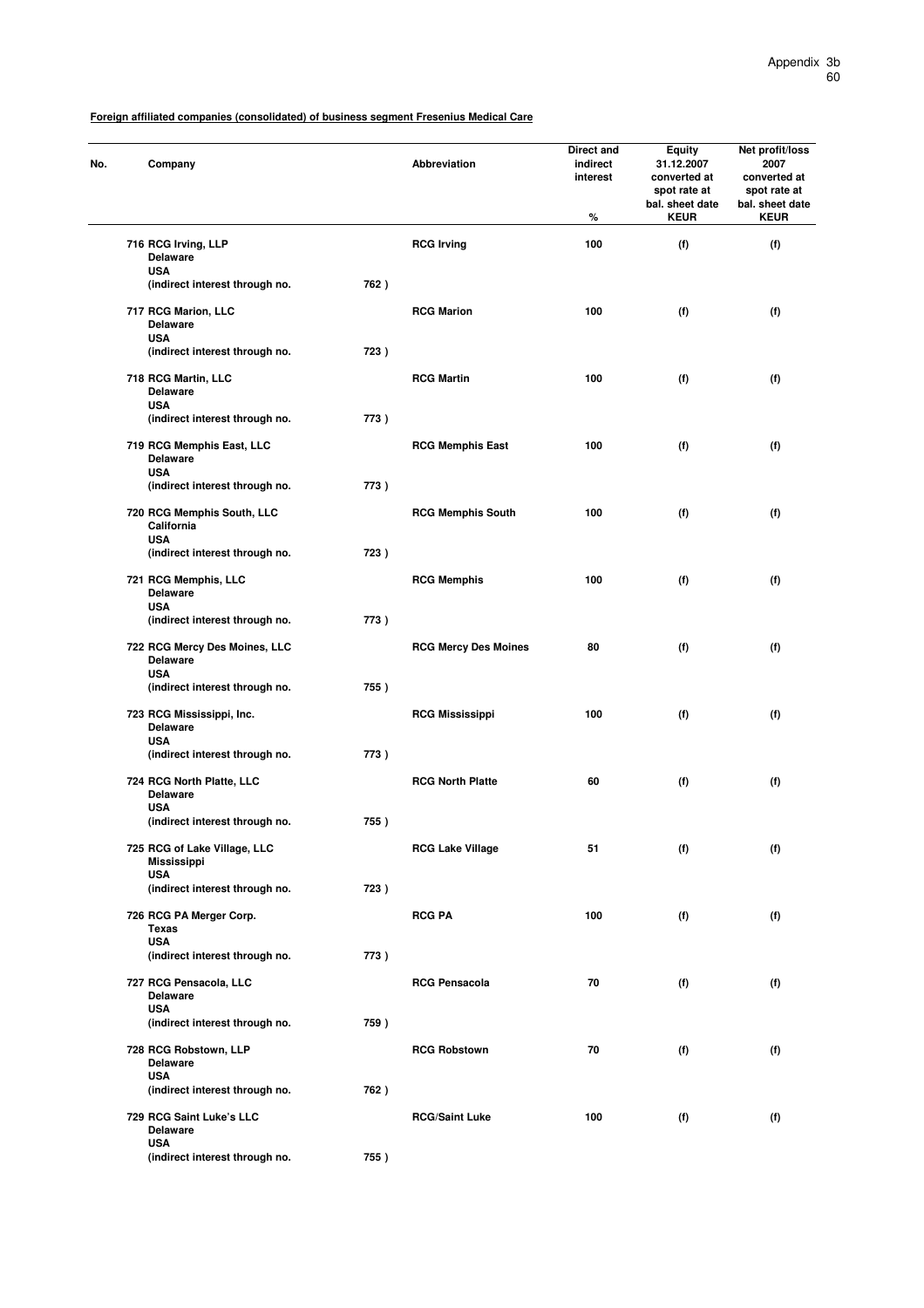| No. | Company                                                               |      | Abbreviation                   | Direct and<br>indirect<br>interest<br>% | <b>Equity</b><br>31.12.2007<br>converted at<br>spot rate at<br>bal. sheet date<br><b>KEUR</b> | Net profit/loss<br>2007<br>converted at<br>spot rate at<br>bal. sheet date<br><b>KEUR</b> |
|-----|-----------------------------------------------------------------------|------|--------------------------------|-----------------------------------------|-----------------------------------------------------------------------------------------------|-------------------------------------------------------------------------------------------|
|     | 730 RCG Southaven, LLC<br><b>Delaware</b>                             |      | <b>RCG Southaven</b>           | 51                                      | (f)                                                                                           | (f)                                                                                       |
|     | <b>USA</b><br>(indirect interest through no.                          | 773) |                                |                                         |                                                                                               |                                                                                           |
|     | 731 RCG Southern New Jersey, LLC                                      |      | <b>RCG Southern New Jersey</b> | 60                                      | (f)                                                                                           | (f)                                                                                       |
|     | <b>Delaware</b><br><b>USA</b>                                         |      |                                |                                         |                                                                                               |                                                                                           |
|     | (indirect interest through no.                                        | 745) |                                |                                         |                                                                                               |                                                                                           |
|     | 732 RCG Tunica, LLC<br><b>Delaware</b><br><b>USA</b>                  |      | <b>RCG Tunica</b>              | 70                                      | (f)                                                                                           | (f)                                                                                       |
|     | (indirect interest through no.                                        | 723) |                                |                                         |                                                                                               |                                                                                           |
|     | 733 RCG University Division, Inc.<br><b>Tennessee</b>                 |      | <b>RCG University</b>          | 100                                     | (f)                                                                                           | (f)                                                                                       |
|     | <b>USA</b><br>(indirect interest through no.                          | 773) |                                |                                         |                                                                                               |                                                                                           |
|     | 734 RCG West Health Supply, L.C.<br>Arizona<br><b>USA</b>             |      | <b>RCG West Health Supply</b>  | 100                                     |                                                                                               |                                                                                           |
|     | (indirect interest through no.                                        | 773) |                                |                                         |                                                                                               |                                                                                           |
|     | 735 RCG Whitehaven, LLC<br><b>Delaware</b><br><b>USA</b>              |      | <b>RCG Whitehaven</b>          | 100                                     | (f)                                                                                           | (f)                                                                                       |
|     | (indirect interest through no.                                        | 723) |                                |                                         |                                                                                               |                                                                                           |
|     | 736 Renaissance Health Care Inc.<br><b>Delaware</b><br><b>USA</b>     |      | <b>Renaissance Healthcare</b>  | 100                                     | (f)                                                                                           | (f)                                                                                       |
|     | (indirect interest through no.                                        | 629) |                                |                                         |                                                                                               |                                                                                           |
|     | 737 Renal Care Group-Beaumont, L.P.<br><b>Delaware</b><br><b>USA</b>  |      | <b>RCG-Beaumont</b>            | 80                                      | (f)                                                                                           | (f)                                                                                       |
|     | (indirect interest through no.                                        | 762) |                                |                                         |                                                                                               |                                                                                           |
|     | 738 Renal Care Group-Harlingen, L.P.<br><b>Delaware</b><br><b>USA</b> |      | RCG - Harlingen                | 60                                      | (f)                                                                                           | (f)                                                                                       |
|     | (indirect interest through no.                                        | 762) |                                |                                         |                                                                                               |                                                                                           |
|     | 739 Renal Care Group Alaska, Inc.<br>Alaska                           |      | <b>RCG Alaska</b>              | 100                                     | (f)                                                                                           | (f)                                                                                       |
|     | <b>USA</b><br>(indirect interest through no.                          | 773) |                                |                                         |                                                                                               |                                                                                           |
|     | 740 Renal Care Group Arizona, LLC<br>Arizona                          |      | <b>RCG Arizona</b>             | 100                                     | (f)                                                                                           | (f)                                                                                       |
|     | <b>USA</b><br>(indirect interest through no.                          | 773) |                                |                                         |                                                                                               |                                                                                           |
|     | 741 Renal Care Group Central<br>Memphis, LLC<br><b>Delaware</b>       |      | <b>RCG Central Memphis</b>     | 100                                     | (f)                                                                                           | (f)                                                                                       |
|     | <b>USA</b><br>(indirect interest through no.                          | 773) |                                |                                         |                                                                                               |                                                                                           |
|     | 742 Renal Care Group Charlotte, LLC<br><b>Delaware</b>                |      | <b>RCG Charlotte</b>           | 60                                      | (f)                                                                                           | (f)                                                                                       |
|     | <b>USA</b><br>(indirect interest through no.                          | 618) |                                |                                         |                                                                                               |                                                                                           |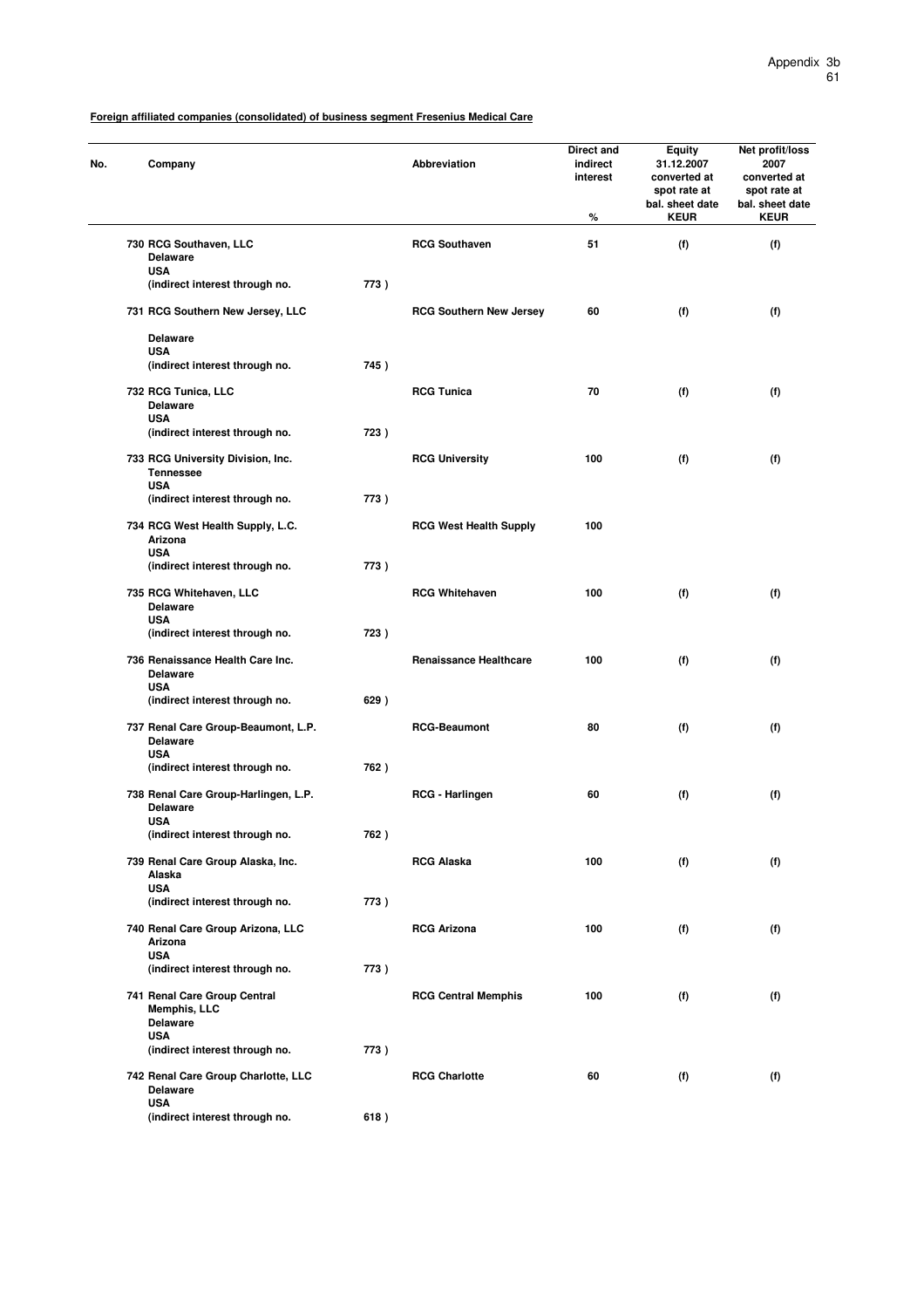| No. | Company                                                                      |      | Abbreviation                 | Direct and<br>indirect<br>interest<br>% | <b>Equity</b><br>31.12.2007<br>converted at<br>spot rate at<br>bal. sheet date<br><b>KEUR</b> | Net profit/loss<br>2007<br>converted at<br>spot rate at<br>bal. sheet date<br><b>KEUR</b> |
|-----|------------------------------------------------------------------------------|------|------------------------------|-----------------------------------------|-----------------------------------------------------------------------------------------------|-------------------------------------------------------------------------------------------|
|     | 743 Renal Care Group Chicago<br>Southside, LLC<br><b>Delaware</b>            |      | <b>RCG Chicago Southside</b> | 80                                      | (f)                                                                                           | (f)                                                                                       |
|     | <b>USA</b><br>(indirect interest through no.                                 | 491) |                              |                                         |                                                                                               |                                                                                           |
|     | 744 Renal Care Group Chicago<br>Uptown, LLC<br><b>Delaware</b><br><b>USA</b> |      | <b>RCG Chicago Uptown</b>    | 80                                      | (f)                                                                                           | (f)                                                                                       |
|     | (indirect interest through no.                                               | 491) |                              |                                         |                                                                                               |                                                                                           |
|     | 745 Renal Care Group East, Inc.<br>Pennsylvania<br><b>USA</b>                |      | <b>RCG East</b>              | 100                                     | (f)                                                                                           | (f)                                                                                       |
|     | (indirect interest through no.                                               | 773) |                              |                                         |                                                                                               |                                                                                           |
|     | 746 Renal Care Group Eastern Ohio,<br><b>LLC</b><br><b>Delaware</b>          |      | <b>RCG Eastern Ohio</b>      | 60                                      | (f)                                                                                           | (f)                                                                                       |
|     | <b>USA</b><br>(indirect interest through no.                                 | 680) |                              |                                         |                                                                                               |                                                                                           |
|     | 747 Renal Care Group Gainesville East,<br><b>LLC</b>                         |      | <b>RCG Gainesville East</b>  | 90                                      | (f)                                                                                           | (f)                                                                                       |
|     | <b>Delaware</b><br><b>USA</b><br>(indirect interest through no.              | 645) |                              |                                         |                                                                                               |                                                                                           |
|     | 748 Renal Care Group Gainesville, LLC<br><b>Delaware</b><br><b>USA</b>       |      | <b>RCG Gainesville</b>       | 60                                      | (f)                                                                                           | (f)                                                                                       |
|     | (indirect interest through no.                                               | 645) |                              |                                         |                                                                                               |                                                                                           |
|     | 749 Renal Care Group Lansing, LLC<br><b>Delaware</b><br><b>USA</b>           |      | <b>RCG Lansing</b>           | 100                                     | (f)                                                                                           | (f)                                                                                       |
|     | (indirect interest through no.                                               | 618) |                              |                                         |                                                                                               |                                                                                           |
|     | 750 Renal Care Group Las Vegas, LLC<br><b>Delaware</b><br><b>USA</b>         |      | <b>RCG Las Vegas</b>         | 70                                      | (f)                                                                                           | (f)                                                                                       |
|     | (indirect interest through no.                                               | 557) |                              |                                         |                                                                                               |                                                                                           |
|     | 751 Renal Care Group Maplewood, LLC<br>Delaware<br><b>USA</b>                |      | <b>RCG Maplewood</b>         | 60                                      | (†)                                                                                           | (f)                                                                                       |
|     | (indirect interest through no.                                               | 794) |                              |                                         |                                                                                               |                                                                                           |
|     | 752 Renal Care Group Michigan, Inc.<br><b>Delaware</b><br><b>USA</b>         |      | <b>RCG Michigan</b>          | 100                                     | (f)                                                                                           | (f)                                                                                       |
|     | (indirect interest through no.                                               | 773) |                              |                                         |                                                                                               |                                                                                           |
|     | 753 Renal Care Group Nacagdoches,<br><b>LLP</b><br><b>Delaware</b>           |      | <b>RCG Nacagdoches</b>       | 80                                      | (f)                                                                                           | (f)                                                                                       |
|     | <b>USA</b>                                                                   |      |                              |                                         |                                                                                               |                                                                                           |
|     | (indirect interest through no.                                               | 762) |                              |                                         |                                                                                               |                                                                                           |
|     | 754 Renal Care Group Northwest, Inc.<br><b>Delaware</b><br><b>USA</b>        |      | <b>RCG Northwest</b>         | 100                                     | (f)                                                                                           | (f)                                                                                       |
|     | (indirect interest through no.                                               | 773) |                              |                                         |                                                                                               |                                                                                           |
|     | 755 Renal Care Group of the Midwest,<br>Inc.<br>Kansas                       |      | <b>RCG Midwest</b>           | 100                                     | (f)                                                                                           | (f)                                                                                       |
|     | <b>USA</b><br>(indirect interest through no.                                 | 773) |                              |                                         |                                                                                               |                                                                                           |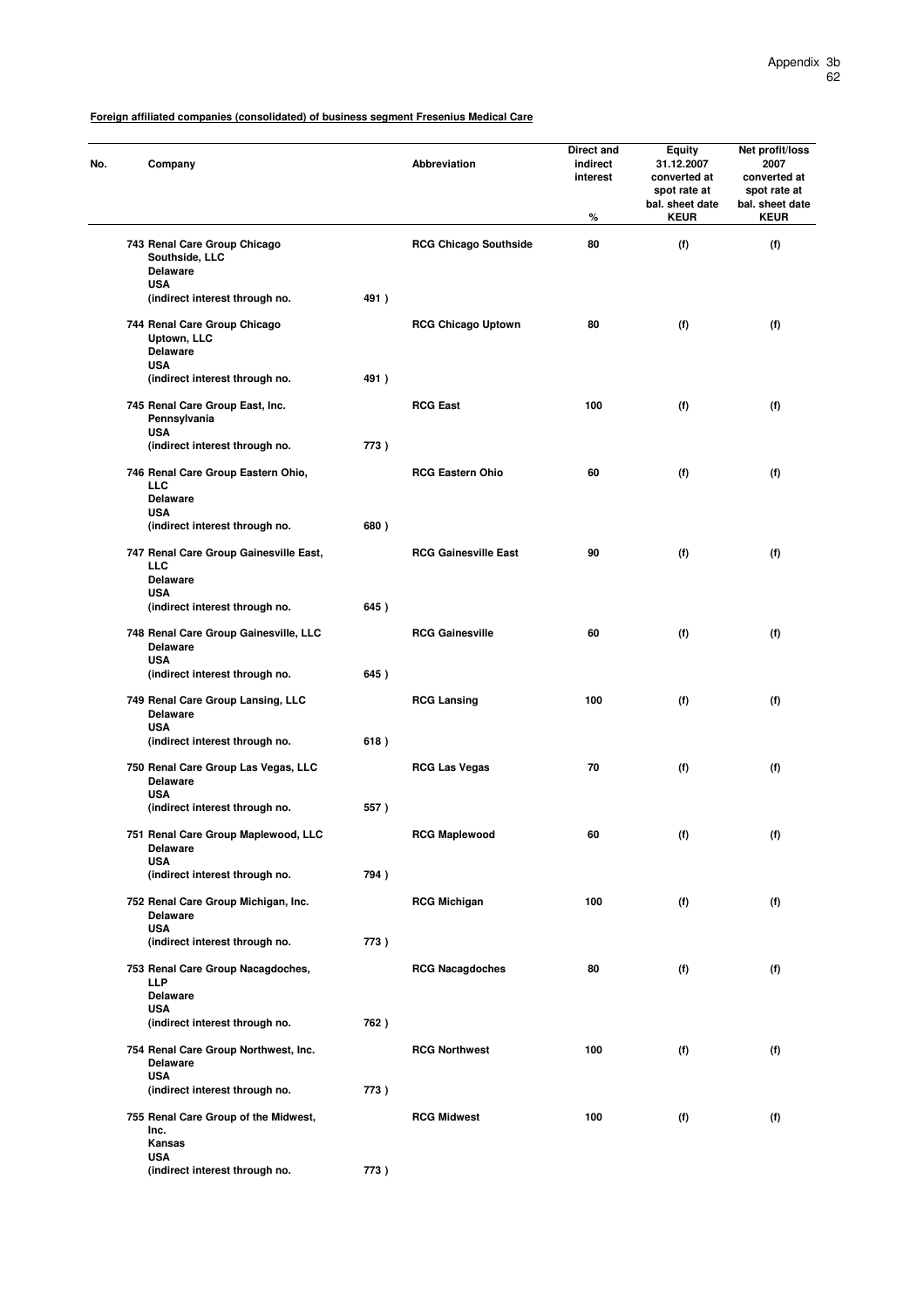| No. | Company                                                                             |      | <b>Abbreviation</b>           | Direct and<br>indirect<br>interest<br>% | <b>Equity</b><br>31.12.2007<br>converted at<br>spot rate at<br>bal. sheet date<br><b>KEUR</b> | Net profit/loss<br>2007<br>converted at<br>spot rate at<br>bal. sheet date<br><b>KEUR</b> |
|-----|-------------------------------------------------------------------------------------|------|-------------------------------|-----------------------------------------|-----------------------------------------------------------------------------------------------|-------------------------------------------------------------------------------------------|
|     | 756 Renal Care Group of the Ozarks,<br><b>Delaware</b>                              |      | <b>RCG Ozarks</b>             | 100                                     | (f)                                                                                           | (f)                                                                                       |
|     | <b>USA</b><br>(indirect interest through no.                                        | 755) |                               |                                         |                                                                                               |                                                                                           |
|     | 757 Renal Care Group of the Rockies,<br><b>LLC</b><br><b>Delaware</b><br><b>USA</b> |      | <b>RCG Rockies</b>            | 92                                      | (f)                                                                                           | (f)                                                                                       |
|     | (indirect interest through no.                                                      | 773) |                               |                                         |                                                                                               |                                                                                           |
|     | 758 Renal Care Group of the South,<br>Inc.<br><b>Delaware</b>                       |      | <b>RCG South</b>              | 100                                     | (f)                                                                                           | (f)                                                                                       |
|     | <b>USA</b><br>(indirect interest through no.                                        | 773) |                               |                                         |                                                                                               |                                                                                           |
|     | 759 Renal Care Group of the<br>Southeast, Inc.<br><b>Florida</b>                    |      | <b>RCG Southeast</b>          | 100                                     | (f)                                                                                           | (f)                                                                                       |
|     | <b>USA</b><br>(indirect interest through no.                                        | 773) |                               |                                         |                                                                                               |                                                                                           |
|     | 760 Renal Care Group Ohio, Inc.<br><b>Delaware</b><br><b>USA</b>                    |      | <b>RCG Ohio</b>               | 100                                     | (f)                                                                                           | (f)                                                                                       |
|     | (indirect interest through no.                                                      | 773) |                               |                                         |                                                                                               |                                                                                           |
|     | 761 Renal Care Group South New<br>Mexico, LLC<br><b>Delaware</b><br><b>USA</b>      |      | <b>RCG South New Mexico</b>   | 100                                     | (f)                                                                                           | (f)                                                                                       |
|     | (indirect interest through no.                                                      | 762) |                               |                                         |                                                                                               |                                                                                           |
|     | 762 Renal Care Group Southwest<br>Holdings, Inc.<br><b>Delaware</b><br><b>USA</b>   |      | <b>RCG Southwest Holdings</b> | 100                                     | (f)                                                                                           | (f)                                                                                       |
|     | (indirect interest through no.                                                      | 773) |                               |                                         |                                                                                               |                                                                                           |
|     | 763 Renal Care Group Southwest<br>Michigan, LLC<br><b>Delaware</b>                  |      | <b>RCG Southwest Michigan</b> | 90                                      | (f)                                                                                           | (f)                                                                                       |
|     | <b>USA</b><br>(indirect interest through no.                                        | 618) |                               |                                         |                                                                                               |                                                                                           |
|     | 764 Renal Care Group Southwest, L.P.                                                |      | <b>RCG Southwest</b>          | 100                                     | (f)                                                                                           | (f)                                                                                       |
|     | <b>Delaware</b><br><b>USA</b>                                                       |      |                               |                                         |                                                                                               |                                                                                           |
|     | (indirect interest through no.                                                      | 762) |                               |                                         |                                                                                               |                                                                                           |
|     | 765 Renal Care Group Tampa, LLC<br><b>Delaware</b><br><b>USA</b>                    |      | <b>RCG Tampa</b>              | 60                                      | (f)                                                                                           | (f)                                                                                       |
|     | (indirect interest through no.                                                      | 759) |                               |                                         |                                                                                               |                                                                                           |
|     | 766 Renal Care Group Terre Haute, LLC                                               |      | <b>RCG Terre Haute</b>        | 60                                      | (f)                                                                                           | (f)                                                                                       |
|     | <b>Delaware</b><br><b>USA</b>                                                       |      |                               |                                         |                                                                                               |                                                                                           |
|     | (indirect interest through no.                                                      | 714) |                               |                                         |                                                                                               |                                                                                           |
|     | 767 Renal Care Group Texas, Inc.<br>Texas<br><b>USA</b>                             |      | <b>RCG Texas</b>              | 100                                     | (f)                                                                                           | (f)                                                                                       |
|     | (indirect interest through no.                                                      | 773) |                               |                                         |                                                                                               |                                                                                           |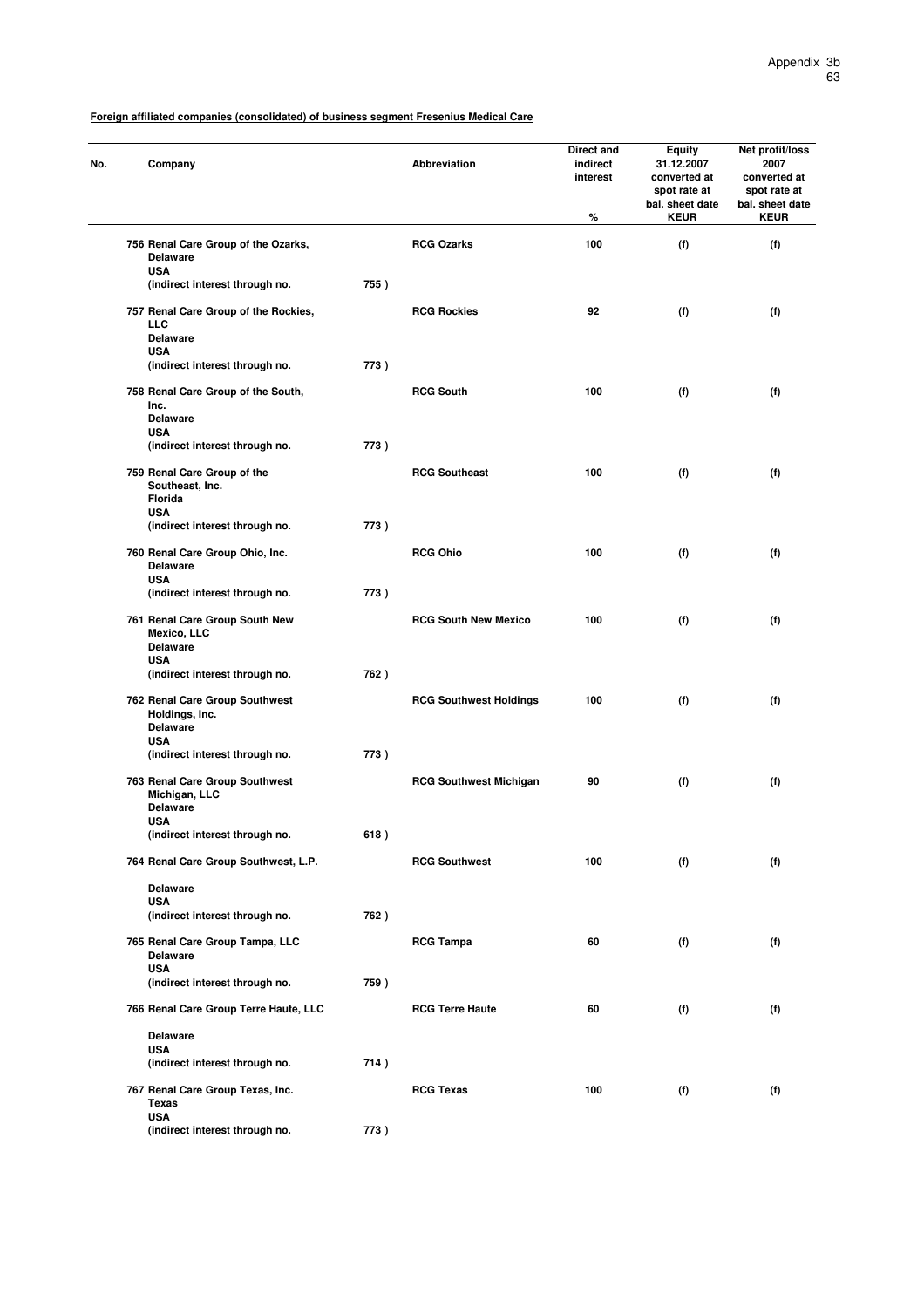| No. | Company                                                                   |      | Abbreviation                             | Direct and<br>indirect<br>interest<br>% | Equity<br>31.12.2007<br>converted at<br>spot rate at<br>bal. sheet date<br><b>KEUR</b> | Net profit/loss<br>2007<br>converted at<br>spot rate at<br>bal. sheet date<br><b>KEUR</b> |
|-----|---------------------------------------------------------------------------|------|------------------------------------------|-----------------------------------------|----------------------------------------------------------------------------------------|-------------------------------------------------------------------------------------------|
|     | 768 Renal Care Group Texas, L.P.<br><b>Delaware</b>                       |      | <b>RCG Texas</b>                         | 100                                     | (f)                                                                                    | (f)                                                                                       |
|     | <b>USA</b><br>(indirect interest through no.                              | 762) |                                          |                                         |                                                                                        |                                                                                           |
|     | 769 Renal Care Group Toledo, LLC                                          |      | <b>RCG Toledo</b>                        | 100                                     | (f)                                                                                    | (f)                                                                                       |
|     | <b>Delaware</b><br><b>USA</b>                                             |      |                                          |                                         |                                                                                        |                                                                                           |
|     | (indirect interest through no.<br>770 Renal Care Group Tupelo, LLC        | 655) | <b>RCG Tupelo</b>                        | 69                                      | (f)                                                                                    | (f)                                                                                       |
|     | <b>Delaware</b><br><b>USA</b>                                             |      |                                          |                                         |                                                                                        |                                                                                           |
|     | (indirect interest through no.                                            | 723) |                                          |                                         |                                                                                        |                                                                                           |
|     | 771 Renal Care Group Wasilla, LLC<br><b>Delaware</b><br><b>USA</b>        |      | <b>RCG Wasilla</b>                       | 80                                      | (f)                                                                                    | (f)                                                                                       |
|     | (indirect interest through no.                                            | 739) |                                          |                                         |                                                                                        |                                                                                           |
|     | 772 Renal Care Group Westlake, LLC<br><b>Delaware</b><br><b>USA</b>       |      | <b>RCG Westlake</b>                      | 100                                     | (f)                                                                                    | (f)                                                                                       |
|     | (indirect interest through no.                                            | 733) |                                          |                                         |                                                                                        |                                                                                           |
|     | 773 Renal Care Group, Inc.<br><b>Delaware</b>                             |      | <b>RCG</b>                               | 100                                     | (f)                                                                                    | (f)                                                                                       |
|     | <b>USA</b><br>(indirect interest through no.                              | 546) |                                          |                                         |                                                                                        |                                                                                           |
|     | 774 Renal Dimensions, LLC<br><b>Delaware</b><br><b>USA</b>                |      | <b>Renal Dimensions</b>                  | 100                                     | (f)                                                                                    | (f)                                                                                       |
|     | (indirect interest through no.                                            | 773) |                                          |                                         |                                                                                        |                                                                                           |
|     | 775 Renal Institute of Central Jersey,<br><b>LLC</b>                      |      | <b>Renal Institute Central</b><br>Jersey | 51                                      | (f)                                                                                    | (f)                                                                                       |
|     | <b>Delaware</b><br><b>USA</b>                                             |      |                                          |                                         |                                                                                        |                                                                                           |
|     | (indirect interest through no.                                            | 773) |                                          |                                         |                                                                                        |                                                                                           |
|     | 776 Renal Research Institute LLC<br><b>New York</b><br><b>USA</b>         |      | <b>Renal Research Institute</b>          | 80                                      | (f)                                                                                    | (f)                                                                                       |
|     | (indirect interest through no.                                            | 629) |                                          |                                         |                                                                                        |                                                                                           |
|     | 777 Renal Research Institute of<br><b>Michigan LLC</b><br><b>Delaware</b> |      | <b>Renal Research Michigan</b>           | 100                                     | (f)                                                                                    | (f)                                                                                       |
|     | <b>USA</b><br>(indirect interest through no.                              | 776) |                                          |                                         |                                                                                        |                                                                                           |
|     | 778 Renal Scientific Services of Texas<br>Inc.                            |      | <b>Renal Scientific Texas</b>            | 100                                     | (f)                                                                                    | (f)                                                                                       |
|     | <b>Delaware</b><br><b>USA</b>                                             |      |                                          |                                         |                                                                                        |                                                                                           |
|     | (indirect interest through no.                                            | 623) |                                          |                                         |                                                                                        |                                                                                           |
|     | 779 Renal Solutions, Inc.                                                 |      |                                          | 100                                     | (f)                                                                                    | (f)                                                                                       |
|     | <b>USA</b><br>(indirect interest through no.                              | 546) |                                          |                                         |                                                                                        |                                                                                           |
|     | 780 Renal Supply (Tenn) Corp.<br>New Jersey                               |      | <b>Renal Supply (Tenn)</b>               | 100                                     | (f)                                                                                    | (f)                                                                                       |
|     | <b>USA</b><br>(indirect interest through no.                              | 385) |                                          |                                         |                                                                                        |                                                                                           |
|     | 781 RenalNet Arizona, Inc.<br>Arizona                                     |      | <b>RenalNet Arizona</b>                  | 100                                     | (f)                                                                                    | (f)                                                                                       |
|     | <b>USA</b><br>(indirect interest through no.                              | 773) |                                          |                                         |                                                                                        |                                                                                           |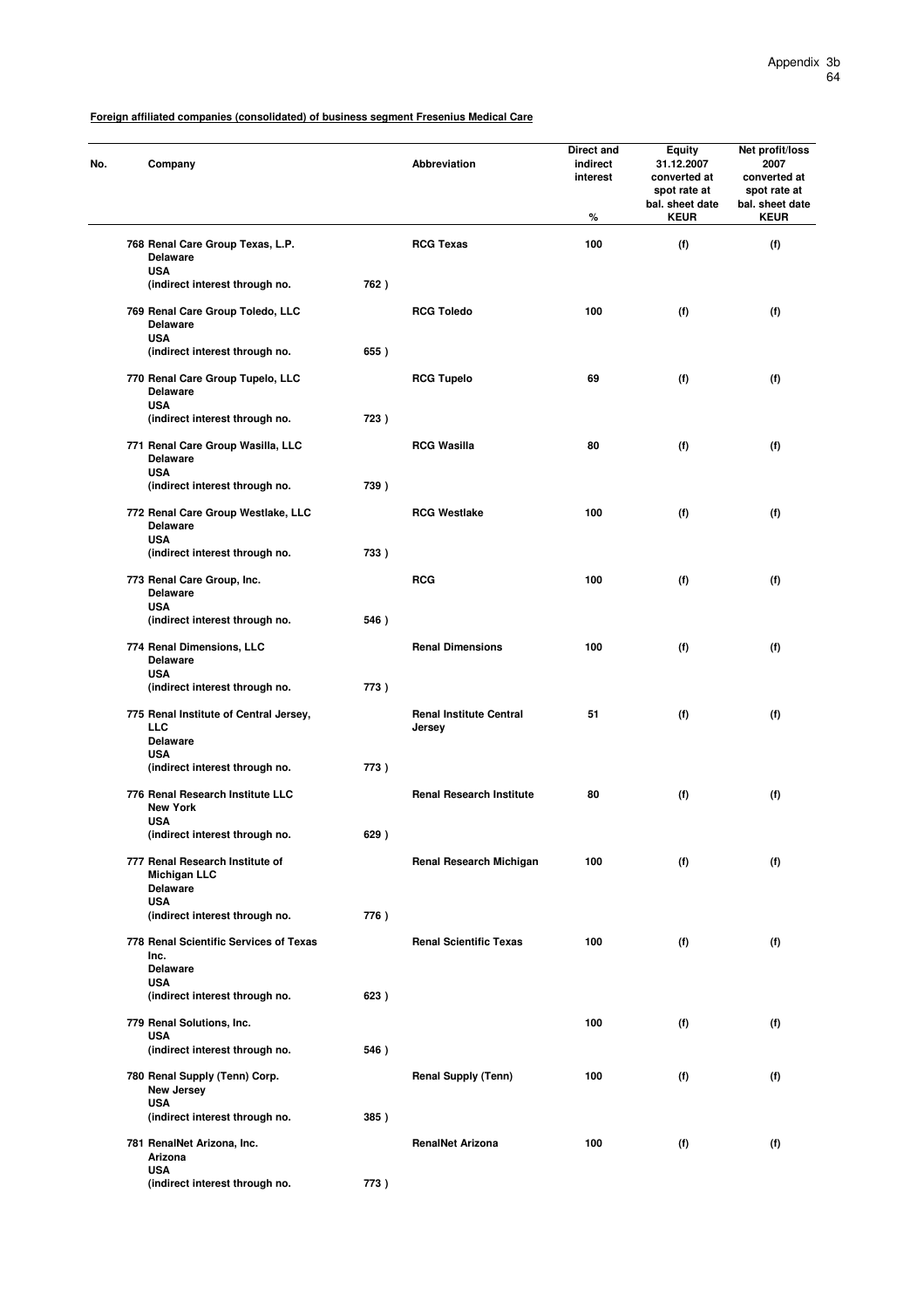| No. | Company                                                        |      | Abbreviation                               | Direct and<br>indirect<br>interest<br>% | <b>Equity</b><br>31.12.2007<br>converted at<br>spot rate at<br>bal. sheet date<br><b>KEUR</b> | Net profit/loss<br>2007<br>converted at<br>spot rate at<br>bal. sheet date<br><b>KEUR</b> |
|-----|----------------------------------------------------------------|------|--------------------------------------------|-----------------------------------------|-----------------------------------------------------------------------------------------------|-------------------------------------------------------------------------------------------|
|     |                                                                |      |                                            |                                         |                                                                                               |                                                                                           |
|     | 782 RenalNet, Inc.<br><b>Delaware</b><br><b>USA</b>            |      | RenalNet                                   | 100                                     | (f)                                                                                           | (f)                                                                                       |
|     | (indirect interest through no.                                 | 773) |                                            |                                         |                                                                                               |                                                                                           |
|     | 783 RenalPartners Foundation, Inc.                             |      | <b>Renal Partners</b><br><b>Foundation</b> | 100                                     | (f)                                                                                           | (f)                                                                                       |
|     | Texas                                                          |      |                                            |                                         |                                                                                               |                                                                                           |
|     | <b>USA</b><br>(indirect interest through no.                   | 767) |                                            |                                         |                                                                                               |                                                                                           |
|     | 784 RenalPartners of Arizona, LLC                              |      | <b>Renal Partners Arizona</b>              | 100                                     | (f)                                                                                           | (f)                                                                                       |
|     | <b>Delaware</b><br><b>USA</b>                                  |      |                                            |                                         |                                                                                               |                                                                                           |
|     | (indirect interest through no.                                 | 787) |                                            |                                         |                                                                                               |                                                                                           |
|     | 785 RenalPartners of Indiana, LLC<br>Indiana                   |      | <b>Renal Partners Indiana</b>              | 100                                     | (f)                                                                                           | (f)                                                                                       |
|     | <b>USA</b><br>(indirect interest through no.                   | 787) |                                            |                                         |                                                                                               |                                                                                           |
|     | 786 RenalPartners of the Rockies, LLC<br><b>Delaware</b>       |      | <b>Renal Partners Rockies</b>              | 100                                     | (f)                                                                                           | (f)                                                                                       |
|     | <b>USA</b><br>(indirect interest through no.                   | 787) |                                            |                                         |                                                                                               |                                                                                           |
|     | 787 RenalPartners, Inc.<br><b>Delaware</b>                     |      | <b>Renal Partners</b>                      | 100                                     | (f)                                                                                           | (f)                                                                                       |
|     | <b>USA</b>                                                     |      |                                            |                                         |                                                                                               |                                                                                           |
|     | (indirect interest through no.                                 | 773) |                                            |                                         |                                                                                               |                                                                                           |
|     | 788 Renex Corp.<br><b>Florida</b>                              |      | Renex                                      | 100                                     | (f)                                                                                           | (f)                                                                                       |
|     | <b>USA</b><br>(indirect interest through no.                   | 773) |                                            |                                         |                                                                                               |                                                                                           |
|     | 789 Renex Dialysis Clinic of Amesbury,<br>Inc.                 |      | <b>Renex Amesbury</b>                      | 100                                     | (f)                                                                                           | (f)                                                                                       |
|     | <b>Massachusetts</b><br><b>USA</b>                             |      |                                            |                                         |                                                                                               |                                                                                           |
|     | (indirect interest through no.                                 | 788) |                                            |                                         |                                                                                               |                                                                                           |
|     | 790 Renex Dialysis Clinic of<br>Bloomfield, Inc.<br>New Jersey |      | <b>Renex Bloomfield</b>                    | 100                                     | (f)                                                                                           | (f)                                                                                       |
|     | <b>USA</b>                                                     |      |                                            |                                         |                                                                                               |                                                                                           |
|     | (indirect interest through no.                                 | 788) |                                            |                                         |                                                                                               |                                                                                           |
|     | 791 Renex Dialysis Clinic of Bridgeton,<br>Inc.                |      | <b>Renex Bridgeton</b>                     | 100                                     | (f)                                                                                           | (f)                                                                                       |
|     | <b>Missouri</b>                                                |      |                                            |                                         |                                                                                               |                                                                                           |
|     | <b>USA</b><br>(indirect interest through no.                   | 788) |                                            |                                         |                                                                                               |                                                                                           |
|     | 792 Renex Dialysis Clinic of Creve<br>Coeur, Inc.              |      | <b>Renex Creve Coeur</b>                   | 100                                     | (f)                                                                                           | (f)                                                                                       |
|     | <b>Missouri</b>                                                |      |                                            |                                         |                                                                                               |                                                                                           |
|     | <b>USA</b><br>(indirect interest through no.                   | 788) |                                            |                                         |                                                                                               |                                                                                           |
|     | 793 Renex Dialysis Clinic of                                   |      | <b>Renex Doylestown</b>                    | 100                                     | (f)                                                                                           | (f)                                                                                       |
|     | Doylestown, Inc.<br>Pennsylvania                               |      |                                            |                                         |                                                                                               |                                                                                           |
|     | <b>USA</b><br>(indirect interest through no.                   | 788) |                                            |                                         |                                                                                               |                                                                                           |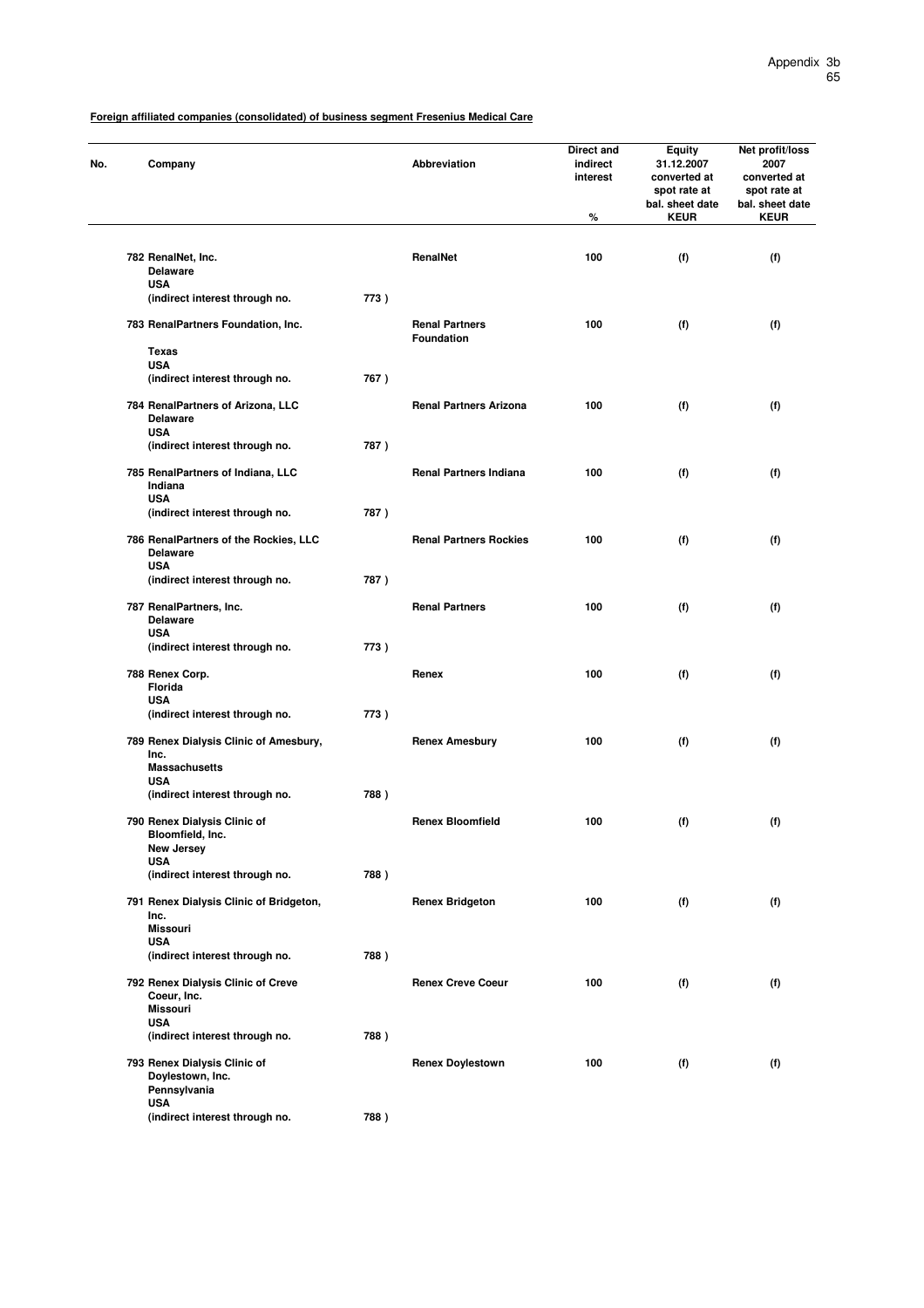| No. | Company                                                                   |      | Abbreviation                 | Direct and<br>indirect<br>interest<br>% | <b>Equity</b><br>31.12.2007<br>converted at<br>spot rate at<br>bal. sheet date<br><b>KEUR</b> | Net profit/loss<br>2007<br>converted at<br>spot rate at<br>bal. sheet date<br><b>KEUR</b> |
|-----|---------------------------------------------------------------------------|------|------------------------------|-----------------------------------------|-----------------------------------------------------------------------------------------------|-------------------------------------------------------------------------------------------|
|     | 794 Renex Dialysis Clinic of<br>Maplewood, Inc.<br><b>Missouri</b>        |      | <b>Renex Maplewood</b>       | 100                                     | (f)                                                                                           | (f)                                                                                       |
|     | <b>USA</b><br>(indirect interest through no.                              | 788) |                              |                                         |                                                                                               |                                                                                           |
|     | 795 Renex Dialysis Clinic of North                                        |      | <b>Renex North Andover</b>   | 100                                     | (f)                                                                                           | (f)                                                                                       |
|     | Andover, Inc.<br><b>Massachusetts</b><br><b>USA</b>                       |      |                              |                                         |                                                                                               |                                                                                           |
|     | (indirect interest through no.                                            | 788) |                              |                                         |                                                                                               |                                                                                           |
|     | 796 Renex Dialysis Clinic of Orange,<br>Inc.                              |      | <b>Renex Orange</b>          | 100                                     | (f)                                                                                           | (f)                                                                                       |
|     | New Jersey<br><b>USA</b>                                                  |      |                              |                                         |                                                                                               |                                                                                           |
|     | (indirect interest through no.                                            | 788) |                              |                                         |                                                                                               |                                                                                           |
|     | 797 Renex Dialysis Clinic of Penn Hills,<br>Inc.                          |      | <b>Renex Penn Hills</b>      | 100                                     | (f)                                                                                           | (f)                                                                                       |
|     | Pennsylvania<br><b>USA</b>                                                |      |                              |                                         |                                                                                               |                                                                                           |
|     | (indirect interest through no.                                            | 788) |                              |                                         |                                                                                               |                                                                                           |
|     | 798 Renex Dialysis Clinic of<br>Philadelphia, Inc.<br>Pennsylvania        |      | Renex Philadelphia           | 100                                     | (f)                                                                                           | (f)                                                                                       |
|     | <b>USA</b><br>(indirect interest through no.                              | 788) |                              |                                         |                                                                                               |                                                                                           |
|     |                                                                           |      | <b>Renex Pittsburgh</b>      | 100                                     | (f)                                                                                           | (f)                                                                                       |
|     | 799 Renex Dialysis Clinic of Pittsburgh,<br>Inc.<br>Pennsylvania          |      |                              |                                         |                                                                                               |                                                                                           |
|     | <b>USA</b><br>(indirect interest through no.                              | 788) |                              |                                         |                                                                                               |                                                                                           |
|     | 800 Renex Dialysis Clinic of Shaler,<br>Inc.                              |      | <b>Renex Shaler</b>          | 100                                     | (f)                                                                                           | (f)                                                                                       |
|     | Pennsylvania                                                              |      |                              |                                         |                                                                                               |                                                                                           |
|     | <b>USA</b><br>(indirect interest through no.                              | 788) |                              |                                         |                                                                                               |                                                                                           |
|     | 801 Renex Dialysis Clinic of South<br>Georgia, Inc.                       |      | <b>Renex South Georgia</b>   | 100                                     | (f)                                                                                           | (f)                                                                                       |
|     | Georgia<br><b>USA</b>                                                     |      |                              |                                         |                                                                                               |                                                                                           |
|     | (indirect interest through no.                                            | 788) |                              |                                         |                                                                                               |                                                                                           |
|     | 802 Renex Dialysis Clinic of St. Louis,<br>Inc.                           |      | <b>Renex St. Louis</b>       | 100                                     | (f)                                                                                           | (f)                                                                                       |
|     | Missouri<br><b>USA</b>                                                    |      |                              |                                         |                                                                                               |                                                                                           |
|     | (indirect interest through no.                                            | 788) |                              |                                         |                                                                                               |                                                                                           |
|     | 803 Renex Dialysis Clinic of Tampa,<br>Inc.                               |      | <b>Renex Tampa</b>           | 100                                     | (f)                                                                                           | (f)                                                                                       |
|     | Florida<br><b>USA</b>                                                     |      |                              |                                         |                                                                                               |                                                                                           |
|     | (indirect interest through no.                                            | 788) |                              |                                         |                                                                                               |                                                                                           |
|     | 804 Renex Dialysis Clinic of Union, Inc.<br><b>Missouri</b><br><b>USA</b> |      | <b>Renex Union</b>           | 100                                     | (f)                                                                                           | (f)                                                                                       |
|     | (indirect interest through no.                                            | 788) |                              |                                         |                                                                                               |                                                                                           |
|     | 805 Renex Dialysis Clinic of University<br>City, Inc.<br><b>Missouri</b>  |      | <b>Renex University City</b> | 100                                     | (f)                                                                                           | (f)                                                                                       |
|     | <b>USA</b><br>(indirect interest through no.                              | 788) |                              |                                         |                                                                                               |                                                                                           |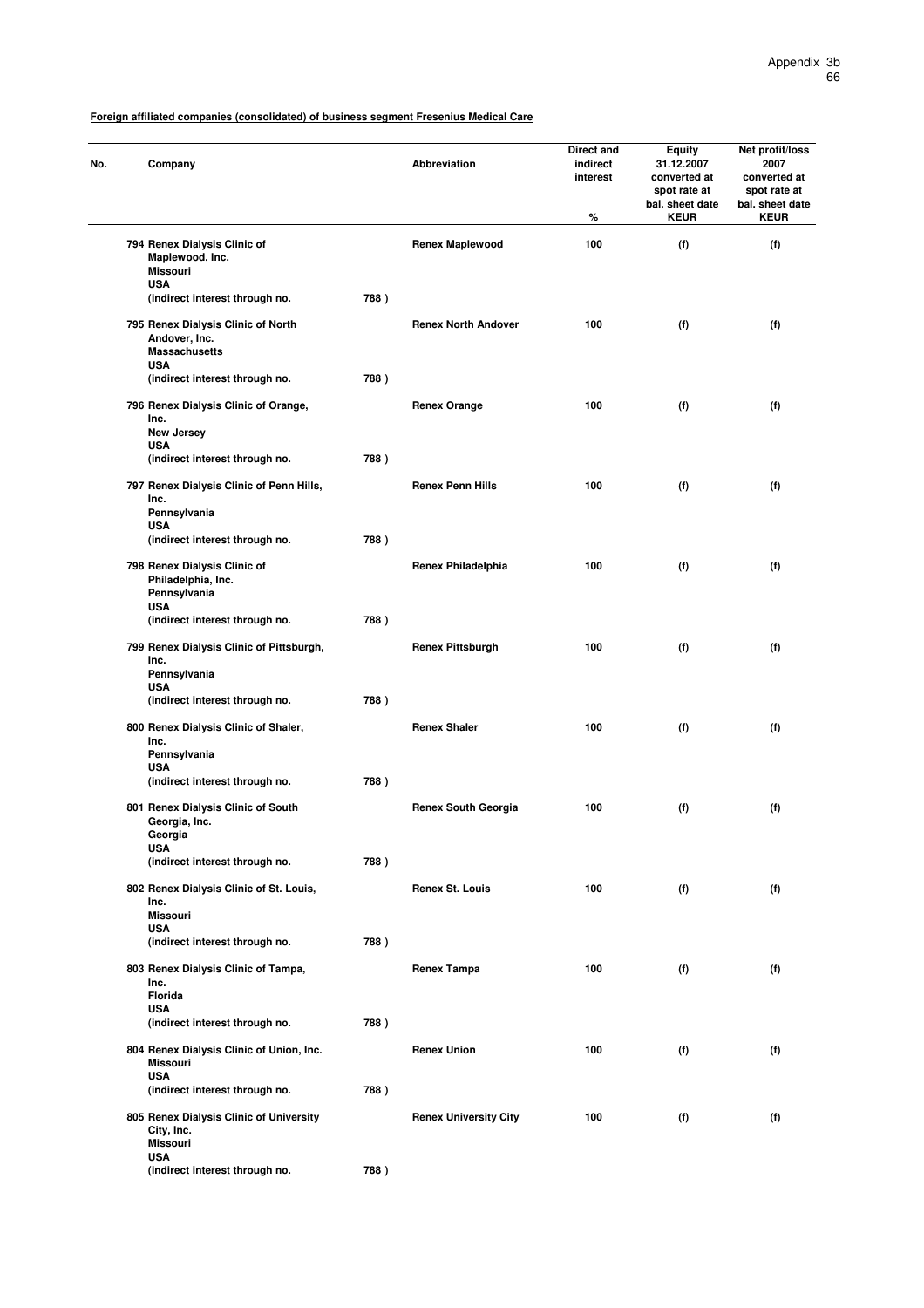| No. | Company                                                                      |      | Abbreviation                                   | Direct and<br>indirect<br>interest<br>% | <b>Equity</b><br>31.12.2007<br>converted at<br>spot rate at<br>bal. sheet date<br><b>KEUR</b> | Net profit/loss<br>2007<br>converted at<br>spot rate at<br>bal. sheet date<br><b>KEUR</b> |
|-----|------------------------------------------------------------------------------|------|------------------------------------------------|-----------------------------------------|-----------------------------------------------------------------------------------------------|-------------------------------------------------------------------------------------------|
|     | 806 Renex Dialysis Clinic of Woodbury,<br>Inc.                               |      | <b>Renex Woodbury</b>                          | 100                                     | (f)                                                                                           | (f)                                                                                       |
|     | New Jersey<br><b>USA</b>                                                     |      |                                                |                                         |                                                                                               |                                                                                           |
|     | (indirect interest through no.                                               | 788) |                                                |                                         |                                                                                               |                                                                                           |
|     | 807 Renex Dialysis Facilities, Inc.<br><b>Mississippi</b><br><b>USA</b>      |      | <b>Renex Facilities</b>                        | 100                                     | (f)                                                                                           | (f)                                                                                       |
|     | (indirect interest through no.                                               | 788) |                                                |                                         |                                                                                               |                                                                                           |
|     | 808 Renex Dialysis Homecare of<br>Greater St. Louis, Inc.<br><b>Missouri</b> |      | <b>Renex Homecare</b>                          | 100                                     | (f)                                                                                           | (f)                                                                                       |
|     | <b>USA</b><br>(indirect interest through no.                                 | 788) |                                                |                                         |                                                                                               |                                                                                           |
|     | 809 Renex Management Services, Inc.                                          |      | <b>Renex Managment</b><br><b>Services</b>      | 100                                     | (f)                                                                                           | (f)                                                                                       |
|     | <b>Florida</b><br><b>USA</b>                                                 |      |                                                |                                         |                                                                                               |                                                                                           |
|     | (indirect interest through no.                                               | 788) |                                                |                                         |                                                                                               |                                                                                           |
|     | 810 Ross Dialysis - Englewood, LLC<br>California<br><b>USA</b>               |      | <b>Ross Dialysis</b>                           | 100                                     | (f)                                                                                           | (f)                                                                                       |
|     | (indirect interest through no.                                               | 557) |                                                |                                         |                                                                                               |                                                                                           |
|     | 811 RTC Holdings International Inc.<br><b>Delaware</b><br><b>USA</b>         |      | <b>RTC Holdings</b>                            | 100                                     | 8.293                                                                                         | $-190$                                                                                    |
|     | (indirect interest through no.                                               | 36)  |                                                |                                         |                                                                                               |                                                                                           |
|     | 812 S.A.K.D.C., Inc.<br>Texas                                                |      | S.A.K.D.C.                                     | 100                                     | (f)                                                                                           | (f)                                                                                       |
|     | <b>USA</b><br>(indirect interest through no.                                 | 456) |                                                |                                         |                                                                                               |                                                                                           |
|     | 813 Saint Louis Renal Care, LLC<br><b>Delaware</b>                           |      | <b>Saint Louis Renal Care</b>                  | 51                                      | (f)                                                                                           | (f)                                                                                       |
|     | <b>USA</b><br>(indirect interest through no.                                 | 733) |                                                |                                         |                                                                                               |                                                                                           |
|     | 814 Saint Louis Supply Company, LLC<br>Delaware                              |      | <b>Saint Louis Supply</b>                      | 100                                     | (f)                                                                                           | (f)                                                                                       |
|     | <b>USA</b><br>(indirect interest through no.                                 | 813) |                                                |                                         |                                                                                               |                                                                                           |
|     | 815 Saint Margaret Mercy Dialysis<br><b>Centers LLC</b>                      |      | <b>Saint Margaret Mercy</b><br><b>Dialysis</b> | 80                                      | (f)                                                                                           | (f)                                                                                       |
|     | <b>Illinois</b><br><b>USA</b>                                                |      |                                                |                                         |                                                                                               |                                                                                           |
|     | (indirect interest through no.                                               | 508) |                                                |                                         |                                                                                               |                                                                                           |
|     | 816 Saint Raphael Dialysis Center<br>Partnership<br><b>Connecticut</b>       |      | <b>Saint Raphael Dialysis</b>                  | 50                                      | (f)                                                                                           | (f)                                                                                       |
|     | <b>USA</b>                                                                   |      |                                                |                                         |                                                                                               |                                                                                           |
|     | (indirect interest through no.                                               | 776) |                                                |                                         |                                                                                               |                                                                                           |
|     | 817 San Diego Dialysis Services, Inc.<br><b>Delaware</b><br><b>USA</b>       |      | San Diego Dialysis                             | 100                                     | (f)                                                                                           | (f)                                                                                       |
|     | (indirect interest through no.                                               | 385) |                                                |                                         |                                                                                               |                                                                                           |
|     | 818 Santa Barbara Community Dialysis<br>Center Inc.<br>California            |      | Santa Barbara Dialysis                         | 100                                     | (f)                                                                                           | (f)                                                                                       |
|     | <b>USA</b><br>(indirect interest through no.                                 | 385) |                                                |                                         |                                                                                               |                                                                                           |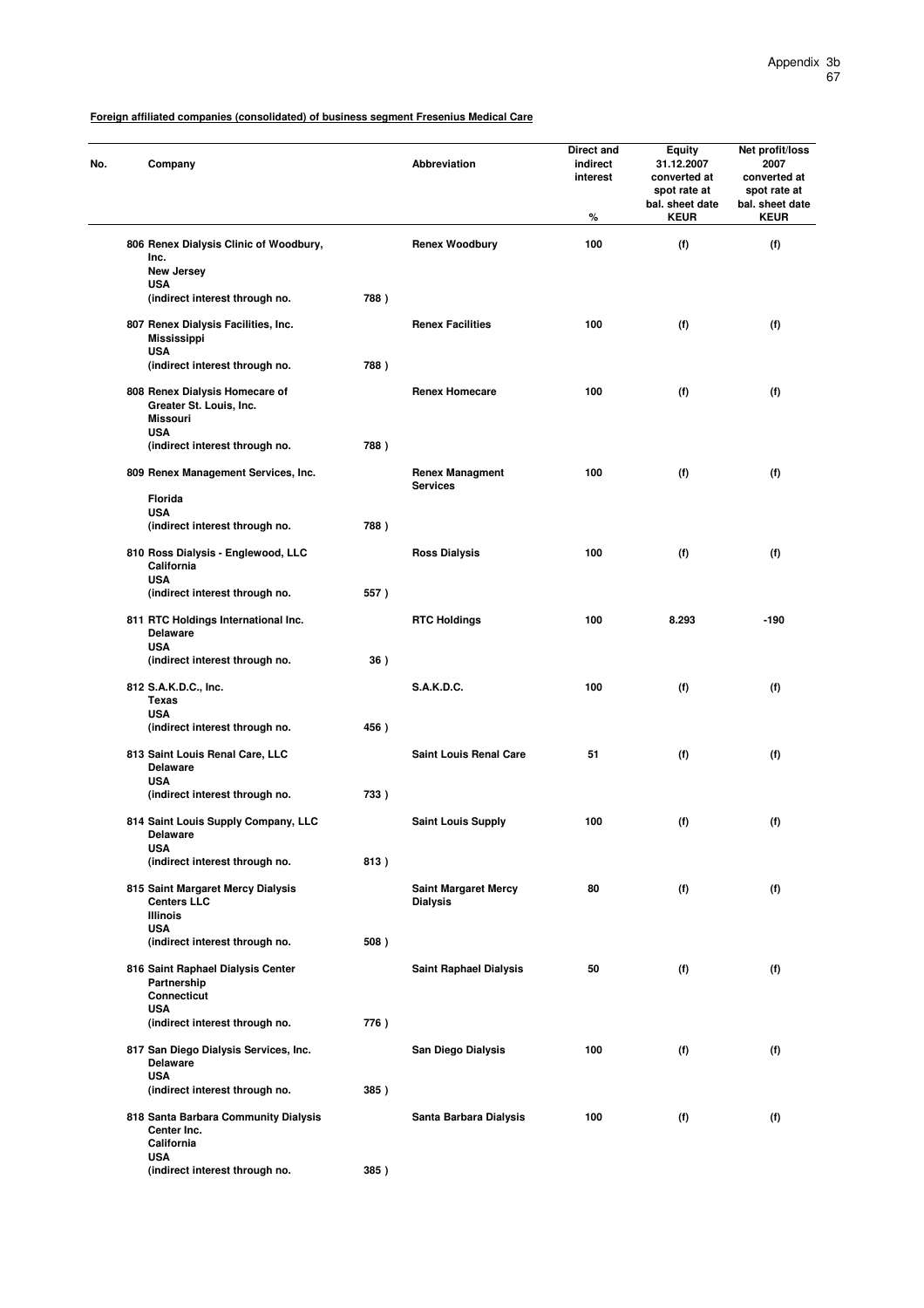| No. | Company                                                            |               | Abbreviation                             | Direct and<br>indirect<br>interest<br>% | Equity<br>31.12.2007<br>converted at<br>spot rate at<br>bal. sheet date<br><b>KEUR</b> | Net profit/loss<br>2007<br>converted at<br>spot rate at<br>bal. sheet date<br><b>KEUR</b> |
|-----|--------------------------------------------------------------------|---------------|------------------------------------------|-----------------------------------------|----------------------------------------------------------------------------------------|-------------------------------------------------------------------------------------------|
|     | 819 Security Health Services, Inc.<br>Nevada                       |               | <b>Security Health Services</b>          | 100                                     | (f)                                                                                    | (f)                                                                                       |
|     | <b>USA</b><br>(indirect interest through no.                       | 459)          |                                          |                                         |                                                                                        |                                                                                           |
|     | 820 Sherlof, Inc.                                                  |               | <b>Sherlof</b>                           | 100                                     | (f)                                                                                    | (f)                                                                                       |
|     | <b>South Carolina</b><br><b>USA</b>                                |               |                                          |                                         |                                                                                        |                                                                                           |
|     | (indirect interest through no.                                     | 565)          |                                          |                                         |                                                                                        |                                                                                           |
|     | 821 Smyrna Dialysis Center, LLC<br>Georgia<br><b>USA</b>           |               | <b>Smyrna Dialysis Center</b>            | 100                                     | (f)                                                                                    | (f)                                                                                       |
|     | (indirect interest through no.                                     | 758)          |                                          |                                         |                                                                                        |                                                                                           |
|     | 822 Sorb Technology, Inc.                                          |               | Sorb Technology                          | 100                                     | (f)                                                                                    | (f)                                                                                       |
|     | <b>USA</b><br>(indirect interest through no.                       | 779)          |                                          |                                         |                                                                                        |                                                                                           |
|     | 823 Southern Ocean County Dialysis<br>Clinic, LLC                  |               | <b>SOC Dialysis Clinic</b>               | 51                                      | (f)                                                                                    | (f)                                                                                       |
|     | <b>Delaware</b><br><b>USA</b>                                      |               |                                          |                                         |                                                                                        |                                                                                           |
|     | (indirect interest through no.                                     | 773)          |                                          |                                         |                                                                                        |                                                                                           |
|     | 824 Spectra East, Inc.<br><b>Delaware</b><br><b>USA</b>            |               | <b>Spectra East</b>                      | 100                                     | (f)                                                                                    | (f)                                                                                       |
|     | (indirect interest through no.                                     | 827)          |                                          |                                         |                                                                                        |                                                                                           |
|     | 825 Spectra Laboratories, Inc.<br>Nevada<br><b>USA</b>             |               | Spectra Lab. Inc.                        | 100                                     | (f)                                                                                    | (f)                                                                                       |
|     | (indirect interest through no.                                     | 827)          |                                          |                                         |                                                                                        |                                                                                           |
|     | 826 Spectra Renal Research, LLC<br><b>Delaware</b><br><b>USA</b>   |               | <b>Spectra RR</b>                        | 100                                     | (f)                                                                                    | (f)                                                                                       |
|     | (indirect interest through no.                                     | 623)          |                                          |                                         |                                                                                        |                                                                                           |
|     | 827 SRC Holding Company, Inc.<br><b>Delaware</b>                   |               | <b>SRC Holding</b>                       | 100                                     | (f)                                                                                    | (f)                                                                                       |
|     | <b>USA</b><br>(indirect interest through no.                       | 546)          |                                          |                                         |                                                                                        |                                                                                           |
|     | 828 SSKG, Inc.<br>Illinois                                         |               | <b>SSKG</b>                              | 100                                     | (f)                                                                                    | (f)                                                                                       |
|     | <b>USA</b>                                                         | 491)          |                                          |                                         |                                                                                        |                                                                                           |
|     | (indirect interest through no.                                     |               |                                          |                                         |                                                                                        |                                                                                           |
|     | 829 St. Louis Regional Dialysis Center,<br>Inc.<br><b>Missouri</b> |               | <b>St.Louis Dialysis Center</b>          | 100                                     | (f)                                                                                    | (f)                                                                                       |
|     | <b>USA</b><br>(indirect interest through no.                       | 435)          |                                          |                                         |                                                                                        |                                                                                           |
|     | 830 STAT Dialysis Corporation<br><b>Delaware</b>                   |               | <b>STAT Dialysis</b>                     | 100                                     | (f)                                                                                    | (f)                                                                                       |
|     | <b>USA</b>                                                         |               |                                          |                                         |                                                                                        |                                                                                           |
|     | (indirect interest through no.                                     | 773)          |                                          |                                         |                                                                                        |                                                                                           |
|     | 831 Stone Mountain Dialysis Center,<br><b>LLC</b><br>Georgia       |               | <b>Stone Mountain Dialysis</b><br>Center | 100                                     | (f)                                                                                    | (f)                                                                                       |
|     | <b>USA</b><br>(indirect interest through no.                       | 758)          |                                          |                                         |                                                                                        |                                                                                           |
|     | 832 Stuttgart Dialysis, LLC<br><b>Arkansas</b>                     |               | <b>Stuttgart Dialysis</b>                | 100                                     | (f)                                                                                    | (f)                                                                                       |
|     | <b>USA</b><br>(indirect interest through no.                       | $599 + 610$ ) |                                          |                                         |                                                                                        |                                                                                           |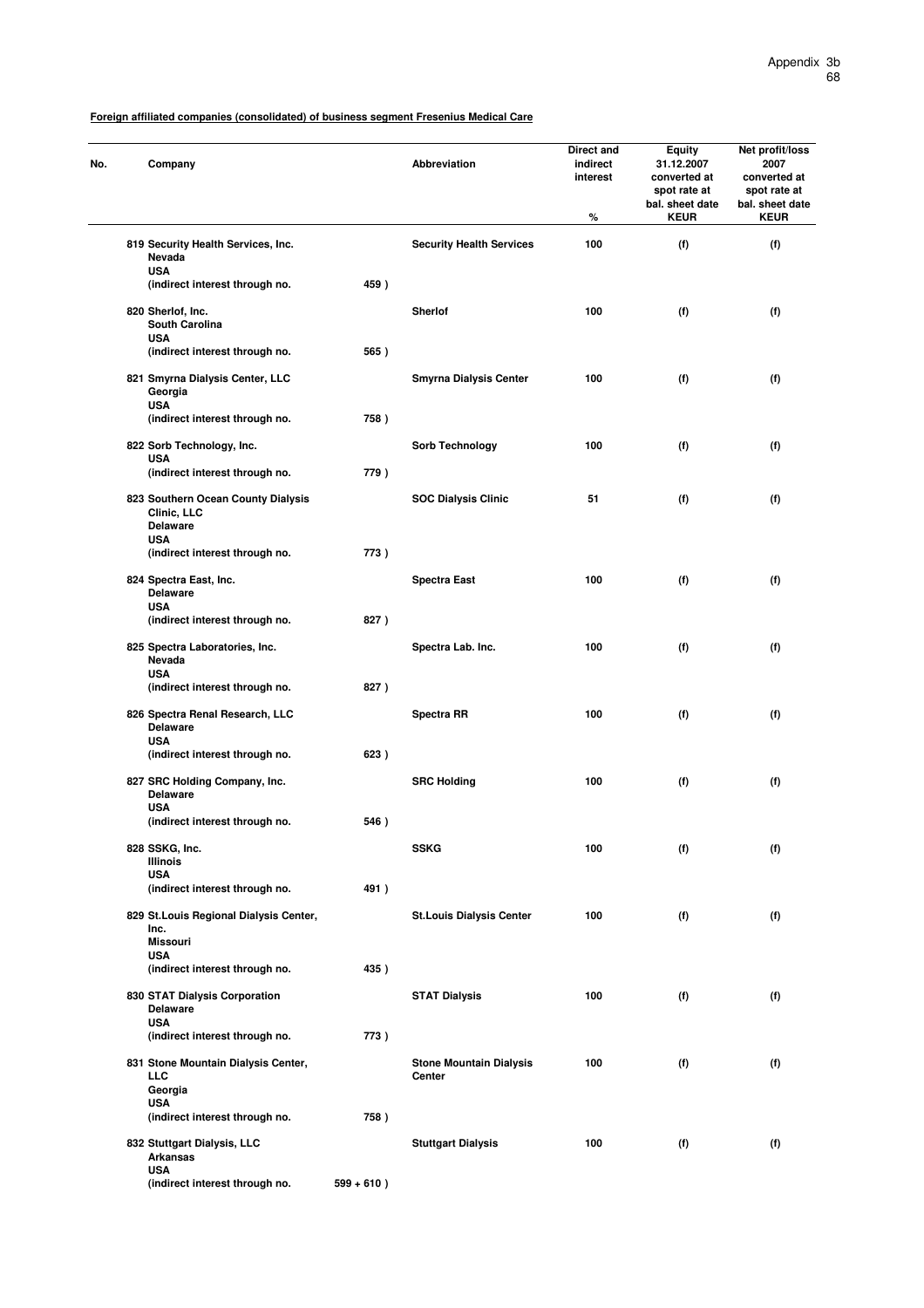| No. | Company                                                                                  |      | <b>Abbreviation</b>                             | Direct and<br>indirect<br>interest<br>$\%$ | <b>Equity</b><br>31.12.2007<br>converted at<br>spot rate at<br>bal. sheet date<br><b>KEUR</b> | Net profit/loss<br>2007<br>converted at<br>spot rate at<br>bal. sheet date<br><b>KEUR</b> |
|-----|------------------------------------------------------------------------------------------|------|-------------------------------------------------|--------------------------------------------|-----------------------------------------------------------------------------------------------|-------------------------------------------------------------------------------------------|
|     |                                                                                          |      |                                                 |                                            |                                                                                               |                                                                                           |
|     | 833 Tappahanock Dialysis Center Inc.                                                     |      | <b>Tappahanock Dialysis</b><br>Center           | 100                                        | (f)                                                                                           | (f)                                                                                       |
|     | Virginia                                                                                 |      |                                                 |                                            |                                                                                               |                                                                                           |
|     | <b>USA</b><br>(indirect interest through no.                                             | 819) |                                                 |                                            |                                                                                               |                                                                                           |
|     |                                                                                          |      |                                                 |                                            |                                                                                               |                                                                                           |
|     | 834 Terrell Dialysis Center LLC<br><b>Delaware</b><br><b>USA</b>                         |      | <b>Terrell Dialysis Center</b>                  | 100                                        | (f)                                                                                           | (f)                                                                                       |
|     | (indirect interest through no.                                                           | 574) |                                                 |                                            |                                                                                               |                                                                                           |
|     | 835 THC/PNRS LLC<br>Oregon                                                               |      | <b>THC/PNRS</b>                                 | 60                                         | (f)                                                                                           | (f)                                                                                       |
|     | <b>USA</b>                                                                               |      |                                                 |                                            |                                                                                               |                                                                                           |
|     | (indirect interest through no.                                                           | 672) |                                                 |                                            |                                                                                               |                                                                                           |
|     | 836 The Medical Accountability Group,<br>Inc.<br><b>Texas</b>                            |      | <b>Medical Accountability</b><br>Group          | 100                                        | (f)                                                                                           | (f)                                                                                       |
|     | <b>USA</b>                                                                               |      |                                                 |                                            |                                                                                               |                                                                                           |
|     | (indirect interest through no.                                                           | 385) |                                                 |                                            |                                                                                               |                                                                                           |
|     | 837 Three Rivers Dialysis Services,<br><b>LLC</b><br><b>Delaware</b>                     |      | <b>Three Rivers Dialysis</b><br><b>Services</b> | 100                                        | (f)                                                                                           | (f)                                                                                       |
|     | <b>USA</b><br>(indirect interest through no.                                             | 714) |                                                 |                                            |                                                                                               |                                                                                           |
|     |                                                                                          |      |                                                 |                                            |                                                                                               |                                                                                           |
|     | 838 U.S. Vascular Access Center of<br><b>Dallas LLC</b><br><b>Delaware</b><br><b>USA</b> |      | <b>USVAD</b>                                    | 100                                        | (f)                                                                                           | (f)                                                                                       |
|     | (indirect interest through no.                                                           | 841) |                                                 |                                            |                                                                                               |                                                                                           |
|     | 839 U.S. Vascular Access Center of<br>Houston, LLC<br><b>Delaware</b>                    |      | <b>Access Center Houston</b>                    | 100                                        | (f)                                                                                           | (f)                                                                                       |
|     | <b>USA</b>                                                                               |      |                                                 |                                            |                                                                                               |                                                                                           |
|     | (indirect interest through no.                                                           | 841) |                                                 |                                            |                                                                                               |                                                                                           |
|     | 840 U.S. Vascular Access Center of<br>Philadelphia LLC<br><b>Delaware</b>                |      | U.S. VAC Philadelphia                           | 100                                        | (f)                                                                                           | (f)                                                                                       |
|     | USA<br>(indirect interest through no.                                                    | 841) |                                                 |                                            |                                                                                               |                                                                                           |
|     |                                                                                          |      |                                                 |                                            |                                                                                               |                                                                                           |
|     | 841 U.S. Vascular Holdings, LLC<br><b>Delaware</b><br><b>USA</b>                         |      | <b>USVAH</b>                                    | 100                                        | (f)                                                                                           | (f)                                                                                       |
|     | (indirect interest through no.                                                           | 623) |                                                 |                                            |                                                                                               |                                                                                           |
|     | 842 U.S. Vascular of Puerto Rico, Inc.<br><b>Delaware</b>                                |      | <b>U.S. Vascular Puerto Rico</b>                | 100                                        | (f)                                                                                           | (f)                                                                                       |
|     | <b>USA</b><br>(indirect interest through no.                                             | 623) |                                                 |                                            |                                                                                               |                                                                                           |
|     | 843 University Kidney Center North,<br>Inc.                                              |      | <b>Kidney Center North</b>                      | 100                                        | (f)                                                                                           | (f)                                                                                       |
|     | <b>Texas</b>                                                                             |      |                                                 |                                            |                                                                                               |                                                                                           |
|     | <b>USA</b><br>(indirect interest through no.                                             | 704) |                                                 |                                            |                                                                                               |                                                                                           |
|     |                                                                                          |      |                                                 |                                            |                                                                                               |                                                                                           |
|     | 844 University Kidney Center, Inc.<br><b>Texas</b><br><b>USA</b>                         |      | <b>University Kidney Center</b>                 | 100                                        | (f)                                                                                           | (f)                                                                                       |
|     | (indirect interest through no.                                                           | 704) |                                                 |                                            |                                                                                               |                                                                                           |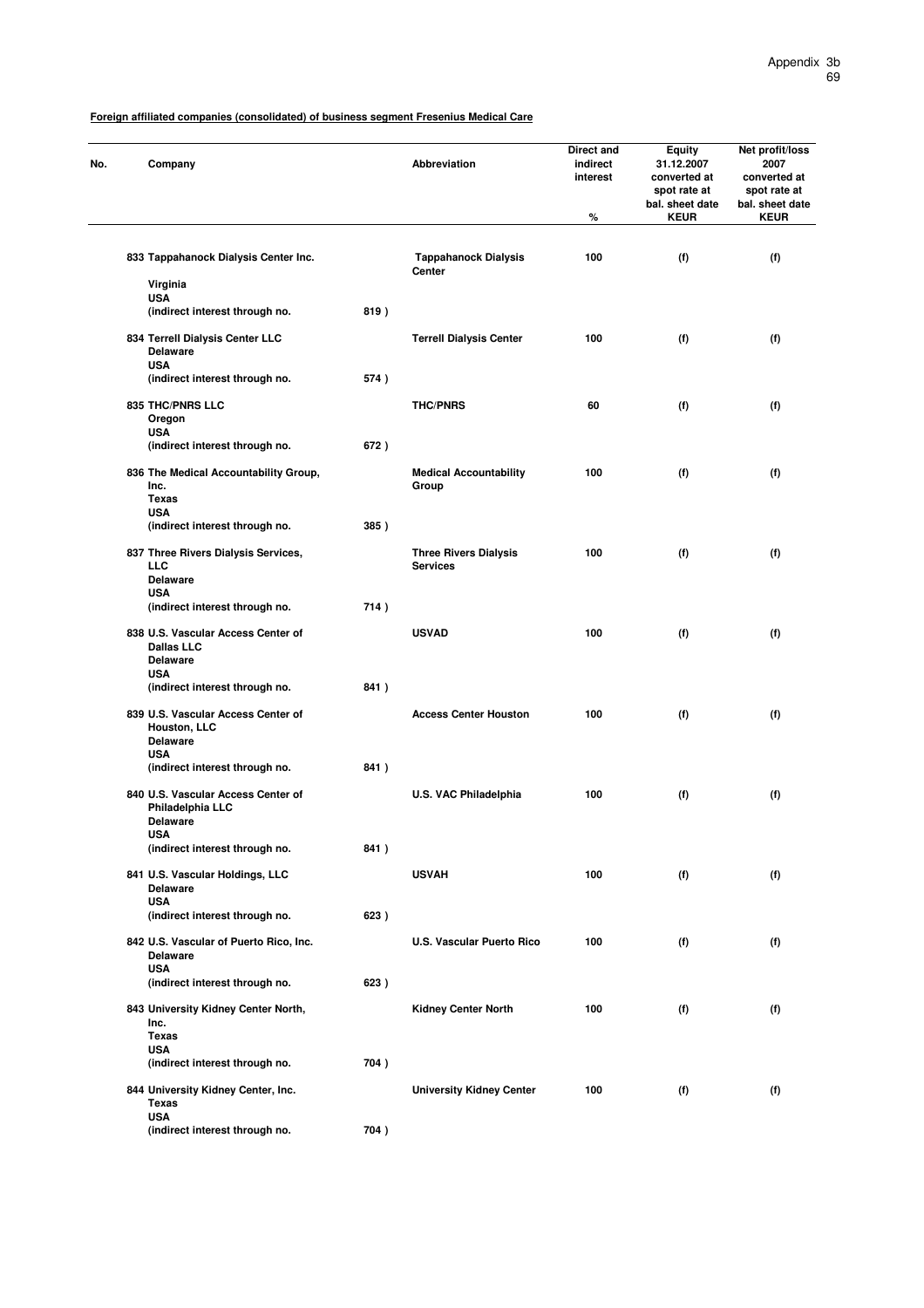| No. | Company                                                             |      | Abbreviation                                 | Direct and<br>indirect<br>interest<br>% | <b>Equity</b><br>31.12.2007<br>converted at<br>spot rate at<br>bal. sheet date<br><b>KEUR</b> | Net profit/loss<br>2007<br>converted at<br>spot rate at<br>bal. sheet date<br><b>KEUR</b> |
|-----|---------------------------------------------------------------------|------|----------------------------------------------|-----------------------------------------|-----------------------------------------------------------------------------------------------|-------------------------------------------------------------------------------------------|
|     | 845 US Renal-Texas, Inc.                                            |      | <b>US Renal-Texas</b>                        | 100                                     | (f)                                                                                           | (f)                                                                                       |
|     | <b>Delaware</b><br><b>USA</b>                                       |      |                                              |                                         |                                                                                               |                                                                                           |
|     | (indirect interest through no.                                      | 736) |                                              |                                         |                                                                                               |                                                                                           |
|     | 846 Villa Rica Dialysis, LLC<br>California<br><b>USA</b>            |      | <b>Villa Rica</b>                            | 100                                     | (f)                                                                                           | (f)                                                                                       |
|     | (indirect interest through no.                                      | 758) |                                              |                                         |                                                                                               |                                                                                           |
|     | 847 Warrenton Dialysis Facility Inc.                                |      | <b>Warrenton Dialysis</b><br><b>Facility</b> | 100                                     | (f)                                                                                           | (f)                                                                                       |
|     | Virginia<br><b>USA</b>                                              |      |                                              |                                         |                                                                                               |                                                                                           |
|     | (indirect interest through no.                                      | 819) |                                              |                                         |                                                                                               |                                                                                           |
|     | 848 West End Dialysis Center, Inc.<br>Virginia<br><b>USA</b>        |      | <b>West End Center</b>                       | 100                                     | (f)                                                                                           | (f)                                                                                       |
|     | (indirect interest through no.                                      | 819) |                                              |                                         |                                                                                               |                                                                                           |
|     | 849 West Palm Dialysis, LLC<br>Georgia                              |      | <b>West Palm Dialysis</b>                    | 100                                     | (f)                                                                                           | (f)                                                                                       |
|     | <b>USA</b><br>(indirect interest through no.                        | 758) |                                              |                                         |                                                                                               |                                                                                           |
|     | 850 Wharton Dialysis, Inc.<br><b>Texas</b><br><b>USA</b>            |      | <b>Wharton Dialysis</b>                      | 100                                     | (f)                                                                                           | (f)                                                                                       |
|     | (indirect interest through no.                                      | 830) |                                              |                                         |                                                                                               |                                                                                           |
|     | 851 Whiting Dialysis Services, LLC<br><b>Delaware</b><br><b>USA</b> |      | <b>Whiting Dialysis Services</b>             | 83                                      | (f)                                                                                           | (f)                                                                                       |
|     | (indirect interest through no.                                      | 745) |                                              |                                         |                                                                                               |                                                                                           |
|     | 852 Wisconsin Renal Care Group,<br>L.L.C.                           |      | <b>Wisconsin RCG</b>                         | 55                                      | (f)                                                                                           | (f)                                                                                       |
|     | <b>Delaware</b><br><b>USA</b>                                       |      |                                              |                                         |                                                                                               |                                                                                           |
|     | (indirect interest through no.                                      | 733) |                                              |                                         |                                                                                               |                                                                                           |
|     | 853 Wound Care Group, Inc.<br><b>Delaware</b>                       |      | <b>Wound Care Group</b>                      | 100                                     | (f)                                                                                           | (f)                                                                                       |
|     | USA<br>(indirect interest through no.                               | 830) |                                              |                                         |                                                                                               |                                                                                           |
|     | 854 WSKC Dialysis Services Inc.<br>Illinois                         |      | <b>WSKC</b>                                  | 100                                     | (f)                                                                                           | (f)                                                                                       |
|     | <b>USA</b><br>(indirect interest through no.                        | 508) |                                              |                                         |                                                                                               |                                                                                           |
|     | 855 Centro Nefrologico Sucre<br>"CENESUCA", C.A.                    |      | <b>CENESUCA</b>                              | 90                                      | 86                                                                                            | 25                                                                                        |
|     | Valencia<br>Venezuela                                               |      |                                              |                                         |                                                                                               |                                                                                           |
|     | (indirect interest through no.                                      | 856) |                                              |                                         |                                                                                               |                                                                                           |
|     | 856 Fresenius Medical Care de<br>Venezuela C.A.<br>Valencia         |      | <b>FMC de Venezuela</b>                      | 100                                     | 10.390                                                                                        | 2.473                                                                                     |
|     | Venezuela<br>(indirect interest through no.                         | 16)  |                                              |                                         |                                                                                               |                                                                                           |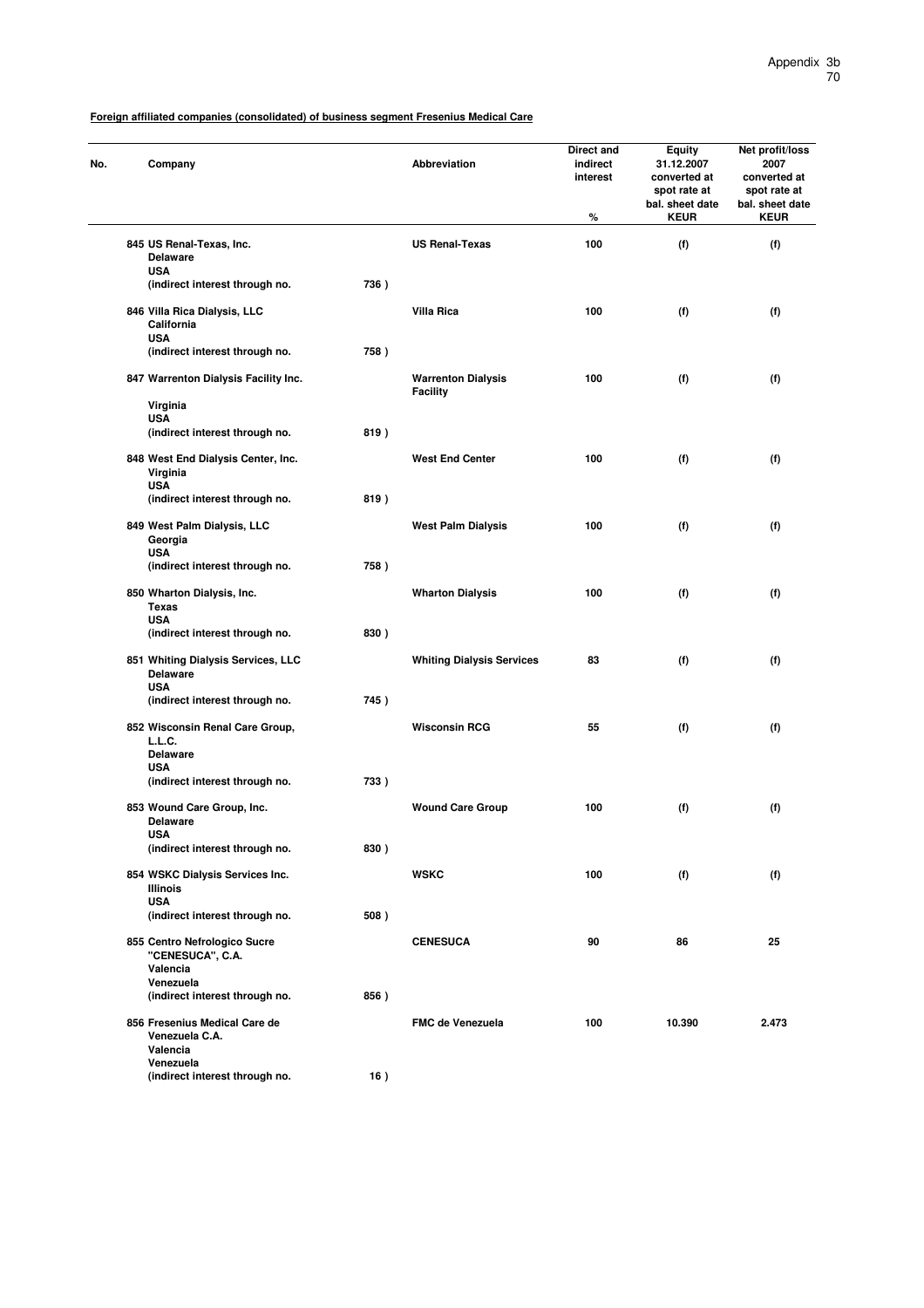| Company                                                                      |      | Abbreviation              | Direct and<br>indirect<br>interest<br>$\%$ | <b>Equity</b><br>31.12.2007<br>converted at<br>spot rate at<br>bal. sheet date<br><b>KEUR</b> | Net profit/loss<br>2007<br>converted at<br>spot rate at<br>bal. sheet date<br><b>KEUR</b> |
|------------------------------------------------------------------------------|------|---------------------------|--------------------------------------------|-----------------------------------------------------------------------------------------------|-------------------------------------------------------------------------------------------|
| Consolidated financial statements - without profit & loss transfer agreement |      |                           |                                            |                                                                                               |                                                                                           |
| 857 Fresenius Kabi S.A.<br><b>Buenos Aires</b>                               |      | Fresenius Kabi S.A.       | 100                                        | 3.345                                                                                         | 878                                                                                       |
| Argentina<br>(indirect interest through no.                                  | 42)  |                           |                                            |                                                                                               |                                                                                           |
| 858 Laboratorios Filaxis S.A.<br><b>Buenos Aires</b><br>Argentina            |      | Laboratorios Filaxis S.A. | 100                                        | 6.097                                                                                         | $-1.682$                                                                                  |
| (indirect interest through no.                                               | 925) |                           |                                            |                                                                                               |                                                                                           |
| 859 Nutri Home S.A.<br><b>Buenos Aires</b>                                   |      | <b>Nutri Home</b>         | 100                                        | 3.038                                                                                         | 1.286                                                                                     |
| Argentina<br>(indirect interest through no.                                  | 857) |                           |                                            |                                                                                               |                                                                                           |
| 860 Pharmatel Fresenius Kabi Pty Ltd.<br>Sydney                              |      | Pharmatel Kabi AU         | 100                                        | 2.570                                                                                         | -472                                                                                      |
| Australia<br>(indirect interest through no.                                  | 42)  |                           |                                            |                                                                                               |                                                                                           |
| 861 WH McCarthy Pty Ltd.<br>Sydney                                           |      | <b>WH McCarthy</b>        | 100                                        | $-249$                                                                                        | 11                                                                                        |
| <b>Australia</b><br>(indirect interest through no.                           | 860) |                           |                                            |                                                                                               |                                                                                           |
| 862 Fresenius HemoCare Austria<br>GmbH                                       |      | <b>FHC Austria</b>        | 95                                         | 4.511                                                                                         | 1.742                                                                                     |
| Salzburg-Eugendorf<br>Austria                                                |      |                           |                                            |                                                                                               |                                                                                           |
| (indirect interest through no.                                               | 39)  |                           |                                            |                                                                                               |                                                                                           |
| 863 Fresenius Kabi Austria GmbH<br>Graz                                      |      | <b>FK Austria</b>         | 100                                        | 73.102                                                                                        | 33.731                                                                                    |
| Austria<br>(indirect interest through no.                                    | 42)  |                           |                                            |                                                                                               |                                                                                           |
| 864 Fresenius Kabi N.V.<br><b>Schelle</b>                                    |      | Kabi Belgium              | 100                                        | 3.626                                                                                         | 561                                                                                       |
| <b>Belgium</b><br>(indirect interest through no.                             | 925) |                           |                                            |                                                                                               |                                                                                           |
| 865 Fresenius HemoCare Brasil Ltda.<br>Sao Paulo                             |      | <b>FHC Brasil</b>         | 100                                        | 13.176                                                                                        | 1.810                                                                                     |
| Brazil<br>(indirect interest through no.                                     | 911) |                           |                                            |                                                                                               |                                                                                           |
| 866 Fresenius Kabi Brasil Ltda.<br>Campinas/São Paulo                        |      | <b>FK Brasil</b>          | 100                                        | 33.465                                                                                        | $-1.321$                                                                                  |
| <b>Brazil</b><br>(indirect interest through no.                              | 42)  |                           |                                            |                                                                                               |                                                                                           |
| 867 Gan Rio Apoio Nutricional -<br>Ganutre Ltda.                             |      | <b>Gan Rio</b>            | 100                                        | $-2.325$                                                                                      | 273                                                                                       |
| Rio de Janeiro<br>Brazil                                                     |      |                           |                                            |                                                                                               |                                                                                           |
| (indirect interest through no.                                               | 868) |                           |                                            |                                                                                               |                                                                                           |
| 868 Lipal Participacoes Ltda.<br>São Paulo                                   |      | Lipal                     | 100                                        | -3                                                                                            | -1                                                                                        |
| <b>Brazil</b><br>(indirect interest through no.                              | 866) |                           |                                            |                                                                                               |                                                                                           |
| 869 Calea Ltd.<br>Toronto/Ontario                                            |      | Calea Ltd.                | 100                                        | 5.827                                                                                         | 4.730                                                                                     |
| Canada<br>(indirect interest through no.                                     | 3)   |                           |                                            |                                                                                               |                                                                                           |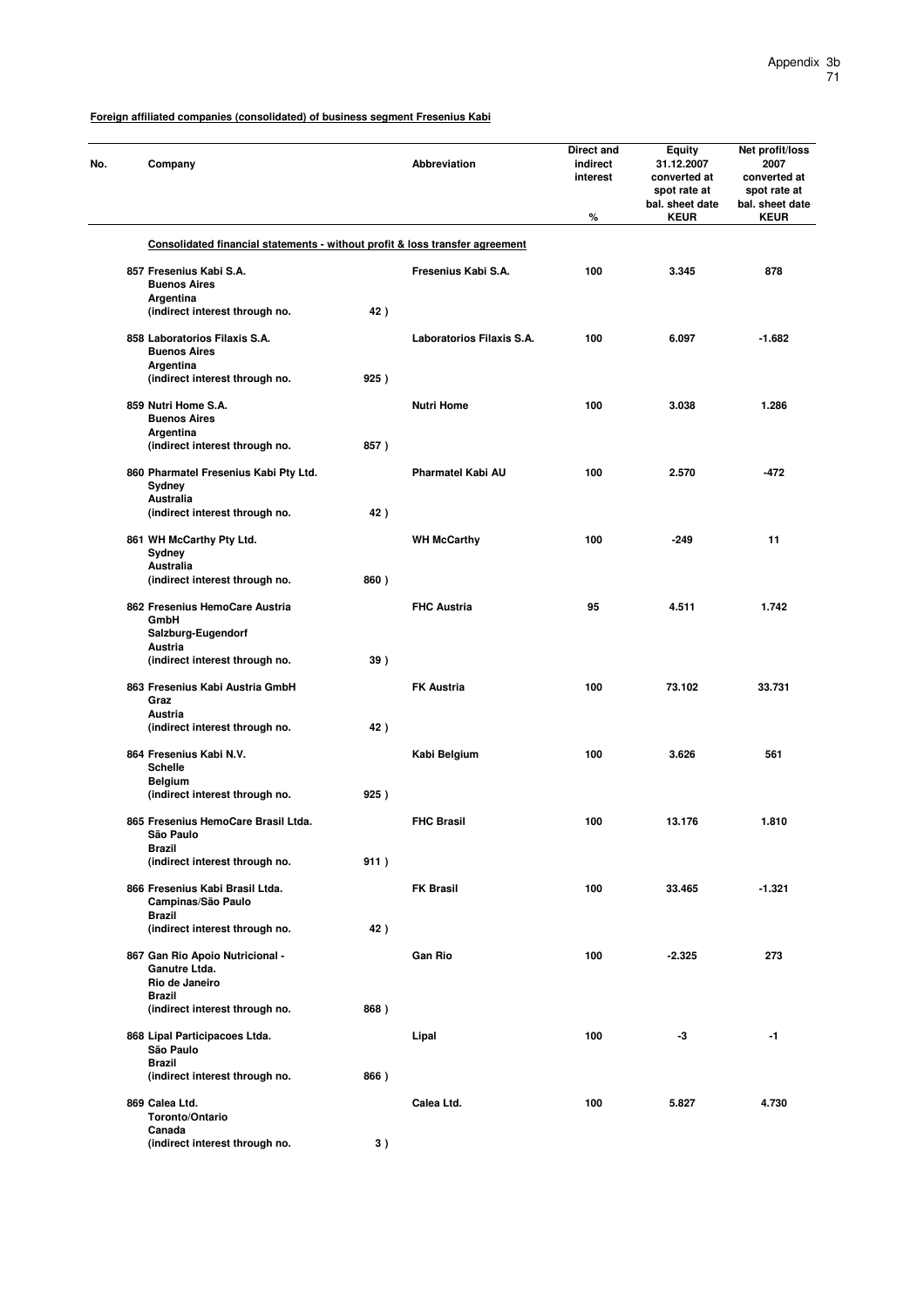| No. | Company                                                                       |      | <b>Abbreviation</b>            | Direct and<br>indirect<br>interest<br>% | <b>Equity</b><br>31.12.2007<br>converted at<br>spot rate at<br>bal. sheet date<br><b>KEUR</b> | Net profit/loss<br>2007<br>converted at<br>spot rate at<br>bal. sheet date<br><b>KEUR</b> |
|-----|-------------------------------------------------------------------------------|------|--------------------------------|-----------------------------------------|-----------------------------------------------------------------------------------------------|-------------------------------------------------------------------------------------------|
|     | 870 Calea Pharmacy Ltd.<br>Toronto/Ontario                                    |      | Calea Pharmacy Ltd.            | 100                                     | 5.076                                                                                         | 1.787                                                                                     |
|     | Canada<br>(indirect interest through no.                                      | 869) |                                |                                         |                                                                                               |                                                                                           |
|     | 871 Calea Pharmacy Services Inc.                                              |      | <b>Calea Pharmacy Services</b> | 49                                      | 124                                                                                           | -2                                                                                        |
|     | Toronto/Ontario<br>Canada<br>(indirect interest through no.                   | 869) |                                |                                         |                                                                                               |                                                                                           |
|     | 872 Calea Vancouver Inc.                                                      |      | Calea Vancouver                | 100                                     | 225                                                                                           | $-15$                                                                                     |
|     | Vancouver                                                                     |      |                                |                                         |                                                                                               |                                                                                           |
|     | Canada<br>(indirect interest through no.                                      | 869) |                                |                                         |                                                                                               |                                                                                           |
|     | 873 Caremark Centre for Physical<br>Rehabilitation Inc.<br>Toronto/Ontario    |      | <b>Caremark Centre</b>         | 100                                     | 0                                                                                             | 0                                                                                         |
|     | Canada<br>(indirect interest through no.                                      | 869) |                                |                                         |                                                                                               |                                                                                           |
|     |                                                                               |      |                                |                                         |                                                                                               |                                                                                           |
|     | 874 Information Healthcare Marketing<br>Corp.                                 |      | InfoHealth                     | 100                                     | 1.434                                                                                         | 411                                                                                       |
|     | Toronto/Ontario<br>Canada                                                     |      |                                |                                         |                                                                                               |                                                                                           |
|     | (indirect interest through no.                                                | 869) |                                |                                         |                                                                                               |                                                                                           |
|     | 875 Fresenius Kabi Chile Ltda.<br>Santiago de Chile<br>Chile                  |      | <b>FK Chile</b>                | 100                                     | 1.588                                                                                         | 206                                                                                       |
|     | (indirect interest through no.                                                | 42)  |                                |                                         |                                                                                               |                                                                                           |
|     | 876 Recetario Magistral Endovenoso<br>S.A.<br>Santiago de Chile               |      | <b>Recetario Magistral</b>     | 100                                     | 968                                                                                           | 464                                                                                       |
|     | Chile                                                                         |      |                                |                                         |                                                                                               |                                                                                           |
|     | (indirect interest through no.                                                | 925) |                                |                                         |                                                                                               |                                                                                           |
|     | 877 Beijing Fresenius Pharmaceutical<br>Co., Ltd.<br>Beijing                  |      | BFP                            | 100                                     | 26.153                                                                                        | 7.459                                                                                     |
|     | China<br>(indirect interest through no.                                       | 3)   |                                |                                         |                                                                                               |                                                                                           |
|     |                                                                               |      |                                |                                         |                                                                                               |                                                                                           |
|     | 878 Clinico Nanchang Ltd. Co.<br>Nanchang<br>China                            |      | <b>Clinico Nanchang</b>        | 100                                     | 4.879                                                                                         | 1.898                                                                                     |
|     | (indirect interest through no.                                                | 46)  |                                |                                         |                                                                                               |                                                                                           |
|     | 879 Fresenius Kabi (Beijing) Research<br>and Development Co., Ltd.<br>Beijing |      | Kabi R&D China                 | 100                                     | 274                                                                                           | -9                                                                                        |
|     | China<br>(indirect interest through no.                                       | 880) |                                |                                         |                                                                                               |                                                                                           |
|     | 880 Fresenius Kabi (China) Co. Ltd.<br>Beijing                                |      | <b>FK China</b>                | 100                                     | 36.331                                                                                        | 8.950                                                                                     |
|     | China                                                                         |      |                                |                                         |                                                                                               |                                                                                           |
|     | (indirect interest through no.                                                | 3)   |                                |                                         |                                                                                               |                                                                                           |
|     | 881 Sino-Swed Pharmaceutical Corp.<br>Ltd.<br>Wuxi                            |      | <b>SSPC</b>                    | 51                                      | 54.687                                                                                        | 23.722                                                                                    |
|     | China<br>(indirect interest through no.                                       | 880) |                                |                                         |                                                                                               |                                                                                           |
|     | 882 Fresenius HemoCare CZ s.r.o.<br>Horatev                                   |      | FHC CZ                         | 100                                     | 5.163                                                                                         | 2.358                                                                                     |
|     | <b>Czech Republic</b><br>(indirect interest through no.                       | 3)   |                                |                                         |                                                                                               |                                                                                           |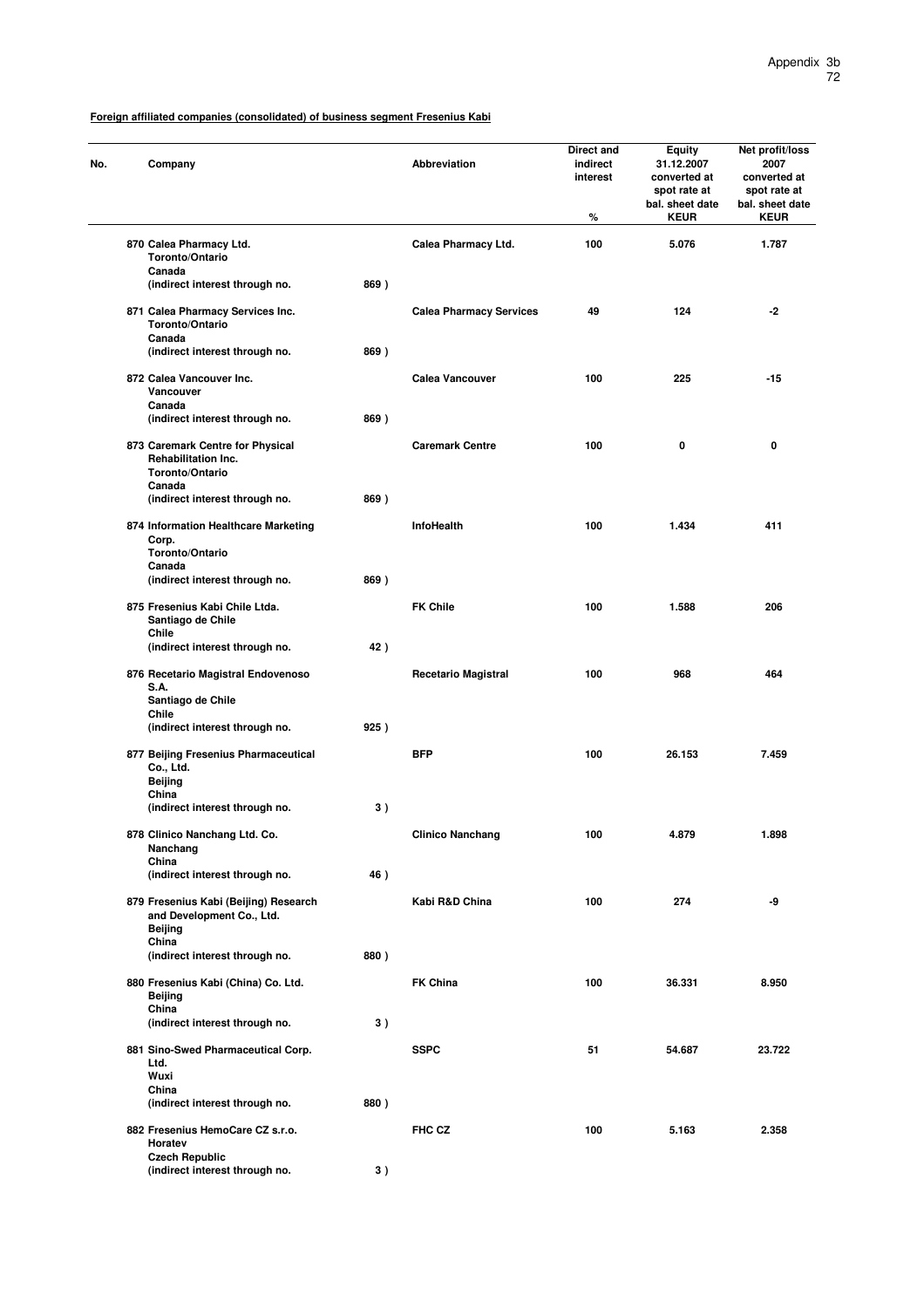| Company                                                                            |      | Abbreviation              | Direct and<br>indirect<br>interest<br>% | Equity<br>31.12.2007<br>converted at<br>spot rate at<br>bal. sheet date<br><b>KEUR</b> | Net profit/loss<br>2007<br>converted at<br>spot rate at<br>bal. sheet date<br><b>KEUR</b> |
|------------------------------------------------------------------------------------|------|---------------------------|-----------------------------------------|----------------------------------------------------------------------------------------|-------------------------------------------------------------------------------------------|
| 883 Fresenius Kabi s.r.o.                                                          |      | <b>FK Prague</b>          | 100                                     | 3.336                                                                                  | 619                                                                                       |
| Prague                                                                             |      |                           |                                         |                                                                                        |                                                                                           |
| <b>Czech Republic</b>                                                              |      |                           |                                         |                                                                                        |                                                                                           |
| (indirect interest through no.                                                     | 3)   |                           |                                         |                                                                                        |                                                                                           |
| 884 Calea France S.A.S.<br><b>Sèvres</b>                                           |      | <b>Calea France</b>       | 100                                     | 3.222                                                                                  | 1.301                                                                                     |
| <b>France</b>                                                                      |      |                           |                                         |                                                                                        |                                                                                           |
| (indirect interest through no.                                                     | 887) |                           |                                         |                                                                                        |                                                                                           |
| 885 Fresenius HemoCare France S.A.S.<br><b>L'Arbresle</b>                          |      | <b>FHC France</b>         | 100                                     | 2.562                                                                                  | 776                                                                                       |
| France                                                                             |      |                           |                                         |                                                                                        |                                                                                           |
| (indirect interest through no.                                                     | 888) |                           |                                         |                                                                                        |                                                                                           |
| 886 Fresenius Kabi France S.A.S.<br><b>Sèvres</b>                                  |      | Kabi France               | 100                                     | 22.590                                                                                 | 920                                                                                       |
| France                                                                             |      |                           |                                         |                                                                                        |                                                                                           |
| (indirect interest through no.                                                     | 887) |                           |                                         |                                                                                        |                                                                                           |
| 887 Fresenius Kabi Groupe France S.A.<br><b>Sèvres</b>                             |      | Kabi Groupe France        | 100                                     | 65.032                                                                                 | 3.315                                                                                     |
| France                                                                             |      |                           |                                         |                                                                                        |                                                                                           |
| (indirect interest through no.                                                     | 3)   |                           |                                         |                                                                                        |                                                                                           |
| 888 Fresenius Vial S.A.S.                                                          |      | Fresenius Vial S.A.S.     | 100                                     | 26.315                                                                                 | 6.441                                                                                     |
| <b>Brézins</b>                                                                     |      |                           |                                         |                                                                                        |                                                                                           |
| France                                                                             |      |                           |                                         |                                                                                        |                                                                                           |
| (indirect interest through no.                                                     | 887) |                           |                                         |                                                                                        |                                                                                           |
| 889 Novartis Nutrition S.A.S.                                                      |      | <b>Novartis Nutrition</b> | 100                                     | 5.939                                                                                  | 2.787                                                                                     |
| <b>Toulouse</b>                                                                    |      |                           |                                         |                                                                                        |                                                                                           |
| France                                                                             |      |                           |                                         |                                                                                        |                                                                                           |
| (indirect interest through no.                                                     | 887) |                           |                                         |                                                                                        |                                                                                           |
|                                                                                    |      |                           |                                         |                                                                                        |                                                                                           |
| 890 Office Méditerranéen de<br>Distribution Pharmaceutique S.A.S.<br><b>Sèvres</b> |      | <b>OMDP</b>               | 100                                     | $-174$                                                                                 | 67                                                                                        |
| France                                                                             |      |                           |                                         |                                                                                        |                                                                                           |
| (indirect interest through no.                                                     | 887) |                           |                                         |                                                                                        |                                                                                           |
| 891 Fresenius Kabi Hellas AEE<br><b>Athens</b>                                     |      | Kabi Hellas               | 100                                     | 2.055                                                                                  | 187                                                                                       |
| Greece                                                                             |      |                           |                                         |                                                                                        |                                                                                           |
| (indirect interest through no.                                                     | 3)   |                           |                                         |                                                                                        |                                                                                           |
| 892 Fresenius Kabi Asia Pacific Ltd.<br>Hongkong                                   |      | Kabi Asia Pacific         | 100                                     | 14.446                                                                                 | 13.559                                                                                    |
| Hongkong                                                                           |      |                           |                                         |                                                                                        |                                                                                           |
| (indirect interest through no.                                                     | 3)   |                           |                                         |                                                                                        |                                                                                           |
| 893 Fresenius Kabi Hongkong Ltd.                                                   |      | Kabi Hongkong             | 100                                     | 660                                                                                    | 116                                                                                       |
| Hongkong<br>Hongkong                                                               |      |                           |                                         |                                                                                        |                                                                                           |
| (indirect interest through no.                                                     | 3)   |                           |                                         |                                                                                        |                                                                                           |
|                                                                                    |      |                           |                                         |                                                                                        |                                                                                           |
| 894 Fresenius Kabi Hungary Kft.<br><b>Budapest</b>                                 |      | Kabi Hungary              | 100                                     | 1.049                                                                                  | 144                                                                                       |
| <b>Hungary</b><br>(indirect interest through no.                                   | 863) |                           |                                         |                                                                                        |                                                                                           |
| 895 Fresenius Kabi India Private Ltd.                                              |      | Fresenius Kabi India      | 100                                     | 6.323                                                                                  | $-1.168$                                                                                  |
| Pune<br>India                                                                      |      |                           |                                         |                                                                                        |                                                                                           |
| (indirect interest through no.                                                     | 3)   |                           |                                         |                                                                                        |                                                                                           |
|                                                                                    |      |                           |                                         |                                                                                        |                                                                                           |
| 896 PT. Fresenius Kabi Indonesia<br>Jakarta<br>Indonesia                           |      | <b>FK Indonesia</b>       | 100                                     | -24                                                                                    | $-500$                                                                                    |
| (indirect interest through no.                                                     | 42)  |                           |                                         |                                                                                        |                                                                                           |
|                                                                                    |      |                           |                                         |                                                                                        |                                                                                           |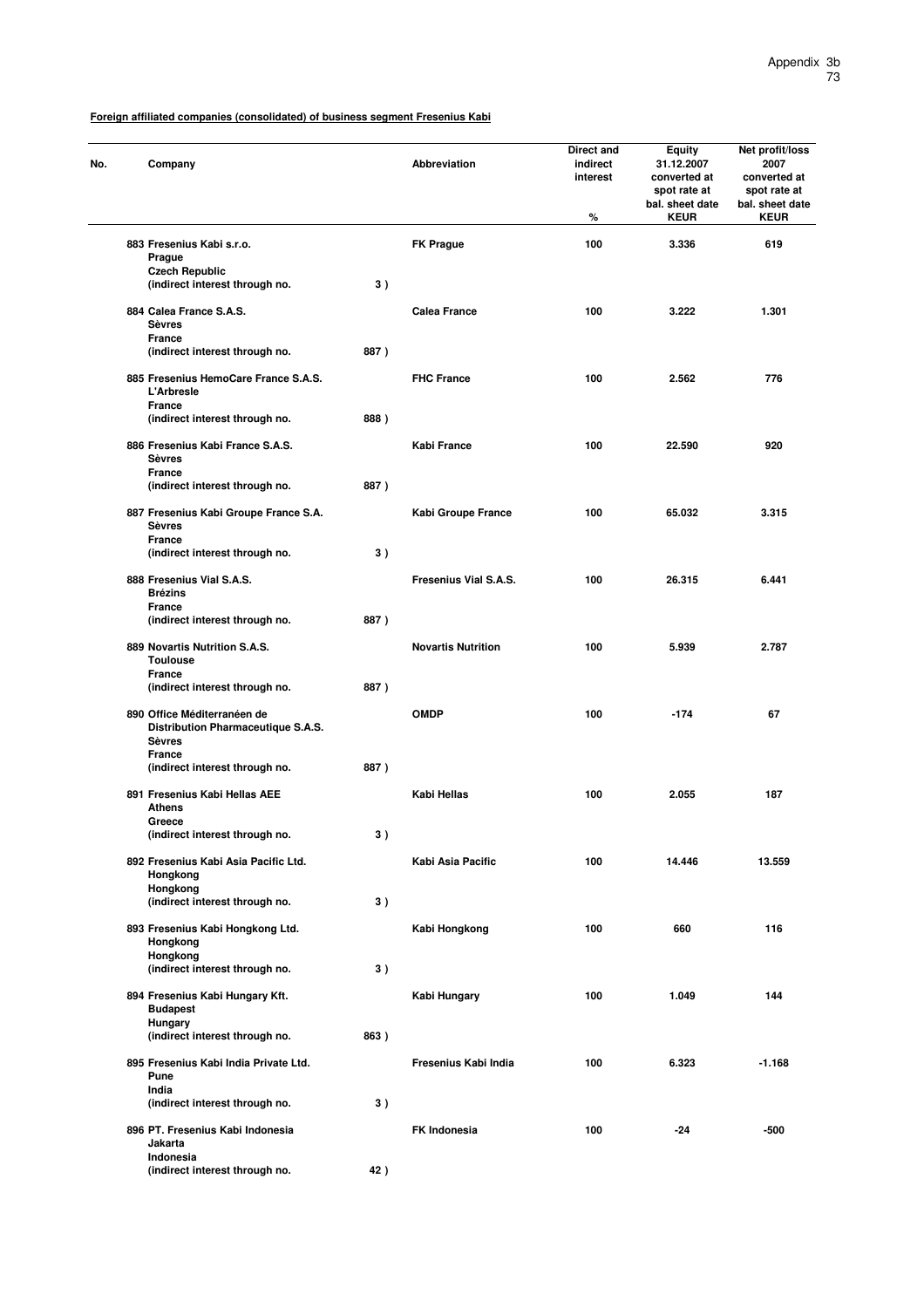| No. | Company                                                           |             | <b>Abbreviation</b>              | Direct and<br>indirect<br>interest<br>℅ | <b>Equity</b><br>31.12.2007<br>converted at<br>spot rate at<br>bal. sheet date<br><b>KEUR</b> | Net profit/loss<br>2007<br>converted at<br>spot rate at<br>bal. sheet date<br><b>KEUR</b> |
|-----|-------------------------------------------------------------------|-------------|----------------------------------|-----------------------------------------|-----------------------------------------------------------------------------------------------|-------------------------------------------------------------------------------------------|
|     | 897 Fresenius HemoCare Italia S.r.l.<br>Modena                    |             | <b>FHC Italia</b>                | 100                                     | 11.387                                                                                        | 1.369                                                                                     |
|     | Italy<br>(indirect interest through no.                           | 898)        |                                  |                                         |                                                                                               |                                                                                           |
|     | 898 Fresenius Kabi Italia S.p.A.<br>Verone                        |             | Kabi Italia S.p.A.               | 100                                     | 62.665                                                                                        | 678                                                                                       |
|     | Italy<br>(indirect interest through no.                           | 42)         |                                  |                                         |                                                                                               |                                                                                           |
|     | 899 Fresenius Kabi Italia S.r.l.<br>Verone                        |             | Kabi Italia S.r.I.               | 100                                     | 18.730                                                                                        | $-2.805$                                                                                  |
|     | Italy<br>(indirect interest through no.                           | 898)        |                                  |                                         |                                                                                               |                                                                                           |
|     | 900 Immobiliare Isola della Scala S.r.l.                          |             | Immobiliare Isola della<br>Scala | 100                                     | 7.636                                                                                         | 93                                                                                        |
|     | Isola della Scala<br>Italy                                        |             |                                  |                                         |                                                                                               |                                                                                           |
|     | (indirect interest through no.                                    | 898)        |                                  |                                         |                                                                                               |                                                                                           |
|     | 901 Fresenius Kabi Japan K.K.<br>Tokyo<br>Japan                   |             | FK Japan                         | 100                                     | 4.711                                                                                         | $-199$                                                                                    |
|     | (indirect interest through no.                                    | 3)          |                                  |                                         |                                                                                               |                                                                                           |
|     | 902 Fresenius Kabi Korea Ltd.<br>ChunAn<br>Korea                  |             | Kabi Korea                       | 100                                     | 6.024                                                                                         | $-1.279$                                                                                  |
|     | (indirect interest through no.                                    | $48 + 42$ ) |                                  |                                         |                                                                                               |                                                                                           |
|     | 903 Fresenius Kabi Malaysia Sdn. Bhd.<br>Kuala Lumpur<br>Malaysia |             | Kabi Malaysia                    | 100                                     | 1.288                                                                                         | 326                                                                                       |
|     | (indirect interest through no.                                    | 42)         |                                  |                                         |                                                                                               |                                                                                           |
|     | 904 Biotecnologia y Nutricion S.A. de<br>C.V.                     |             | <b>Biotecnologia Mexico</b>      | 100                                     | 18                                                                                            | 52                                                                                        |
|     | <b>Mexico City</b><br><b>Mexico</b>                               |             |                                  |                                         |                                                                                               |                                                                                           |
|     | (indirect interest through no.                                    | 906)        |                                  |                                         |                                                                                               |                                                                                           |
|     | 905 Fresenius Kabi Mexico S.A. de C.V.<br>Guadalajara<br>Mexico   |             | Kabi Mexico                      | 100                                     | 14.925                                                                                        | $-1.608$                                                                                  |
|     | (indirect interest through no.                                    | 906)        |                                  |                                         |                                                                                               |                                                                                           |
|     | 906 Grupo Fresenius Mexico S.A. de<br>C.V.                        |             | <b>Grupo Mexico</b>              | 100                                     | 24.132                                                                                        | -847                                                                                      |
|     | Guadalajara<br><b>Mexico</b>                                      |             |                                  |                                         |                                                                                               |                                                                                           |
|     | (indirect interest through no.                                    | 3)          |                                  |                                         |                                                                                               |                                                                                           |
|     | 907 Kabi Guadalajara S.A. de C.V.<br>Guadalajara<br><b>Mexico</b> |             | Kabi Guadalajara                 | 100                                     | 971                                                                                           | 167                                                                                       |
|     | (indirect interest through no.                                    | 906)        |                                  |                                         |                                                                                               |                                                                                           |
|     | 908 Calea Nederland N.V.<br>'s - Hertogenbosch                    |             | Calea N.V.                       | 100                                     | 2.297                                                                                         | 568                                                                                       |
|     | Netherlands<br>(indirect interest through no.                     | 3)          |                                  |                                         |                                                                                               |                                                                                           |
|     | 909 Fresenius HemoCare Mobility B.V.<br>Emmen                     |             | <b>FHC Mobility</b>              | 100                                     | -18                                                                                           | 0                                                                                         |
|     | <b>Netherlands</b><br>(indirect interest through no.              | 910)        |                                  |                                         |                                                                                               |                                                                                           |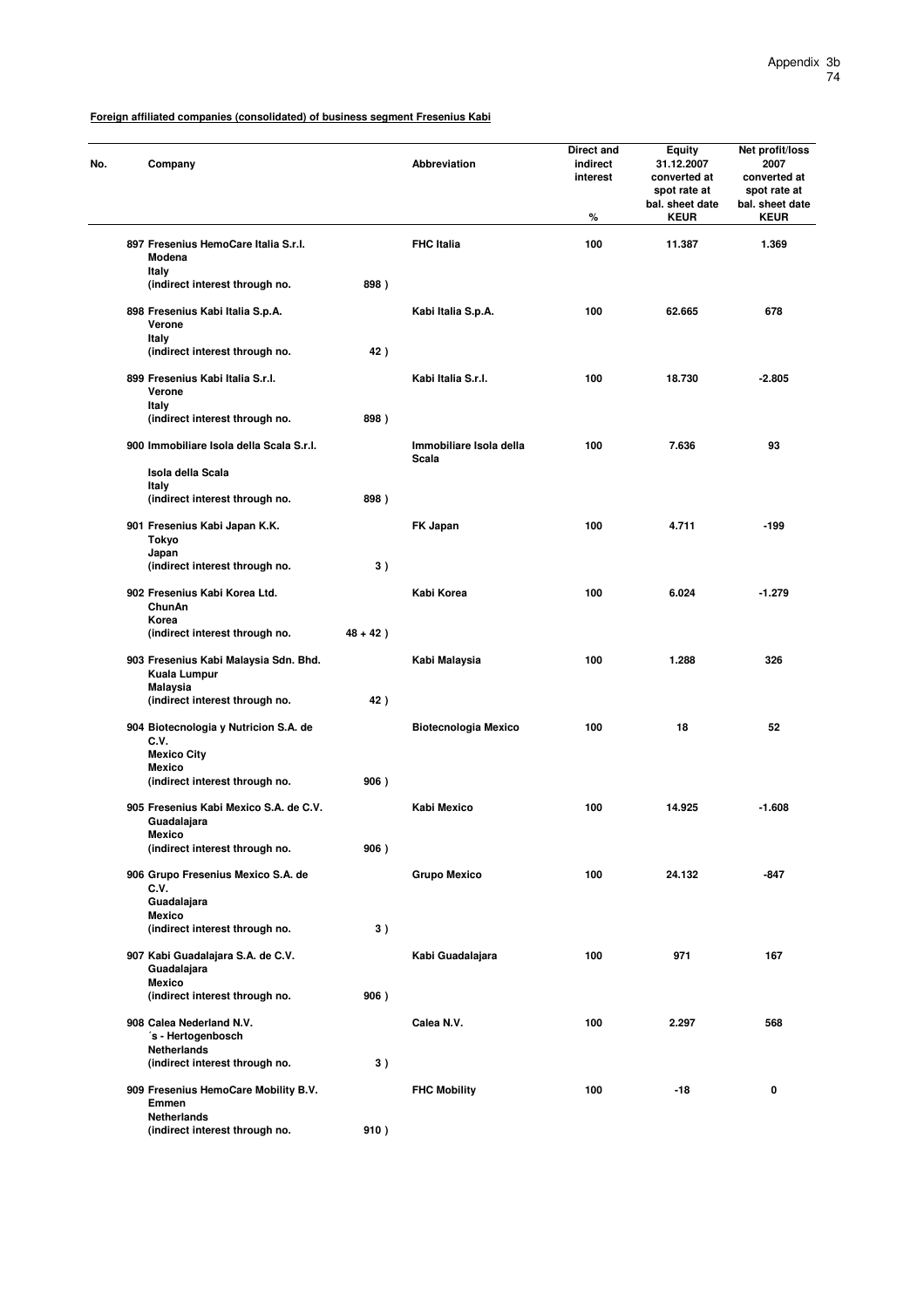| No. | Company                                                                       |      | Abbreviation             | Direct and<br>indirect<br>interest<br>% | <b>Equity</b><br>31.12.2007<br>converted at<br>spot rate at<br>bal. sheet date<br><b>KEUR</b> | Net profit/loss<br>2007<br>converted at<br>spot rate at<br>bal. sheet date<br><b>KEUR</b> |
|-----|-------------------------------------------------------------------------------|------|--------------------------|-----------------------------------------|-----------------------------------------------------------------------------------------------|-------------------------------------------------------------------------------------------|
|     | 910 Fresenius HemoCare Netherlands<br>B.V.<br><b>Emmen</b>                    |      | <b>FHC Netherlands</b>   | 100                                     | 40.640                                                                                        | 11.761                                                                                    |
|     | <b>Netherlands</b><br>(indirect interest through no.                          | 3)   |                          |                                         |                                                                                               |                                                                                           |
|     | 911 Fresenius Holding B.V.<br><b>Emmer Compascuum</b><br><b>Netherlands</b>   |      | Fresenius Holding B.V.   | 100                                     | $-229$                                                                                        | 0                                                                                         |
|     | (indirect interest through no.                                                | 910) |                          |                                         |                                                                                               |                                                                                           |
|     | 912 Fresenius Kabi Nederland B.V.<br>'s - Hertogenbosch<br><b>Netherlands</b> |      | FK B.V.                  | 100                                     | 3.019                                                                                         | 2.869                                                                                     |
|     | (indirect interest through no.                                                | 925) |                          |                                         |                                                                                               |                                                                                           |
|     | 913 Pharmatel Fresenius Kabi NZ<br>Limited<br>Auckland                        |      | <b>Pharmatel Kabi NZ</b> | 100                                     | 0                                                                                             | 0                                                                                         |
|     | <b>New Zealand</b><br>(indirect interest through no.                          | 860) |                          |                                         |                                                                                               |                                                                                           |
|     | 914 Fresenius Kabi Norge A/S<br>Halden                                        |      | Kabi Norge               | 100                                     | 25.789                                                                                        | 12.579                                                                                    |
|     | Norway<br>(indirect interest through no.                                      | 42)  |                          |                                         |                                                                                               |                                                                                           |
|     | 915 Fresenius Kabi Philippines Inc.<br><b>Makati City</b>                     |      | <b>FK Philippines</b>    | 100                                     | 3.542                                                                                         | 1.261                                                                                     |
|     | <b>Philippines</b><br>(indirect interest through no.                          | 42)  |                          |                                         |                                                                                               |                                                                                           |
|     | 916 Clinico Medical Sp. z o.o.<br><b>Blonie</b>                               |      | <b>Clinico Poland</b>    | 100                                     | 10.652                                                                                        | 1.016                                                                                     |
|     | Poland<br>(indirect interest through no.                                      | 3)   |                          |                                         |                                                                                               |                                                                                           |
|     | 917 Fresenius Kabi Polska Sp. z o.o.<br>Warsaw<br>Poland                      |      | Kabi Polska              | 100                                     | 17.397                                                                                        | 1.450                                                                                     |
|     | (indirect interest through no.                                                | 3)   |                          |                                         |                                                                                               |                                                                                           |
|     | 918 Fresenius Kabi Pharma Portugal<br>Lda.                                    |      | Kabi Pharma Portugal     | 100                                     | 17.505                                                                                        | 6.586                                                                                     |
|     | <b>Lisbon</b><br>Portugal                                                     |      |                          |                                         |                                                                                               |                                                                                           |
|     | (indirect interest through no.                                                | 863) |                          |                                         |                                                                                               |                                                                                           |
|     | 919 Labesfal - Laboratórios Almiro,<br><b>S.A.</b><br>Campo de Besteiros      |      | Labesfal                 | 100                                     | 58.483                                                                                        | 14.706                                                                                    |
|     | Portugal<br>(indirect interest through no.                                    | 918) |                          |                                         |                                                                                               |                                                                                           |
|     | 920 Fresenius Kabi Romania S.R.L<br><b>Brasow</b>                             |      | Kabi Romania             | 100                                     | 1.305                                                                                         | 358                                                                                       |
|     | Romania<br>(indirect interest through no.                                     | 42)  |                          |                                         |                                                                                               |                                                                                           |
|     | 921 Fresenius Kabi (Singapore) Pte.<br>Ltd.                                   |      | Kabi Singapore           | 100                                     | 217                                                                                           | -19                                                                                       |
|     | Singapore<br>Singapore                                                        |      |                          |                                         |                                                                                               |                                                                                           |
|     | (indirect interest through no.                                                | 3)   |                          |                                         |                                                                                               |                                                                                           |
|     | 922 Bodene (Pty) Ltd.<br><b>Port Elizabeth</b><br><b>South Africa</b>         |      | <b>Bodene</b>            | 100                                     | 18.445                                                                                        | 4.029                                                                                     |
|     | (indirect interest through no.                                                | 923) |                          |                                         |                                                                                               |                                                                                           |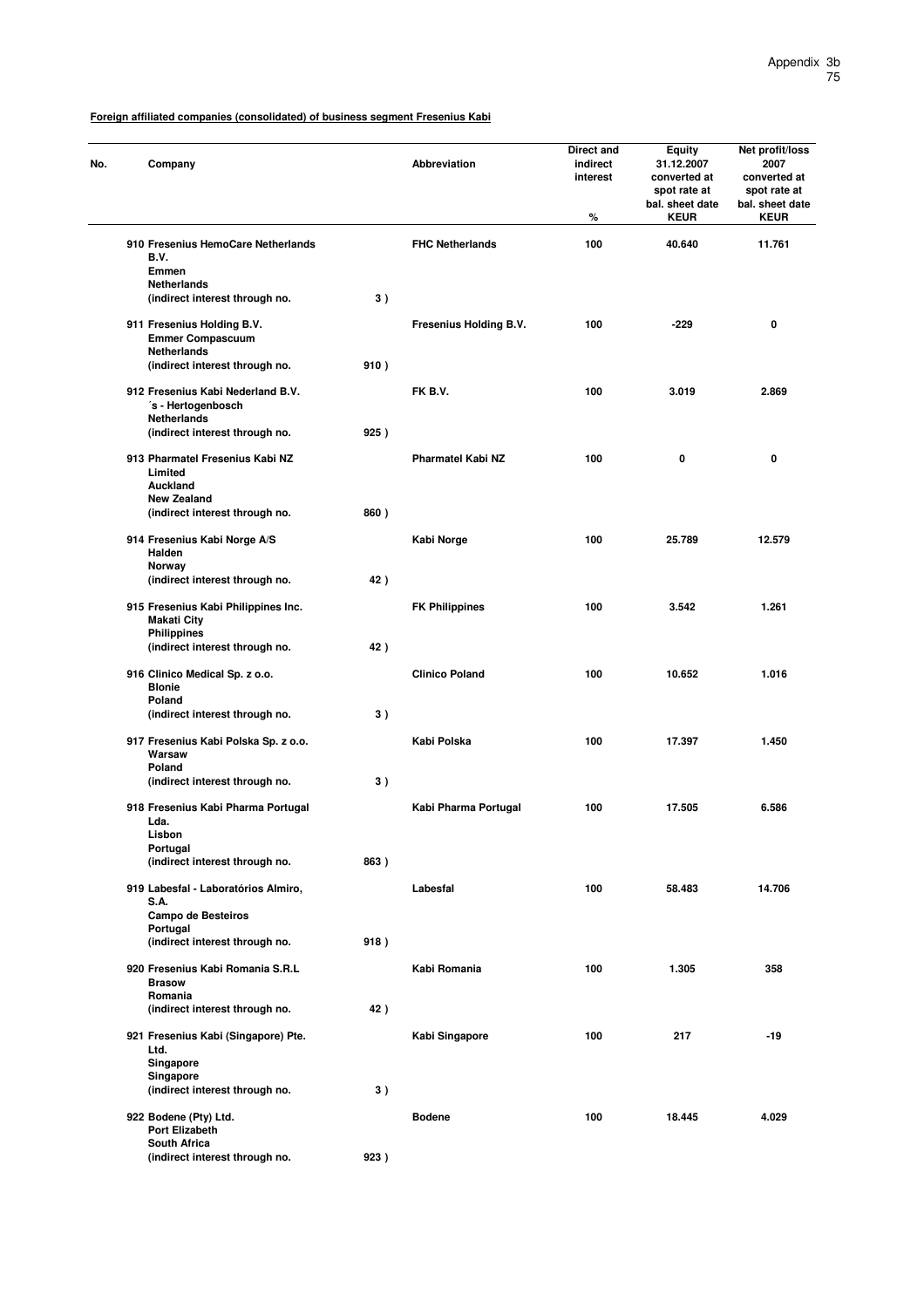| No. | Company                                                                             |      | Abbreviation       | Direct and<br>indirect<br>interest<br>% | Equity<br>31.12.2007<br>converted at<br>spot rate at<br>bal. sheet date<br><b>KEUR</b> | Net profit/loss<br>2007<br>converted at<br>spot rate at<br>bal. sheet date<br><b>KEUR</b> |
|-----|-------------------------------------------------------------------------------------|------|--------------------|-----------------------------------------|----------------------------------------------------------------------------------------|-------------------------------------------------------------------------------------------|
|     | 923 Fresenius Kabi South Africa (Pty)<br>Ltd.<br><b>Midrand</b>                     |      | Kabi South Africa  | 100                                     | 11.885                                                                                 | 3.959                                                                                     |
|     | <b>South Africa</b><br>(indirect interest through no.                               | 42)  |                    |                                         |                                                                                        |                                                                                           |
|     | 924 Fresenius Kabi España S.A.<br><b>Barcelona</b><br>Spain                         |      | Kabi España        | 100                                     | 19.368                                                                                 | 2.781                                                                                     |
|     | (indirect interest through no.                                                      | 925) |                    |                                         |                                                                                        |                                                                                           |
|     | 925 Fresenius Kabi Grupo España S.L.<br><b>Barcelona</b><br>Spain                   |      | Grupo España       | 100                                     | 131.741                                                                                | 1.392                                                                                     |
|     | (indirect interest through no.                                                      | 42)  |                    |                                         |                                                                                        |                                                                                           |
|     | 926 Fresenius Kabi AB<br>Stockholm<br>Sweden                                        |      | Kabi AB Sweden     | 100                                     | 74.363                                                                                 | 27.283                                                                                    |
|     | (indirect interest through no.                                                      | 3)   |                    |                                         |                                                                                        |                                                                                           |
|     | 927 Fresenius Kabi (Schweiz) AG<br><b>Stans</b><br>Switzerland                      |      | Kabi Schweiz       | 100                                     | 1.394                                                                                  | 375                                                                                       |
|     | (indirect interest through no.                                                      | 3)   |                    |                                         |                                                                                        |                                                                                           |
|     | 928 Sitex SA<br><b>Plan-les-Ouates</b><br>Switzerland                               |      | <b>Sitex</b>       | 100                                     | 494                                                                                    | 135                                                                                       |
|     | (indirect interest through no.                                                      | 927) |                    |                                         |                                                                                        |                                                                                           |
|     | 929 Fresenius Kabi Taiwan Ltd.<br><b>Taipei</b><br><b>Taiwan</b>                    |      | Kabi Taiwan        | 100                                     | 107                                                                                    | 39                                                                                        |
|     | (indirect interest through no.                                                      | 42)  |                    |                                         |                                                                                        |                                                                                           |
|     | 930 Fresenius Kabi (Thailand) Ltd.<br><b>Bangkok</b><br><b>Thailand</b>             |      | Kabi Thailand      | 100                                     | 1.425                                                                                  | 540                                                                                       |
|     | (indirect interest through no.                                                      | 3)   |                    |                                         |                                                                                        |                                                                                           |
|     | 931 Fresenius Kabi Ilac Sanayi ve<br><b>Ticaret Limited Sirketi</b><br>Istanbul     |      | <b>FK Turkey</b>   | 100                                     | 9.169                                                                                  | 1.561                                                                                     |
|     | <b>Turkey</b><br>(indirect interest through no.                                     | 42)  |                    |                                         |                                                                                        |                                                                                           |
|     | 932 Calea U.K. Ltd.<br><b>Runcorn/Cheshire</b>                                      |      | Calea U.K.         | 100                                     | $-316$                                                                                 | 564                                                                                       |
|     | <b>United Kingdom</b><br>(indirect interest through no.                             | 933) |                    |                                         |                                                                                        |                                                                                           |
|     | 933 FHC (Holdings) Ltd.<br>Runcorn/Cheshire                                         |      | FHC Ltd.           | 100                                     | 7.797                                                                                  | 6                                                                                         |
|     | <b>United Kingdom</b><br>(indirect interest through no.                             | 42)  |                    |                                         |                                                                                        |                                                                                           |
|     | 934 Fresenius HemoCare UK Ltd.<br>Cardiff                                           |      | <b>HemoCare UK</b> | 100                                     | 559                                                                                    | -83                                                                                       |
|     | <b>United Kingdom</b><br>(indirect interest through no.                             | 910) |                    |                                         |                                                                                        |                                                                                           |
|     | 935 Fresenius Kabi Ltd.<br><b>Runcorn/Cheshire</b><br><b>United Kingdom</b>         |      | FK Ltd.            | 100                                     | 6.208                                                                                  | 260                                                                                       |
|     | (indirect interest through no.                                                      | 933) |                    |                                         |                                                                                        |                                                                                           |
|     | 936 Nicholsons Health Care Ltd.<br><b>Runcorn/Cheshire</b><br><b>United Kingdom</b> |      | Nicholsons Ltd.    | 100                                     | 1.010                                                                                  | 49                                                                                        |
|     | (indirect interest through no.                                                      | 933) |                    |                                         |                                                                                        |                                                                                           |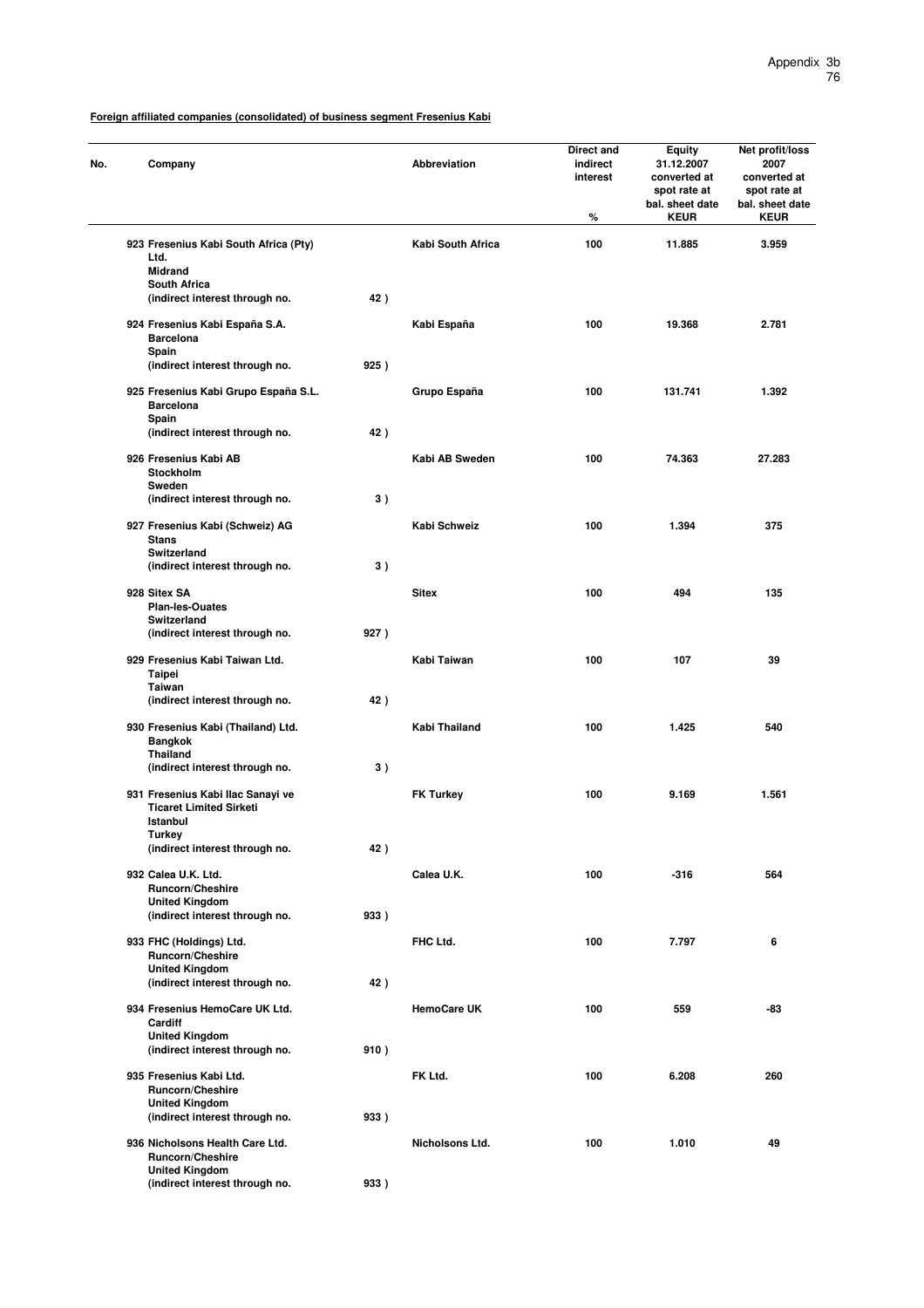| No. | Company                                                                                                        |      | Abbreviation     | Direct and<br>indirect<br>interest<br>% | Equity<br>31.12.2007<br>converted at<br>spot rate at<br>bal. sheet date<br><b>KEUR</b> | Net profit/loss<br>2007<br>converted at<br>spot rate at<br>bal. sheet date<br><b>KEUR</b> |
|-----|----------------------------------------------------------------------------------------------------------------|------|------------------|-----------------------------------------|----------------------------------------------------------------------------------------|-------------------------------------------------------------------------------------------|
|     | 937 Filaxis International S.A.<br><b>Montevideo</b><br>Uruguay<br>(indirect interest through no.               | 925) | <b>FISA</b>      | 100                                     | 1.261                                                                                  | $-794$                                                                                    |
|     | 938 Fresenius Kabi Holding, Inc.<br><b>Wilmington/Delaware</b><br><b>USA</b><br>(indirect interest through no. | 3)   | FK Holding, Inc. | 100                                     | 10                                                                                     | -3                                                                                        |
|     | 939 Fresenius Kabi, LLC<br>Wilmington/Delaware<br><b>USA</b><br>(indirect interest through no.                 | 938) | <b>FK LLC</b>    | 100                                     | $-329$                                                                                 | $-261$                                                                                    |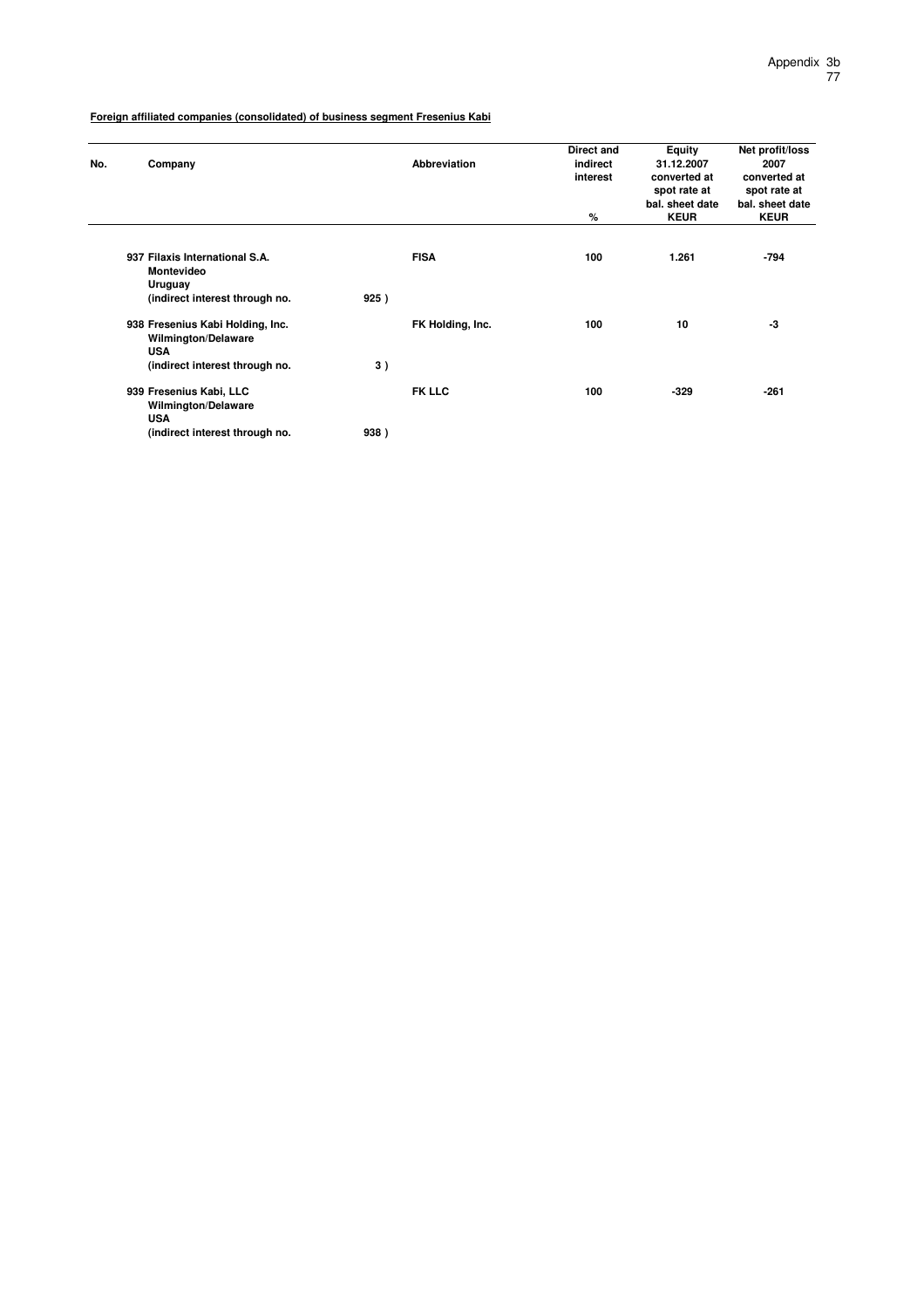| No. | Company                                                                                   |      | Abbreviation              | Direct and<br>indirect<br>interest<br>% | Equity<br>31.12.2007<br>converted at<br>spot rate at<br>bal. sheet date<br><b>KEUR</b> | Net profit/loss<br>2007<br>converted at<br>spot rate at<br>bal. sheet date<br><b>KEUR</b> |
|-----|-------------------------------------------------------------------------------------------|------|---------------------------|-----------------------------------------|----------------------------------------------------------------------------------------|-------------------------------------------------------------------------------------------|
|     | Consolidated financial statements - without profit & loss transfer agreement              |      |                           |                                         |                                                                                        |                                                                                           |
|     | 940 Heilbad Sauerbrunn<br>Betriebsgesellschaft m.b.H.<br><b>Bad Sauerbrunn</b>            |      | <b>HSB</b>                | 95                                      | 282                                                                                    | 197                                                                                       |
|     | Austria<br>(indirect interest through no.                                                 | 946) |                           |                                         |                                                                                        |                                                                                           |
|     | 941 VAMED-KMB<br>Krankenhausmanagement und<br>Betriebsführungsges.m.b.H.<br>Vienna        |      | <b>VKMB</b>               | 100                                     | 17.358                                                                                 | 6.036                                                                                     |
|     | <b>Austria</b><br>(indirect interest through no.                                          | 942) |                           |                                         |                                                                                        |                                                                                           |
|     | 942 VAMED AG<br>Vienna<br>Austria<br>(indirect interest through no.                       | 5)   | <b>VAMED</b>              | 77                                      | 43.906                                                                                 | 7.871                                                                                     |
|     | 943 VAMED ENGINEERING GmbH<br>Vienna<br>Austria                                           |      | <b>VE GMBH</b>            | 100                                     | 57                                                                                     | 4                                                                                         |
|     | (indirect interest through no.                                                            | 942) |                           |                                         |                                                                                        |                                                                                           |
|     | 944 VAMED ENGINEERING GmbH &<br>CO KG<br>Vienna<br><b>Austria</b>                         |      | <b>VE KG</b>              | 100                                     | 42.844                                                                                 | 9.578                                                                                     |
|     | (indirect interest through no.                                                            | 942) |                           |                                         |                                                                                        |                                                                                           |
|     | 945 VAMED Management und Service<br>GmbH<br>Vienna<br><b>Austria</b>                      |      | <b>VMS GmbH</b>           | 100                                     | 3.583                                                                                  | 8                                                                                         |
|     | (indirect interest through no.                                                            | 942) |                           |                                         |                                                                                        |                                                                                           |
|     | 946 VAMED Management und Service<br>GmbH & Co KG<br>Vienna<br>Austria                     |      | <b>VMS KG</b>             | 100                                     | 8.266                                                                                  | 3.385                                                                                     |
|     | (indirect interest through no.                                                            | 942) |                           |                                         |                                                                                        |                                                                                           |
|     | 947 VAMED Medizintechnik GmbH<br>Vienna<br>Austria<br>(indirect interest through no.      | 949) | <b>VMT</b>                | 100                                     | 1.783                                                                                  | 916                                                                                       |
|     | 948 VAMED Standortentwicklung und<br><b>Engineering GmbH</b><br>Vienna                    |      | <b>VSG GMBH</b>           | 100                                     | 47                                                                                     | $\mathbf 2$                                                                               |
|     | <b>Austria</b><br>(indirect interest through no.                                          | 942) |                           |                                         |                                                                                        |                                                                                           |
|     | 949 VAMED Standortentwicklung und<br>Engineering GmbH & CO KG<br>Vienna<br><b>Austria</b> |      | VSG KG                    | 100                                     | 28.738                                                                                 | 6.924                                                                                     |
|     | (indirect interest through no.                                                            | 942) |                           |                                         |                                                                                        |                                                                                           |
|     | 950 Almeda a.s.<br>Nerotovice<br><b>Czech Republic</b>                                    |      | Almeda                    | 76                                      | (e)                                                                                    | (e)                                                                                       |
|     | (indirect interest through no.<br>951 Mediterra-Sedicany s.r.o.                           | 952) | <b>Mediterra-Sedicany</b> | 100                                     | (e)                                                                                    | (e)                                                                                       |
|     | Sedicany<br><b>Czech Republic</b><br>(indirect interest through no.                       | 952) |                           |                                         |                                                                                        |                                                                                           |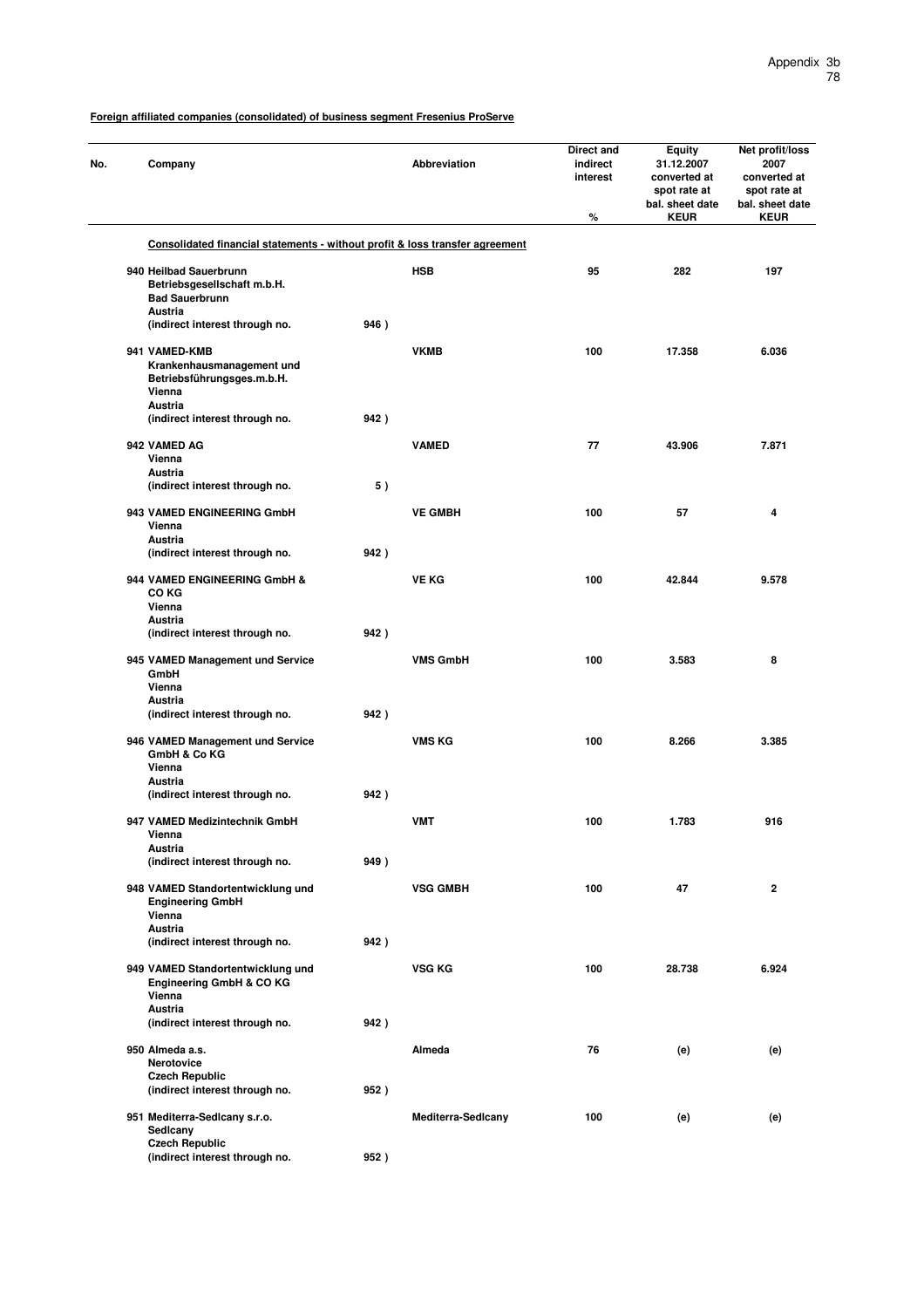| No. | Company                           |               | <b>Abbreviation</b> | <b>Direct and</b><br>indirect<br>interest | Equity<br>31.12.2007<br>converted at           | Net profit/loss<br>2007<br>converted at        |
|-----|-----------------------------------|---------------|---------------------|-------------------------------------------|------------------------------------------------|------------------------------------------------|
|     |                                   |               |                     | $\%$                                      | spot rate at<br>bal. sheet date<br><b>KEUR</b> | spot rate at<br>bal. sheet date<br><b>KEUR</b> |
|     | 952 Mediterra s.r.o.              |               | <b>Mediterra</b>    | 76                                        | (e)                                            | (e)                                            |
|     | Prague                            |               |                     |                                           |                                                |                                                |
|     | <b>Czech Republic</b>             |               |                     |                                           |                                                |                                                |
|     | (indirect interest through no.    | 132)          |                     |                                           |                                                |                                                |
|     | 953 Mednet s.r.o.                 |               | <b>Mednet</b>       | 100                                       | (e)                                            | (e)                                            |
|     | Prague                            |               |                     |                                           |                                                |                                                |
|     | <b>Czech Republic</b>             |               |                     |                                           |                                                |                                                |
|     | (indirect interest through no.    | 952)          |                     |                                           |                                                |                                                |
|     | 954 Tanvald s.r.o.                |               | <b>Tanvald</b>      | 66                                        | (e)                                            | (e)                                            |
|     | <b>Tanvald</b>                    |               |                     |                                           |                                                |                                                |
|     | <b>Czech Republic</b>             |               |                     |                                           |                                                |                                                |
|     | (indirect interest through no.    | 952)          |                     |                                           |                                                |                                                |
|     | 955 VAMED NEDERLAND B.V.          |               | V-NL                | 100                                       | $-58$                                          | 65                                             |
|     | Amersfoort                        |               |                     |                                           |                                                |                                                |
|     | <b>Netherlands</b>                |               |                     |                                           |                                                |                                                |
|     | (indirect interest through no.    | $944 + 949$ ) |                     |                                           |                                                |                                                |
|     | 956 SUMINISTROS DE COMERCIO       |               | <b>SUC</b>          | 75                                        | 4.505                                          | 1.698                                          |
|     | <b>EXTERIOR, S.A.</b>             |               |                     |                                           |                                                |                                                |
|     | <b>Madrid</b>                     |               |                     |                                           |                                                |                                                |
|     | Spain                             |               |                     |                                           |                                                |                                                |
|     | (indirect interest through no.    | 944)          |                     |                                           |                                                |                                                |
|     | 957 HELIOS Klinik Zihlschlacht AG |               | <b>HKZ</b>          | 100                                       | (e)                                            | (e)                                            |
|     | Zihlschlacht                      |               |                     |                                           |                                                |                                                |
|     | <b>Switzerland</b>                |               |                     |                                           |                                                |                                                |
|     | (indirect interest through no.    | 69)           |                     |                                           |                                                |                                                |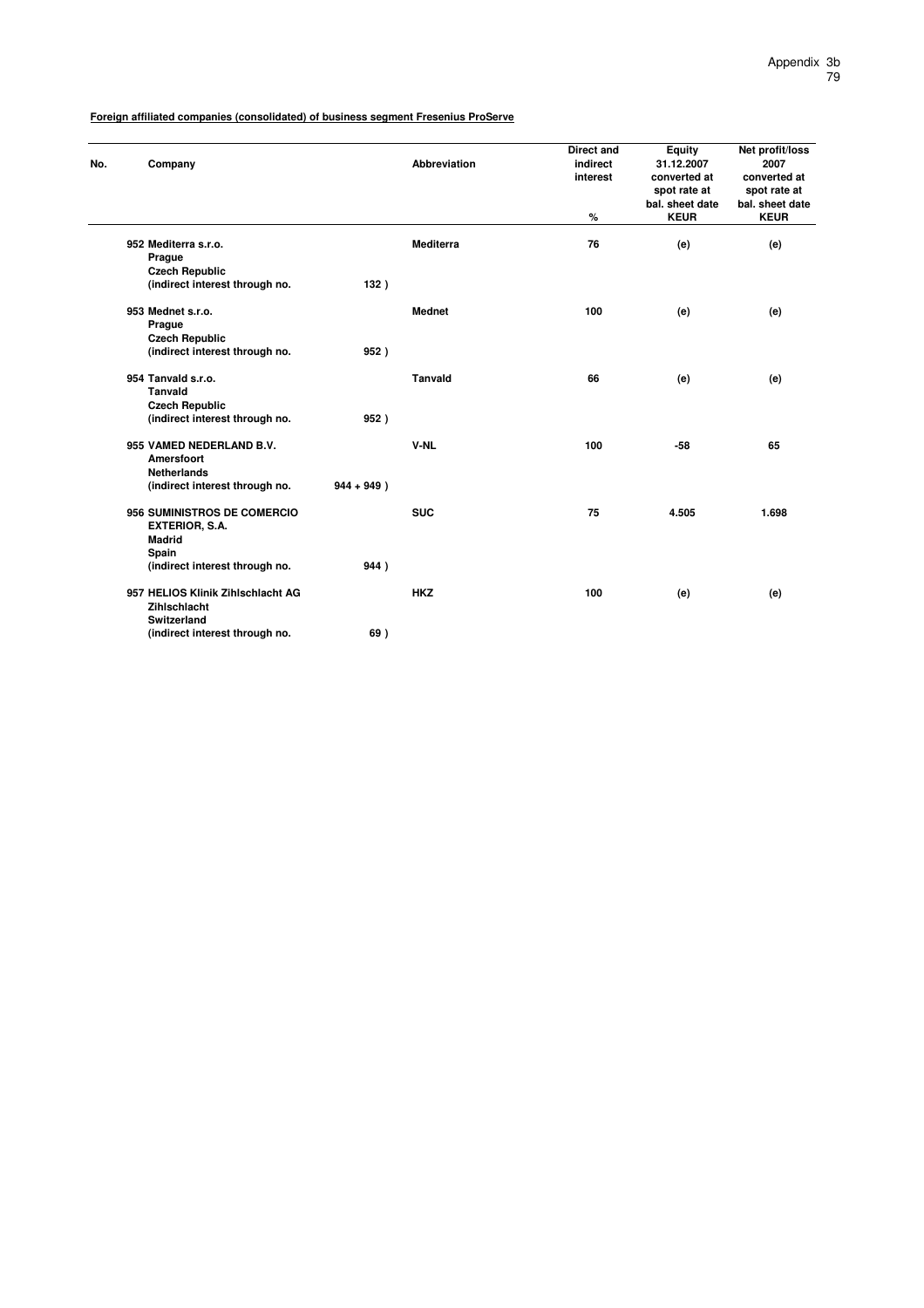**Foreign affiliated companies (non-consolidated) of business segment Fresenius Medical Care**

| No. | Company                                                                                     |      | <b>Abbreviation</b>                            | Direct and<br>indirect<br>interest<br>$\%$ | Equity<br>31.12.2007<br>converted at<br>spot rate at<br>bal. sheet date<br><b>KEUR</b> | Net profit/loss<br>2007<br>converted at<br>spot rate at<br>bal. sheet date<br><b>KEUR</b> |
|-----|---------------------------------------------------------------------------------------------|------|------------------------------------------------|--------------------------------------------|----------------------------------------------------------------------------------------|-------------------------------------------------------------------------------------------|
|     | Not consolidated financial statements - without profit & loss transfer agreement            |      |                                                |                                            |                                                                                        |                                                                                           |
|     | 958 Nefronosa                                                                               |      |                                                | 100                                        | (a)                                                                                    | (a)                                                                                       |
|     | <b>Capital Federal</b>                                                                      |      |                                                |                                            |                                                                                        |                                                                                           |
|     | Argentina<br>(indirect interest through no.                                                 | 155) |                                                |                                            |                                                                                        |                                                                                           |
|     | 959 FMC Dijalizna Njega<br><b>Bosnia and Herzegovina</b>                                    |      | <b>FMC Dijalizna</b>                           | 100                                        | 1                                                                                      | 0                                                                                         |
|     | (indirect interest through no.                                                              | 16)  |                                                |                                            |                                                                                        |                                                                                           |
|     | 960 Fresenius Medical Care BH d.o.o.<br>Sarajevo, društvo za promet i<br>usluge<br>Sarajevo |      | "Fresenius Medical Care<br>BH" d.o.o. Sarajevo | 100                                        | (a)                                                                                    | (a)                                                                                       |
|     | <b>Bosnia and Herzegovina</b><br>(indirect interest through no.                             | 17)  |                                                |                                            |                                                                                        |                                                                                           |
|     | 961 Medinvest Servicos e                                                                    |      | <b>MedInvest</b>                               | 100                                        | $\mathbf 0$                                                                            | 0                                                                                         |
|     | Participacoes Ltda.<br>Sao Paulo<br><b>Brazil</b>                                           |      |                                                |                                            |                                                                                        |                                                                                           |
|     | (indirect interest through no.                                                              | 257) |                                                |                                            |                                                                                        |                                                                                           |
|     | 962 FMC Bulgaria GmbH<br>Gabrovo                                                            |      | <b>FMC Bulgaria</b>                            | 100                                        | 662                                                                                    | 160                                                                                       |
|     | <b>Bulgaria</b>                                                                             |      |                                                |                                            |                                                                                        |                                                                                           |
|     | (indirect interest through no.                                                              | 16)  |                                                |                                            |                                                                                        |                                                                                           |
|     | 963 NephroCare Bulgaria Itd.<br>Gabrovo<br><b>Bulgaria</b>                                  |      | NephroCare Bulgaria                            | 100                                        | 3                                                                                      | 0                                                                                         |
|     | (indirect interest through no.                                                              | 16)  |                                                |                                            |                                                                                        |                                                                                           |
|     | 964 Nephrocare S.A.<br><b>Bogota</b>                                                        |      | Nephrocare Colombia                            | 100                                        | (a)                                                                                    | (a)                                                                                       |
|     | Colombia<br>(indirect interest through no.                                                  | 10)  |                                                |                                            |                                                                                        |                                                                                           |
|     | 965 Fresenius Medical Care Hrvatska<br>d.o.o.                                               |      | <b>FMC Hrvatska</b>                            | 100                                        | 3                                                                                      | 0                                                                                         |
|     | Zagreb                                                                                      |      |                                                |                                            |                                                                                        |                                                                                           |
|     | Croatia<br>(indirect interest through no.                                                   | 16)  |                                                |                                            |                                                                                        |                                                                                           |
|     | 966 Only Dialysis S.r.l.<br>Napoli                                                          |      |                                                | 51                                         | (a)                                                                                    | (a)                                                                                       |
|     | Italy<br>(indirect interest through no.                                                     | 229) |                                                |                                            |                                                                                        |                                                                                           |
|     | 967 Amicon Japan K.K.<br>Tokyo                                                              |      | Amicon Japan                                   | 100                                        | 55                                                                                     | 0                                                                                         |
|     | Japan<br>(indirect interest through no.                                                     | 598) |                                                |                                            |                                                                                        |                                                                                           |
|     | 968 Nefrologia Krakow                                                                       |      | Nefrologia Krakow                              | 100                                        | (a)                                                                                    | (a)                                                                                       |
|     | Poznan<br>Poland<br>(indirect interest through no.                                          | 273) |                                                |                                            |                                                                                        |                                                                                           |
|     | 969 Medinova d.o.o.                                                                         |      |                                                | 100                                        | (a)                                                                                    | (a)                                                                                       |
|     | Serbia                                                                                      |      |                                                |                                            |                                                                                        |                                                                                           |
|     | (indirect interest through no.<br>970 Nephrocare South Africa Ltd.                          | 16)  | <b>Nephrocare South Africa</b>                 | 100                                        | 0                                                                                      | 0                                                                                         |
|     | Rosebank<br><b>South Africa</b>                                                             |      |                                                |                                            |                                                                                        |                                                                                           |
|     | (indirect interest through no.                                                              | 16)  |                                                |                                            |                                                                                        |                                                                                           |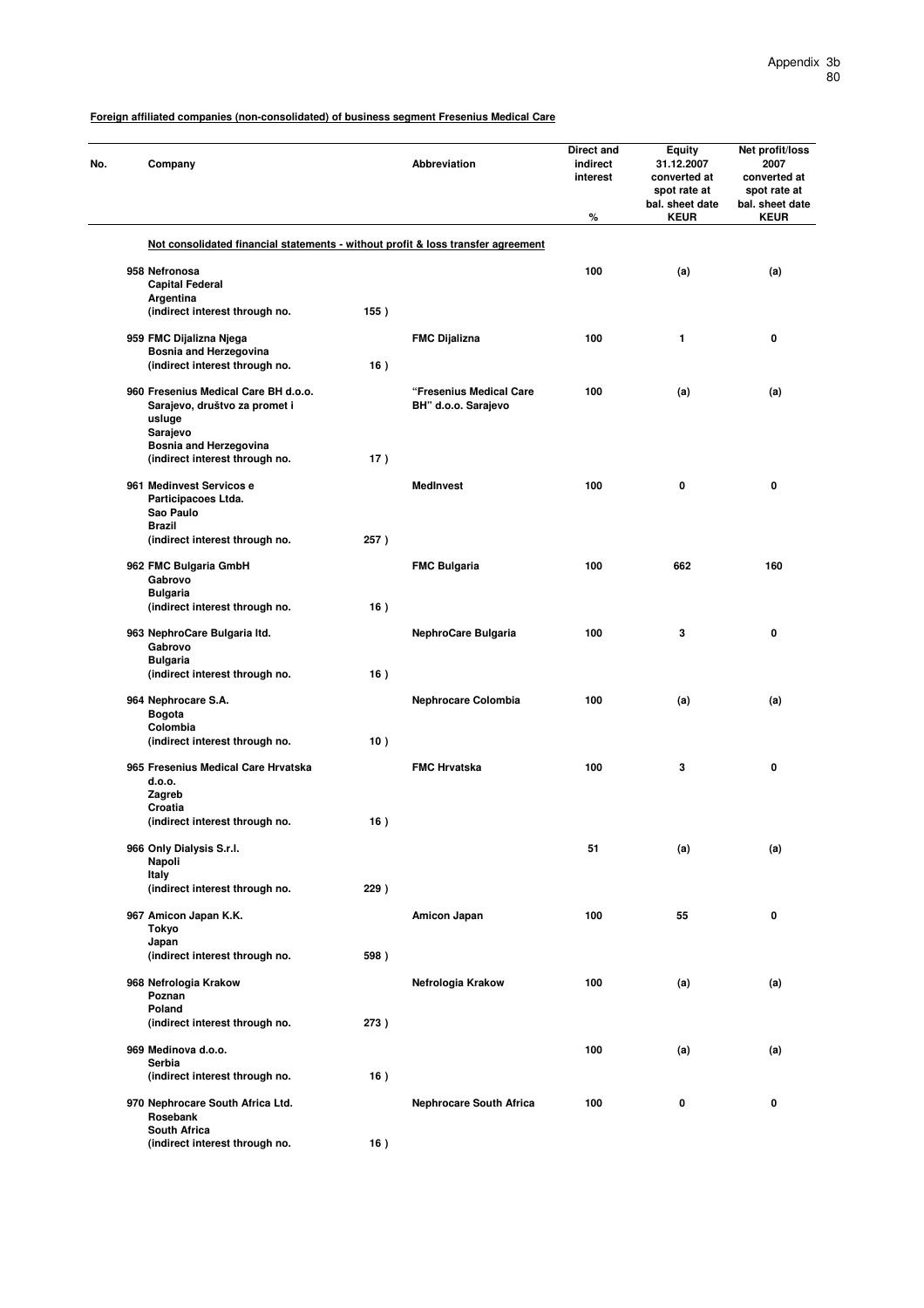**Foreign affiliated companies (non-consolidated) of business segment Fresenius Medical Care**

| No. | Company                                                                             |      | <b>Abbreviation</b>            | <b>Direct and</b><br>indirect<br>interest | Equity<br>31.12.2007<br>converted at<br>spot rate at | Net profit/loss<br>2007<br>converted at<br>spot rate at |
|-----|-------------------------------------------------------------------------------------|------|--------------------------------|-------------------------------------------|------------------------------------------------------|---------------------------------------------------------|
|     |                                                                                     |      |                                | %                                         | bal. sheet date<br><b>KEUR</b>                       | bal, sheet date<br><b>KEUR</b>                          |
|     | 971 Fresenius Medical Care Tunisie<br>S.A.<br>Sousse                                |      | <b>FMC Tunisie</b>             | 51                                        | 2.656                                                | 552                                                     |
|     | Tunisia<br>(indirect interest through no.                                           | 10)  |                                |                                           |                                                      |                                                         |
|     | 972 Fresenius Medical Care Ukraine<br><b>LLC</b><br><b>Ukraine</b>                  |      | <b>FMC Ukraine</b>             | 100                                       | $-376$                                               | $-359$                                                  |
|     | (indirect interest through no.                                                      | 10)  |                                |                                           |                                                      |                                                         |
|     | 973 Rowans S.A.<br><b>Montevideo</b><br>Uruguay                                     |      | <b>Rowans</b>                  | 100                                       | 5                                                    | 0                                                       |
|     | (indirect interest through no.                                                      | 16)  |                                |                                           |                                                      |                                                         |
|     | 974 Renal Integrated Health Services<br><b>Network LLC</b><br>Arizona<br><b>USA</b> |      | <b>Health Services Network</b> | 100                                       | (a)                                                  | (a)                                                     |
|     | (indirect interest through no.                                                      | 385) |                                |                                           |                                                      |                                                         |
|     | 975 Fresenius Medical Care, C.A.<br>Caracas<br>Venezuela                            |      | <b>FMC Venezuela</b>           | 100                                       | 0                                                    | 0                                                       |
|     | (indirect interest through no.                                                      | 10)  |                                |                                           |                                                      |                                                         |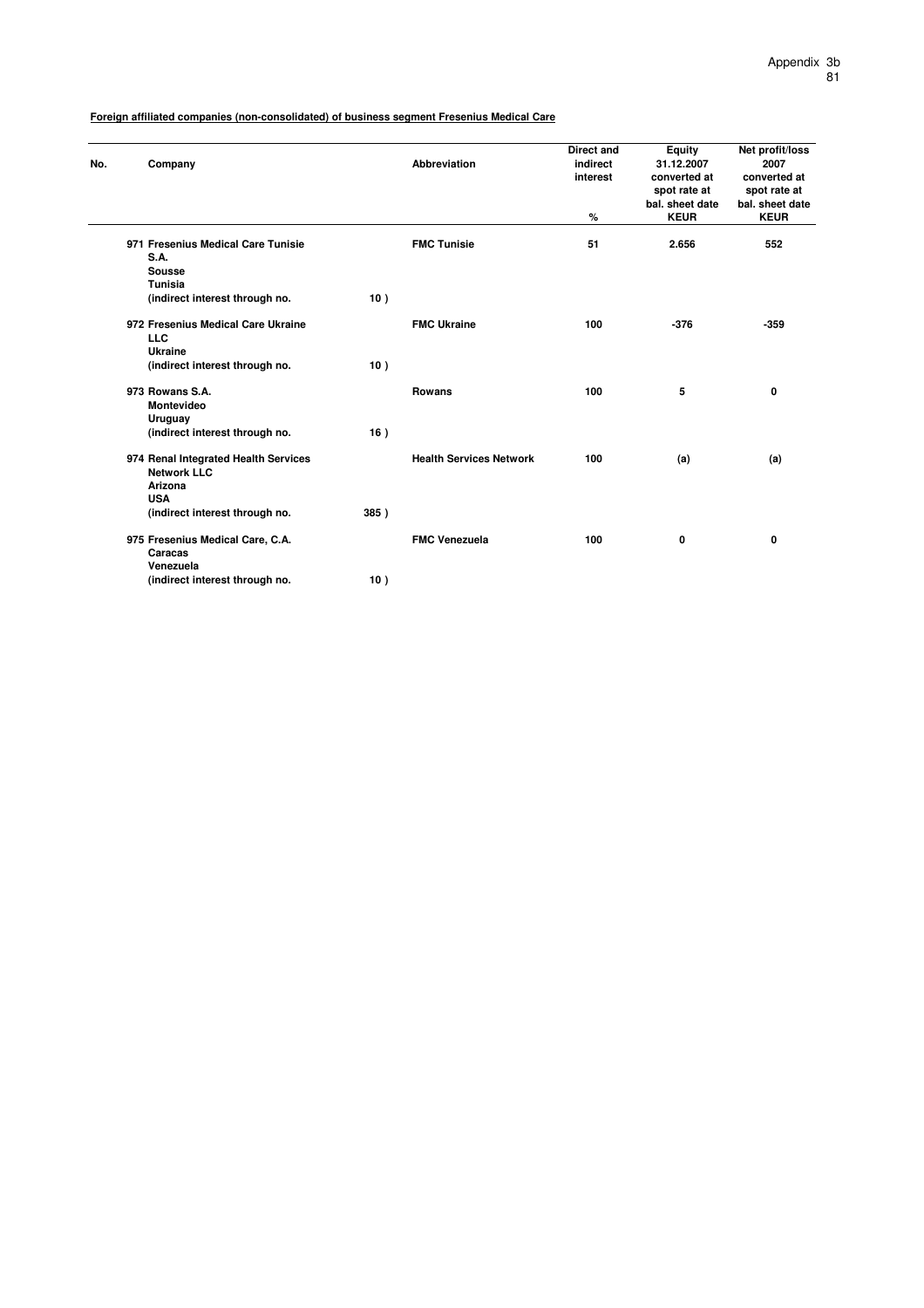| No. | Company                                                                          |      | Abbreviation             | Direct and<br>indirect<br>interest<br>% | Equity<br>31.12.2007<br>converted at<br>spot rate at<br>bal. sheet date<br><b>KEUR</b> | Net profit/loss<br>2007<br>converted at<br>spot rate at<br>bal. sheet date<br><b>KEUR</b> |
|-----|----------------------------------------------------------------------------------|------|--------------------------|-----------------------------------------|----------------------------------------------------------------------------------------|-------------------------------------------------------------------------------------------|
|     | Not consolidated financial statements - without profit & loss transfer agreement |      |                          |                                         |                                                                                        |                                                                                           |
|     | 976 Fresenius Kabi Bulgaria EOOD<br>Sofia<br><b>Bulgaria</b>                     |      | <b>FK Bulgaria</b>       | 100                                     | 73                                                                                     | 22                                                                                        |
|     | (indirect interest through no.                                                   | 863) |                          |                                         |                                                                                        |                                                                                           |
|     | 977 Inversiones FK Chile Ltda.<br>Santiago de Chile<br>Chile                     |      | <b>Inversiones Chile</b> | 100                                     | (a)                                                                                    | (a)                                                                                       |
|     | (indirect interest through no.                                                   | 875) |                          |                                         |                                                                                        |                                                                                           |
|     | 978 Fresenius Kabi d.o.o.<br>Zagreb<br>Croatia                                   |      | <b>FK Croatia</b>        | 100                                     | (a)                                                                                    | (a)                                                                                       |
|     | (indirect interest through no.                                                   | 3)   |                          |                                         |                                                                                        |                                                                                           |
|     | 979 Pharma-Kuhlman Inc.<br>Woodinville / Washington<br><b>USA</b>                |      | Kuhlman                  | 70                                      | (a)                                                                                    | (a)                                                                                       |
|     | (indirect interest through no.                                                   | 938) |                          |                                         |                                                                                        |                                                                                           |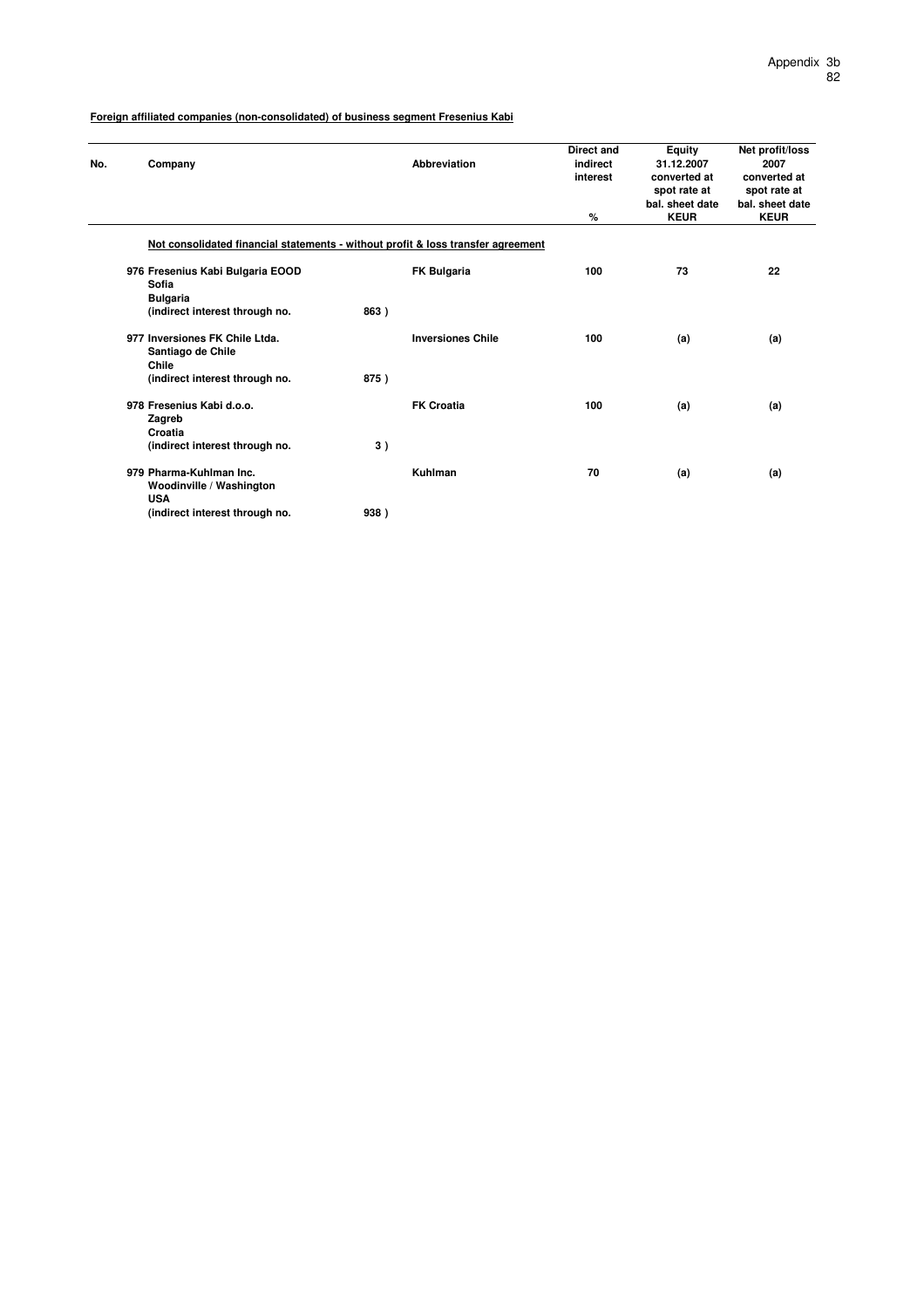| No. | Company                                                                                                 |       | <b>Abbreviation</b> | Direct and<br>indirect<br>interest<br>% | <b>Equity</b><br>31.12.2007<br>converted at<br>spot rate at<br>bal. sheet date<br><b>KEUR</b> | Net profit/loss<br>2007<br>converted at<br>spot rate at<br>bal. sheet date<br><b>KEUR</b> |
|-----|---------------------------------------------------------------------------------------------------------|-------|---------------------|-----------------------------------------|-----------------------------------------------------------------------------------------------|-------------------------------------------------------------------------------------------|
|     | Not consolidated financial statements - without profit & loss transfer agreement                        |       |                     |                                         |                                                                                               |                                                                                           |
|     | 980 TGV' Thermenarkaden Geinberg<br>Errichtungs- und Verwertungs-<br>GmbH<br>Geinberg<br><b>Austria</b> |       | <b>TGV</b>          | 100                                     | 131 $(j)$                                                                                     | 31 (j)                                                                                    |
|     | (indirect interest through no.                                                                          | 1038) |                     |                                         |                                                                                               |                                                                                           |
|     | 981 DKV Krankenhaus Errichtungs-<br>und Vermietungs-GmbH<br>Graz                                        |       | <b>DKV</b>          | 51                                      | 31                                                                                            | 10                                                                                        |
|     | <b>Austria</b>                                                                                          |       |                     |                                         |                                                                                               |                                                                                           |
|     | (indirect interest through no.                                                                          | 949)  |                     |                                         |                                                                                               |                                                                                           |
|     | 982 LVB LAWOG-VAMED Bauplanungs-<br>und Errichtungs-GmbH<br>Linz<br><b>Austria</b>                      |       | <b>LVB</b>          | 100                                     | 18(j)                                                                                         | -2 (j)                                                                                    |
|     | (indirect interest through no.                                                                          | 1033) |                     |                                         |                                                                                               |                                                                                           |
|     | 983 Neurologisches Therapiezentrum<br>Kapfenberg GmbH<br>Kapfenberg                                     |       | <b>NTK</b>          | 90                                      | 1060 (j)                                                                                      | $-70(j)$                                                                                  |
|     | <b>Austria</b><br>(indirect interest through no.                                                        | 946)  |                     |                                         |                                                                                               |                                                                                           |
|     | 984 Seniorenzentrum St. Corona am<br>Schöpfl Betriebsgesellschaft<br>m.b.H.                             |       | <b>STC</b>          | 100                                     | $-354$                                                                                        | 57                                                                                        |
|     | Vienna                                                                                                  |       |                     |                                         |                                                                                               |                                                                                           |
|     | <b>Austria</b><br>(indirect interest through no.                                                        | 946)  |                     |                                         |                                                                                               |                                                                                           |
|     | 985 Therme Seewinkel<br>Betriebsgesellschaft m.b.H.<br>Wien<br><b>Austria</b>                           |       | <b>TBS</b>          | 100                                     | (a)                                                                                           | (a)                                                                                       |
|     | (indirect interest through no.                                                                          | 949)  |                     |                                         |                                                                                               |                                                                                           |
|     | 986 Therme Wien Ges. m.b.H.<br>Vienna<br>Austria                                                        |       | TWO                 | 100                                     | (a)                                                                                           | (a)                                                                                       |
|     | (indirect interest through no.                                                                          | 941)  |                     |                                         |                                                                                               |                                                                                           |
|     | 987 Therme Wien GmbH & Co. KG<br>Vienna<br><b>Austria</b>                                               |       | TWO KG              | 100                                     | 6000 (j)                                                                                      | 384 (j)                                                                                   |
|     | (indirect interest through no.                                                                          | 941)  |                     |                                         |                                                                                               |                                                                                           |
|     | 988 "VAMED B&H" d.o.o. Tuzla<br>Tuzla                                                                   |       | <b>VBH</b>          | 100                                     | (a)                                                                                           | (a)                                                                                       |
|     | Bosnia and Herzegovina<br>(indirect interest through no.                                                | 955)  |                     |                                         |                                                                                               |                                                                                           |
|     | 989 VAMED Healthcare Co. Ltd.                                                                           |       | <b>VHC</b>          | 100                                     | (a)                                                                                           | (a)                                                                                       |
|     | <b>Beijing</b><br>China                                                                                 |       |                     |                                         |                                                                                               |                                                                                           |
|     | (indirect interest through no.                                                                          | 944)  |                     |                                         |                                                                                               |                                                                                           |
|     | 990 VAMED správa budov, s.r.o.<br><b>Ceske Budejovice</b><br><b>Czech Republic</b>                      |       | <b>VAMED-Prag</b>   | 100                                     | 5 (j)                                                                                         | -1 (j)                                                                                    |
|     | (indirect interest through no.                                                                          | 946)  |                     |                                         |                                                                                               |                                                                                           |
|     | 991 hospitalia Egypt Ltd.<br>Cairo<br>Egypt                                                             |       | hospitalia Egypt    | 100                                     | (a)                                                                                           | (a)                                                                                       |
|     | (indirect interest through no.                                                                          | 110)  |                     |                                         |                                                                                               |                                                                                           |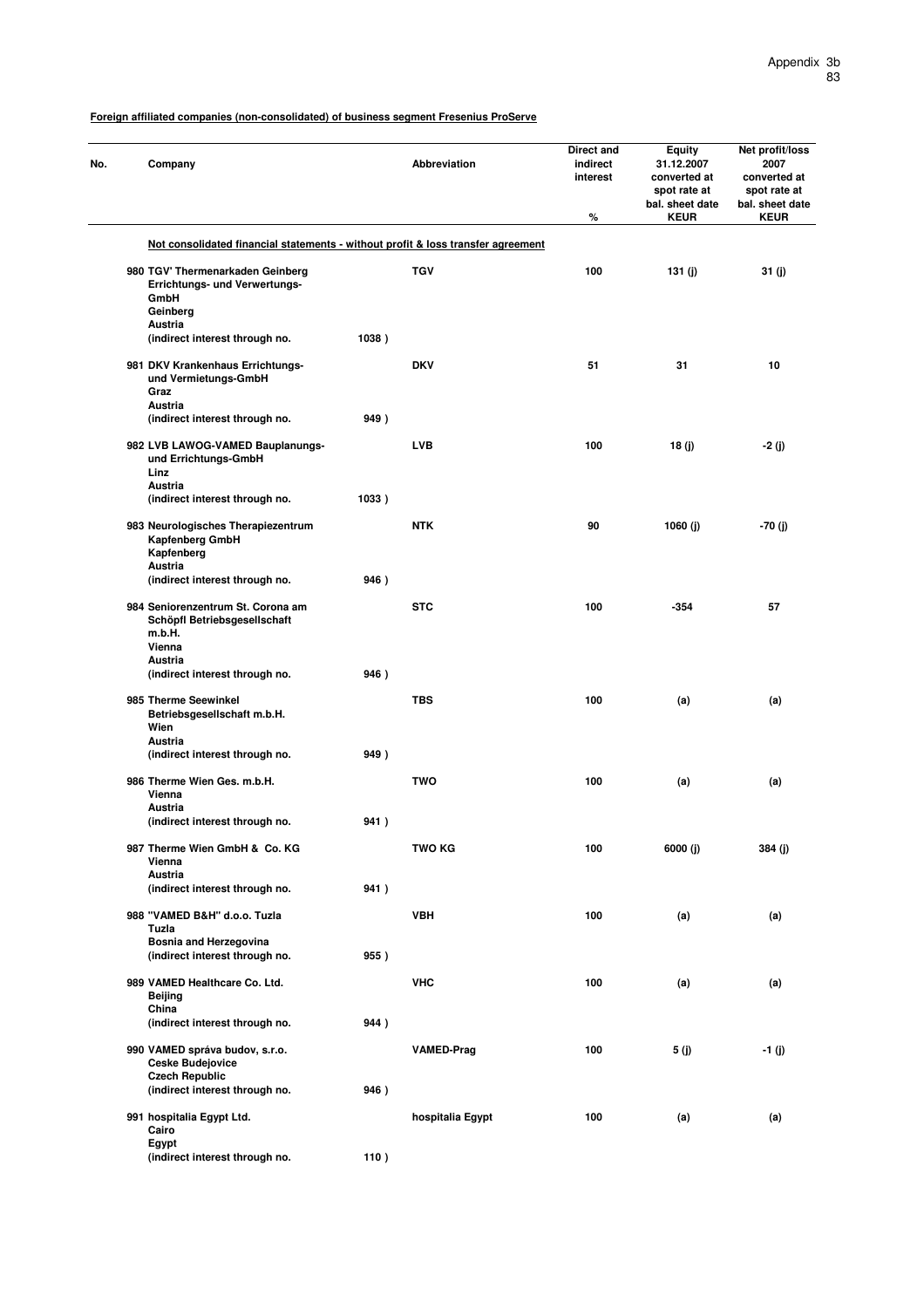| No. | Company                                                                                        |      | Abbreviation            | Direct and<br>indirect<br>interest<br>% | Equity<br>31.12.2007<br>converted at<br>spot rate at<br>bal. sheet date<br><b>KEUR</b> | Net profit/loss<br>2007<br>converted at<br>spot rate at<br>bal. sheet date<br><b>KEUR</b> |
|-----|------------------------------------------------------------------------------------------------|------|-------------------------|-----------------------------------------|----------------------------------------------------------------------------------------|-------------------------------------------------------------------------------------------|
|     | 992 VAMED-Hungaria Health Care Ltd.                                                            |      | <b>VHH</b>              | 100                                     | 20(j)                                                                                  | 1(j)                                                                                      |
|     | <b>Budapest</b><br>Hungary                                                                     |      |                         |                                         |                                                                                        |                                                                                           |
|     | (indirect interest through no.                                                                 | 946) |                         |                                         |                                                                                        |                                                                                           |
|     | 993 VAMED Hungaria Kft.<br><b>Budapest</b><br>Hungary                                          |      | <b>VAMED-Hungaria</b>   | 100                                     | 12 (j)                                                                                 | 14 (j)                                                                                    |
|     | (indirect interest through no.                                                                 | 946) |                         |                                         |                                                                                        |                                                                                           |
|     | 994 hospitalia activHealth (L) Gmbh<br>Labuan                                                  |      | haH (L)                 | 70                                      | $-648$                                                                                 | -2                                                                                        |
|     | <b>Malaysia</b><br>(indirect interest through no.                                              | 146) |                         |                                         |                                                                                        |                                                                                           |
|     | 995 hospitalia activHealth (M) Sdn Bhd.<br>Kuala Lumpur                                        |      | haH (M)                 | 93                                      | $-2.400$                                                                               | -8                                                                                        |
|     | <b>Malaysia</b><br>(indirect interest through no.                                              | 146) |                         |                                         |                                                                                        |                                                                                           |
|     |                                                                                                |      | <b>VHS</b>              | 80                                      |                                                                                        |                                                                                           |
|     | 996 VAMED HEALTHCARE SERVICES<br>SDN. BHD.<br>Kuala Lumpur                                     |      |                         |                                         | 201 (j)                                                                                | 102 $(j)$                                                                                 |
|     | Malaysia<br>(indirect interest through no.                                                     | 944) |                         |                                         |                                                                                        |                                                                                           |
|     |                                                                                                |      |                         |                                         |                                                                                        |                                                                                           |
|     | 997 VAMED ENGINEERING NIGERIA<br><b>LIMITED</b><br>Abuja                                       |      | <b>VE-NIG</b>           | 60                                      | 235 (j)                                                                                | 63(j)                                                                                     |
|     | Nigeria                                                                                        |      |                         |                                         |                                                                                        |                                                                                           |
|     | (indirect interest through no.                                                                 | 944) |                         |                                         |                                                                                        |                                                                                           |
|     | 998 VAMED ROMANIA S.R.L.<br><b>Bukarest</b><br>Romania                                         |      | <b>VAROM</b>            | 100                                     | 5                                                                                      | 15                                                                                        |
|     | (indirect interest through no.                                                                 | 949) |                         |                                         |                                                                                        |                                                                                           |
|     | 999 hospitalia international Services                                                          |      | hospitalia Moskau       | 100                                     | (a)                                                                                    | (a)                                                                                       |
|     | 000<br><b>Moscow</b>                                                                           |      |                         |                                         |                                                                                        |                                                                                           |
|     | Russia                                                                                         |      |                         |                                         |                                                                                        |                                                                                           |
|     | (indirect interest through no.                                                                 | 110) |                         |                                         |                                                                                        |                                                                                           |
|     | <b>1000 OOO VAMED</b>                                                                          |      | V-RU                    | 100                                     | (a)                                                                                    | (a)                                                                                       |
|     | Moscow<br>Russia                                                                               |      |                         |                                         |                                                                                        |                                                                                           |
|     | (indirect interest through no.                                                                 | 944) |                         |                                         |                                                                                        |                                                                                           |
|     | 1001 Health Institution - Institute for<br>diagnosis by magnetic resonance<br>"VAMED" Novi Sad |      | <b>VMR</b>              | 75                                      | 199 (j)                                                                                | 122 (j)                                                                                   |
|     | Novi Sad                                                                                       |      |                         |                                         |                                                                                        |                                                                                           |
|     | Serbia<br>(indirect interest through no.                                                       | 949) |                         |                                         |                                                                                        |                                                                                           |
|     |                                                                                                |      |                         |                                         |                                                                                        |                                                                                           |
|     | 1002 hospitalia international South<br>Africa (Pty) Ltd.<br>Houghton                           |      | hospitalia south africa | 60                                      | (a)                                                                                    | (a)                                                                                       |
|     | <b>South Africa</b><br>(indirect interest through no.                                          | 110) |                         |                                         |                                                                                        |                                                                                           |
|     | 1003 HUMAINE Clinica Sementina SA i.                                                           |      | <b>HCS</b>              | 100                                     | -204 (j)                                                                               | -398 (j)                                                                                  |
|     | L.<br>Sementina<br>Switzerland                                                                 |      |                         |                                         |                                                                                        |                                                                                           |
|     | (indirect interest through no.                                                                 | 69)  |                         |                                         |                                                                                        |                                                                                           |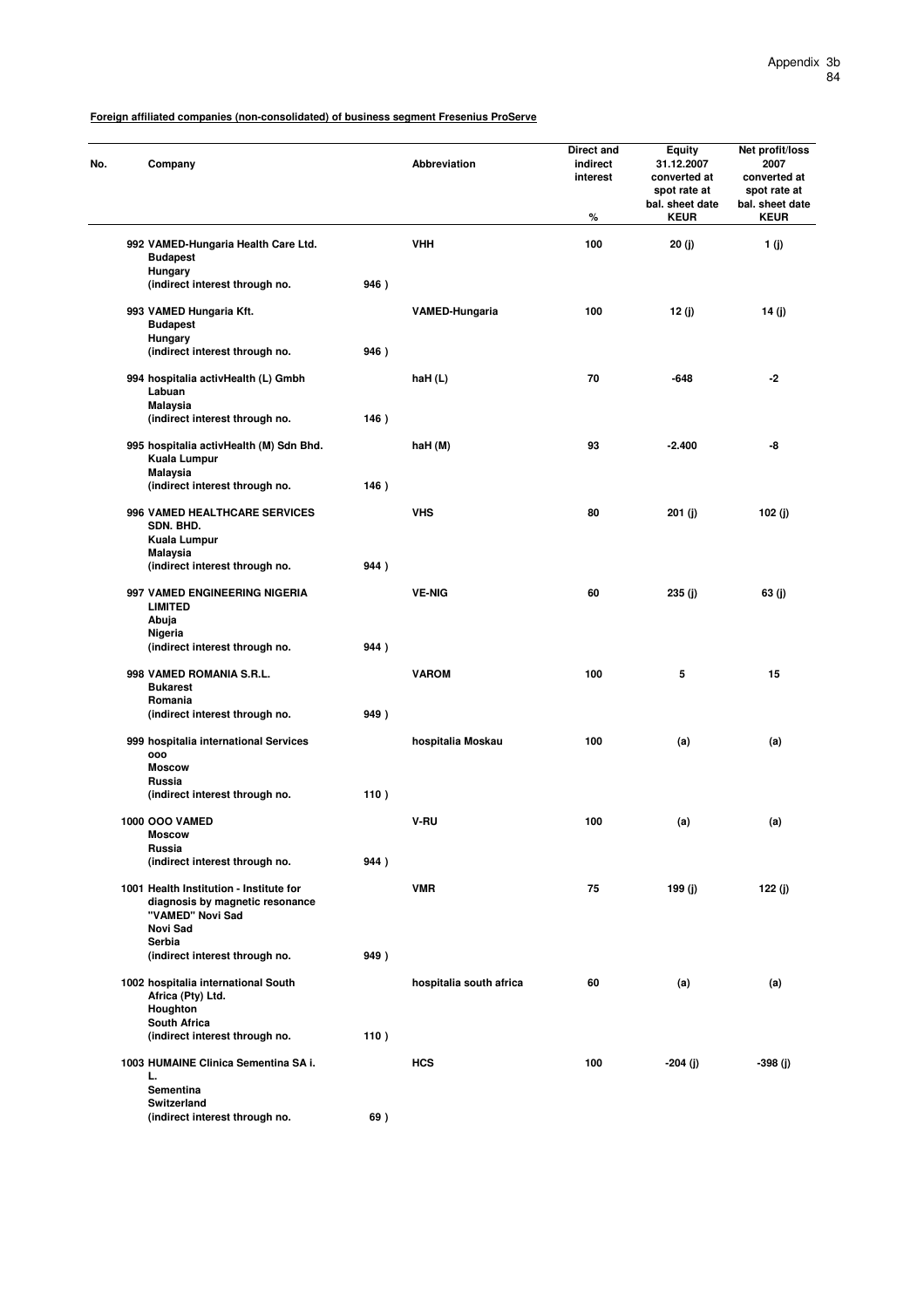| No. | Company                                            | Abbreviation | Direct and<br>indirect<br>interest<br>% | Equity<br>31.12.2007<br>converted at<br>spot rate at<br>bal, sheet date<br><b>KEUR</b> | Net profit/loss<br>2007<br>converted at<br>spot rate at<br>bal, sheet date<br><b>KEUR</b> |
|-----|----------------------------------------------------|--------------|-----------------------------------------|----------------------------------------------------------------------------------------|-------------------------------------------------------------------------------------------|
|     | 1004 TRION Pharma GmbH<br><b>Munich</b><br>Germany |              | 48                                      | 60                                                                                     | 0                                                                                         |

**Included in financial statements according to Equity-Method (indirect interest through no. 2 )**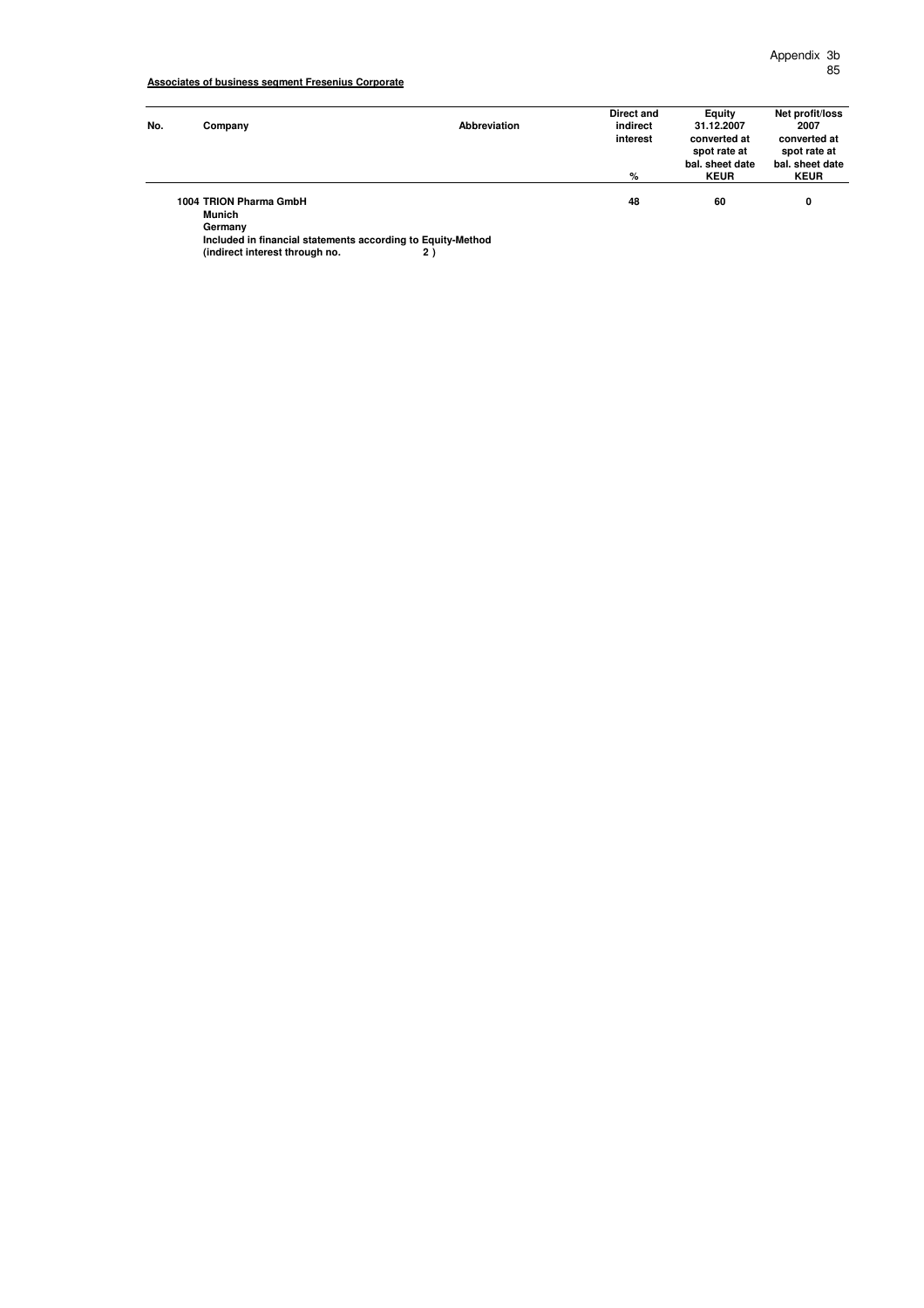# **Associates of business segment Fresenius Medical Care**

| No. | Company                                                                                                                                        | Abbreviation                          | Direct and<br>indirect<br>interest<br>% | Equity<br>31.12.2007<br>converted at<br>spot rate at<br>bal. sheet date<br><b>KEUR</b> | Net profit/loss<br>2007<br>converted at<br>spot rate at<br>bal. sheet date<br><b>KEUR</b> |
|-----|------------------------------------------------------------------------------------------------------------------------------------------------|---------------------------------------|-----------------------------------------|----------------------------------------------------------------------------------------|-------------------------------------------------------------------------------------------|
|     | 1005 St. Paul NephroCare Ltd.                                                                                                                  | <b>St. Paul NephroCare</b><br>Limited | 50                                      | 267                                                                                    | 46                                                                                        |
|     | <b>Hong Kong</b><br>Hongkong<br>Included in financial statements according to Equity-Method                                                    |                                       |                                         |                                                                                        |                                                                                           |
|     | (indirect interest through no.                                                                                                                 | 196)                                  |                                         |                                                                                        |                                                                                           |
|     | 1006 Nefrorioja S.A.<br>La Rioja<br>Spain                                                                                                      | Nefrorioja                            | 50                                      | -66                                                                                    | $-121$                                                                                    |
|     | Included in financial statements according to Equity-Method<br>(indirect interest through no.                                                  | 328)                                  |                                         |                                                                                        |                                                                                           |
|     | 1007 Home Dialysis of Johnstown, Inc.                                                                                                          | <b>Home Dialysis of</b><br>Johnstown  | 30                                      | (a)                                                                                    | (a)                                                                                       |
|     | Pennsylvania<br><b>USA</b>                                                                                                                     |                                       |                                         |                                                                                        |                                                                                           |
|     | Not included in financial statements according to § 311 (2) HGB due to negligible importance<br>(indirect interest through no.                 | 574)                                  |                                         |                                                                                        |                                                                                           |
|     | 1008 Fresenius Borisov Dialysetechnik<br>S.P.                                                                                                  | <b>FREBOR</b>                         | 22                                      | (a)                                                                                    | (a)                                                                                       |
|     | <b>Borisov</b><br><b>Belarus</b>                                                                                                               |                                       |                                         |                                                                                        |                                                                                           |
|     | Not included in financial statements according to § 311 (2) HGB due to negligible importance<br>(indirect interest through no.                 | 10)                                   |                                         |                                                                                        |                                                                                           |
|     | 1009 FMC - EG                                                                                                                                  | FMC - EG                              | 50                                      | 112                                                                                    | $-39$                                                                                     |
|     | Cairo<br>Egypt                                                                                                                                 |                                       |                                         |                                                                                        |                                                                                           |
|     | Not included in financial statements according to § 311 (2) HGB due to negligible importance<br>(indirect interest through no.                 | 17)                                   |                                         |                                                                                        |                                                                                           |
|     | 1010 Argento Vivo S.p.a.<br>Milan<br><b>Italy</b>                                                                                              | <b>Argento Vivo</b>                   | 30                                      | (a)                                                                                    | (a)                                                                                       |
|     | Not included in financial statements according to § 311 (2) HGB due to negligible importance<br>(indirect interest through no.                 | 224)                                  |                                         |                                                                                        |                                                                                           |
|     | 1011 COMEF S.r.I.<br>Modena                                                                                                                    | <b>COMEF</b>                          | 10                                      | (a)                                                                                    | (a)                                                                                       |
|     | Italy<br>Not included in financial statements according to § 311 (2) HGB due to negligible importance<br>(indirect interest through no.        | 237)                                  |                                         |                                                                                        |                                                                                           |
|     | 1012 CONSTEM - Consorzio Nazionale<br>per la ricerca sulle Cellule                                                                             | Constem                               | 30                                      | (a)                                                                                    | (a)                                                                                       |
|     | Staminali<br>Milan                                                                                                                             |                                       |                                         |                                                                                        |                                                                                           |
|     | Italy<br>Not included in financial statements according to § 311 (2) HGB due to negligible importance<br>(indirect interest through no.        | 237)                                  |                                         |                                                                                        |                                                                                           |
|     | 1013 Tecnobiomedica S.p.A.<br>Pomezia                                                                                                          | <b>Tecnobiomedica</b>                 | 8                                       | (a)                                                                                    | (a)                                                                                       |
|     | <b>Italy</b><br>Not included in financial statements according to § 311 (2) HGB due to negligible importance<br>(indirect interest through no. | 224)                                  |                                         |                                                                                        |                                                                                           |
|     | 1014 CHD - Clínica de Hemodiálise de<br>Gondomar S.A.                                                                                          | <b>CHD</b>                            | 50                                      | 106                                                                                    | 21                                                                                        |
|     | Porto<br>Portugal                                                                                                                              |                                       |                                         |                                                                                        |                                                                                           |
|     | Included in financial statements according to Equity-Method<br>(indirect interest through no.                                                  | 290)                                  |                                         |                                                                                        |                                                                                           |
|     | 1015 CHP - Centro Hemódialise do Porto<br>S.A.                                                                                                 | <b>CHP</b>                            | 34                                      | 468                                                                                    | -40                                                                                       |
|     | Porto<br>Portugal                                                                                                                              |                                       |                                         |                                                                                        |                                                                                           |
|     | Included in financial statements according to Equity-Method<br>(indirect interest through no.                                                  | 290)                                  |                                         |                                                                                        |                                                                                           |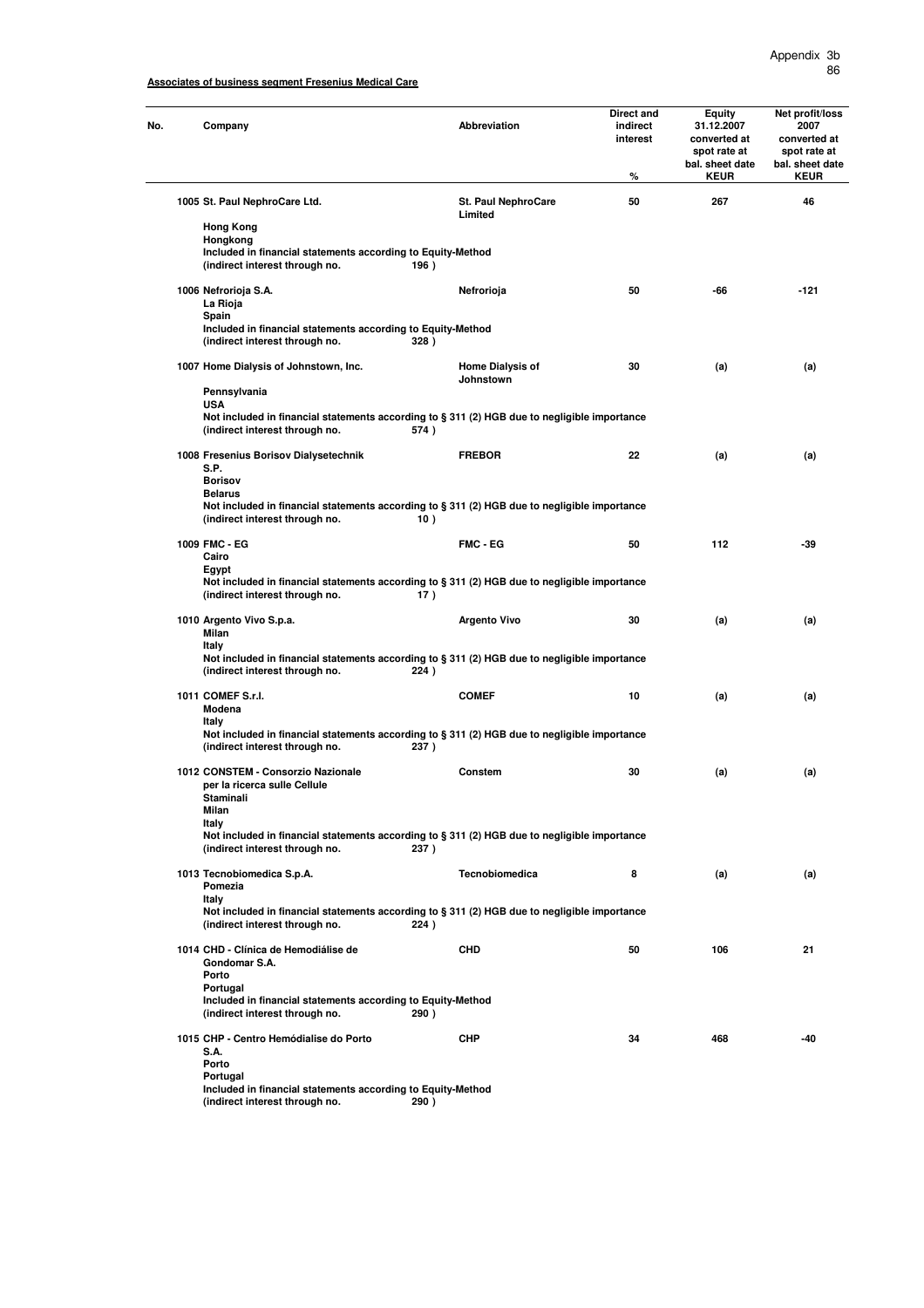# **Associates of business segment Fresenius Medical Care**

| Company                                                                                                   | Abbreviation                                                                                            | Direct and<br>indirect<br>interest<br>$\%$ | Equity<br>31.12.2007<br>converted at<br>spot rate at<br>bal. sheet date<br><b>KEUR</b> | Net profit/loss<br>2007<br>converted at<br>spot rate at<br>bal. sheet date<br><b>KEUR</b> |
|-----------------------------------------------------------------------------------------------------------|---------------------------------------------------------------------------------------------------------|--------------------------------------------|----------------------------------------------------------------------------------------|-------------------------------------------------------------------------------------------|
| 1016 Nefroserve - Servicos e Produtos<br>Médicos S.A.                                                     | Nefroserve                                                                                              | 50                                         | 962                                                                                    | 80                                                                                        |
| Maia<br>Portugal                                                                                          |                                                                                                         |                                            |                                                                                        |                                                                                           |
| Included in financial statements according to Equity-Method<br>(indirect interest through no.             | 290)                                                                                                    |                                            |                                                                                        |                                                                                           |
| 1017 Uninefro Sociedade Prestadora de<br>Cuidados Médicos de Diálise S.A.<br><b>Matosinhos</b>            | Uninefro                                                                                                | 40                                         | 1.222                                                                                  | 175                                                                                       |
| Portugal<br>Included in financial statements according to Equity-Method<br>(indirect interest through no. | 290)                                                                                                    |                                            |                                                                                        |                                                                                           |
| 1018 Medical Dialysers Corporation Ltd.<br>Jeddah<br>Saudi Arabia                                         | FMC MDC Jeddah                                                                                          | 26                                         | 6.502                                                                                  | $-655$                                                                                    |
| Included in financial statements according to Equity-Method<br>(indirect interest through no.             | 10)                                                                                                     |                                            |                                                                                        |                                                                                           |
| 1019 Medical-Care s.r.o.<br>Presov<br>Slovakia                                                            | <b>Medical-Care</b>                                                                                     | 10                                         | (a)                                                                                    | (a)                                                                                       |
| (indirect interest through no.                                                                            | Not included in financial statements according to § 311 (2) HGB due to negligible importance<br>302)    |                                            |                                                                                        |                                                                                           |
| 1020 Carolina Dialysis, LLC<br><b>North Carolina</b><br><b>USA</b>                                        | Carolina Dialysis, LLC                                                                                  | 33                                         | (a)                                                                                    | (a)                                                                                       |
| (indirect interest through no.                                                                            | Not included in financial statements according to § 311 (2) HGB due to negligible importance<br>776)    |                                            |                                                                                        |                                                                                           |
| 1021 Michigan Dialysis Services, LLC<br>Michigan<br><b>USA</b>                                            | <b>Michigan Dialysis Services</b>                                                                       | 49                                         | (a)                                                                                    | (a)                                                                                       |
| (indirect interest through no.                                                                            | Not included in financial statements according to § 311 (2) HGB due to negligible importance<br>777)    |                                            |                                                                                        |                                                                                           |
| 1022 North Suburban Dialysis Center<br>Partnership<br><b>Massachusetts</b>                                | <b>North Suburban Dialysis</b>                                                                          | 50                                         | (a)                                                                                    | (a)                                                                                       |
| <b>USA</b><br>(indirect interest through no.                                                              | Not included in financial statements according to § 311 (2) HGB due to negligible importance<br>385)    |                                            |                                                                                        |                                                                                           |
| 1023 RCG Mayersville, LLC<br><b>Mississippi</b>                                                           | <b>RCG Mayersville</b>                                                                                  | 10                                         | (a)                                                                                    | (a)                                                                                       |
| <b>USA</b><br>(indirect interest through no.                                                              | Not included in financial statements according to $\S 311$ (2) HGB due to negligible importance<br>723) |                                            |                                                                                        |                                                                                           |
| 1024 Suburban Home Dialysis Inc.<br>Ohio                                                                  | <b>Suburban Home Dialysis</b>                                                                           | 33                                         | (a)                                                                                    | (a)                                                                                       |
| <b>USA</b>                                                                                                | Not included in financial statements according to § 311 (2) HGB due to negligible importance            |                                            |                                                                                        |                                                                                           |

**(indirect interest through no. 574 )**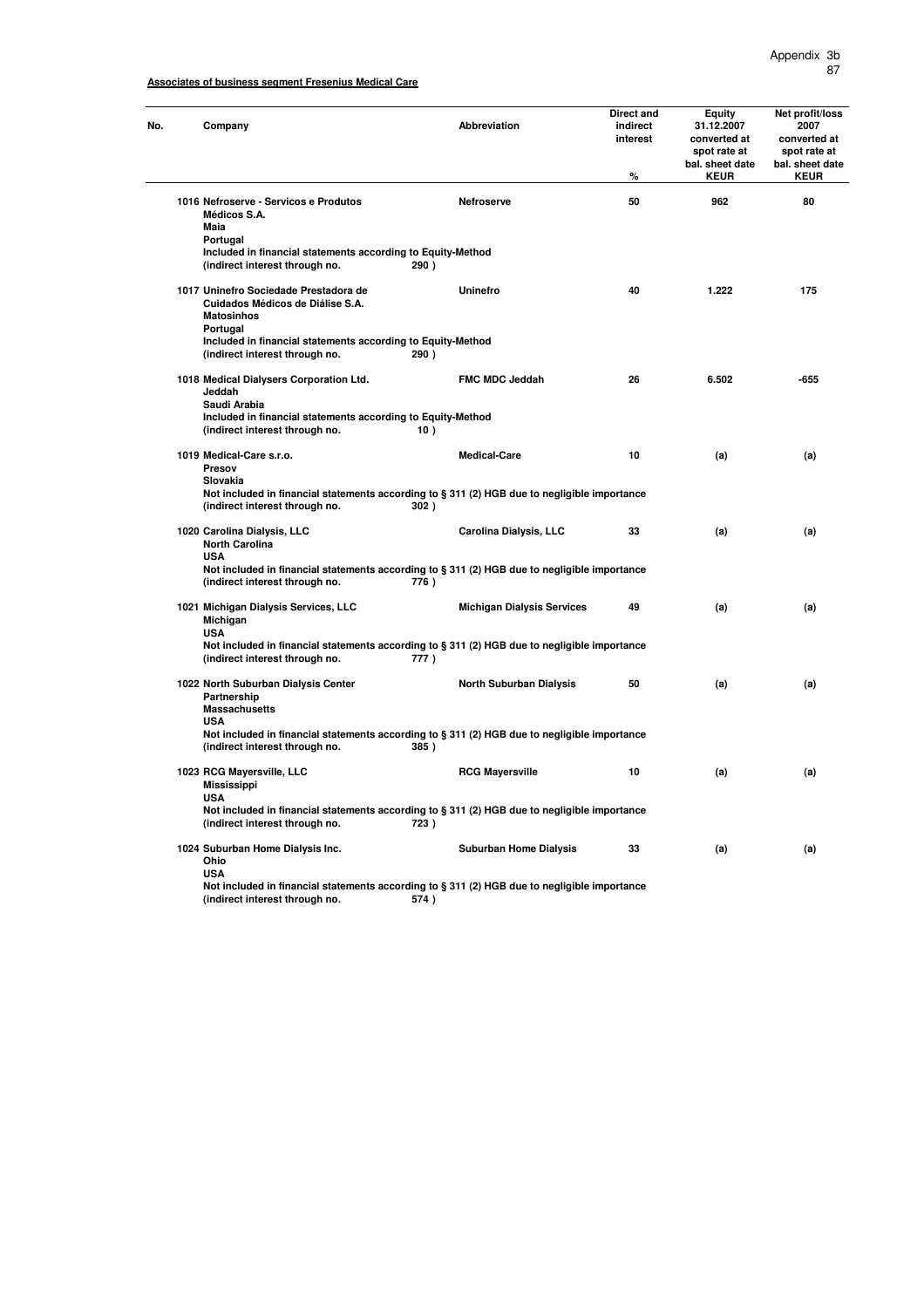## **Associates of business segment Fresenius Kabi**

| No. | Company                                                     | Abbreviation                                                                                 | Direct and<br>indirect<br>interest | Equity<br>31.12.2007<br>converted at<br>spot rate at | Net profit/loss<br>2007<br>converted at<br>spot rate at |  |  |  |
|-----|-------------------------------------------------------------|----------------------------------------------------------------------------------------------|------------------------------------|------------------------------------------------------|---------------------------------------------------------|--|--|--|
|     |                                                             |                                                                                              | %                                  | bal. sheet date<br><b>KEUR</b>                       | bal, sheet date<br><b>KEUR</b>                          |  |  |  |
|     | 1025 E-Wha Fresenius Kabi Inc.<br>Seoul<br>Korea            | E-Wha Fresenius Kabi                                                                         | 25                                 | $-2.016$                                             | $-301$                                                  |  |  |  |
|     | Included in financial statements according to Equity-Method |                                                                                              |                                    |                                                      |                                                         |  |  |  |
|     | (indirect interest through no.                              | 3)                                                                                           |                                    |                                                      |                                                         |  |  |  |
|     | 1026 Taurus hsa LLC<br><b>Wilmington/Delaware</b>           | <b>Taurus hsa LLC</b>                                                                        | 46                                 | -62                                                  | -67                                                     |  |  |  |
|     | <b>USA</b>                                                  |                                                                                              |                                    |                                                      |                                                         |  |  |  |
|     |                                                             | Not included in financial statements according to § 311 (2) HGB due to negligible importance |                                    |                                                      |                                                         |  |  |  |
|     | (indirect interest through no.                              | 938)                                                                                         |                                    |                                                      |                                                         |  |  |  |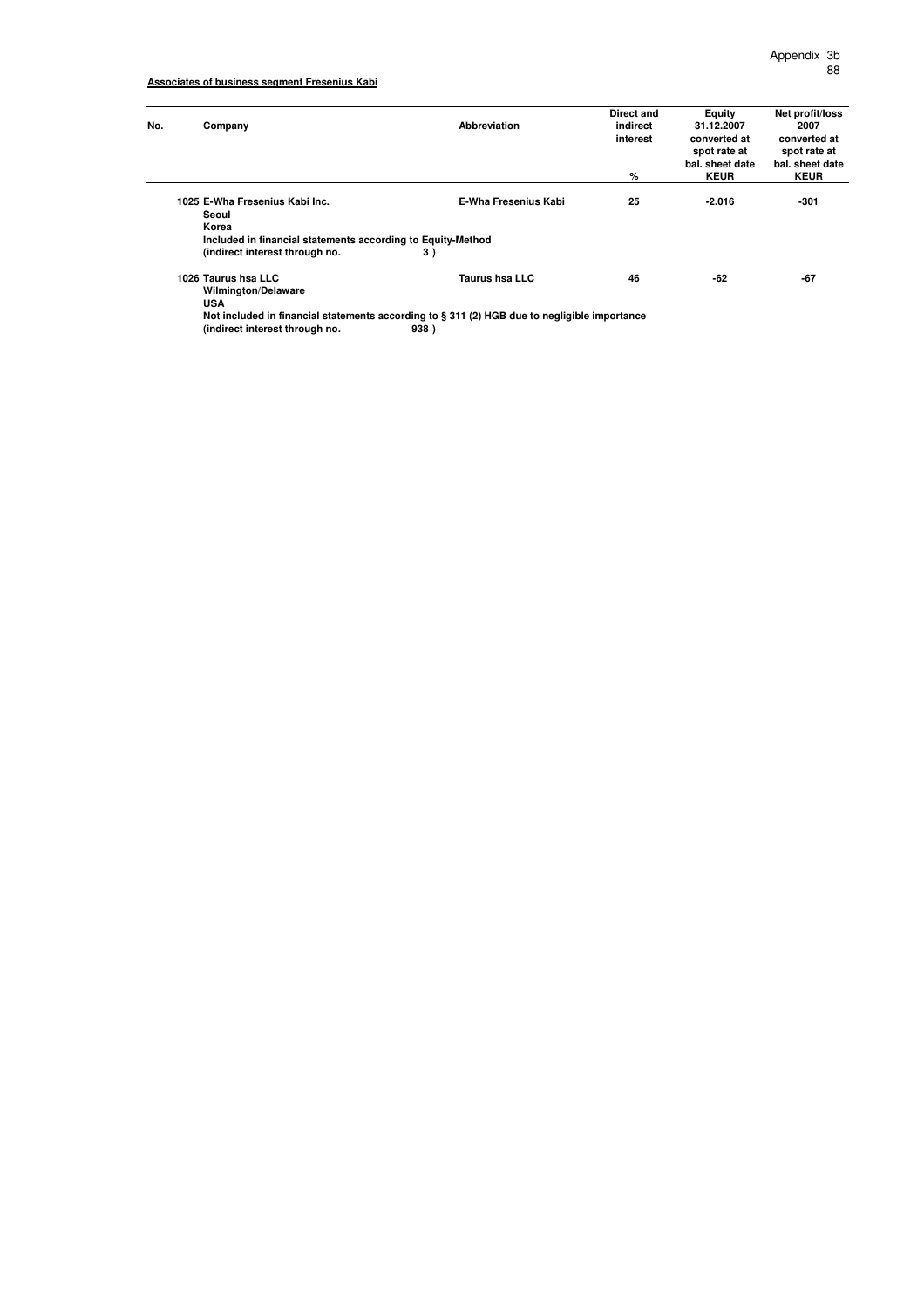| Company                                                                                                                                   | <b>Abbreviation</b> | Direct and<br>indirect<br>interest<br>% | Equity<br>31.12.2007<br>converted at<br>spot rate at<br>bal. sheet date<br><b>KEUR</b> | Net profit/loss<br>2007<br>converted at<br>spot rate at<br>bal. sheet date<br><b>KEUR</b> |
|-------------------------------------------------------------------------------------------------------------------------------------------|---------------------|-----------------------------------------|----------------------------------------------------------------------------------------|-------------------------------------------------------------------------------------------|
| 1027 "THG" Thermenzentrum Geinberg<br>Errichtungs-GmbH.<br>Linz                                                                           | THG                 | 27                                      | $-19.942$                                                                              | $-264$                                                                                    |
| Austria<br>Not included in financial statements according to § 311 (2) HGB due to negligible importance<br>(indirect interest through no. | 949)                |                                         |                                                                                        |                                                                                           |
| 1028 "Willi Dungl Gesundheitszentren<br><b>Betriebs GmbH"</b><br>Gars am Kamp<br>Austria                                                  | <b>WIDU</b>         | 19                                      | -1411 (j)                                                                              | -2365 (j)                                                                                 |
| Not included in financial statements according to § 311 (2) HGB due to negligible importance<br>(indirect interest through no.            | 949)                |                                         |                                                                                        |                                                                                           |
| 1029 Aqua Dome Tirol Therme<br>Längenfeld GMBH<br>Längenfeld<br>Austria                                                                   | <b>ADTTL</b>        | 9                                       | 67 (j)                                                                                 | 5 (j)                                                                                     |
| Not included in financial statements according to § 311 (2) HGB due to negligible importance<br>(indirect interest through no.            | 949)                |                                         |                                                                                        |                                                                                           |
| 1030 Aqua Dome Tirol Therme<br>Längenfeld GMBH & CO KG<br>Längenfeld<br>Austria                                                           | <b>ADTTL</b>        | 9                                       | -16231 (j)                                                                             | -4102 (j)                                                                                 |
| Not included in financial statements according to § 311 (2) HGB due to negligible importance<br>(indirect interest through no.            | 949)                |                                         |                                                                                        |                                                                                           |
| 1031 Blumauerplatz Beteiligungs-<br><b>Holding GmbH</b><br>Linz                                                                           | <b>BBH</b>          | 33                                      | $-10$ (j)                                                                              | -57 (j)                                                                                   |
| Austria<br>Not included in financial statements according to § 311 (2) HGB due to negligible importance<br>(indirect interest through no. | 949)                |                                         |                                                                                        |                                                                                           |
| 1032 Blumauerplatz Immobilien<br>Projektentwicklungs GmbH<br>Linz<br>Austria                                                              | BIP                 | 100                                     | -669 (j)                                                                               | -211 (j)                                                                                  |
| Not included in financial statements according to § 311 (2) HGB due to negligible importance<br>(indirect interest through no.            | 1031)               |                                         |                                                                                        |                                                                                           |
| 1033 LKV Krankenhaus Errichtungs-<br>und Vermietungs-GmbH<br>Linz                                                                         | <b>LKV</b>          | 49                                      | -44498 (i)                                                                             | -17450 (j)                                                                                |
| Austria<br>Not included in financial statements according to § 311 (2) HGB due to negligible importance<br>(indirect interest through no. | 949)                |                                         |                                                                                        |                                                                                           |
| 1034 Niederösterreichische Facility<br><b>Management GmbH</b><br><b>Wiener Neustadt</b>                                                   | NFM                 | 50                                      | (a)                                                                                    | (a)                                                                                       |
| Austria<br>Not included in financial statements according to § 311 (2) HGB due to negligible importance<br>(indirect interest through no. | 946)                |                                         |                                                                                        |                                                                                           |
| 1035 Psychosomatisches Zentrum<br><b>Eggenburg GmbH</b><br>Eggenburg                                                                      | <b>PSZ</b>          | 10                                      | -404                                                                                   | 526                                                                                       |
| Austria<br>Not included in financial statements according to § 311 (2) HGB due to negligible importance<br>(indirect interest through no. | 949)                |                                         |                                                                                        |                                                                                           |
| 1036 Quellenerschließungs- und<br>Infrastrukturerrichtungsgemeinsch<br>aft Längenfeld GmbH<br><b>Innsbruck</b><br>Austria                 | QIG                 | 26                                      | 315 (j)                                                                                | -88 (j)                                                                                   |
| Not included in financial statements according to § 311 (2) HGB due to negligible importance<br>(indirect interest through no.            | 1030)               |                                         |                                                                                        |                                                                                           |
| 1037 Steinfeldklinikum GmbH<br>Neunkirchen<br>Austria                                                                                     | <b>SKN</b>          | 49                                      | 54 (j)                                                                                 | 12 (j)                                                                                    |
| Not included in financial statements according to § 311 (2) HGB due to negligible importance<br>(indirect interest through no.            | 949)                |                                         |                                                                                        |                                                                                           |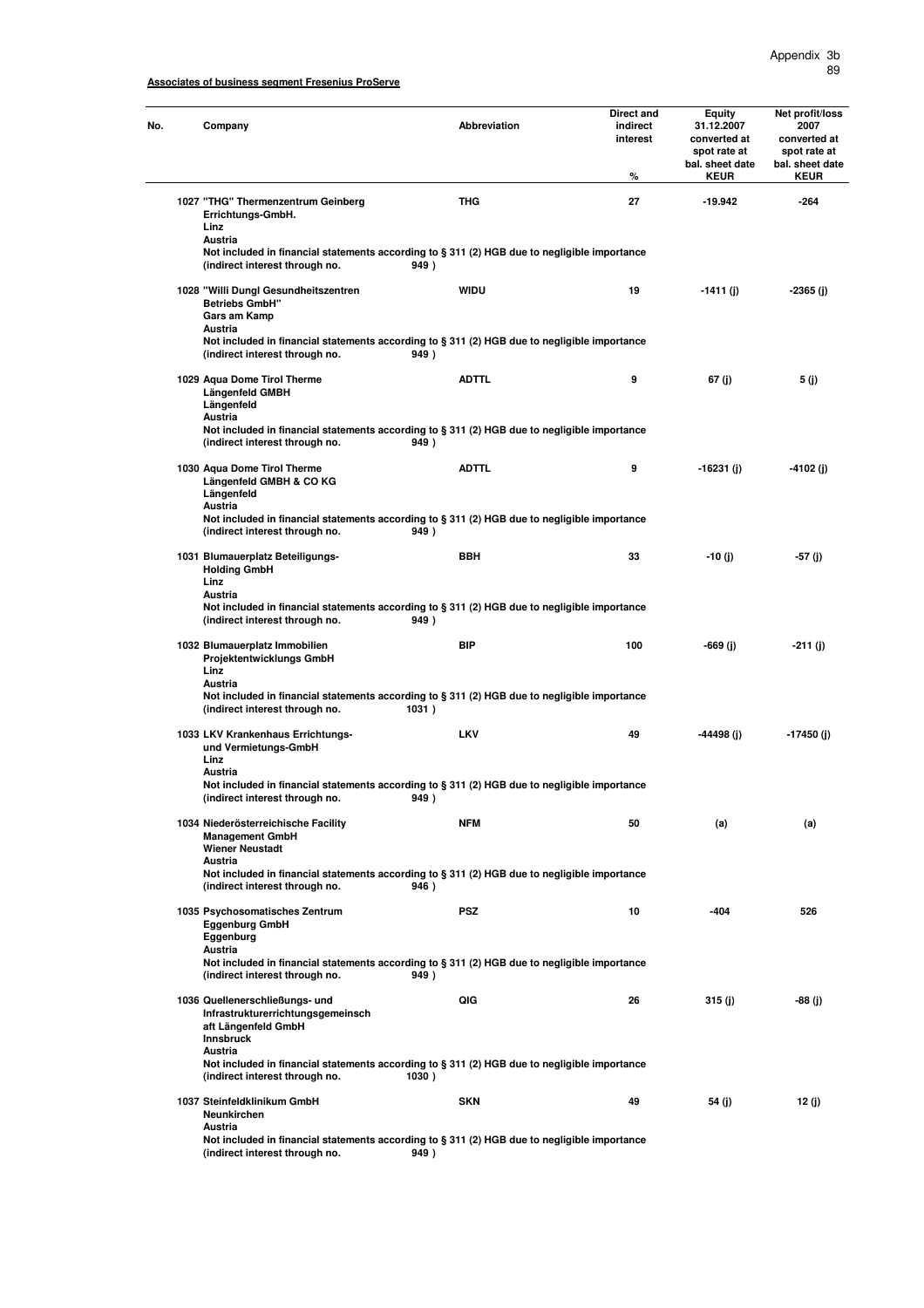|  | Company                                                                                                                                                                                                                                  | <b>Abbreviation</b>     | Direct and<br>indirect<br>interest<br>℅ | Equity<br>31.12.2007<br>converted at<br>spot rate at<br>bal. sheet date<br><b>KEUR</b> | Net profit/loss<br>2007<br>converted at<br>spot rate at<br>bal. sheet date<br><b>KEUR</b> |
|--|------------------------------------------------------------------------------------------------------------------------------------------------------------------------------------------------------------------------------------------|-------------------------|-----------------------------------------|----------------------------------------------------------------------------------------|-------------------------------------------------------------------------------------------|
|  | 1038 TBG Thermenzentrum Geinberg<br>Betriebsgesellschaft m.b.H.<br>Geinberg                                                                                                                                                              | TBG                     | 18                                      | 865                                                                                    | 10                                                                                        |
|  | Austria<br>Not included in financial statements according to § 311 (2) HGB due to negligible importance<br>(indirect interest through no.                                                                                                | 949)                    |                                         |                                                                                        |                                                                                           |
|  | 1039 TBL Therme Laa a. d. Thaya -<br>Betriebsgesellschaft m.b.H.<br>Laa a.d. Thaya<br>Austria                                                                                                                                            | <b>TBL</b>              | 20                                      | $-3473$ (i)                                                                            | -2431 (j)                                                                                 |
|  | Not included in financial statements according to § 311 (2) HGB due to negligible importance<br>(indirect interest through no.                                                                                                           | 949)                    |                                         |                                                                                        |                                                                                           |
|  | 1040 THL Therme Laa a.d. Thaya -<br>Projektentwicklungs- und<br>Errichtungsgesellschaft m.b.H.<br>Laa a.d. Thaya<br>Austria                                                                                                              | <b>THL</b>              | 20                                      | 5.395                                                                                  | -954                                                                                      |
|  | Not included in financial statements according to § 311 (2) HGB due to negligible importance<br>(indirect interest through no.                                                                                                           | 949)                    |                                         |                                                                                        |                                                                                           |
|  | 1041 UKH-Linz Errichtungs- und<br>Vermietungs-GmbH<br>Linz<br>Austria                                                                                                                                                                    | <b>UKH-Linz</b>         | 33                                      | 10835(j)                                                                               | 0(j)                                                                                      |
|  | Not included in financial statements according to § 311 (2) HGB due to negligible importance<br>(indirect interest through no.                                                                                                           | 949)                    |                                         |                                                                                        |                                                                                           |
|  | 1042 Wien Oberlaa Projektentwicklung<br>GmbH & Co KG<br>Vienna<br>Austria<br>Not included in financial statements according to § 311 (2) HGB due to negligible importance                                                                | <b>WOP</b>              | 50                                      | 45                                                                                     | 856                                                                                       |
|  | (indirect interest through no.                                                                                                                                                                                                           | 949)<br><b>BBM</b>      |                                         |                                                                                        |                                                                                           |
|  | 1043 Berlin Buch Management GmbH<br>Berlin<br>Germany<br>Not included in financial statements according to § 311 (2) HGB due to negligible importance<br>(indirect interest through no.                                                  | 60)                     | 20                                      | 25 (j)                                                                                 | 0(j)                                                                                      |
|  | 1044 Charité CFM Facility Management<br>GmbH<br>Berlin                                                                                                                                                                                   | <b>CFM</b>              | 49                                      | 2470 (i)                                                                               | 473 (j)                                                                                   |
|  | Germany<br>Not included in financial statements according to § 311 (2) HGB due to negligible importance<br>(indirect interest through no.                                                                                                | 13U)                    |                                         |                                                                                        |                                                                                           |
|  | 1045 Clinitec Betriebstechnik GmbH<br>Berlin<br>Germany                                                                                                                                                                                  | CBT                     | 25                                      | 108 (j)                                                                                | -70 (j)                                                                                   |
|  | Not included in financial statements according to § 311 (2) HGB due to negligible importance<br>(indirect interest through no.                                                                                                           | 130)                    |                                         |                                                                                        |                                                                                           |
|  | 1046 Friesenhörn-Nordsee-Kliniken<br>GmbH<br>Jever                                                                                                                                                                                       | Friesenhörn GmbH        | 44                                      | 3541 (i)                                                                               | 354 (j)                                                                                   |
|  | Germany<br>Included in financial statements according to Equity-Method<br>(indirect interest through no.                                                                                                                                 | 132)                    |                                         |                                                                                        |                                                                                           |
|  | 1047 GKZ Krefeld Gesellschaft zur<br><b>Errichtung und zum Betrieb</b><br>radiochirurgischer Einrichtungen<br>mbH<br>Krefeld<br>Germany<br>Included in financial statements according to Equity-Method<br>(indirect interest through no. | <b>GKZ GmbH</b><br>128) | 22                                      | 6 (d)                                                                                  | 0(d)                                                                                      |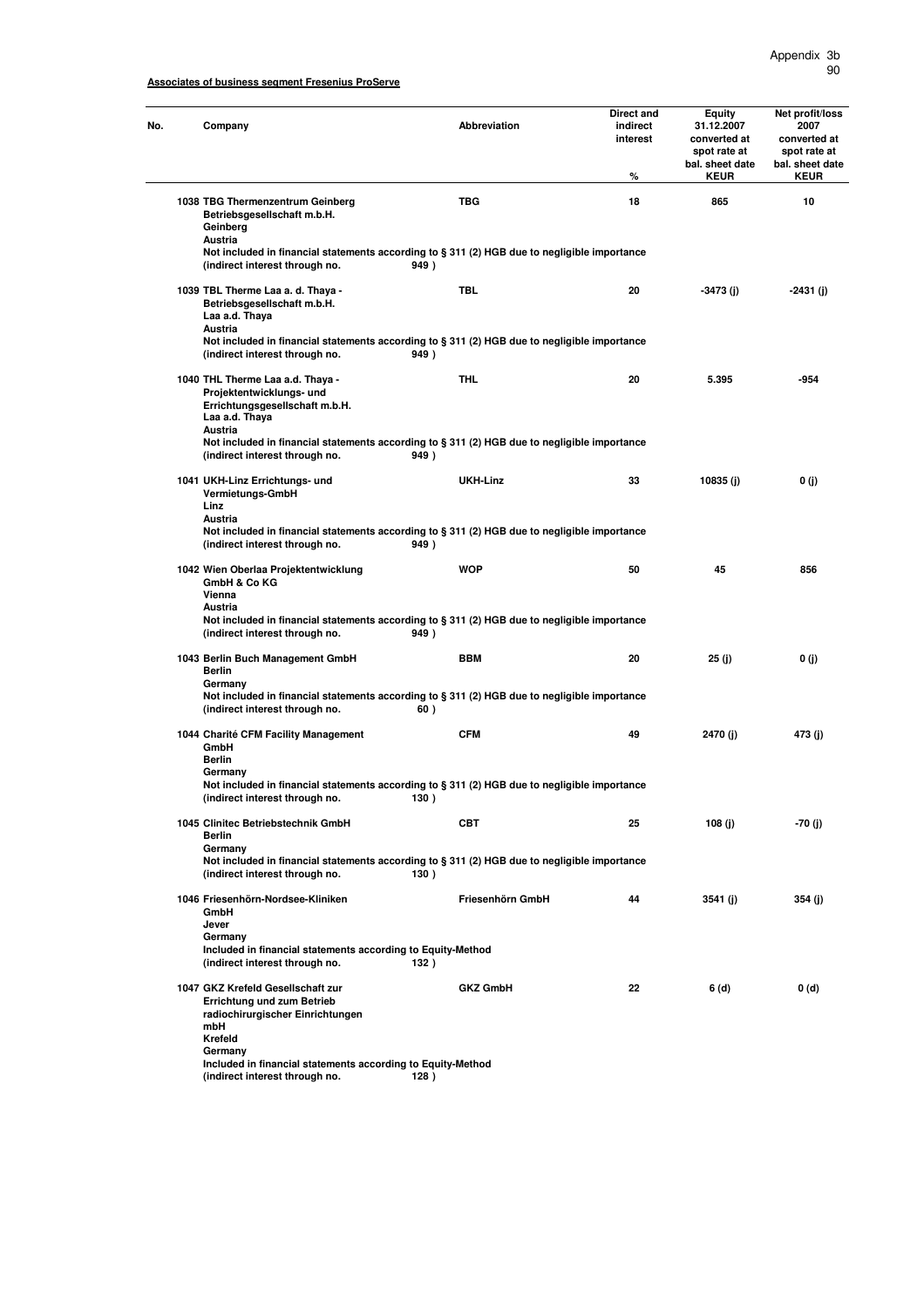| No. | Company                                                                                                                                                                                                  | <b>Abbreviation</b>  | Direct and<br>indirect<br>interest<br>% | Equity<br>31.12.2007<br>converted at<br>spot rate at<br>bal. sheet date<br><b>KEUR</b> | Net profit/loss<br>2007<br>converted at<br>spot rate at<br>bal. sheet date<br><b>KEUR</b> |
|-----|----------------------------------------------------------------------------------------------------------------------------------------------------------------------------------------------------------|----------------------|-----------------------------------------|----------------------------------------------------------------------------------------|-------------------------------------------------------------------------------------------|
|     | 1048 GKZ Krefeld Gesellschaft zur<br>Errichtung und zum Betrieb<br>radiochirurgischer Einrichtungen<br>mbH & Co. KG<br>Krefeld<br>Germany<br>Included in financial statements according to Equity-Method | GKZ<br>128)          | 22                                      | 1533 (d)                                                                               | 157 (d)                                                                                   |
|     | (indirect interest through no.<br>1049 KFE Klinik Facility-Management<br><b>Eppendorf GmbH</b><br>Hamburg                                                                                                | <b>KFE</b>           | 49                                      | 100 (j)                                                                                | 875 (j)                                                                                   |
|     | Germany<br>Not included in financial statements according to § 311 (2) HGB due to negligible importance<br>(indirect interest through no.                                                                | 130)                 |                                         |                                                                                        |                                                                                           |
|     | 1050 KME Klinik Medizintechnik<br><b>Eppendorf GmbH</b><br>Hamburg<br>Germany<br>Not included in financial statements according to § 311 (2) HGB due to negligible importance                            | <b>KME</b>           | 49                                      | 50 (j)                                                                                 | 27 (j)                                                                                    |
|     | (indirect interest through no.<br>1051 VAMED Dominikus Service GmbH                                                                                                                                      | 130)<br><b>VDS</b>   | 49                                      | 34(j)                                                                                  | 2 (j)                                                                                     |
|     | Berlin<br>Germany<br>Not included in financial statements according to § 311 (2) HGB due to negligible importance<br>(indirect interest through no.                                                      | 130)                 |                                         |                                                                                        |                                                                                           |
|     | 1052 Dalmia Fresenius Medical Ltd.<br><b>New Delhi</b><br>India<br>Not included in financial statements according to § 311 (2) HGB due to negligible importance                                          | Dalmia               | 26                                      | (a)                                                                                    | (a)                                                                                       |
|     | (indirect interest through no.<br>1053 PT. Dos Ni Roha<br>Jakarta                                                                                                                                        | 5)<br><b>DNR</b>     | 46                                      | 1178 (j)                                                                               | -75 (j)                                                                                   |
|     | Indonesia<br>Not included in financial statements according to § 311 (2) HGB due to negligible importance<br>(indirect interest through no.                                                              | 1054)                |                                         |                                                                                        |                                                                                           |
|     | 1054 PT. European Hospital<br><b>Development</b><br>Jakarta<br>Indonesia                                                                                                                                 | EHD                  | 30                                      | 831 (j)                                                                                | 8 (j)                                                                                     |
|     | Not included in financial statements according to § 311 (2) HGB due to negligible importance<br>(indirect interest through no.                                                                           | 944)                 |                                         |                                                                                        |                                                                                           |
|     | 1055 Hospitalia International Middle East<br><b>Limited Liability Company</b><br><b>Beirut</b><br>Lebanon                                                                                                | Hospitalia Libanon   | 50                                      | (a)                                                                                    | (a)                                                                                       |
|     | Not included in financial statements according to § 311 (2) HGB due to negligible importance<br>(indirect interest through no.                                                                           | 110)                 |                                         |                                                                                        |                                                                                           |
|     | 1056 Joy Pharmacy Sdn. Bhd.<br>Kota Kinabalu<br>Malaysia<br>Included in financial statements according to Equity-Method<br>(indirect interest through no.                                                | Joy<br>1060)         | 65                                      | (a)                                                                                    | (a)                                                                                       |
|     | 1057 Key Merit Sdn. Bhd.<br>Kota Kinabalu<br>Malaysia<br>Included in financial statements according to Equity-Method                                                                                     | Key Merit            | 40                                      | (a)                                                                                    | (a)                                                                                       |
|     | (indirect interest through no.                                                                                                                                                                           | 79)                  |                                         |                                                                                        |                                                                                           |
|     | 1058 Manresource Corp. Sdn. Bhd.<br>Kota Kinabalu<br>Malaysia<br>Included in financial statements according to Equity-Method<br>(indirect interest through no.                                           | Manresource<br>1060) | 51                                      | (a)                                                                                    | (a)                                                                                       |